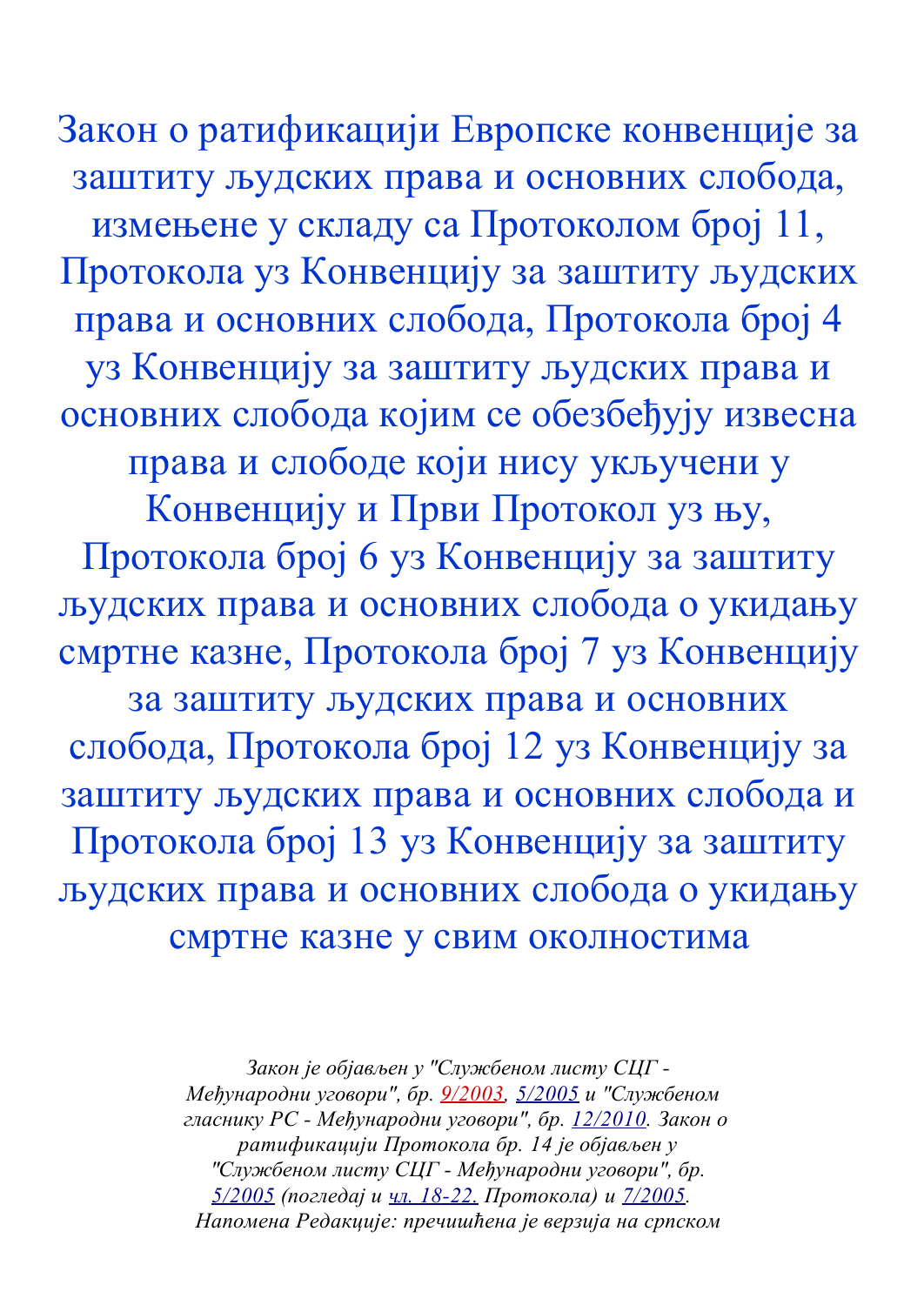# **Члан 1.**

Ратификује се Европска конвенција за заштиту људских права и основних слобода, измењена у складу са Протоколом број 11, која је сачињена 4. новембра 1950. године у Риму, Протокол уз Конвенцију за заштиту људских права и основних слобода, који је сачињен 20. марта 1952. године у Риму, Протокол број 4 уз Конвенцију за заштиту људских права и основних слобода којим се обезбеђују извесна права и слободе који нису укључени у Конвенцију и Први Протокол уз њу, који је сачињен 16. септембра 1963. године у Стразбуру, Протокол број 6 уз Конвенцију за заштиту људских права и основних слобода о укидању смртне казне, који је сачињен 28. априла 1983. године у Стразбуру, Протокол број 7 уз Конвенцију за заштиту људских права и основних слобода, који је сачињен 22. новембра 1984. године у Стразбуру, Протокол број 12 уз Конвенцију за заштиту људских права и основних слобода, који је сачињен 4. новембра 2000. године у Риму и Протокол број 13 уз Конвенцију за заштиту људских права и основних слобода о укидању смртне казне у свим околностима, који је сачињен 3. маја 2002. године у Виљнусу, у оригиналу на енглеском ифранцуском језику.

## **Члан 2.**

Текст Конвенције са протоколима наведеним у члану 1, у оригиналу на енглеском језику и у преводу на српски језик, гласи:

# **CONVENTION FOR THE PROTECTION OF HUMAN RIGHTS AND FUNDAMENTAL FREEDOMS, AS AMENDED BY PROTOCOL NO. 11**

#### **Rome, 4. XI. 1950**

The governments signatory hereto, being members of the Council of Europe,

Considering the Universal Declaration of Human Rights proclaimed by the General Assembly of the United Nations on 10th December 1948;

Considering that this Declaration aims at securing the universal and effective recognition and observance of the Rights therein declared;

Considering that the aim of the Council of Europe is the achievement of greater unity between its members an that one of the methods by which that aim is to be pursued is the maintenance and further realisation of human rights and fundamental freedoms;

Reaffirming their profound belief in those fundamental freedoms which are the foundation of justice and peace in the world and are best maintained on the one hand by an effective political democracy and on the other by a common understanding and observance of the human rights upon which they depend;

Being resolved, as the governments of European countries which are like-minded and have a common heritage of political traditions, ideals, freedom and the rule of law, to take the first steps for the collective enforcement of certain of the rights stated in the Universal Declaration,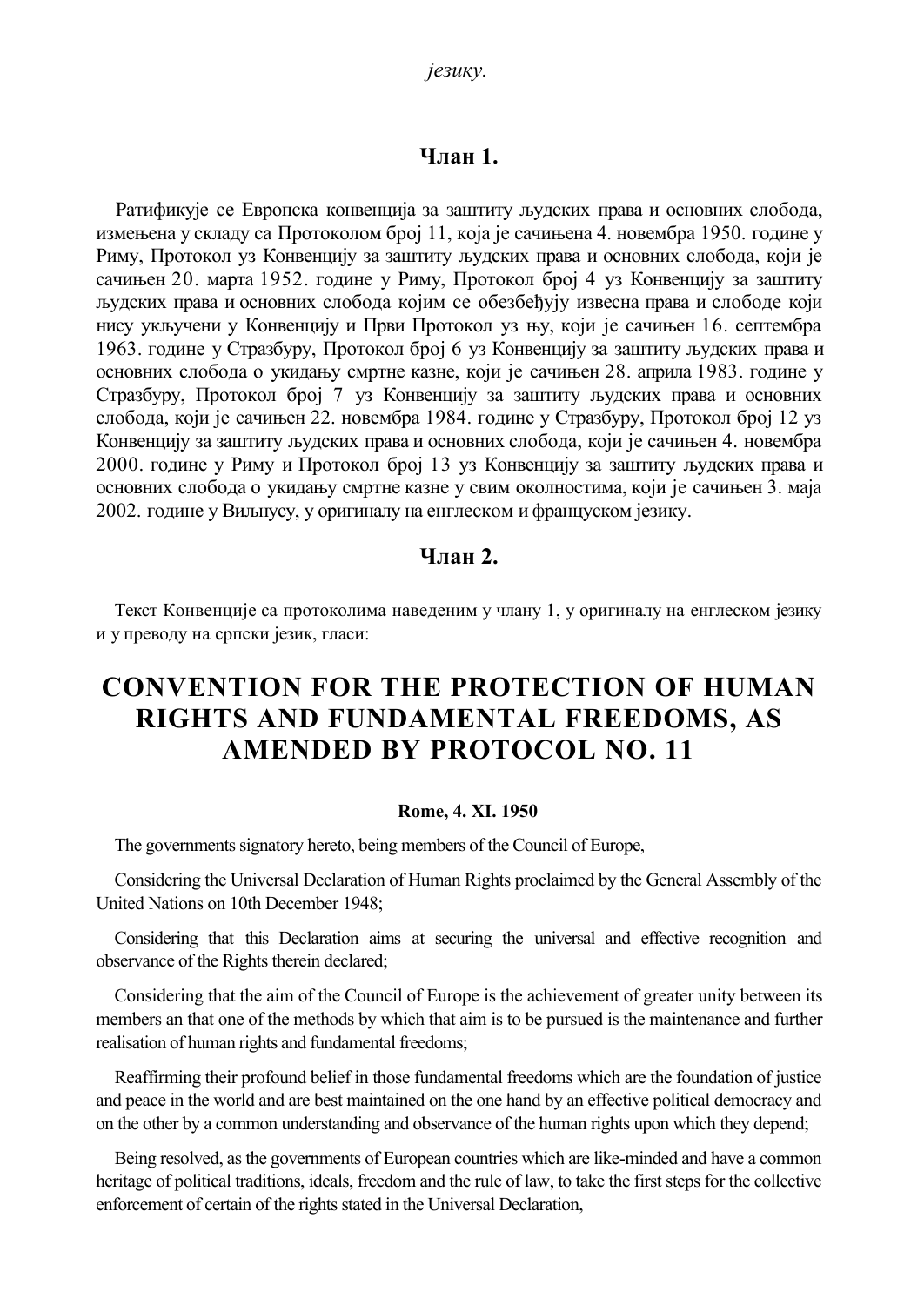# **Article 1**

# **Obligation to respect human rights**

The High Contracting Parties shall secure to everyone within their jurisdiction the rights and freedoms defined in Section I of this Convention.

# **Section I**

# RIGHTS AND FREEDOMS

# **Article 2**

# **Right to life**

1. Everyone's right to life shall be protected by law. No one shall be deprived of his life intentionally save in the execution of a sentence of a court following his conviction of a crime for which this penalty is provided by law.

2. Deprivation of life shall not be regarded as inflicted in contravention of this article when it results from the use of force which is no more than absolutely necessary:

a) in defence of any person from unlawful violence;

b) in order to effect a lawful arrest or to prevent the escape of a person lawfully detained;

c) in action lawfully taken for the purpose of quelling a riot or insurrection.

# **Article 3**

# **Prohibition of torture**

No one shall be subjected to torture or to inhuman or degrading treatment or punischment.

## **Article 4**

# **Prohibition of slavery and forced labour**

1. No one shall be held in slavery or servitude.

2. No one shall be required to perform forced or compulsory labour.

3. For the purpose of this article the term "forced or compulsory labour" shall not include:

a) any work required to be done in the ordinary course of detention imposed according to the provisions of Article 5 of this Convention or during conditional release from such detention;

b) any service of a military character or, in case of conscientious objectors in countries where they are recognised, service exacted instead of compulsory military service;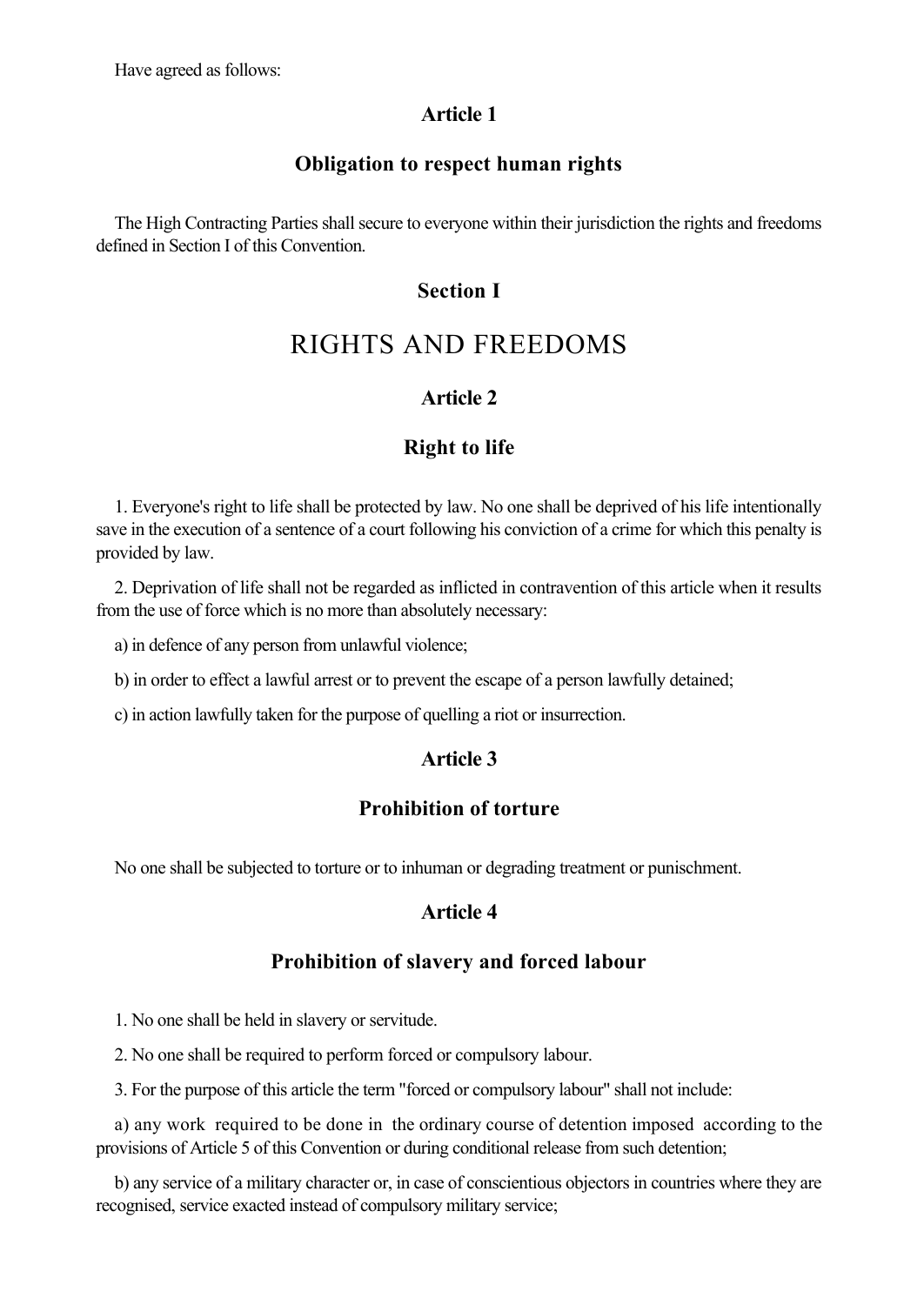c) any service exacted in case of an emergency or calamity threatening the life or well-being of the community;

d) any work or service which forms part of normal civic obligations.

## **Article 5**

# **Right to liberty and security**

1. Everyone has the right to liberty and security of person. No one shall be deprived of this liberty save in the following cases and in accordance with a procedure prescribed by law:

a) the lawful detention of a person after conviction by a competent court;

b) the lawful arrest or detention of a person for non - compliance with the lawful order of a court or in order to secure the fulfilment of any obligation prescribed by law;

c) the lawful arrest or detention of a person effected for the purpose of bringing him before the competent legal authority on reasonable suspicion of having committed an offence or when it is reasonably considered necessary to prevent his committing an offence or fleeing after having done so;

d) the detention of a minor by lawful order for the purpose of educational supervision or his lawful detention for the purpose of bringing him before the competent legal authority;

e) the lawful detention of persons for the prevention of the spreading of infections diseases, of persons of unsound mind, alcoholics or drug addicts or vagrants;

f) the lawful arrest or detention of a person to prevent his effecting an unauthorised entry into the country or of a person against whom action is being taken with a view to deportation or extradition.

2. Everyone who is arrested shall be informed promptly, in a language which he understands, of the reasons for his arrest and of any charge against him.

3. Everyone arrested or detained in accordance with the provisions of paragraph 1.e of this article shall be brought promptly before a judge or other officer authorised by law to exercise judicial power and shall be entitled to trial within a reasonable time or to release pending trial. Release may be conditioned by guarantees to appear for trial.

4. Everyone who is deprived of this liberty by arrest or detention shall be entitled to take proceedings by which the lawfulness of this detention shall be decided speedily by a court and his release ordered if the detention is not lawful.

5. Everyone who has been the victim of arrest or detention in contravention of the provisions of this article shall have an enforceable right o compensation.

## **Article 6**

# **Right to a fair trial**

1. In the determination of his civil rights and obligations or of any criminal charge against him, everyone is entitled to a fair and public hearing within a reasonable time by an independent and impartial tribunal establishes by law. Judgment shall be pronounced publicly but the press and public may be excluded from all or part of the trial in the interests of morals, public order or national security in a democratic society, where the interests of juveniles or the protection of the private life of the parties so require, or to the extent strictly necessary in the opinion of the court in special circumstances where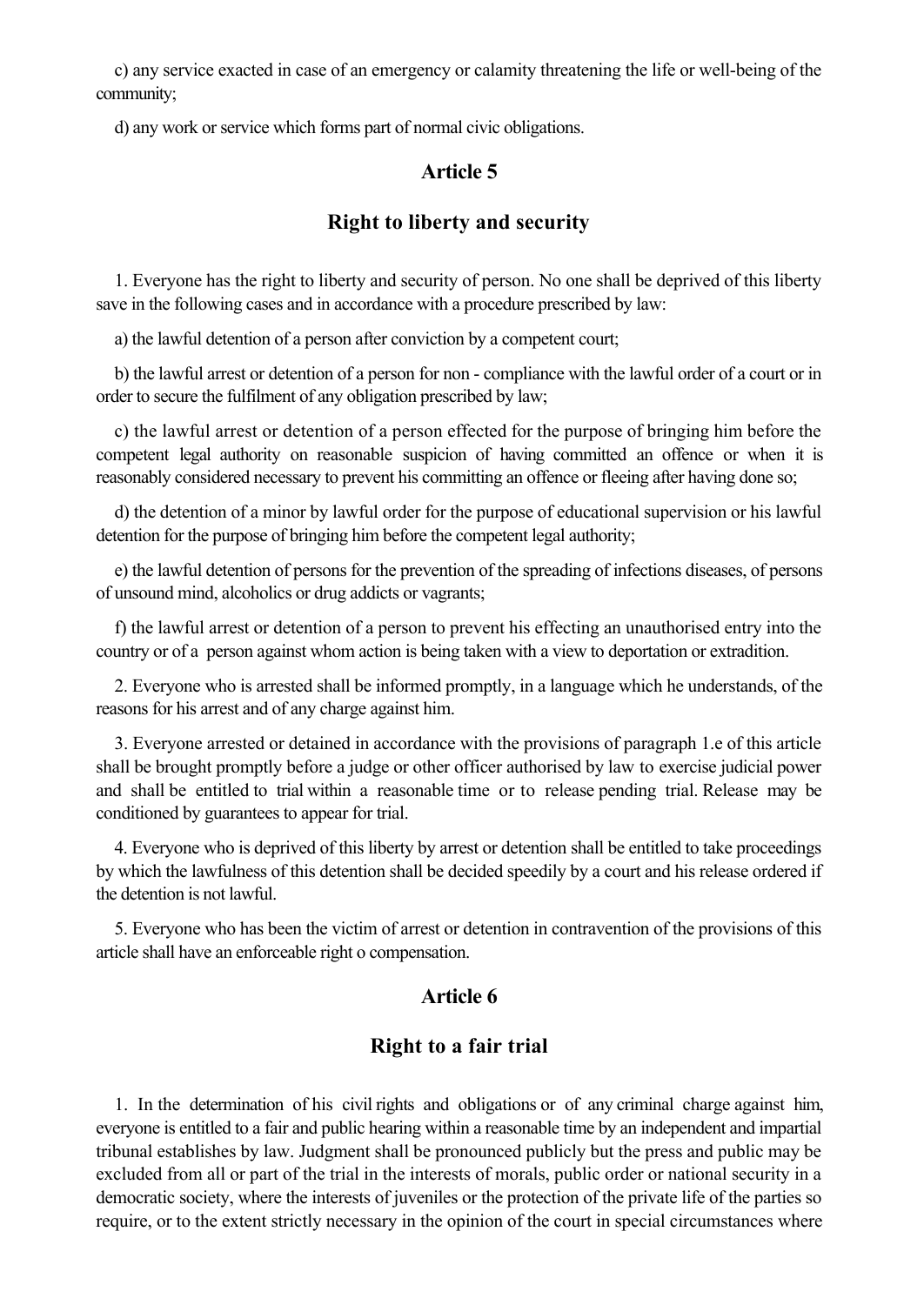publicity would prejudice the interests of justice.

2. Everyone charged with a criminal offence shall be presumed innocent until proved guilty according to law.

3. Everyone charged with a criminal offence has the following minimum rights:

a) to be informed promptly, in a language which he understandes and in detail, of the nature and cause of the accusation against him;

b) to have adequate time and facilities for the preparation of his defence;

c) to defend himself in person or through legal assistance of his own choosing or, if he has not sufficient means to pay for legal assistance, to be given it free when the interests of justice so require;

d) to examine or have examined withnesses against him and to obtain the attendance and examination of witnesses on his behalf under the same conditions as witnesses against him;

e) to have the free assistance of an interpreter if he cannot understand or speak the language used in court.

## **Article 7**

## **No punishment without law**

1. No one shall be held guilty of any criminal offence on account of any act or omission which did not constitute a criminal offence under national or international law at the time when it was committed. Nor shall a heavier penalty be imposed than the one that was applicable at the time the criminal offence was committed.

2. This article shall not prejudice the trial and punishment of any person for any act or omission which, at the time when it was committed, vaw criminal according to the general principles of law recognised by civilised nations.

## **Article 8**

# **Right to respect for private and family life**

1. Everyone has the right to respect for his private and family life, his home and his correspondence.

2. There shall be no interference by a public authority with the exercise of this right except such as is in accordance with the law and is necessary in a democratic society in the interests of national security, public safety or the economic well-being of the country, for the prevention of disorder or crime, for the protection of health or morals, or for the protection of the rights and freedoms of others.

## **Article 9**

#### **Freedom of thought, conscience and religion**

1. Everyone has the right of freedom of thought, conscience and religion; this right includes freedom to change his religion or belief and freedom, either alone or in community with others and in public or private, to manifest his religion or belief, in worship, teaching, practice and observance.

2. Freedom to manifest one's religion or beliefs shall be subject only to such limitations as are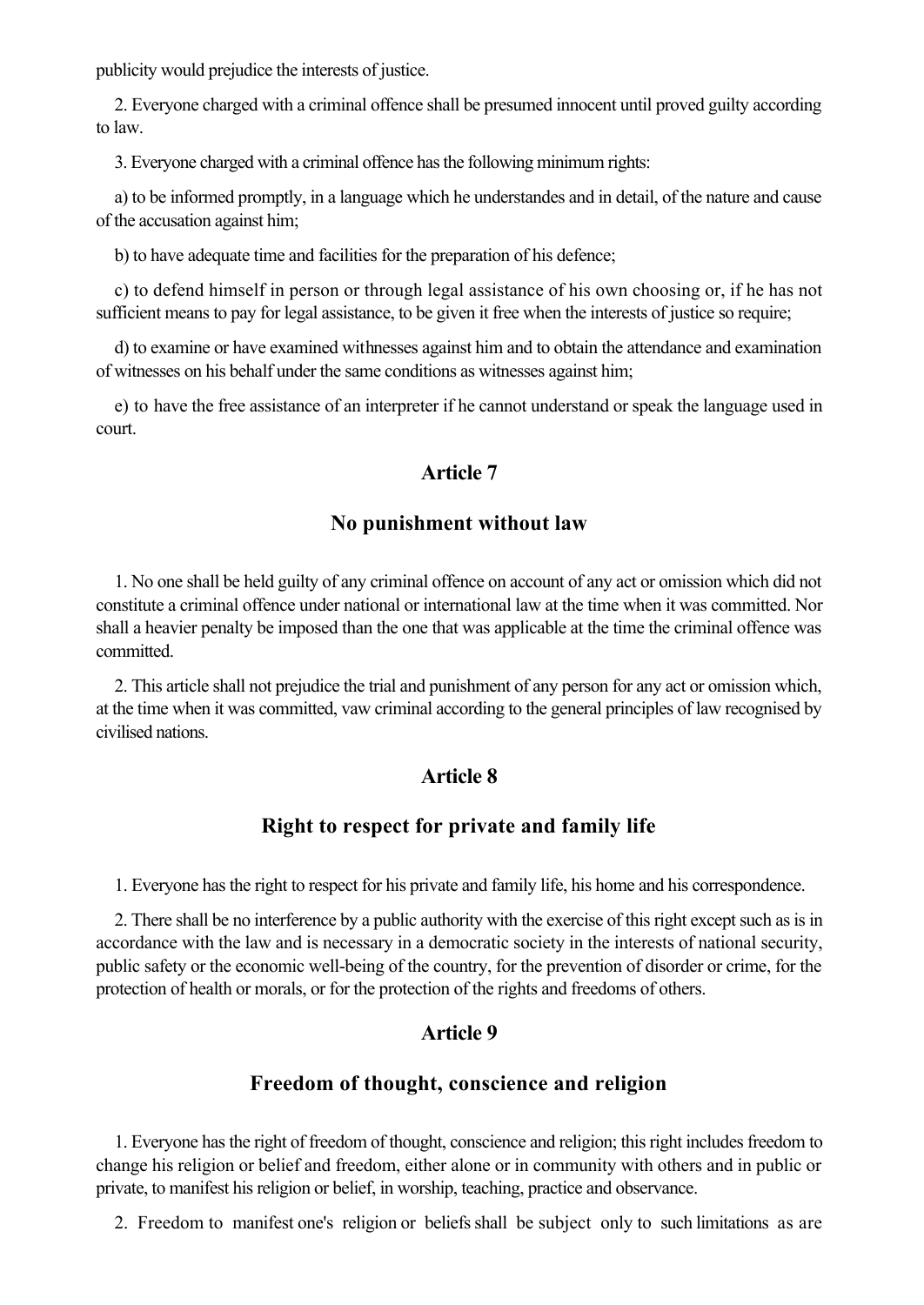prescribed by law and are necessary in a democratic society in the interests of public safety, for the protection of public order, health or morals, or for the protection of the rights and freedoms of others.

## **Article 10**

# **Freedom of expression**

1. Everyone has the right to freedom of expression. This right shall include freedom to hold opinions and to receive and impart information and ideas without interference by public authority and regardless of frontiers. This article shall not prevent States from requiring the licensing to broadcasting, television or cinema enterprises.

2. The exercise of these freedom, since it carries with it duties and responsibilities, may be subject to such formalities, conditions, restrictions or penalties as are prescribed by law and are necessary in a democratic society, in the interests of national security, territorial integrity or public safety, for the prevention of disorder or crime, for the protection of health or morals, for the protection of the reputation or rights of others, for preventing the disclosure of information received in confidence, or for maintaining the authority and impartiality of the judiciary.

## **Article 11**

## **Freedom of assembly and association**

1. Everyone has the right to freedom of peaceful assembly and to freedom of association with others, including the right to form and to join trade unions for the protection of his interests.

2. No restrictions shall be placed on the exercise of these rights other than such as are prescribed by law and are necessary in a democratic society in the interests of national security or public safety, for the prevention of disorder or crime, for the protection of health or morals or for the protection of the rights and freedoms of others. This article shall not prevent the imposition of lawful restrictions on the exercise of these rights by members of the armed forces, of the police or of the administration of the State.

## **Article 12**

## **Right to marry**

Men and women of marriageable age have the right to marry and to found a family, according to the national laws governing the exercise of this right.

#### **Article 13**

# **Right to an effective remedy**

Everyone whose rights and freedoms as set forth in this Convention are violated shall have an effective remedy before a national authority notwithstanding that the violetion has been committed by persons acting in an official capacity.

## **Article 14**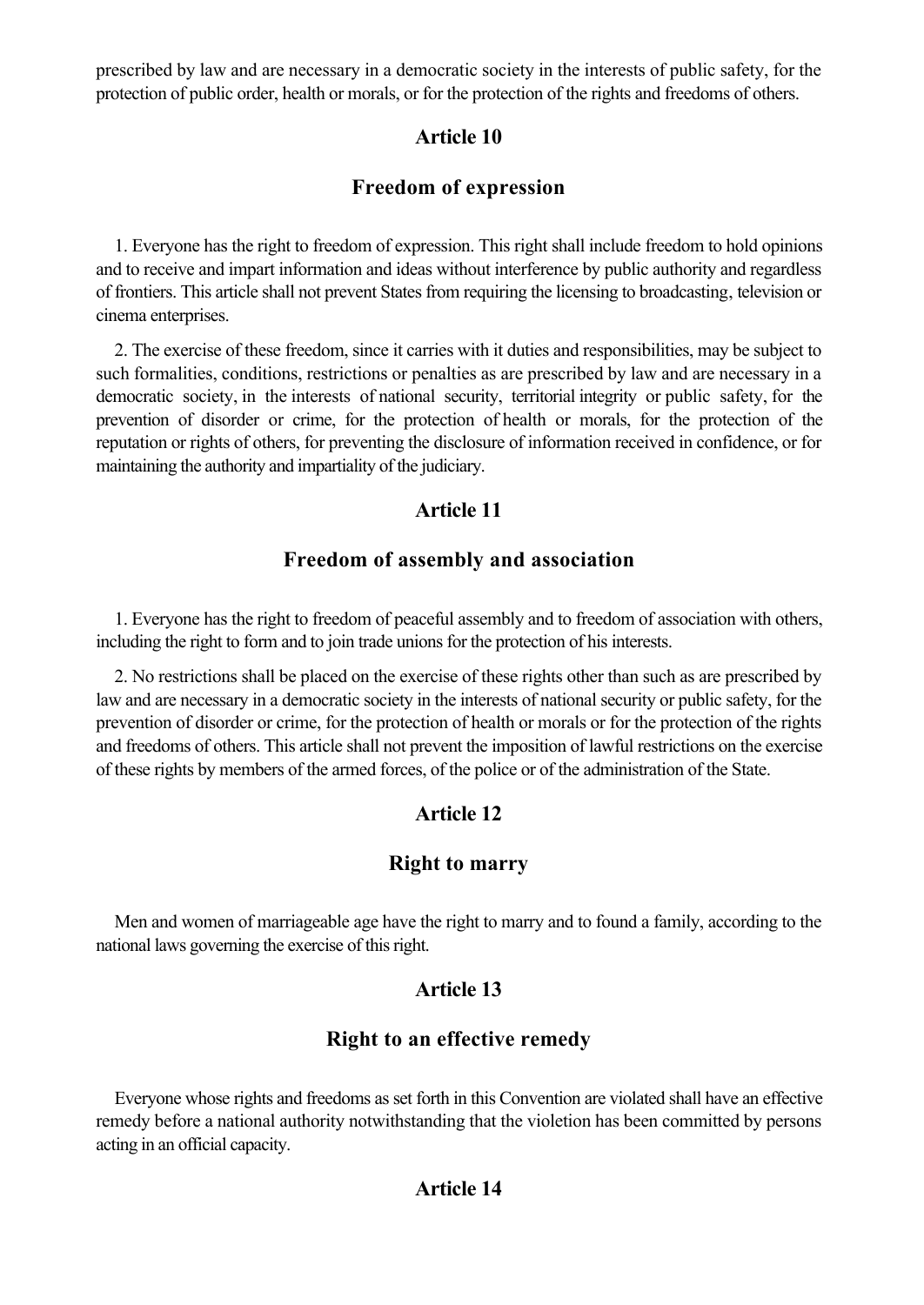## **Prohibition of discrimination**

The enjoyment of the rights and freedoms set forth in this Convention shall be secured without discrimination on any ground such as sex, race, colour, language, religion, political or other opinion, national or social origin, association with a national minority, property, birth or other status.

## **Article 15**

#### **Derogation in time emergency**

1. In time of war or other public emergency theatening the life of the nation any High Contracting Party may take measures derogating from its obligations under this Convention to the extent strictly required by the exigencies of the situation, provided that such measures are not inconsistent with its other obligations under international law.

2. No derogation from Article 2 except in respect of deaths resulting from lawful acts of war, or from Articles 3, 4 (paragraph) and 7 shall be made under this provision.

3. Any High Contracting Party availing itself of this right of derogation shall keep the Secretary General of the Council of Europe fully informed of the measures which it has taken and the reasons therefor. It shall also inform the Secretary General of the Council of Europe when such measures have ceased to operate and the provisions of the Convention are again being fully executed.

## **Article 161**

#### **Restrictions on political activity of aliens**

Nothing in Articles 10, 11 and 14 shall be regarded as preventing the High Contracting Parties from imposing restrictions on the political activity of aliens.

#### **Article 17**

#### **Prohibition of abuse of rights**

Nothing in this Convention may be interpreted as implying for any State, group or person any right to engage in any acitivity or perform any act aimed at the destruction of any of the rights and freedoms set forth herein or at their limitation to a greater extent than is provided for in the Convention.

#### **Article 18**

## **Limitation on use of restriction on rights**

The restriction permitted under this Convention to the said rights and freedoms shall not be applied for any purpose other than those for which they have been prescribed.

#### **Section II**

# EUROPEAN COURT OF HUMAN RIGHTS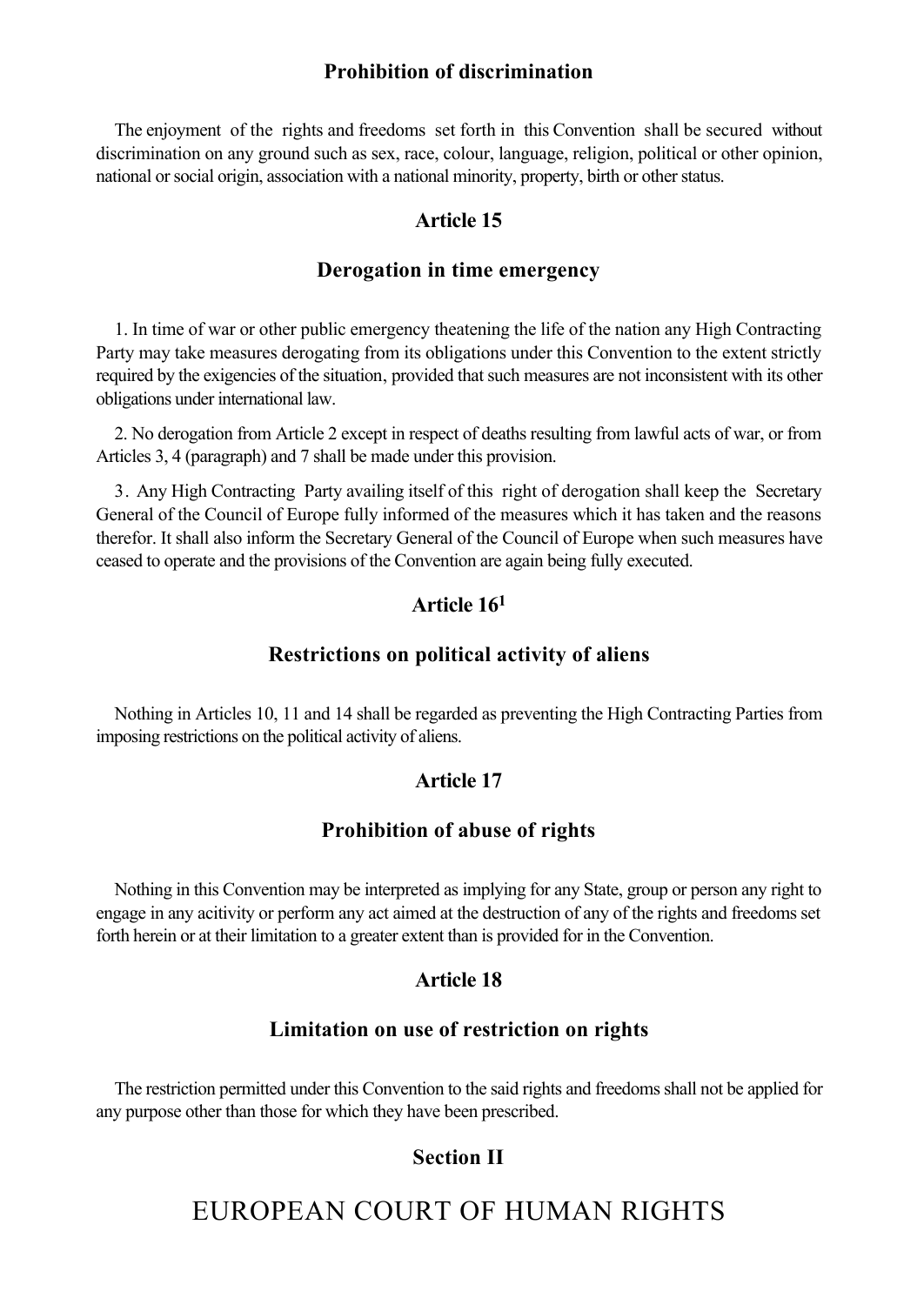#### **Article 19**

#### **Establishment of the Court**

To ensure the observance of the engagements undertaken by the High Contracting Parties in the Convention and the Protocols thereto, there shall be set up a European Court of Human Rights, hereinafter referred to as "the Court". It shall function on a permanent basis.

## **Article 20**

## **Number of judges**

The Court shall consist of a number of judges equal to that of the High Contracting Parties.

#### **Article 21**

## **Criteria for office**

1. The judges shall be of high moral character and must either possess the qualifications required for appointment to high judicial office or be jurisconsults of recognised competence.

2. The judges shall sit on the Court in their individual capacity.

3. During their term of office the judges shall not engage in any activity which is incompatible with their independence, impariality or with the demands of a full-time office< all questions arising from the application of this paragraph shall be decided by the Court.

## **Article 22**

## **Election of judges**

1. The judges shall be elected by the Parliamentary Assembly with respect to each High Contracting Party by a majority of votes cast from a list of three candidates nominated by the High Contracting Party.

2. The same procedure shall be followed to complete the Court in the event of the accession of new High Contracting Parties and in filling casual vacancies.

### **Article 23**

#### **Terms of office**

1. The judges shall be elected for a period of six years. They may beelected. However, the terms of office of one-half of the judges elected at the first election shall expire at the end of three years.

2. The judges whose terms of office are to expire at the end of the initial period of three years shall be chosen by lot by the Secretary General of the Council of Europe immediately after their election.

3. In order to ensure that, as far as possible, the terms of office of one-half of the judges are renewed every three years, the Parliamentary Assembly may decide, before proceeding to any subsequent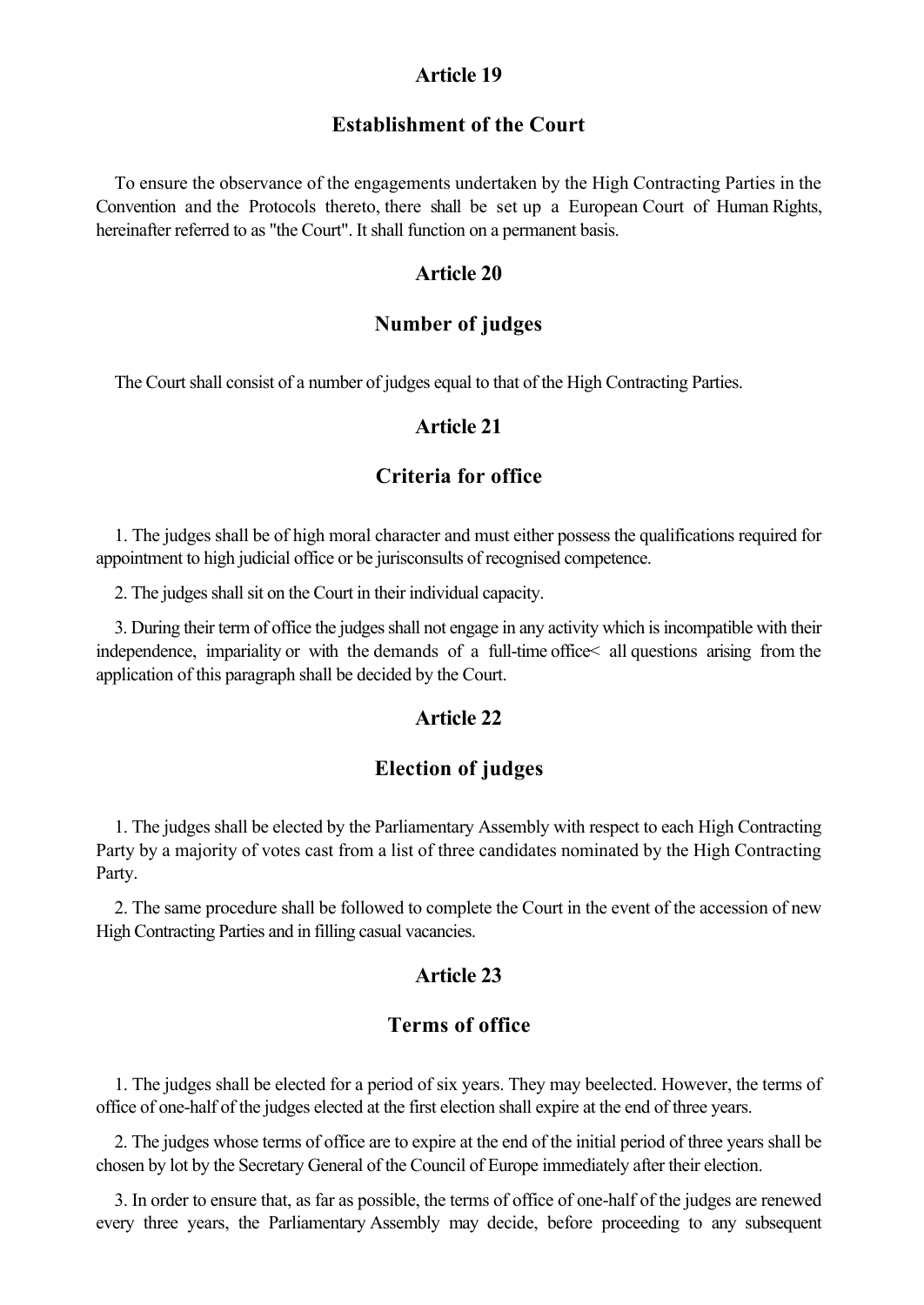election, that the term or terms of office of one or more judges to be elected shall be for a period other than six years but not more than nine and not less than three years.

4. In cases where more than one term of office is involved and where the Parliamentary Assembly applies the preceding paragraph, the allocation of the terms of office shall be effected by a drawing of lots by the Secretary General of the Council of Europe immediately after the election.

5. A judge elected to replace a judge whose term of office has not expired shall hold office for the remainder of his predecessor's term.

6. The terms of office of judges shall expire when they reach the age of 70.

7. The judges shall hold office until replaced. They shall, however, continue to deal with such cases as they already have under consideration.

# **Article 24**

## **Dismissal**

No judge may be dismissed form his office unless the other judges decide by a majority of two-thirds that he has ceased to fulfil the required conditions.

## **Article 25**

## **Registry and legal secretaries**

The Court shall have a registry, the functions and organisation of which shall be laid down in the rules of the Court. The Court shall be assisted by legal secretaries.

## **Article 26**

# **Plenary Court**

The plenary Court shall

a) elect its President and one or two Vice-President for a period of three years; they may be reelected;

b) set up Chambers, constituted for a fixed period of time;

c) elect the Presidents of the Chambers of the Court; they may be re-elected;

d) adopt the rules of the Court, and

e) elect the Registrar and one or more Deputy Registrars.

#### **Article 27**

## **Committees, Chambers and Grand Chamber**

1. To consider cases brought before it, the Court shall sit in committees of three judges, in Chambers of seven judges and in a Grand Chamber of seventeen judges. The Court's Chambers shall set up committees for a fixed period of time.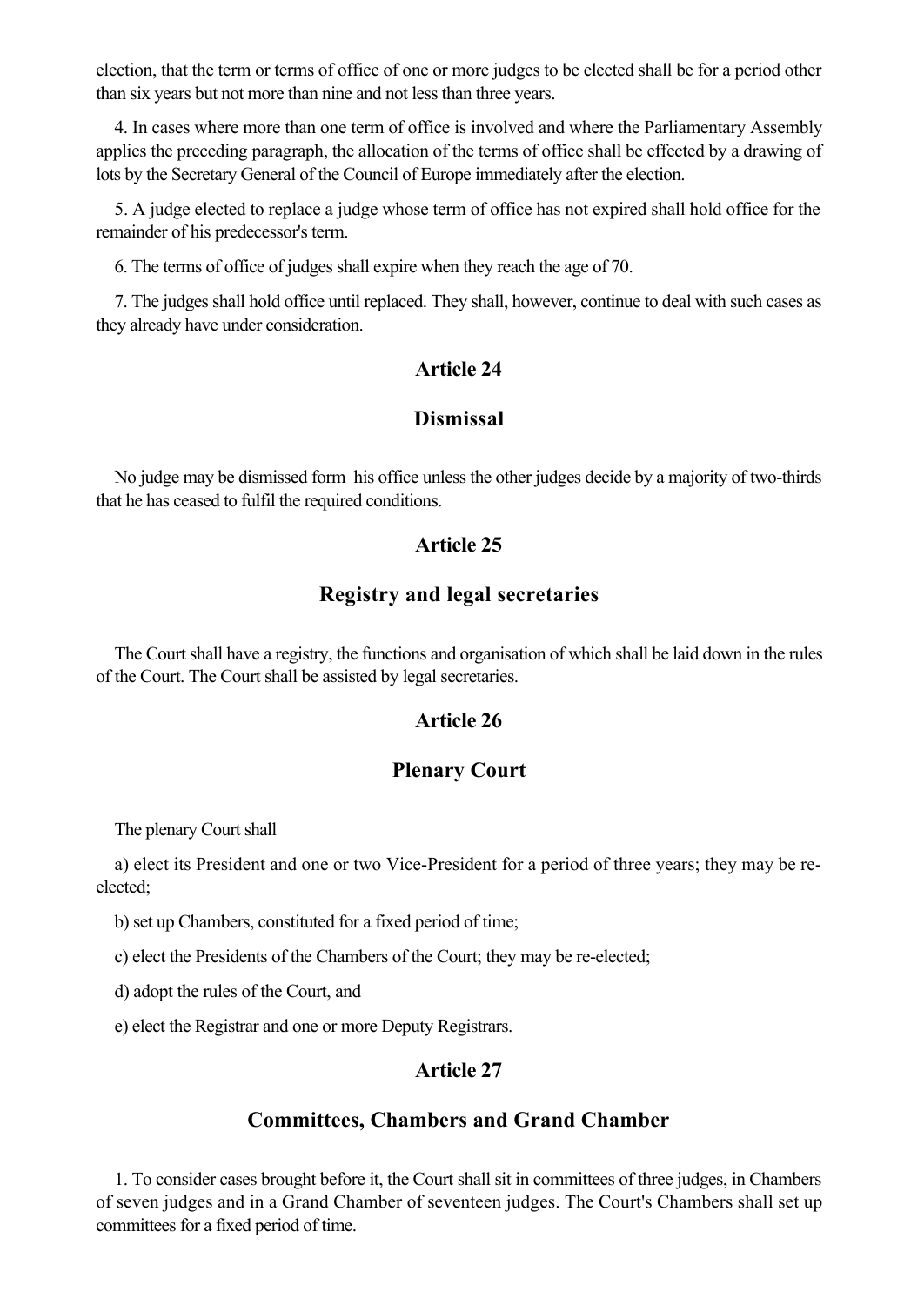2. There shall sit as an *ex officio* member of the Chamber and the Grand Chamber the judge elected in respect of the State Party concerned or, if there is none or if he is unable to sit, a person of is choice who shall sit in the capacity of judge.

3. The Grand Chamber shall also include the President of the Court, the Vice-Presidents, the Presidents of the Chambers and other judges chosen in accordance with the rules of the Court. When a case is referred to the Grand Chamber under Article 43, no judge from the Chamber which rendered the judgment shall sit in the Grand Chamber, with the exception of the President of the Chamber and the judge who sat in respect of the State Party concerned.

## **Article 28**

## **Declarations of inadmissibility by committees**

A committee may, by unanimous vote, declare inadmissible or strike out of its list of cases an application submitted under Article 34 where such a decision can be taken without further examination. The decision shall be final.

#### **Article 29**

## **Decisions by Chambers on admissibility and merits**

1. If no decision is taken under Article 28, a Chamber shall decide on the admissibility and merits of individual applications submitted under Article 34.

2. A Chamber shall decide on the admissibility and merits of inter-State applications submitted under Article 33.

3. The decision on admissibility shall be taken separately unless the Court, in exceptional cases, decides otherwise.

#### **Article 30**

## **Relinquishment of jurisdiction to the Grand Chamber**

Where a case pending before a Chamber raises a serious question affecting the interpretation of the Convention or the protocols thereto, or where the resolution of a question before the Chamber might have a result inconsistent with a judgment previously delivered by the Court, the Chamber may, at any time before it has rendered its judgment, relinquish jurisdiction in favour of the Grand Chamber, unless one of the parties to the case objects.

#### **Article 31**

#### **Powers of the Grand Chamber**

The Grand Chamber shall

1. a) determine applications submitted either under Article 33 or Article 34 when a Chamber has relinquished jurisdiction under Article 30 or when the case has been referred to it under Article 43; and

b) consider requests for advisory opinions submitted under Article 47.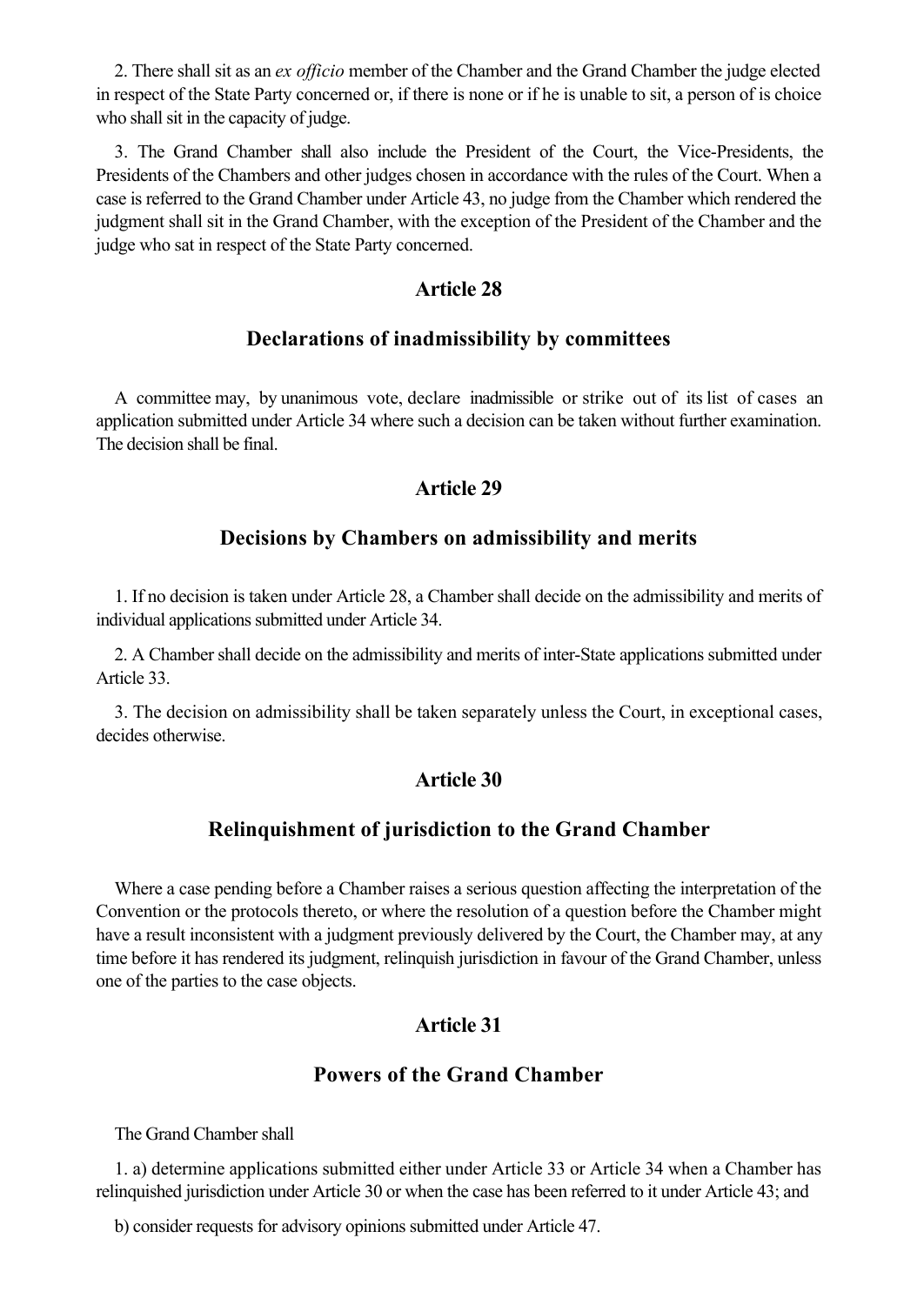# **Article 32**

# **Jurisdiction of the Court**

1. The jurisdiction of the Court shall extend to all matters concerning the interpretation and application of the Convention and the protocols thereto which are referred to it as provided in Articles 33, 34 and 47.

2. In the event of dispute as to whether the Court has jurisdiction, the Court shall decide.

## **Article 33**

## **Inter-State cases**

Any High Contracting Party may refer to the Court any alleged breach of the provisions of the Convention and the protocols thereto by another High Contracting Party.

#### **Article 34**

## **Individual applications**

The Court may receive applications from any person, non-governmental organisation or group of individuals claiming to be the victim of a violation by one of the High Contracting Parties of the rights ser forth in the Convention or the protocols thereto. The High Contracting Parties undertake not to hinder in any way the effective exercise of this right.

## **Article 35**

#### **Admissibility criteria**

1. The Court may only deal with the matter after all domestic remedies have been exhausted, according to the generally recognised rules of international law, and within a period of six months from the date on which the final decision was taken.

2. The Court shall not deal with any application submitted under Article 34 that

a) is anonymous; or

b) is substantially the same as a matter that has already been examined by the Court or has already been submitted to another procedure of international investigation or settlement and contains no relevent new information.

3. The Court shall declare inadmissible any individual application submitted under Article 34 which it considers incompatible with the provisions of the Convention or the protocols thereto, manifestly illfounded, or an abuse of the right of application.

4. The Court shall reject any application which it considers inadmissible under this Article. It may do so at any stage of the proceedings.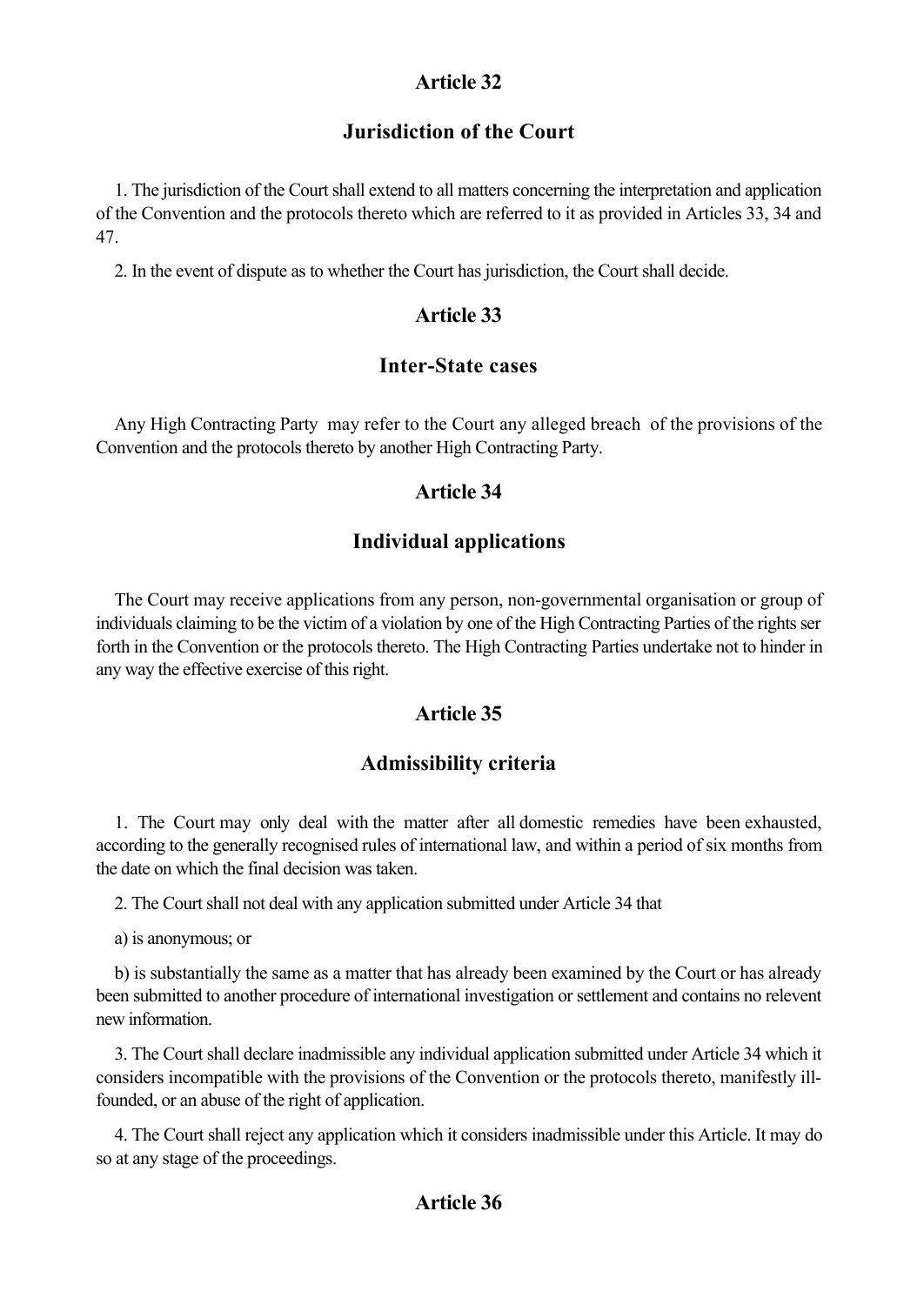# **Third party intervention**

1. In all cases before a Chamber of the Grand Chamber, a High Contracting Party one of whose nationals is an applicant shall have the right to submit written comments and to take part in hearings.

2. The President of the Court may, in the interest of the proper administration of justice, invite any High Contracting Party which is not a party to the proceedings or any person concerned who is not the applicant to submit written comments or take part in hearings.

## **Article 37**

## **Striking out applications**

1. The Court may at any stage of the proceedings decide to strike an application out of its list of cases where the circumstances lead to the conclusion that

a) the applicant does not intend to pursue his application; or

b) the matter has been resolved; or

c) for any other reason established by the Court, it is no longer justified to continue the examination of the application.

However, the Court shall continue the examination of the application if respect for human rights as defined in the Convention and the protocols thereto so requires.

2. The Court may decide to restore an application to its list of cases if it considers that the circumstances justify such a course.

## **Article 38**

#### **Examination of the case and friendly settlement proceedings**

1. If the Court declares the application admissible, it shall

a) pursue the examination of the case, together with the representatives of the parties, and if need be, undertake an investigation, for the effective conduct of which the States concerned shall furnish all necessary facilities;

b) place itself at the disposal of the parties concerned with a view to securing a friendly settlement of the matter on the basis of respect for human rights as defined in the Convention and the protocols thereto.

2. Proceedings conducted under paragraph 1.b shall be confidential.

## **Article 39**

## **Finding of a friendly settlement**

If a friendly settlement is effected, the Court shall strike the case out of its list by means of a decision which shall be confined to a brief statement of the facts and of the solution reached.

#### **Article 40**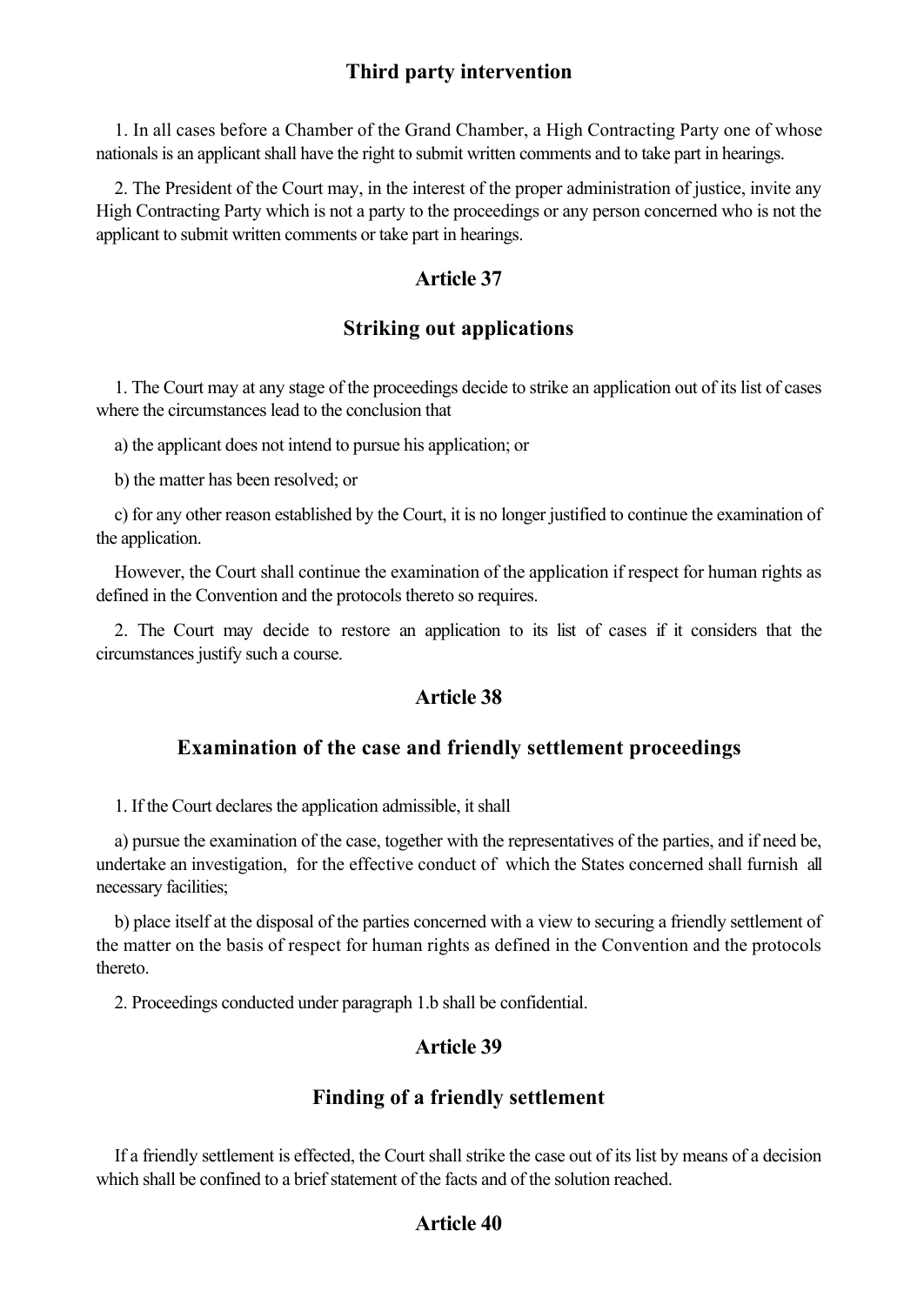#### **Public hearings and access to documents**

1. Hearings shall be in public unless the Court in exceptional circumstances decides otherwise.

2. Documents deposited with the Registrar shall be accessible to the public unless the President of the Court decides otherwise.

#### **Article 41**

## **Just satisfaction**

If the Court finds that there has been a violation of the Convention or the protocols thereto, and if the internal law of the High Contracting Party concerned allows only partial reparation to be made, the Court shall, if necessary, afford just satisfaction to the injured party.

#### **Article 42**

### **Judgments of Chambers**

Judgments of Chambers shall become final in accordance with the provisions of Article 44, paragraph 2.

## **Article 43**

#### **Referral to the Grand Chamber**

1. Within a period of three months from the date of the judgment of the Chamber, any party to the case may, in exceptional cases, request that the case be referred to the Grand Chamber.

2. A panel of five judges of the Grand Chamber shall accept the request if the case raises a serious question affecting the interpretation or application of the Convention or the protocols thereto, or a serious issue of general importance.

3. If the panel accepts the request, the Grand Chamber shall decide the case by means of a judgment.

## **Article 44**

## **Final judgments**

1. The judgment of the Grand Chamber shall be final.

2. The judgment of a Chamber shall become final

a) when the parties declare that they will not request that the case be referred to the Grand Chamber; or

b) three months after the date of the judgment, if reference of the case to the Grand Chamber has not been requested; or

c) when the panel of the Grand Chamber rejects the request to refer under Article 43.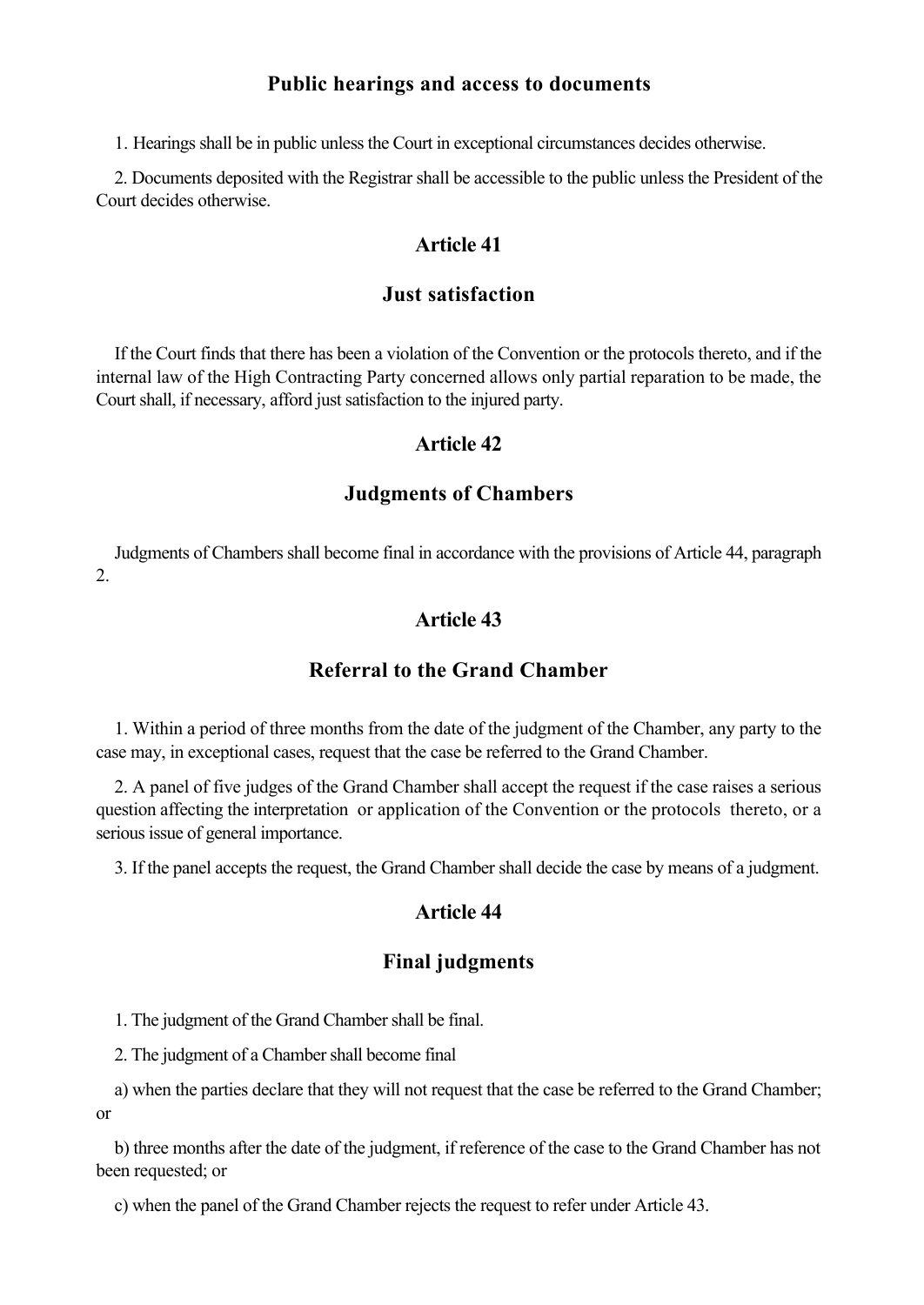3. The final judgment shall be published.

## **Article 45**

## **Reasons for judgments and decisions**

1. Reasons shall be given for judgments as well as for decisions declaring applications admissible or inadmissible.

2. If a judgment does not represent, in whole or in part, the unanimous opinion of the judges, any judge shall be entitled to deliver a separate opinion.

#### **Article 46**

## **Binding force and execution of judgments**

1. The High Contracting Parties undertake to abide by the final judgment of the Court in any case to which they are parties.

2. The final judgment of the Court shall be transmitted to the Committee of Ministers, which shall supervise its execution.

## **Article 47**

#### **Advisory opinions**

1. The Court may, at the request of the Committee of Ministers, give advisory opinions on legal questions concerning the interpretation of the Convention and the protocols thereto.

2. Such opinions shall not deal with any question relating to the content or scope of the rights or freedoms defined in Secion I of the Convention and the protocols thereto, or with any other question which the Court or the Committee of Ministers might have to consider in consequence of any such proceedings as could be instituted in accordance with the Convention.

3. Decisions of the Committee of Ministers to request an advisory opinion of the Court shall require a majority vote of the representatives entitled to sit on the Committee.

#### **Article 48**

#### **Advisory jurisdiction of the Court**

The Court shall decide whether a request for an advisory opinion submitted by the Committee of Ministers is within its competence as defined in Article 47.

## **Article 49**

### **Reasons for advisory opinions**

1. Reasons shall be given for advisory opinions of the Court.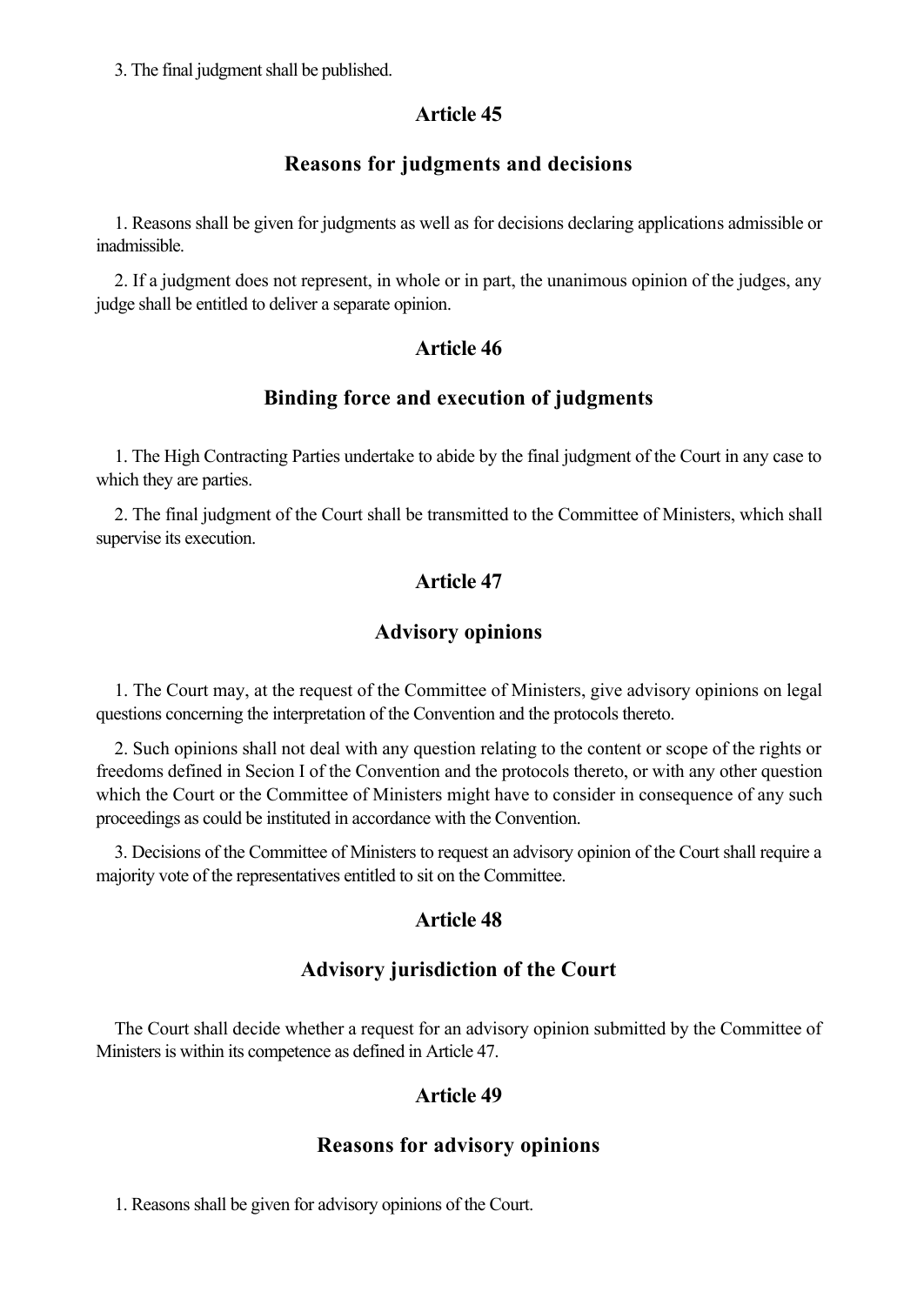2. If the advisory opinion does not represent, in whole or in part, the unanimous opinion of the judges, any judge shall be entitled to deliver a separate opinion.

3. Advisory opinions of the Court shall be communicated to the Committee of Ministers.

# **Article 50**

# **Expenditure on the Court**

The expenditure on the Court shall be borne by the Council of Europe.

# **Article 51**

# **Privileges and immunities of judges**

The judges shall be entitled, during the exercise of their functions, to the privileges and immunities provided for in Article 40 of the Statute of the Council of Europe and in the agreements made thereunder.

# **Section III**

# MISCELLANEOUS PROVISIONS

# **Article 52**

# **Inquiries by the Secretary General**

On receipt of a request from the Secretary General of the Council of Europe any High Contracting Party shall furnish an explanation of the manner in which its internal the effective implementation of any of the provisions of the Convention.

# **Article 53**

# **Safeguard for existing human rights**

Nothing in this Convention shall be construed as limiting or derogating from any of the human rights and fundamental freedoms which may be ensured under the laws of any High Contracting Party or under any other agreement to which it is a Party.

# **Article 54**

# **Powers of the Committee of Ministers**

Nothing in this Convention shall prejudice the powers conferred on the Committee of Ministers by the Statute of the Council of Europe.

# **Article 55**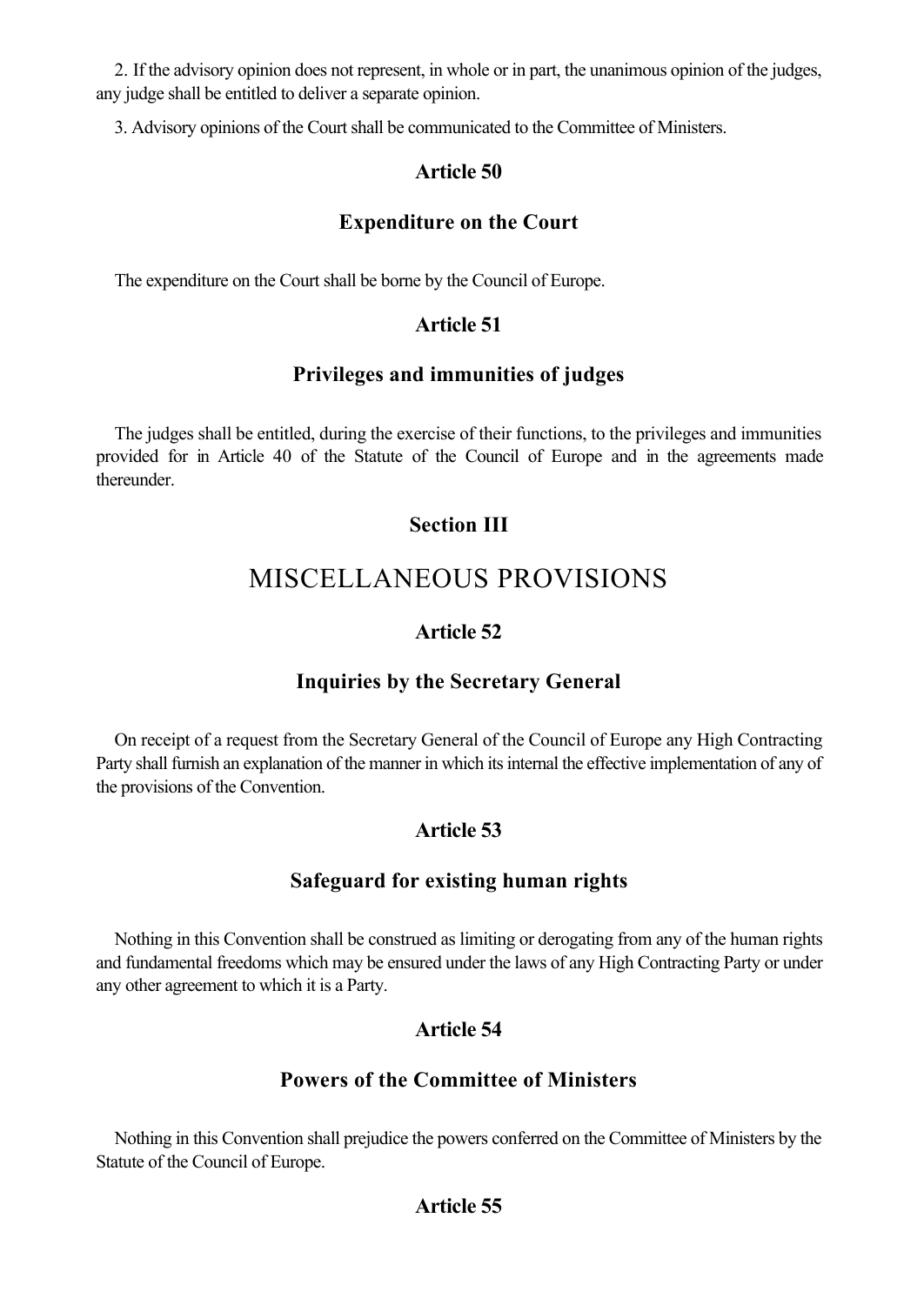#### **Exclusion of other means of dispute settlement**

The High Contracting Parties agree that, except by special agreement, they will not avail themselves of treaties, conventions or declarations in force between them for the purpose of submitting, by way of petition, a dispute arising out of the interpretation or application of this Convention to a means of settlement other than those provided for in this Convention.

#### **Article 56**

#### **Territorial application**

1. Any State may at the time of its ratification or at any time thereafter declare by notification addressed to the Secretary General of the Council of Europe that present Convention shall, subject to paragraph 4 of this Article, extend to all or any of the territories for whose international relations it is responsible.

2. The Convention shall extend to the territory or territories named in the notification as from the thirtieth day after the receipt of this notification by the Secretary General of the Council of Europe.

3. The provisions of this Convention shall be applied in such territories with due regard, however, to local requirements.

4. Any State which has made a declaration in accordance with paragraph 1 of this article may at any time thereafter declare on behalf of one or more of the territories to which the declaration relates that it accepts the competence of the Court to receive applications from individuals, non-governmental organisations or groups of individuals as provided by Article 34 of the Convention.

#### **Article 57**

#### **Reservations**

1. Any State may, when signing this Convention or when depositing its instrument of ratification, make a reservation in respect of any particular provision of the Convention to the extent that any law then in force in its territory is not in conformity with the provision. Reservations of a general character shall not be permitted under this article.

2. Any reservation made under this article shall contain a brief statement of the law concerned.

## **Article 58**

## **Denunciation**

1. A High Contracting Party may denounce the present Convention only after the expiry of five years from the date on which it became a party to it and after six moths' notice contained in a notification addressed to the Secretary General of the Council of Europe, who shall inform the other High Contracting Parties.

2. Such a denunciation shall not have the effect of releasing the High Contracting Party concerned from its obligations under this Convention in respect of any act which, being capable of constituting a violation of such obligations, may have been performed by it before the date at which the denunciation became effective.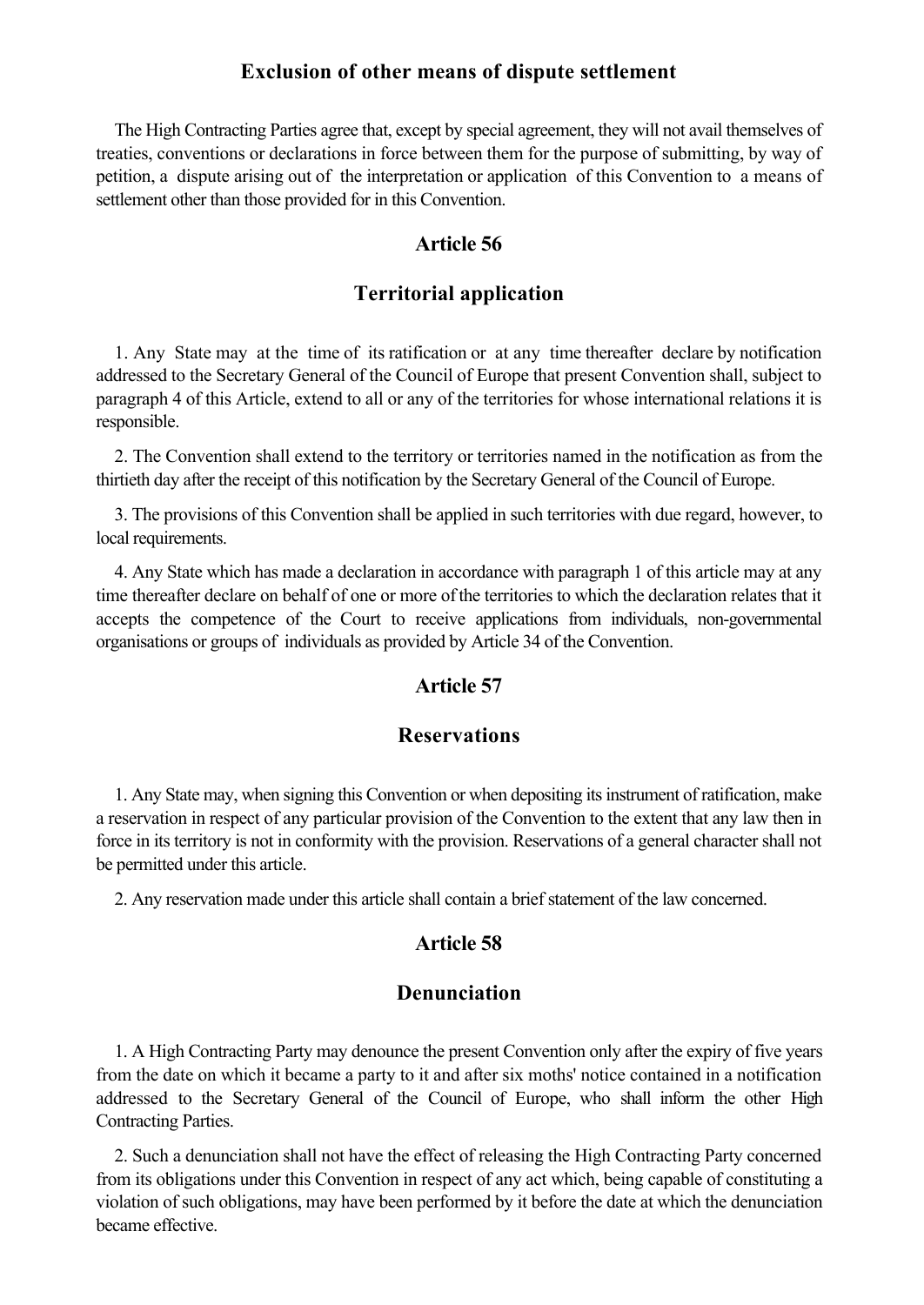3. Any High Contracting Party which shall cease to be a member of the Council of Europe shall cease to be a Party to this Convention under the same conditions.

4. The Convention may be denounced in accordance with the provisions of the preceding paragraphs in respect of any territory to which it has been declared to extend under the terms of Article 56.

#### **Article 59**

# **Signature and ratification**

1. This Convention shall be open to the signature of the members of the Council of Europe. It shall be ratified. Ratification shall be deposited with the Secretary General of the Council of Europe.

2. The present Convention shall come into force after the deposit of ten instruments of ratification.

3. As regards any signatory ratifying subsequently, the Convention shall come into force at the date of the deposit of its instrument of ratification.

4. The Secretary General of the Council of Europe shall notify all the members of the Council of Europe of the entry into force of the Convention, the names of the High Contracting Parties who have ratified it, and the deposit of all instruments of ratification which may be effected subsequently.

Done at Rome this 4th day of November 1950, in English and French, both texts being equally authentic, in a single copy which shall remain deposited in the archives of the Council of Europe. The Secretary General shall transmit certified copies to each of the signatories.

# **PROTOCOL TO THE CONVENTION FOR THE PROTECTION OF HUMAN RIGHTS AND FUNDAMENTAL FREEDOMS, AS AMENDED BY PROTOKOL No. 11**

#### **Paris, 20.III.1952**

The governments signatory hereto, being members of the Council of Europe,

Being resolved to take steps to ensure the collective enforcement of certain rights and freedoms other than those already included in Section I of the Convention for the Protection of Human Rights and Fundamental Freedoms signed at Rome on 4 November 1950 (hereinafter referred to as "the Convention"),

Have agreed as follows:

## **Article 1**

# **Protection of property**

Every natural or legal person is entitled to the peaceful enjoyment of his prossessions. No one shall be deprived of his prossessions except in the public interest and subject to the conditions provided for by law and by the general principles of international law.

The preceding provisions shall not, however, in any way impair the right of a State to enforce such laws as it deems necessary to control the use of property in accordance with the general interest or to secure the payment of taxes or other contributions or penalties.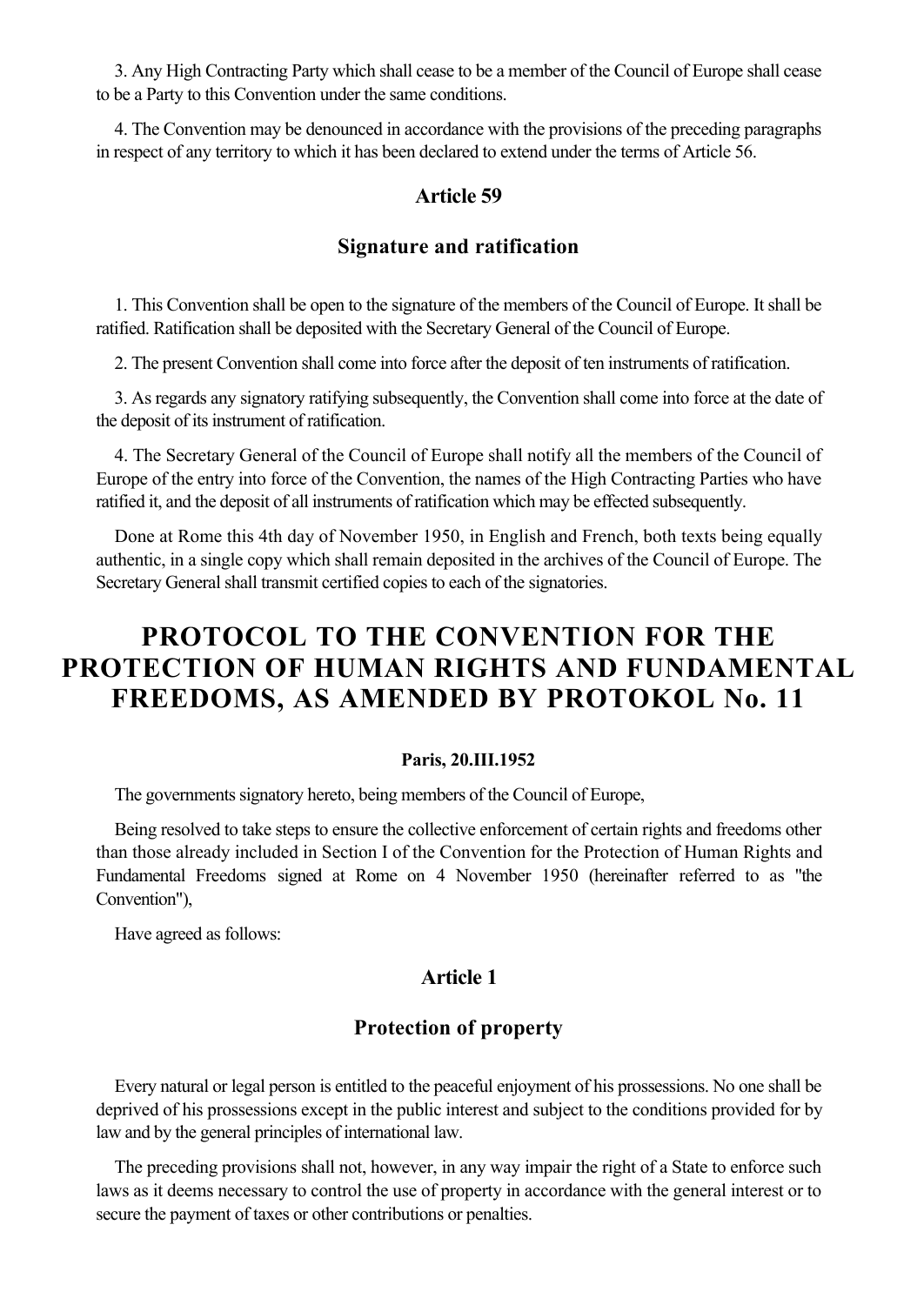#### **Article 2**

#### **Right to education**

No person shall be benied the right to education. In the exercise of any functions which it assumes in relation to education and to teaching, the State shall respect the right of parents to ensure such education and teaching in conformity with their own religious and philosophical convictions.

#### **Article 3**

## **Right to free elections**

The High Contracting Parties undertake to hold free elections at reasonable intervals by secret ballot, under conditions which will ensure the free expression of the opinion of the people in the choice of the legislature.

## **Article 4**

#### **Territorial application**

Any High Contracting Party may at the time of signature or ratification or at any time thereafter communicate to the Secretary General of the Council of Europe a declaration stating the extent to which it undertakes that the provisions of the present Protocol shall apply to such of the territories for the international relations of which it is responsible as are named therein.

Any High Contracting Party which has communicated a declaration in virtue of the preceding paragraph may from time to time communicate a further declaration modifying the terms of any former declaration or terminating the application of the provisions of this Protocol in respect of any territory.

A declaration made in accordance with this article shall be deemed to have been made in accordance with paragraph 1 of Article 56 of the Convention.

### **Article 5**

#### **Relationship to the Convention**

As between the High Contracting Parties the provisions of Articles 1, 2, 3 and 4 of this Protocol shall be regarded as additional articles to the Convention and all the provisions of the Convention shall apply accordingly.

## **Article 6**

#### **Signature and ratification**

The Protocol shall be open for signature by the members of the Council of Europe, who are the signatories of the Conventions; it shall be ratified at the same time as or after the ratifications of the Convention. It shall enter into force after the deposit of ten instruments of ratification. As regards may signatory ratifying subsequently, the Protocol shall enter into force at the date of the deposit of its instrument of ratification.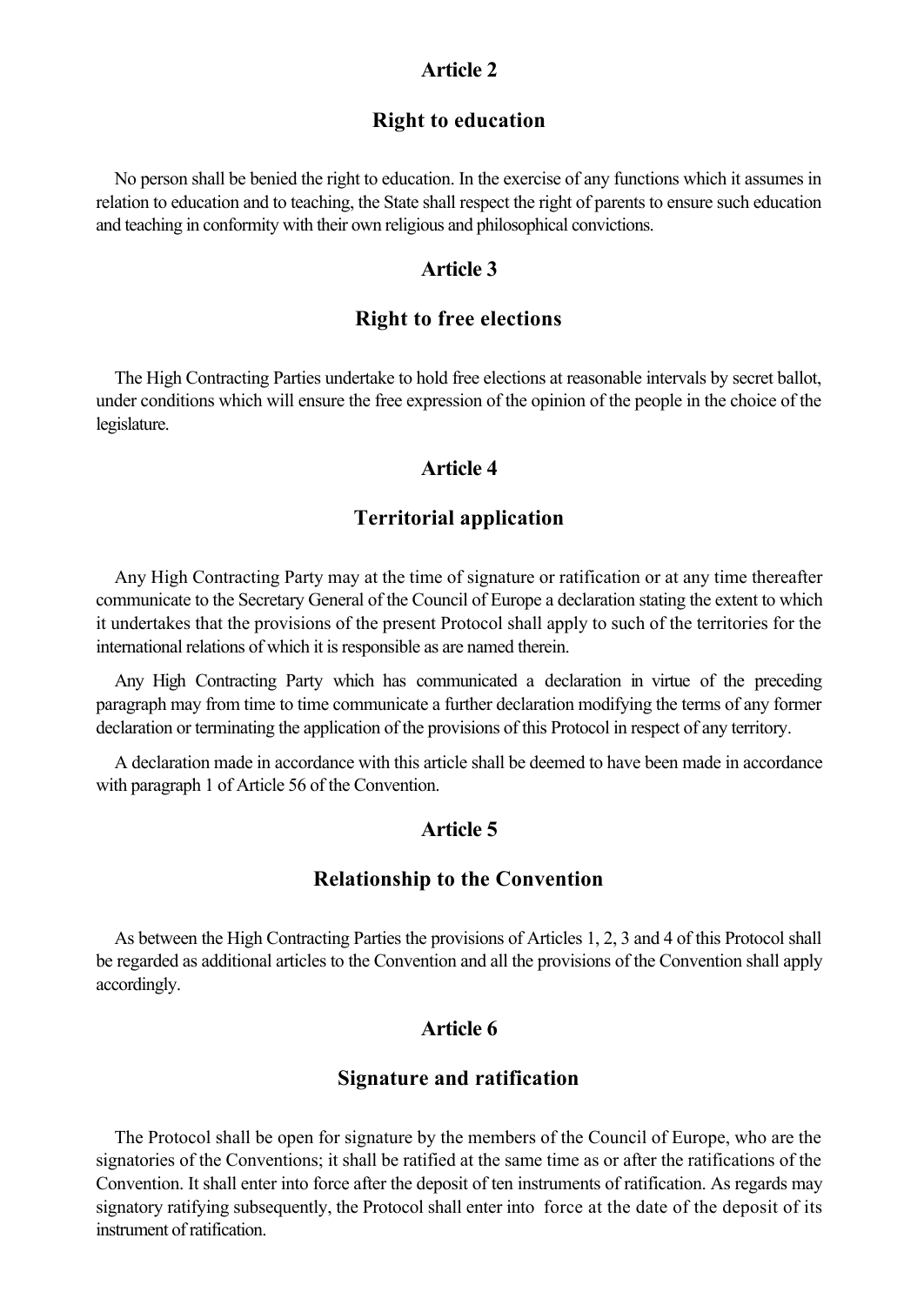The instruments of ratification shall be deposited with the Secretary General of the Council of Europe, who will notify all members of the names of those who have ratified.

Done at Paris on the 20th day of March 1952, in English and French, both texts being equally authentic, in a single copy which shall remain deposited in the archives of the Council of Europe. The Secretary General shall transmit certified copies to each of the signatory governments.

# **PROTOCOL No. 4 TO THE CONVENTION FOR THE PROTECTION OF HUMAN RIGHTS AND FUNDAMENTAL FREEDOMS, SECURING CERTAIN RIGHTS AND FREEDOMS OTHER THAN THOSE ALREADY INCLUDED IN THE CONVENTION AND IN THE FIRST PROTOCOL THERETO, AS AMENDED BY PROTOCOL No. 11**

#### **Strasbourg, 16.IX. 1963**

The governments signatory hereto, being members of the Council of Europe.

Being resolved to take steps to ensure the collective enforcement of certain rights and freedoms other than those already included in Section I of the Convention for the Protection of Human Rights and Fundamental Freedoms signed at Rome on 4th November 1950 (hereinafter referred to as the "Convention") and in Articles 1 to 3 of the First Protocol to the Convention, signed at Paris on 20th March 1952,

Have agreed as follows:

### **Article 1**

#### **Prohibition of imprisonmnet for debt**

No one shall be deprived of his liberty merely on the ground of inability to fulfil a contractual obligation.

#### **Article 2**

## **Freedom of movement**

1. Everyone lawfully within the territory of a State shall, within that territory, have the right to liberty of movement and freedom to choose his residence.

2. Everyone shall be free to leave any country, including his own.

3. No restrictions shall be placed on the exercise of these rights other than such as are in accordance with law and are necessary in a democratic society in the interests of national security or public safety, for the maintenance of *ordre public*, for the prevention of crime, for the protection of health or morals, or for the protection of the rights and freedoms of others.

4. The rights set forth in paragraph 1 may also be subject, in particular areas, to restrictions imposed in accordance with law and justified by the public interest in a democratic society.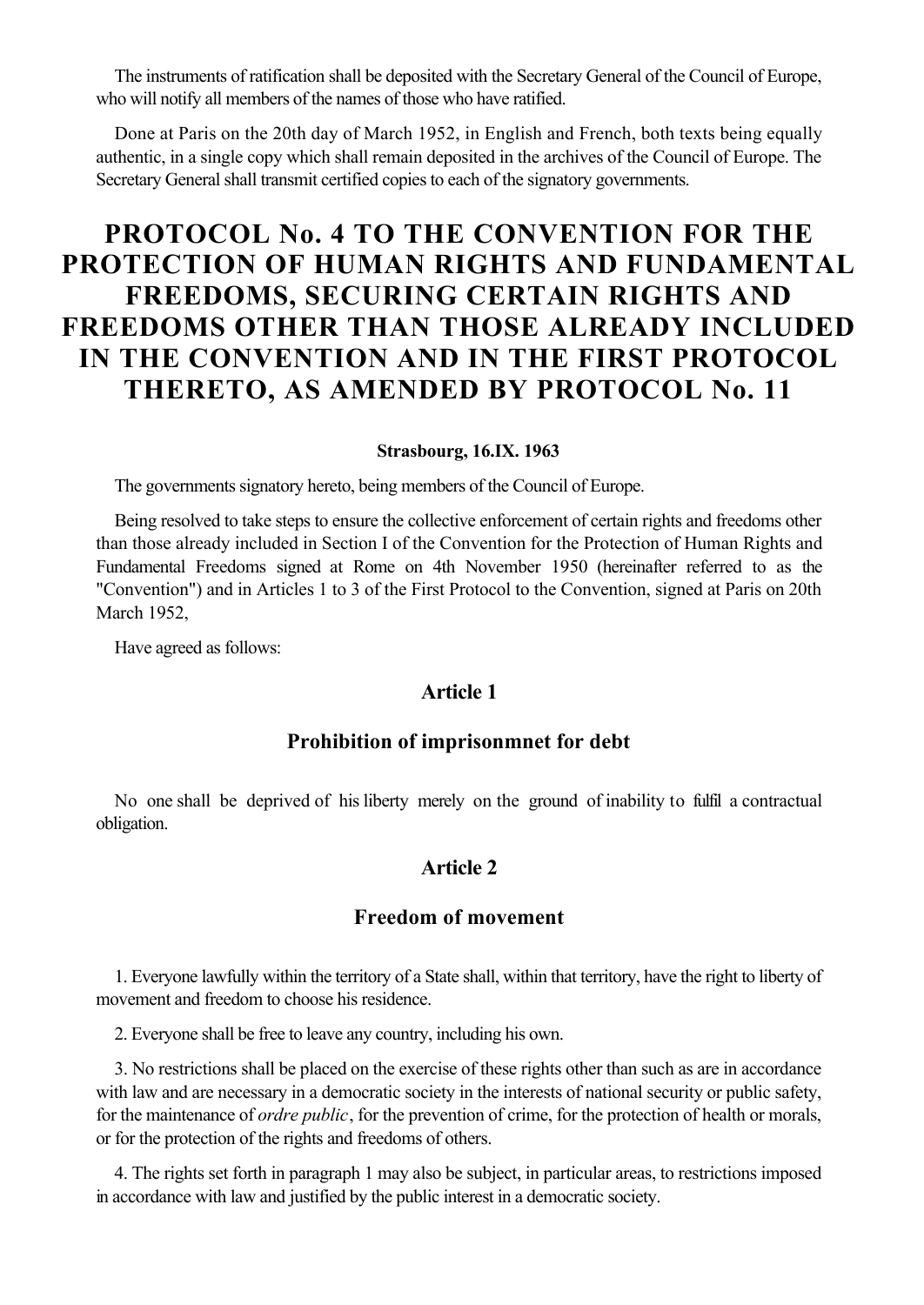## **Article 3**

## **Prohibition of expulsion of nationals**

1. No one shall be expelled, by means either of an individual or of a collective measure, from the territory of the State of which he is a national.

2. No one shall be deprived of the right to enter the territory of the state of which he is a national.

## **Article 4**

#### **Prohibition of collective expulsion of aliens**

Collective expulsion of aliens is prohibited.

## **Article 5**

## **Territorial application**

1. Any High Contracting Party may, at the time of signature or ratification of this Protocol, or at any time thereafter, communicate to the Secretary General of the Council of Europe a declaration stating the extent to which it undertakes that the provisions of this Protocol shall apply to such of the territories for the international relations of which it is responsible as are named therein.

2. Any High Contracting Party which has communicated a declaration in virtue of the preceding paragraph may, from time to time, communicate a futher declaration modifying the terms of any former declaration or terminating the application of the provisions of this Protocol in respect of any territory.

3. A declaration made in accordance with this article shall be deemed to have been made in accordance with paragraph 1 of Article 56 of the Convention.

4. The territory of any State to which this Protocol applies by virtue of ratification or acceptance by that State, and each territory to which this Protocol applied by virtue of a declaration by that State under this article, shall be treated as separate territories for the purpose of the references in Articles 2 and 3 to the territory of a State.

5. Any State which has made a declaration in accordance with paragraph 1 or 2 of this Article may at any time thereafter declare on behalf of one or more of the territories to which the declaration relates that it accepts the competence of the Court to receive applications from individuals, non-governmental organisations or groups of individuals as provided in Article 34 of the Convention in respect of all or any of Articles 1 to 4 of this Protocol.

## **Article 6**

## **Relationship to the Convention**

As between the High Contracting Parties the provisions of Articles 1 to 5 of this Protocol shall be regarded as additional Articles to the Convention, and all the provisions of the Convention shall apply accordingly.

## **Article 7**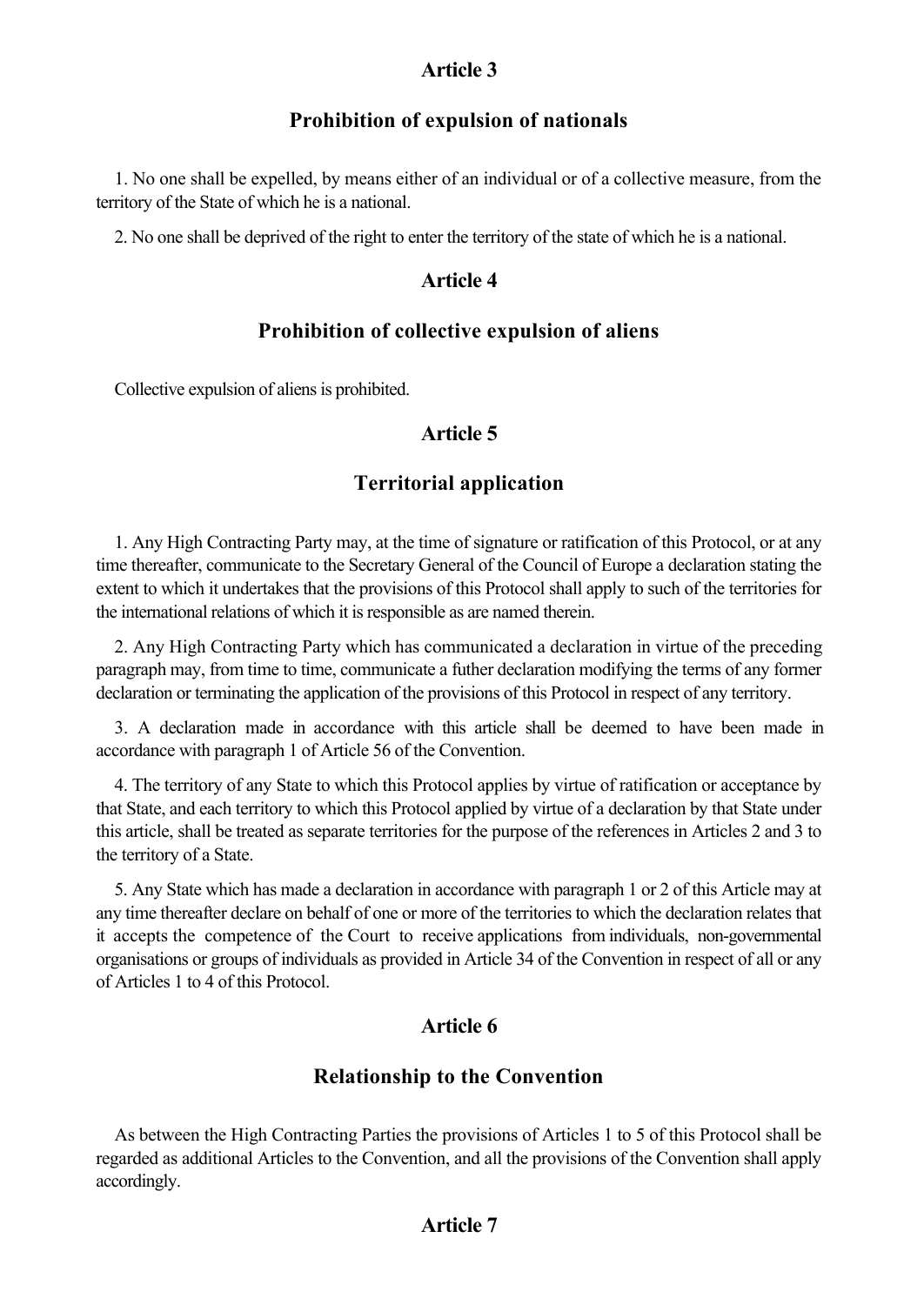## **Signature and ratification**

1. This Protocol shall be open for signature by the members of the Council of Europe who are the signatories of the Convention: it shall be ratified at the same time as or after the ratification of the Convention. It shall enter into force after the deposit of five instruments of ratification. As regards any signatory ratifying subsequently, the Protocol shall enter into force at the date of the deposit of its instrument of ratification.

2. The instruments of ratification shall be deposited with the Secretary General of the Council of Europe, who will notify all members of the names of those who have ratified.

In witness whereof the undersigned, being duly authorised thereto, have signed this Protocol.

Done at Strasbourg, this 16th day of September 1963, in English and in French, both texts being equally authoritative, in a single copy which shall remain deposited in the archives of the Council of Europe. The Secretary General shall transmit certified copies to each of the signatory states.

# **PROTOCOL No. 6 TO THE CONVENTION FOR THE PROTECTION OF HUMAN RIGHTS AND FUNDAMENTAL FREEDOMS CONCERNING THE ABOLITION OF THE DEATH PENALTY, AS AMENDED BY PROTOCOL No. 11**

#### **Strasbourg, 28. IV. 1983**

The member States of the Council of Europe, signatory to this Protocol to the Convention for the Protection of Human Rights and Fundamental Freedoms, signed at Rome on 4 November 1950 (hereinafter referred to as "the Convention"),

Considering that the evolution that has occurred in several member States of the Council of Europe expresses a general tendency in favour of abolition of the death penalty;

Have agreed as follows:

#### **Article 1**

#### **Abolition of the death penalty**

The death penalty shall be abolished. No-one shall be condemned to such penalty or executed.

#### **Article 2**

#### **Death penalty in time of war**

A State may marke provision in its law for the death penalty in respect of acts committed in time of war or of imminent threat of war; such penalty shall be applied only in the instances laid down in the law an in accordance with its provisions. The State shall communicate to the Secretary General of the Council of Europe the relevant provisions of that law.

#### **Article 3**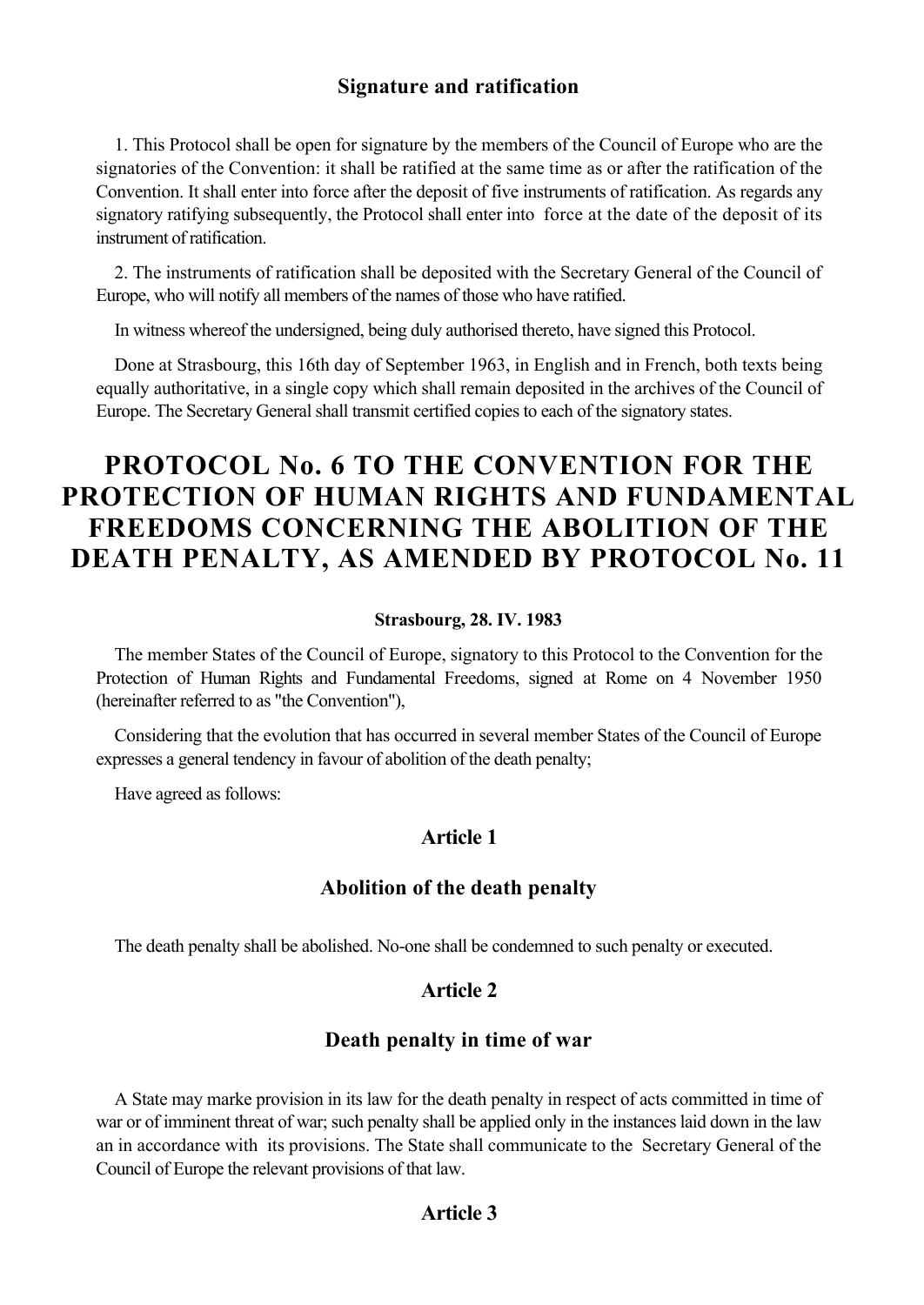#### **Prohibition of derogations**

No derogation from the provisions of this Protocol shall be made under Article 15 of the Convention.

#### **Article 4**

## **Prohibition of reservations**

No reservation may be made under Article 57 of the Convention in respect of the provisions of this Protocol.

#### **Article 5**

## **Territorial application**

1. Any State may at the time of signature or when depositing its instrument of ratification, acceptance or approval, specify the territory or territories to which this Protocol shall apply.

2. Any State may at any later date, by a declaration addressed to the Secretary General of the Council of Europe, extend the application of this Protocol to any other territory specified in the declaration. In respect of such territory the Protocol shall enter into force on the first day of the month following the date receipt of such declaration by the Secretary General.

3. Any declaration made under the two preceding paragraphs may, in respect of any territory specified in such declaration, be withdrawn by a notification addressed to the Secretary General. The withdrawal shall become effective on the first day of the month following the date of receipt of such notification by the Secretary General.

#### **Article 6**

#### **Relationship to the Convention**

As between the States Parties the provisions of Articles 1 to 5 of this Protocol shall be regarded as additional articles to the Convention and all the provisions of the Convention shall apply accordingly.

#### **Article 7**

## **Signature and ratification**

The Protocol shall be open for signature by the member States of the Council of Europe, signatories to the Convention. It shall be subject to ratification, acceptance or approval. A member State of the Council of Europe may not ratify, accept or approve this Protocol unless it has, simultaneously or previously, ratified the Convention. Instruments of ratification, acceptance or approval shall be deposited with the Secretary General of the Council of Europe.

## **Article 8**

#### **Entry into force**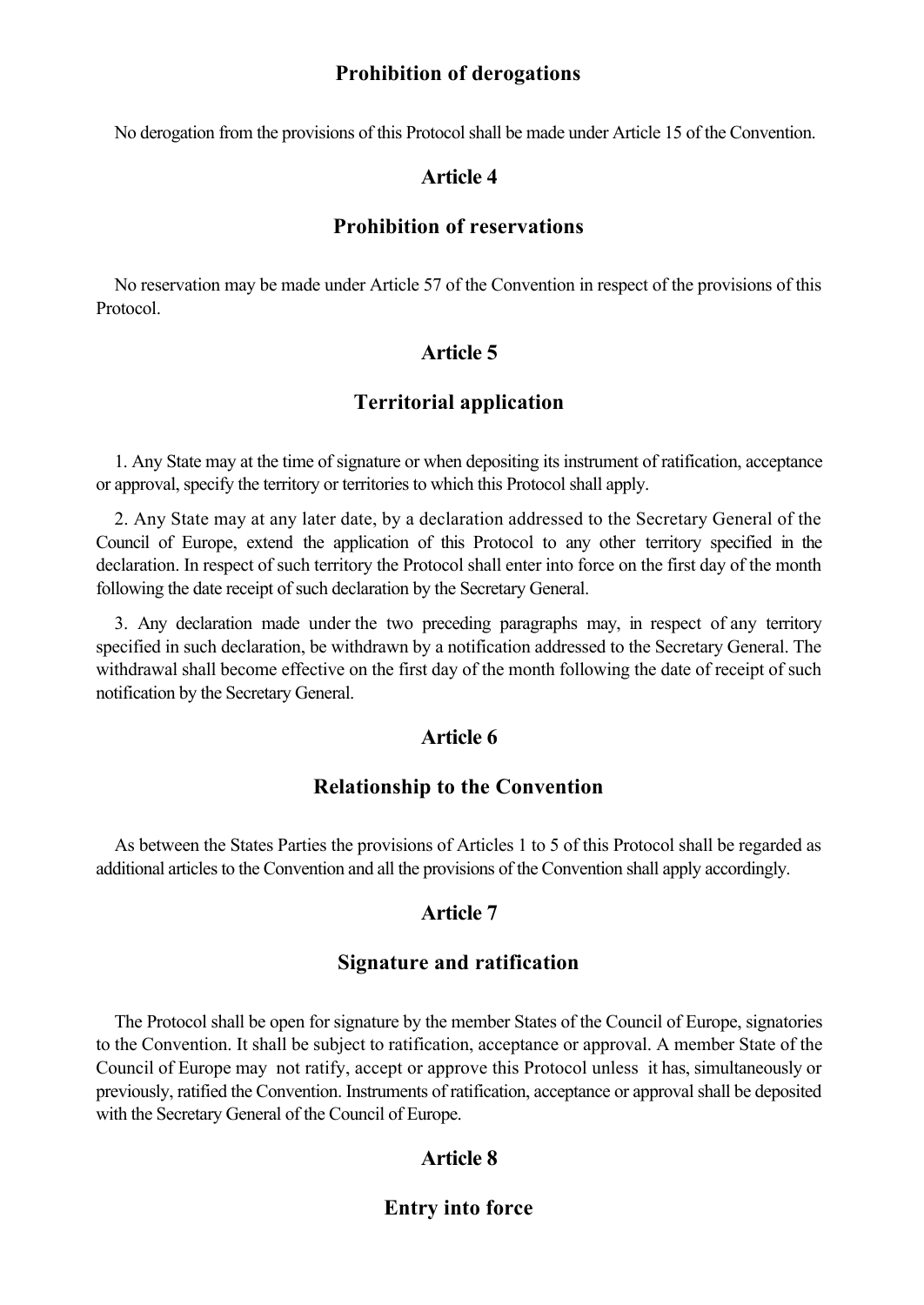1. The Protocol shall enter into force on the first day of the month following the date on which five member States of the Council of Europe have expressed their consent to be bound by the Protocol in accordance with the provisions of Article 7.

2. In respect of any member State which subsequently expresses its consent to be bound by it, the Protocol shall enter into force on the first day of the month following the date of the deposit of the instrument of ratification, acceptance or approval.

#### **Article 9**

## **Depositary functions**

The Secretary General of the Council of Europe shall notify the member States of Council of:

a) any signature;

b) the deposit of any instrument of ratification, acceptance or approval;

c) any date of entry into force of this Protocol in accordance with Articles 5 and 8;

d) any other act, notification or communication relating to this Protocol.

In witness whereof the undersigned, being duly authorised thereto, have signed this Protocol.

Done at Strasbourg, this 28th day of April 1983, in English and in French, both texts being equally authentic, in a single copy which shall be deposited in the archives of the Council of Europe. The Secretary General of the Council of Europe shall transmit certified copies to each member State of the Council of Europe.

# **PROTOCOL NO. 7 TO THE CONVENTION FOR THE PROTECTION OF HUMAN RIGHTS AND FUNDAMENTAL FREEDOMS, AS AMENDED BY PROTOCOL NO. 11**

#### **Strasbourg, 22. XI. 1984**

The member States of the Council of Europe signatory hereto,

Being resolved to take further steps to ensure the collective enforcement of certain rights and freedoms by means of the Convention for the Protection of Human Rights and Fundamental Freedoms signed at Rome on 4 November 1950 (hereinafter referred to as "the Convention"),

Have agreed as follows:

#### **Article 1**

#### **Procedural safeguards relating to expulsion of aliens**

1. An alien lawfully resident in the territory of a State shall not be expelled therefrom except in pursuance of a decision reached in accordance with law and shall be allowed:

a) to submit reasons against his expulsion,

b) to have his case reviewed, and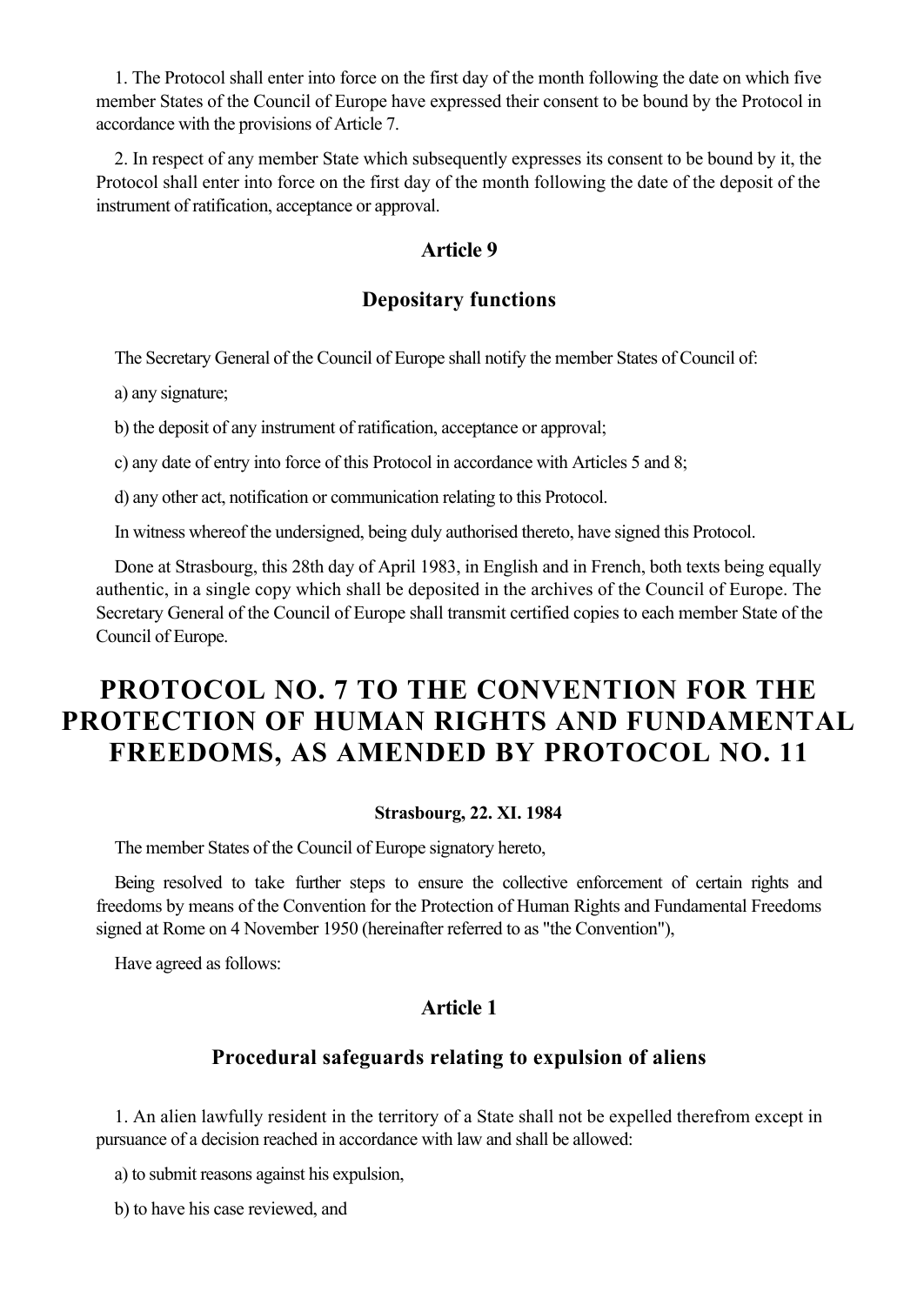c) to be represented for these purposes before the competent authority or a person or persons designated by that authority.

2. An alien may be expelled before the exercise of his rights under paragraph 1.a, b and c of this Article when such expulsion is necessary in the interests of public order or is grounded on reasons of national security.

## **Article 2**

# **Right of appeal in criminal matters**

1. Everyone convicted of a criminal offence by a tribunal shall have the right to have his conviction or sentence reviewed by a higher tribunal. The exercise of this right, including the grounds on which it may be exercised, shall be governed by law.

2. This right may be subject to exceptions in regard to offences of a minor character, as prescribed by law, or in cases in which the person concerned was tried in the first instance by the highest tribunal or was convicted following an appeal against acquittal.

## **Article 3**

#### **Compensation for wrongful conviction**

When a person has by a final decision been convicted of a criminal offence and when subsequently his conviction has been reversed, or he has been pardoned, on the ground that a new or newly discovered fact shows conclusively that there has been a miscarriage of justice, the person who has suffered punishment as a result of such conviction shall be compensated according to the law or the practice of the State concerned, unless it is proved that the non-disclosure of the unknown fact in time is wholly or partly attributable to him.

## **Article 4**

### **Right not to be tried or punished twice**

1. No one shall be liable to e tried or punished again in criminal proceedings under the jurisdiction of the same State for an offence for which he has already been finally acquitted or convicted in accordance with the law and penal procedure of that State.

2. The provisions of the preceding paragraph shall not prevent the reopening of the case in accordance with the law and penal procedure of the State concerned, if there is evidence of new or newly discovered facts, or if there has been a fundamental defect in the previous proceedings, which could affect the outcome of the case.

3. No derogation from this Article shall be made under Article 15 of the Convention.

#### **Article 5**

#### **Equality between spouses**

Spouses shall enjoy equality of rights and responsibilities of a private law character between them, and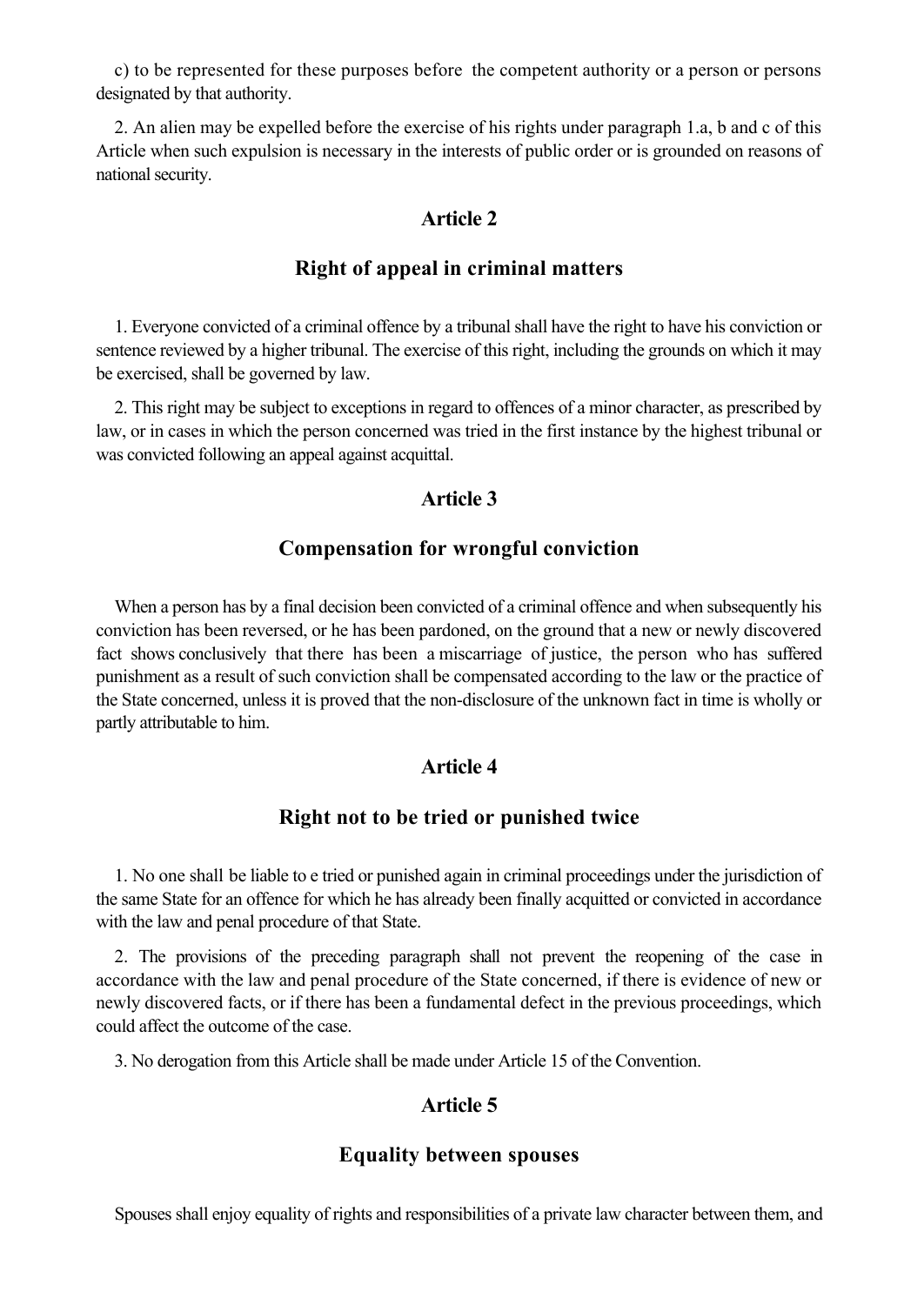in their relations with their children, as to marriage, during marriage and in the event of its dissolution. This Article shall not prevent States from taking such measures as are necessary in the interests of the children.

## **Article 6**

# **Territorial application**

1. Any State may at the time of signature or when depositing its instrument of ratification, acceptance or approval, specify the territory or territories to which the Protocol shall apply and state the extent to which it undertakes that the provisions of this Protocol shall apply to such territory or territories.

1. Any State may at any later date, by a declaration addressed to the Secretary General of the Council of Europe, extend the application of this Protocol to any other territory specified in the declaration. In respect of such territory the Protocol shall enter into force on the first day of the month following the expiration of a period of two months after the date of receipt by the Secretary General of such declaration.

3. Any declaration made under the two preceding paragraphs may, in respect of any territory specified in such declaration, be withdrawn or modified by a notification addressed to the Secretary General. The withdrawal or modification shall become effective on the first day of the month following the expiration of a period of two months after the date of receipt of such notification by the Secretary General.

4. A declaration made in accordance with this Article shall be deemed to have been made in accordance with paragraph 1 of Article 56 of the Convention.

5. The territory of any State to which this Protocol applies by virtue of ratification, acceptance or approval by that State, and each territory to which this Protocol is applied by virtue of a declaration by that State under this Article, may be treated as separate territories for the purpose of the reference in Article 1 to the territory of a State.

6. Any State which has made a declaration in accordance with paragraph 1 or 2 of this Article may at any time thereafter declare on behalf of one or more of the territories to which the declaration relates that it accepts the competence of the Court to receive applications from individuals, non-governmental organisations or groups of individuals as provided in Article 34 of the Convention in respect of Articles 1 to 5 of this Protocol.

## **Article 7**

# **Relationship to the Convention**

As between the States Parties, the provisions of Article 1 to 6 of this Protocol shall be regarded as additional Articles to the Convention, and all the provisions of the Convention shall apply accordingly.

#### **Article 8**

# **Signature and ratification**

This Protocol shall be open for signature by member States of the Council of Europe which have signed the Convention. It is subject to ratification, acceptance or approval. A member State of the Council of Europe may not ratify, accept or approve this Protocol without previously or simultaneously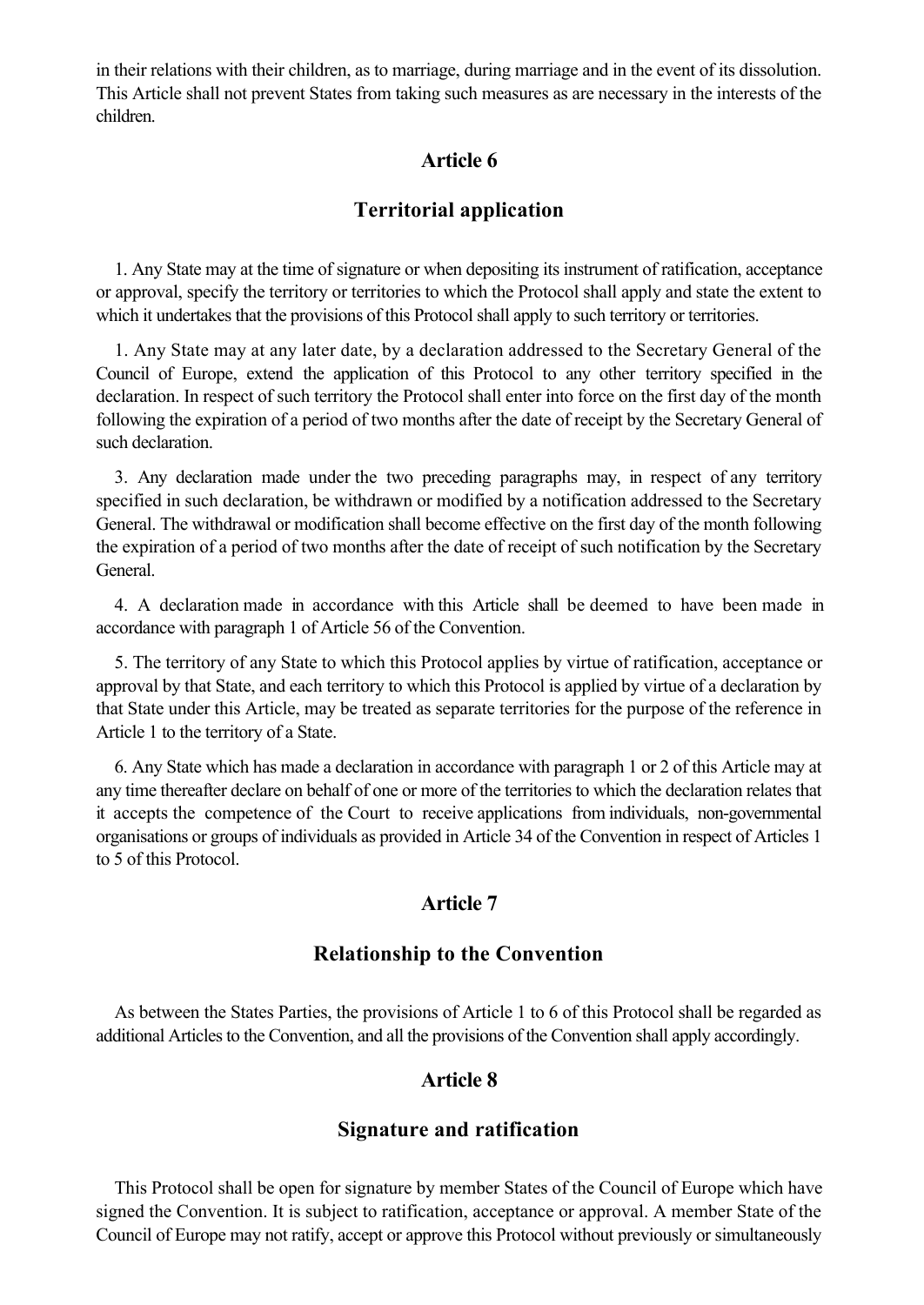ratifying the Convention. Instruments of ratification, acceptance or approval shall be deposited with the Secretary General of the Council of Europe.

### **Article 9**

## **Entry into force**

1. The Protocol shall enter into force in the first day of the month following the expiration of a period of two months after the date on which seven member States of the Council of Europe have expressed their consent to be bound by the Protocol in accordance with the provisions of Article 8.

2. In respect of any member State which subsquently expresses its consent to be bound by it, the Protocol shall enter into force on the first day of the month following the expiration of a period of two months after the date of the deposit of the instrument of ratification, acceptance or approval.

## **Article 10**

## **Depositary functions**

The Secretary General of the Council of Europe shall notify all the member States of the Council of Europe of:

a) any signature;

b) the deposit of any instrument of ratification, acceptance or approval;

c) any date of entry into force of this Protocol in accordance with Articles 6 and 9;

d) any other act, notification or declaration relating to this Protocol.

In witness whereof the undersigned, being duly authorised thereto, have signed this Protocol.

Done at Strasbourg, this 22nd day of November 1984, in English and French, both texts being equally authentic, in a single copy which shall be deposited in the archives of the Council of Europe. The Secretary General of the Council of Europe shall transmit certified copies to each member State of the Council of Europe.

# **PROTOCOL No. 12 TO THE CONVENTION FOR THE PROTECTION OF HUMAN RIGHTS AND FUNDAMENTAL FREEDOMS**

#### **Rome, 4. XI. 2000**

The member States of the Council of Europe signatory hereto,

Having regard to the fundamental principle according to which all persons are equal before the law and are entitled to the equal protection of the law;

Being resolved to take further steps to promote the equality of all persons through the collective enforcement of a general prohibition of discrimination by means of the Convention for the Protection of Human Rights and fundamental Freedoms signed at Rome on 4 November 1950 (hereinafter referred to as "the Convention");

Reaffirming that the principle of non-discrimination does not prevent States Parties from taking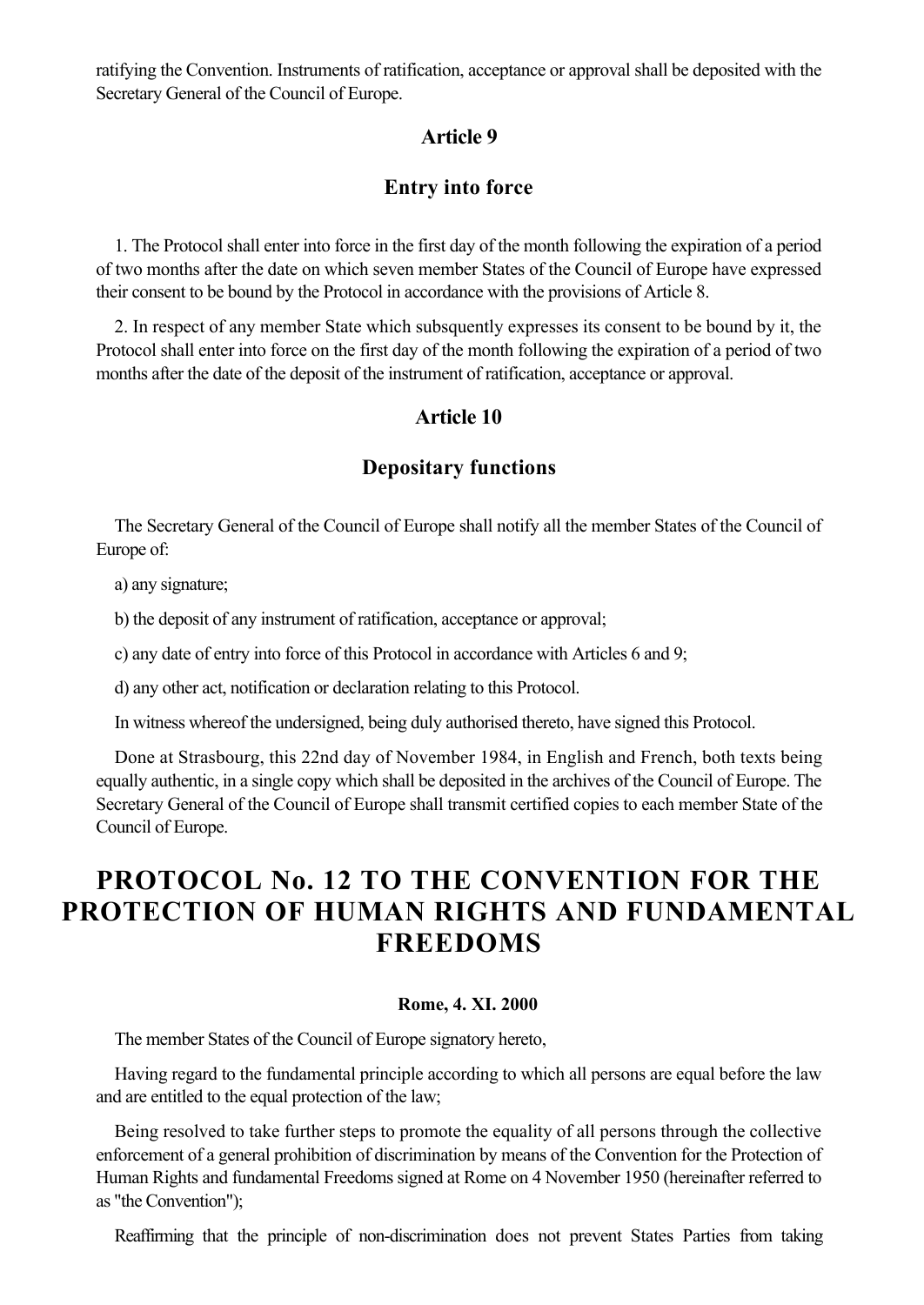measures in order to promote full and effective equality, provided that there is an objective and reasonable justification for those measures.

Have agreed as follows:

## **Article 1**

## **General prohibition of discrimination**

1. The enjoyment of any right set forth by law shall be secured without discrimination on any ground such as sex, race, colour, language, religion, political or other opinion, national or social origin, association with a national minority, property, birth or other status.

2. No one shall be discriminated against by any public authority on any ground such as those mentioned in paragraph 1.

#### **Article 2**

# **Territorial application**

1. Any State may, at the time of signature or when depositing its instrument of ratification, acceptance or approval, specify the territory or territories to which this Protocol shall apply.

2. Any State may at any later date, by a declaration addressed to the Secretary General of the Council of Europe, extend the application of this Protocol to any other territory specified in the declaration. In respect of such territory the Protocol shall enter into force on the first day of the month following the expiration of a period of three months after the date of receipt by the Secretary General of such declaration.

3. Any declaration made under the two preceding paragraphs may, in respect of any territory specified in such declarations, be withdrawn or modified by a notification addressed to the Secretary General of the Council of Europe. The withdrawal or modification shall become effective on the first day of the month following the expiration of a period of three months after the date of receipt of such notification by the Secretary General.

4. A declaration made in accordance with this article shall be deemed to have been made in accordance with paragraph 1 of Article 56 of the Convention.

5. Any State which has made a declaration in accordance with paragraph 1 or 2 of this article may at any time thereafter declare on behalf of one or more of the territories to which the declaration relates that it accepts the competence of the Court to receive applications from individuals, non-governmental organisations or groups of individuals as provided by Article 34 of the Convention in respect of Article 1 of this Protocol.

## **Article 3**

## **Relationship to the Convention**

As between the States Parties, the provisions of Articles 1 and 2 of this Protocol shall be regarded as additional articles to the Convention, and all the provisions of the Convention shall apply accordingly.

## **Article 4**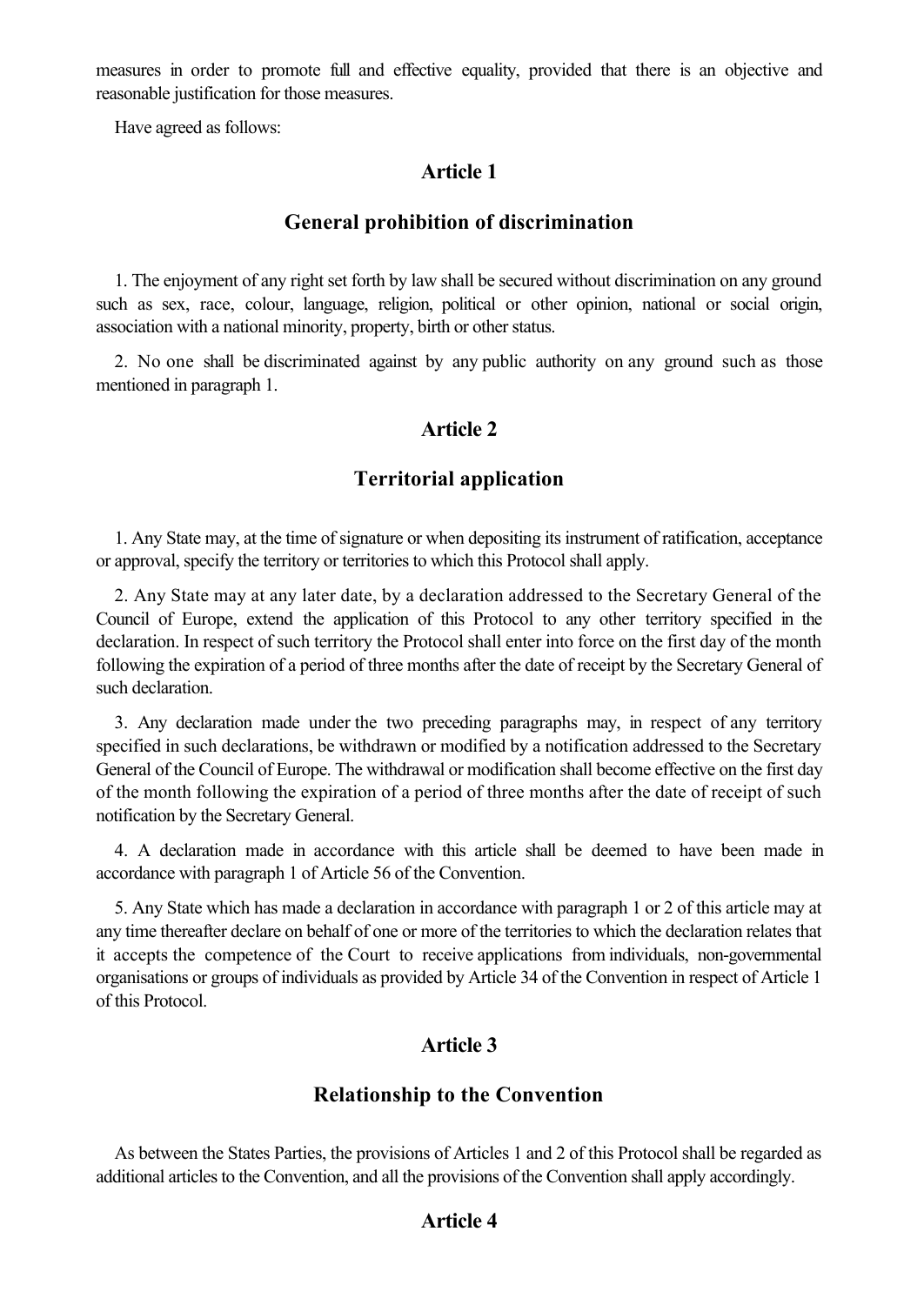# **Signature and ratification**

This Protocol shall be open for signature by member States of the Council of Europe which have signed the Convention. It is subject to ratification, acceptance or approval. A member State of the Council of Europe may not ratify, accept or approve this Protocol without previously or simultaneously ratifying the Convention. Instruments of ratification, acceptance or approval shall be deposited with the Secretary General of the Council of Europe.

## **Article 5**

## **Entry into force**

1. This Protocol shall enter into force on the first day of the month following the expiration of a period of three months after the date on which ten member States of the Council of Europe have expressed their consent to be bound by the Protocol in accordance with the provisions of Article 4.

2. In respect of any member State which subsequently expresses its consent to be bound by it, the Protocol shall enter into force on the first day of the month following the expiration of a period of three months after the date of the deposit of the instrument of ratification, acceptance or approval.

## **Article 6**

## **Depositary functions**

The Secretary General of the Council of Europe shall notify all the member States of the Council of Europe of:

a) any signature;

b) the deposit of any instrument of ratification, acceptance or approval;

c) any date of entry into force of this Protocol in accordance with Articles 2 and 5;

d) any other act, notification or communication relating to this Protocol.

In witness whereof the undersigned, being duly authorised thereto, have signed this Protocol.

Done at Rome, this 4th day of November 2000, in English and in French, both texts being equally authentic, in a single copy which shall be deposited in the archives of the Council of Europe. The Secretary General of the Council of Europe shall transmit certified copies to each member State of the Council of Europe.

# **PROTOCOL No. 13 TO THE CONVENTION FOR THE PROTECTION OF HUMAN RIGHTS AND FUNDAMENTAL FREEDOMS, CONCERNING THE ABOLITION OF THE DEATH PENALTY IN ALL CIRCUMSTANCES**

#### **Vilnius, 3. V. 2002**

The member States of the Council of Europe signatory hereto,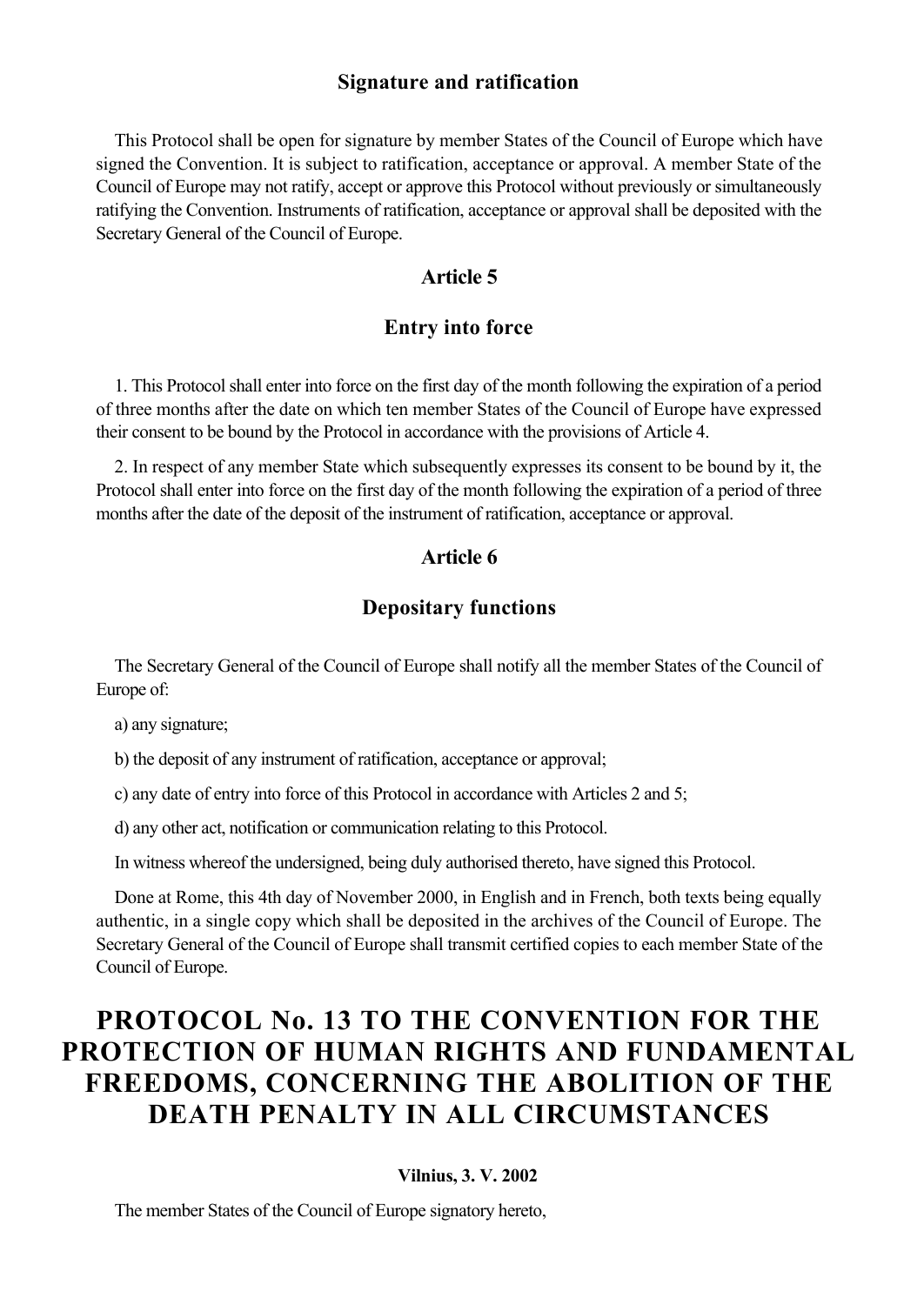Convinced that everyone's right to life is a basic value in a democratic society and that the abolition of the death penalty is essential for the protection of this right and for the full recognition of the inherent dignity of all human beings;

Wishing to strengthen the protection of the right to life guaranteed by the Convention for the Protection of Human Rights and Fundamental Freedoms signed at Rome on 4 November 1950 (hereinafter referred to as "the Convention");

Noting that Protocol No. 6 to the Convention, concerning the Abolition of the Death Penalty, signed at Strasbourg on 28 April 1983, does not exclude the death penalty in respect of acts committed in time of war or of imminent threat of war;

Being resolved to take the final step in order to abolish the death penalty in all circumstances,

Have agreed as follows:

## **Article 1**

## **Abolition of the death penalty**

The death penalty shall be abolished. No one shall be condemned to such penalty or executed.

## **Article 2**

# **Prohibition of derogations**

No derogation from the provisions of this Protocol shall be made under Article 15 of the Convention.

#### **Article 3**

# **Prohibition of reservations**

No reservation may be made under Article 57 of the Convention in respect of the provisions of this Protocol.

## **Article 4**

## **Territorial application**

1. Any State may, at the time of signature or when depositing its instrument of ratification, acceptance or approval, specify the territory or territories to which this Protocol shall apply.

2. Any State may at any later date, by a declaration addressed to the Secretary General of the Council of Europe, extend the application of this Protocol to any other territory specified in the declaration. In respect of such territory the Protocol shall enter into force on the first day of the month following the expiration of a period of three months after the date of receipt of such declaration by the Secretary General.

3. Any declaration made under the two preceding paragraphs may, in respect of any territory specified in such declaration, be withdrawn or modified by a notification addressed to the Secretary General. The withdrawal or modification shall become effective on the first day of the month following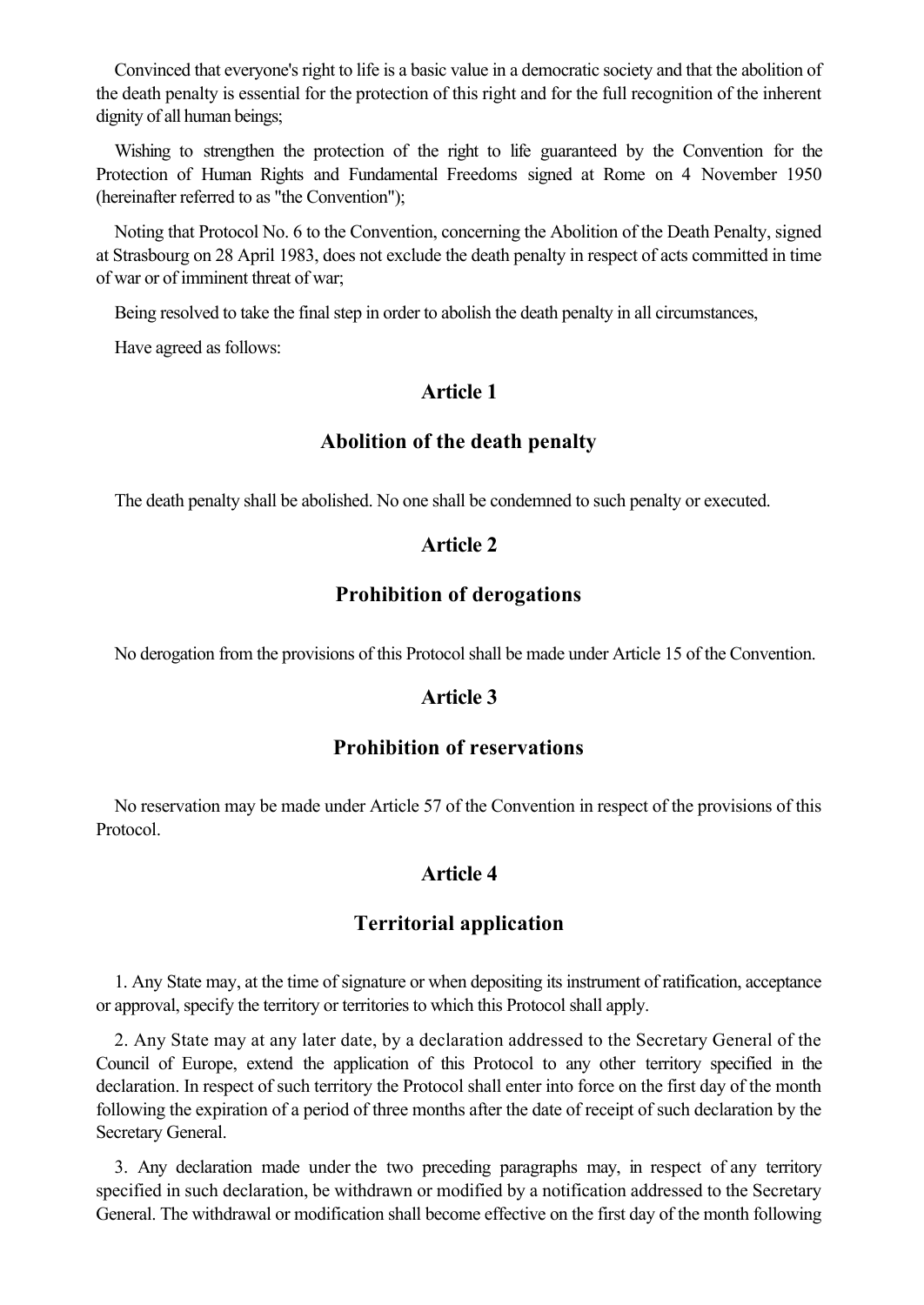the expiration of a period of three months after the date of receipt of such notification by the Secretary **General** 

# **Article 5**

## **Relationship to the Convention**

As between the States Parties the provisions of Articles 1 to 4 of this Protocol shall be regarded as additional articles to the Convention, and all the provisions of the Convention shall apply accordingly.

## **Article 6**

## **Signature and ratification**

This Protocol shall be open for signature by member States of the Council of Europe which have signed the Convention. It is subject to ratification, acceptance or approval. A member State of the Council of Europe may not ratify, accept or approve this Protocol without previously or simultaneously ratifying the Convention. Instruments of ratification, acceptance or approval shall be deposited with the Secretary General of the Council of Europe.

#### **Article 7**

## **Entry into force**

1. This Protocol shall enter into force on the first day of the month following the expiration of a period of three months after the date on which ten member States of the Council of Europe have expressed heir consent to be bound by the Protocol in accordance with the provisions of Article 6.

2. In respect of any member State which subsequently expresses its consent to be bound by it, the Protocol shall enter into force on the first day of the month following the expiration of a period of three months after the date of the deposit of the instrument of ratification, acceptance or approval.

## **Article 8**

#### **Depositary functions**

The Secretary General of the Council of Europe shall notify all the member States of the Council of Europe of:

a) any signature;

b) the deposit of any instrument of ratification, acceptance or approval;

c) any date of entry into force of this Protocol in accordance with Articles 4 and 7;

d) any other act, notification or communication relating to this Protocol.

In witness whereof the undersigned, being duly authorised thereto, have signed his Protocol.

Done at Vilnius, this 3 May 2002, in English and in French, both texts being equally authentic, in a single copy which shall be deposited in the archives of the Council of Europe. The Secretary General of the Council of Europe shall transmit certified copies to each member State of the Council of Europe.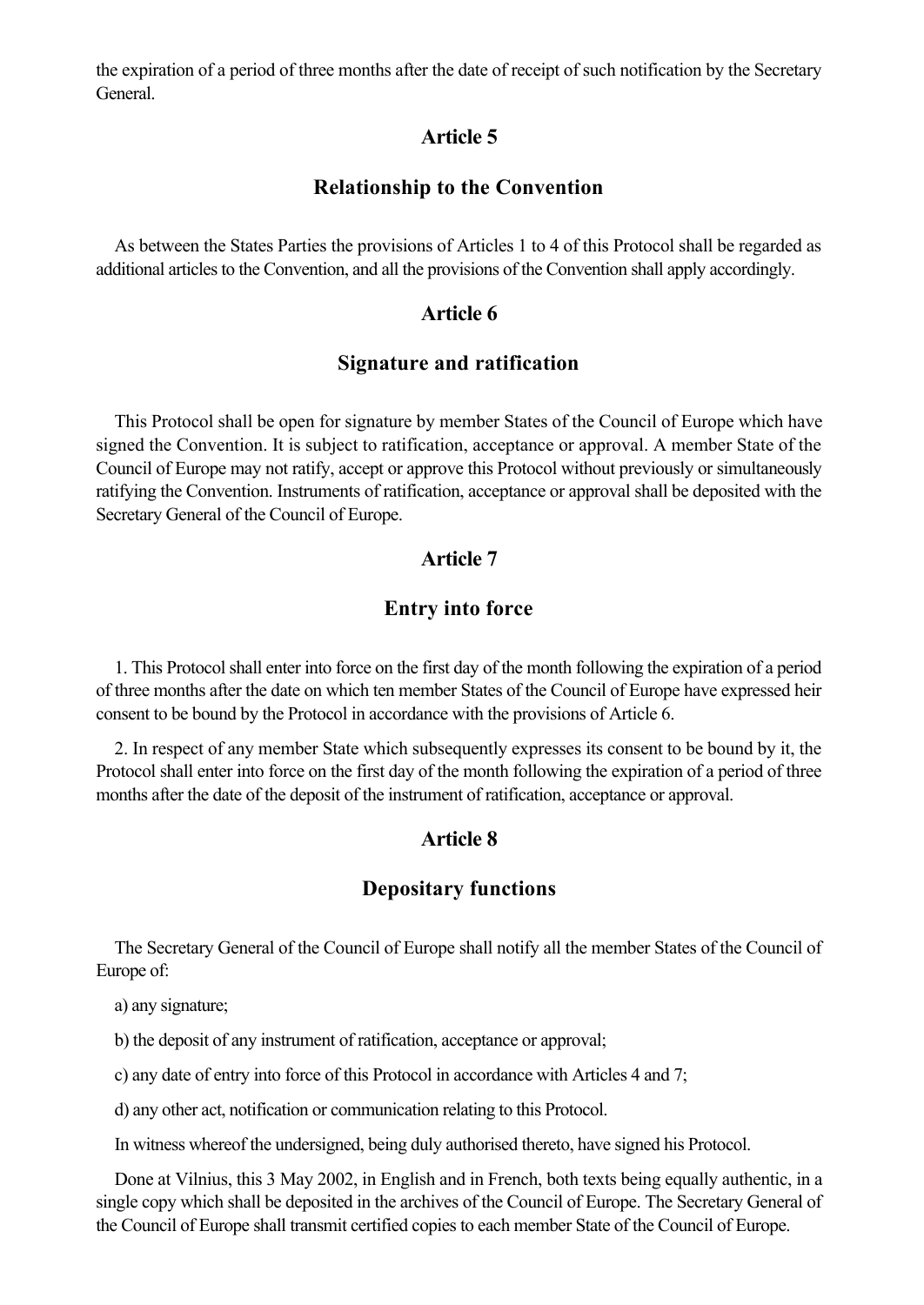# **ЕВРОПСКА КОНВЕНЦИЈА ЗА ЗАШТИТУ ЉУДСКИХ ПРАВА И ОСНОВНИХ СЛОБОДА ИЗМЕЊЕНА У СКЛАДУ С ПРОТОКОЛОМ БР. 11**

#### **Рим, 4. новембра 1950. године**

Владе потписнице ове Конвенције, као чланице Савета Европе,

Имајући у виду Универзалну декларацију о људским правима коју је Генерална скупштина Уједињених нација прогласила 10. децембра 1948;

Имајући у виду да ова Декларација има за циљ да осигура опште и стварно признање и поштовање права прокламованих у њој;

Имајући у виду да је циљ Савета Европе постизање већег јединства између његових чланица и да је очување и развијање основних људских права и слобода један од начина на који том циљу треба стремити,

Потврђујући изнова своју дубоку веру у оне основне слободе које су темељ правде и мира у свету и које се најбоље одржавају стварном политичком демократијом, с једне стране, и заједничким схватањем и поштовањем људских права од којих оне зависе, с друге стране,

Решене да, као владе европских земаља које су сличних погледа и имају заједничко наслеђе политичких традиција, идеале, слободе и владавине права, предузму прве кораке за скупно остваривање извесних права наведених у Универзалној декларацији,

Споразумеле су се о следећем:

#### **Члан 1.**

#### **Обавеза поштовања људских права**

Високе стране уговорнице јемче свакоме у својој надлежности права и слободе одређене у Делу I ове Конвенције.

## **Део I**

# ПРАВА И СЛОБОДЕ

#### **Члан 2.**

#### **Право на живот**

1. Право на живот сваке особе заштићено је законом. Нико не може бити намерно лишен живота, сем приликом извршења пресуде суда којом је осуђен за злочин за који је ова казна предвиђена законом.

2. Лишење живота се не сматра противним овом члану ако проистекне из употребе силе која је апсолутна нужна: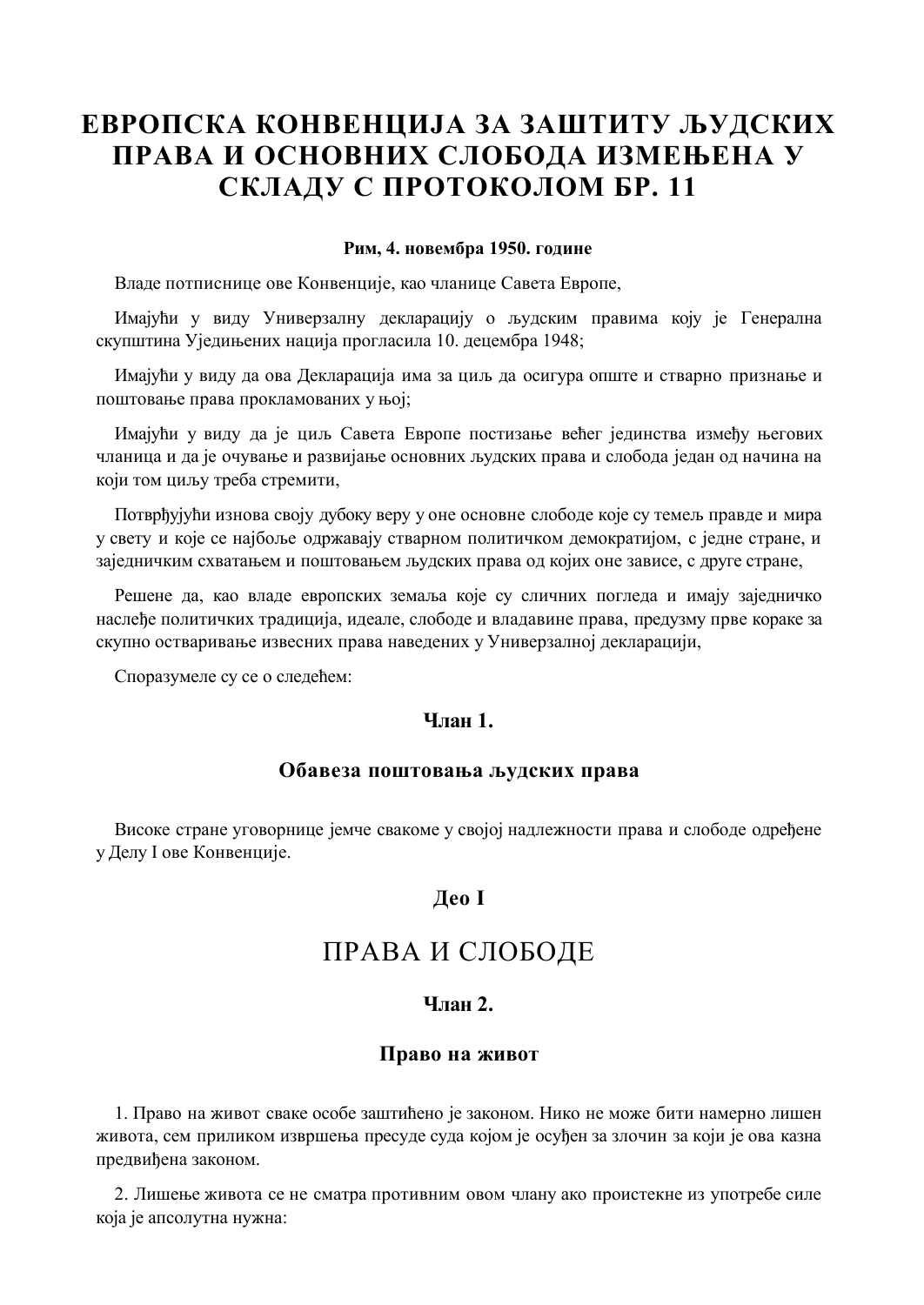а) ради одбране неког лица од незаконитог насиља;

б) да би се извршило законито хапшење или спречило бекство лица законито лишеног слободе;

ц) приликом законитих мера које се предузимају у циљу сузбијања нереда или побуне. **<sup>+</sup> Судска пракса**

## **Члан 3.**

#### **Забрана мучења**

Нико не сме бити подвргнут мучењу, или нечовечном или понижавајућем поступању или кажњавању.

**<sup>+</sup> Судска пракса**

#### **Члан 4.**

# **Забрана ропства и принудног рада**

1. Нико се не сме држати у ропству или ропском положају.

2. Ни од кога се не може захтевати да обавља принудни или обавезни рад.

3. За сврхе овог члана израз "принудни или обавезни рад" не обухвата:

а) рад уобичајен у склопу лишења слободе одређеног у складу са одредбом члана 5. ове Конвенције или током условног отпуста;

б) службе војне природе или, у земљама у којима се признаје приговор савести, службу која се захтева уместо одслужења војне обавезе;

ц) рад који се изискује у случају какве кризе или несреће која прети опстанку или добробити заједнице;

д) рад или службу који чине саставни део уобичајених грађанских дужности.

## **Члан 5.**

# **Право на слободу и безбедност**

1. Свако има право на слободу и безбедност личности. Нико не може бити лишен слободе осим у следећим случајевима и у складу са законом прописаним поступком:

а) у случају законитог лишења слободе на основу пресуде надлежног суда;

б) у случају законитог хапшења или лишења слободе због неизвршења законите судске одлуке или ради обезбеђења испуњења неке обавезе прописане законом;

ц) у случају законитог хапшења или лишења слободе ради привођења лица пред надлежну судску власт због оправдане сумње да је извршило кривично дело, или када се то оправдано сматра потребним како би се предупредило извршење кривичног дела или бекство по његовом извршењу;

д) у случају лишења слободе малолетног лица на основу законите одлуке у сврху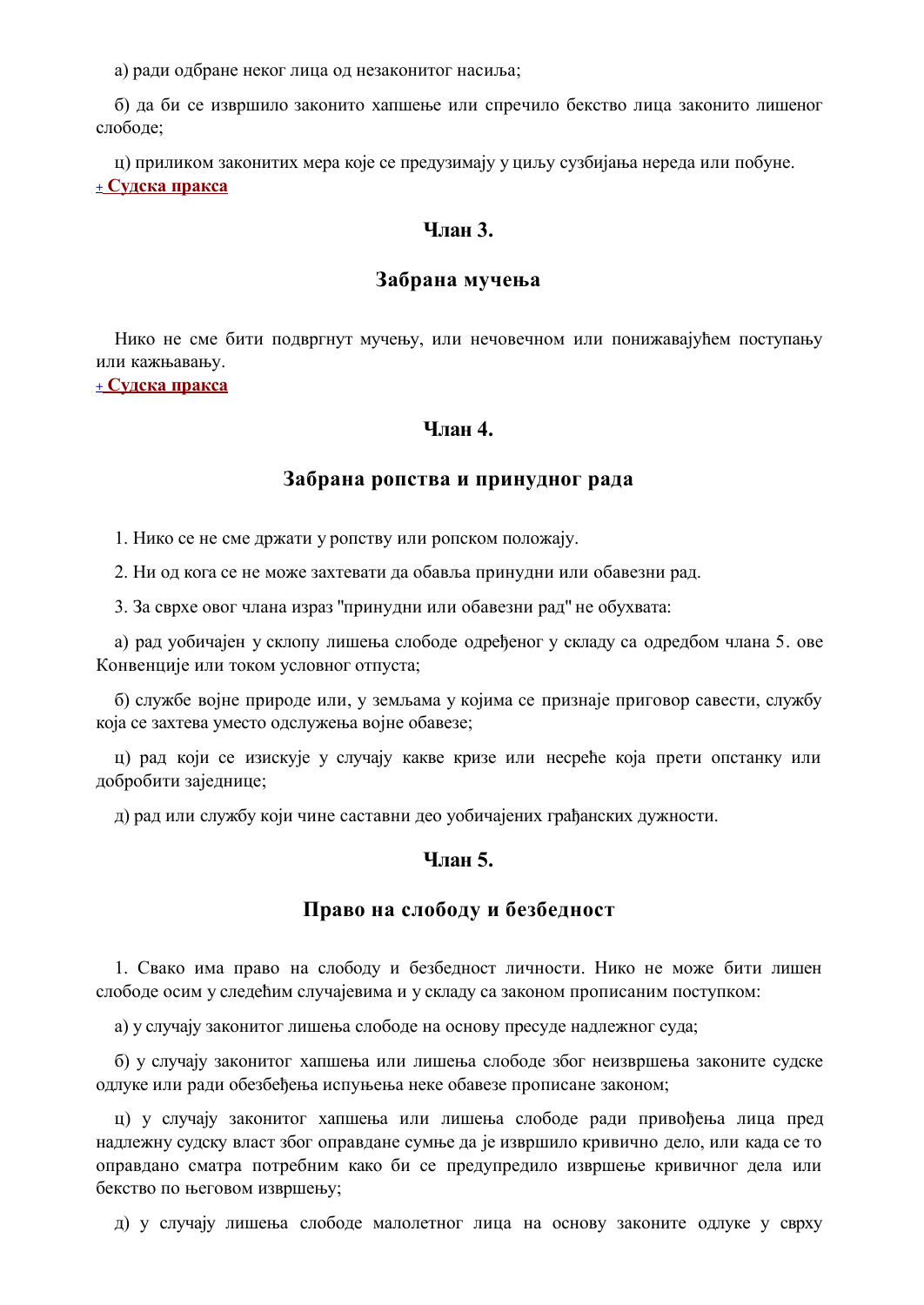васпитног надзора или законитог лишења слободе ради његовог привођења надлежном органу;

е) у случају законитог лишења слободе да би се спречило ширење заразних болести, као и законитог лишења слободе душевно поремећених лица, алкохоличара или уживалаца дроге или скитница;

ф) у случају законитог хапшења или лишења слободе лица да би се спречио његов неовлашћени улазак у земљу, или лица против кога се предузимају мере у циљу депортације или екстрадиције.

2. Свако ко је ухапшен биће одмах и на језику који разуме обавештен о разлозима за његово хапшење и о свакој оптужби против њега.

3. Свако ко је ухапшен или лишен слободе сходно одредбама из става 1. ц овог члана биће без одлагања изведен пред судију или друго службено лице законом одређено да обавља судске функције и имаће право да му се суди у разумном року или да буде пуштен на слободу до суђења. Пуштање на слободу може се условити јемствима да ће се лице појавити на суђењу.

4. Свако ко је лишен слободе има право да покрене поступак у коме ће суд хитно испитати законитост лишења слободе и наложити пуштање на слободу ако је лишење слободе незаконито.

5. Свако ко је био ухапшен или лишен слободе у супротности с одредбама овог члана има утуживо право на накнаду.

**<sup>+</sup> Судска пракса**

#### **Члан 6.**

#### **Право на правично суђење**

1. Свако, током одлучивања о његовим грађанским правима и обавезама или о кривичној оптужби против њега, има право на правичну и јавну расправу у разумном року пред независним и непристрасним судом, образованим на основу закона. Пресуда се изриче јавно, али се штампа и јавност могу искључити с целог или с дела суђења у интересу морала, јавног реда или националне безбедности у демократском друштву, када то захтевају интереси малолетника или заштита приватног живота странака, или у мери која је, по мишљењу суда, нужно потребна у посебним околностима када би јавност могла да нашкоди интересима правде.

2. Свако ко је оптужен за кривично дело сматраће се невиним све док се не докаже његова кривица на основу закона.

3. Свако ко је оптужен за кривично дело има следећа минимална права:

а) да у најкраћем могућем року, подробно и на језику који разуме, буде обавештен о природи и разлозима за оптужбу против њега,

б) да има довољно времена и могућности за припремање одбране;

ц) да се брани лично или путем браниоца кога сам изабере или, ако нема довољно средстава да плати за правну помоћ, да ову помоћ добије бесплатно када интереси правде то захтевају;

д) да испитује сведоке против себе или да постигне да се они испитају и да се обезбеди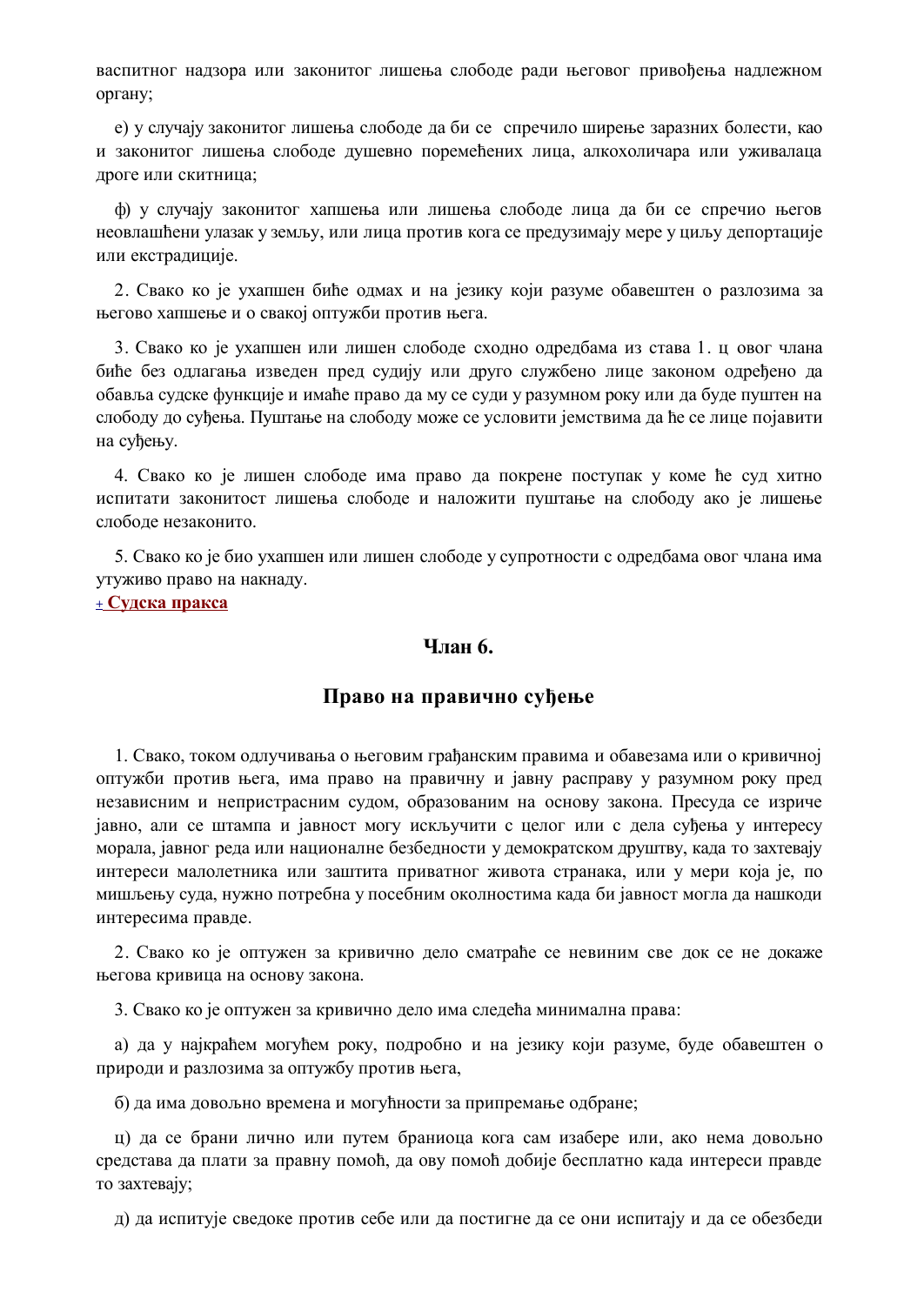присуство и саслушање сведока у његову корист под истим условима који важе за оне који сведоче против њега;

е) да добије бесплатну помоћ преводиоца ако не разуме или не говори језик који се употребљава на суду.

#### **<sup>+</sup> Судска пракса**

## **Члан 7.**

#### **Кажњавање само на основу закона**

1. Нико се не може сматрати кривим за кривично дело извршено чињењем или нечињењем које, у време када је извршено, није представљало кривично дело по унутрашњем или међународном праву. Исто тако, не може се изрећи строжа казна од оне која је била прописана у време када је кривично дело извршено.

2. Овај члан не утиче на суђење и кажњавање неког лица за чињење или нечињење које се у време извршења сматрало кривичним делом према општим правним начелима која признају цивилизовани народи.

**<sup>+</sup> Судска пракса**

#### **Члан 8.**

#### **Право на поштовање приватног и породичног живота**

1. Свако има право на поштовање свог приватног и породичног живота, дома и преписке.

2. Јавне власти неће се мешати у вршење овог права сем ако то није у складу са законом и неопходно у демократском друштву у интересу националне безбедности, јавне безбедности или економске добробити земље, ради спречавања нереда или криминала, заштите здравља или морала, или ради заштите права и слобода других.

**<sup>+</sup> Судска пракса**

## **Члан 9.**

#### **Слобода мисли, савести и вероисповести**

1. Свако има право на слободу мисли, савести и вероисповести; ово право укључује слободу промене вере или уверења и слободу човека да, било сам или заједно с другима, јавно или приватно, испољава веру или уверење молитвом, проповеди, обичајима и обредом.

2. Слобода исповедања вере или убеђења може бити подвргнута само оним ограничењима која су прописана законом и неопходна у демократском друштву у интересу јавне безбедности, ради заштите јавног реда, здравља или морала, или ради заштите права и слобода других.

#### **Члан 10.**

#### **Слобода изражавања**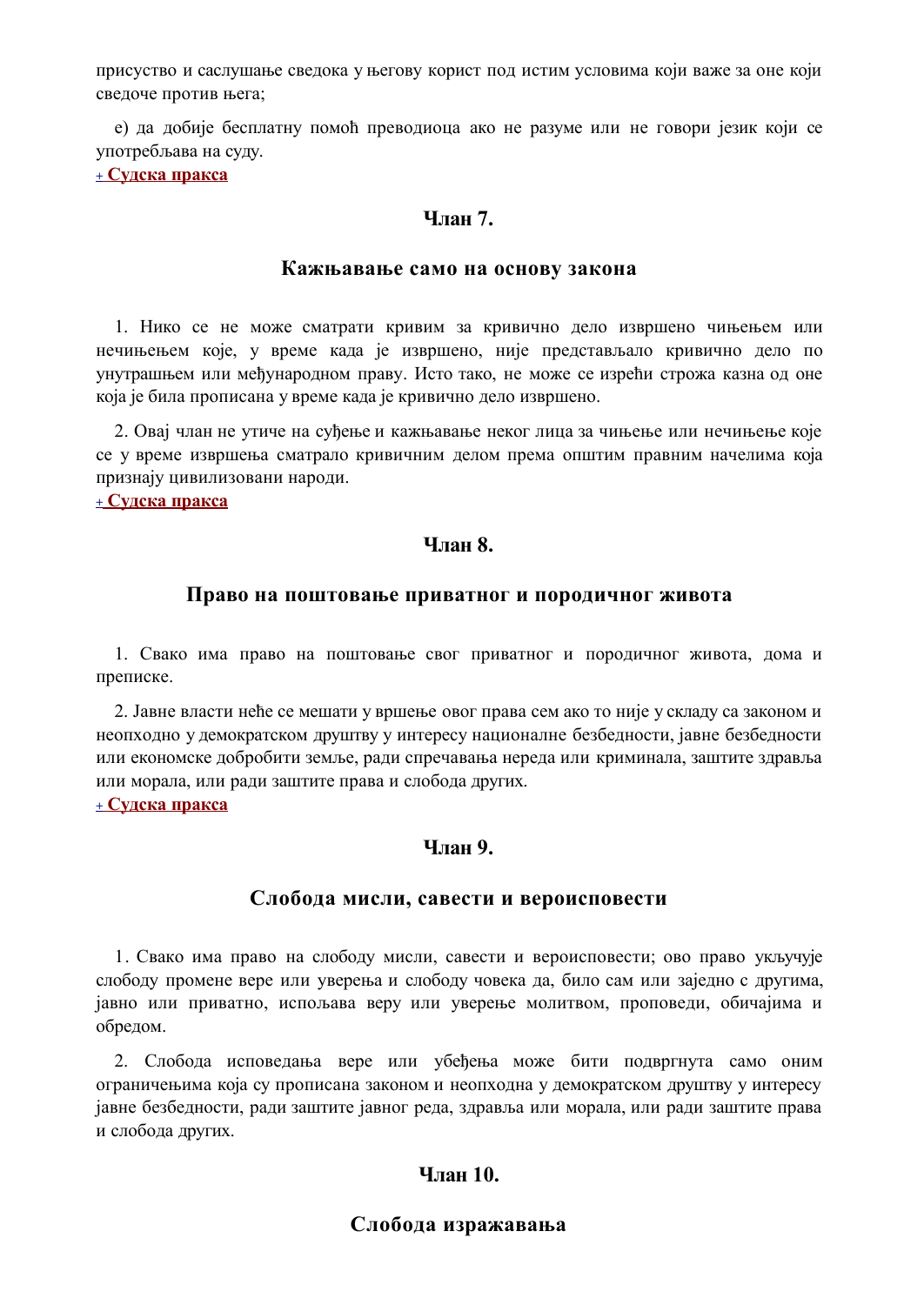1. Свако има право на слободу изражавања. Ово право укључује слободу поседовања сопственог мишљења, примање и саопштавања информација и идеја без мешања јавне власти и без обзира на границе. Овај члан не спречава државе да захтевају дозволе за рад телевизијских, радио и биоскопских предузећа.

2. Пошто коришћење ових слобода повлачи за собом дужности и одговорности, оно се може подвргнути формалностима, условима, ограничењима или казнама прописаним законом и неопходним у демократском друштву у интересу националне безбедности, територијалног интегритета или јавне безбедности, ради спречавања нереда или криминала, заштите здравља или морала, заштите угледа или права других, спречавања откривања обавештења добијених у поверењу, или ради очувања ауторитета и непристрасности судства.

**<sup>+</sup> Судска пракса**

#### **Члан 11.**

#### **Слобода окупљања и удруживања**

1. Свако има право на слободу мирног окупљања и слободу удруживања с другима, укључујући право да оснива синдикат и учлањује се у њега ради заштите својих интереса.

2. За вршење ових права неће се постављати никаква ограничења, осим оних која су прописана законом и неопходна у демократском друштву у интересу националне безбедности или јавне безбедности, ради спречавања нереда или криминала, заштите здравља или морала, или ради заштите права и слобода других. Овим се чланом не спречава законито ограничавање вршења ових права припадницима оружаних снага, полиције или државне управе.

#### **Члан 12.**

#### **Право на склапање брака**

Мушкарци и жене одговарајућег узраста имају право да ступају у брак и заснивају породицу у складу с унутрашњим законима који уређују вршење овог права.

## **Члан 13.**

#### **Право на делотворни правни лек**

Свако коме су повређена права и слободе предвиђени у овој Конвенцији има право на делотворан правни лек пред националним властима, без обзира јесу ли повреду извршила лица која су поступала у службеном својству.

**<sup>+</sup> Судска пракса**

## **Члан 14.**

#### **Забрана дискриминације**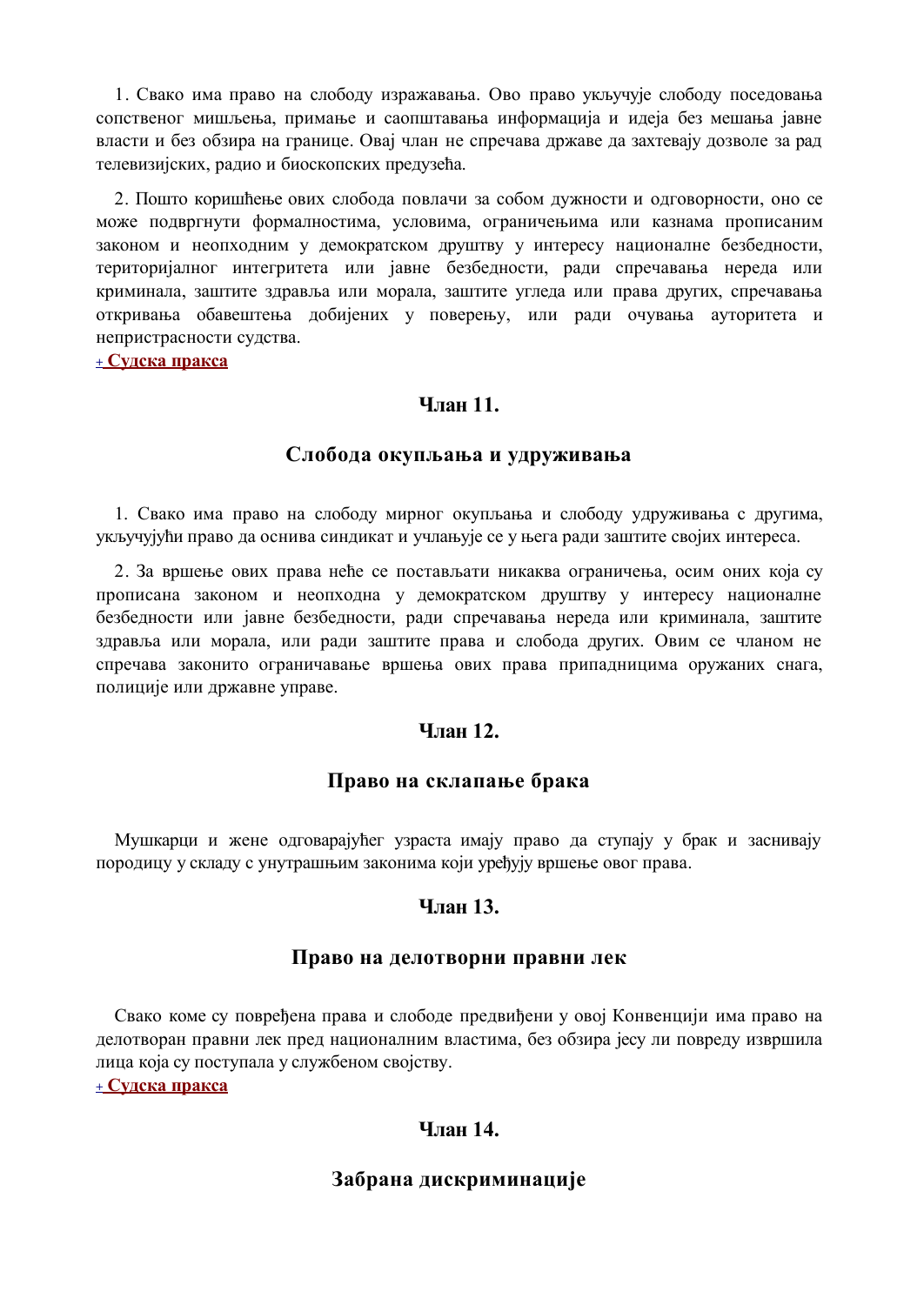Уживање права и слобода предвиђена у овој Конвенцији обезбеђује се без дискриминације по било ком основу, као што су пол, раса, боја коже, језик, вероисповест, политичко или друго мишљење, национално или социјално порекло, веза с неком националном мањином, имовно стање, рођење или други статус.

**<sup>+</sup> Судска пракса**

## **Члан 15.**

#### **Одступање у ванредним околностима**

1. У доба рата или друге јавне опасности која прети опстанку нације, свака Висока страна уговорница може да предузме мере које одступају од њених обавеза по овој Конвенцији, и то у најнужнијој мери коју изискује хитност ситуације, с тим да такве мере не буду у нескладу с њеним другим обавезама према међународном праву.

2. Претходна одредба не допушта одступање од члана 2. осим у погледу смрти проузроковане законитим ратним поступцима, или члана 3, 4 (став 1) и 7.

3. Свака Висока страна уговорница која користи своје право да одступи од одредби Конвенције обавештава у потпуности генералног секретара Савета Европе о мерама које предузима и разлозима за њих. Она такође обавештава генералног секретара Савета Европе када такве мере престану да делују и када одредбе Конвенције поново почну да се примењују у потпуности.

**<sup>+</sup> Судска пракса**

# **Члан 16.**

#### **Ограничења политичке активности странаца**

Ниједна одредба чланова 10, 11. и 14. неће се тумачити тако да спречава Високе старне уговорнице да ограничавају политичку делатност странаца.

## **Члан 17.**

# **Забрана злоупотребе права**

Ништа у овој Конвенцији не може се тумачити тако да подразумева право било које државе, групе или лица да се упусте у неку делатност или изврше неки чин који је усмерен на поништавање било ког од наведених права и слобода или на њихово ограничавање у већој мери од оне која је предвиђена Конвенцијом.

**<sup>+</sup> Судска пракса**

## **Члан 18.**

#### **Границе коришћења ограничења права**

Ограничења наведених права и слобода која су дозвољена овом Конвенцијом неће се примењивати ни у које друге сврхе сем оних због којих су прописани.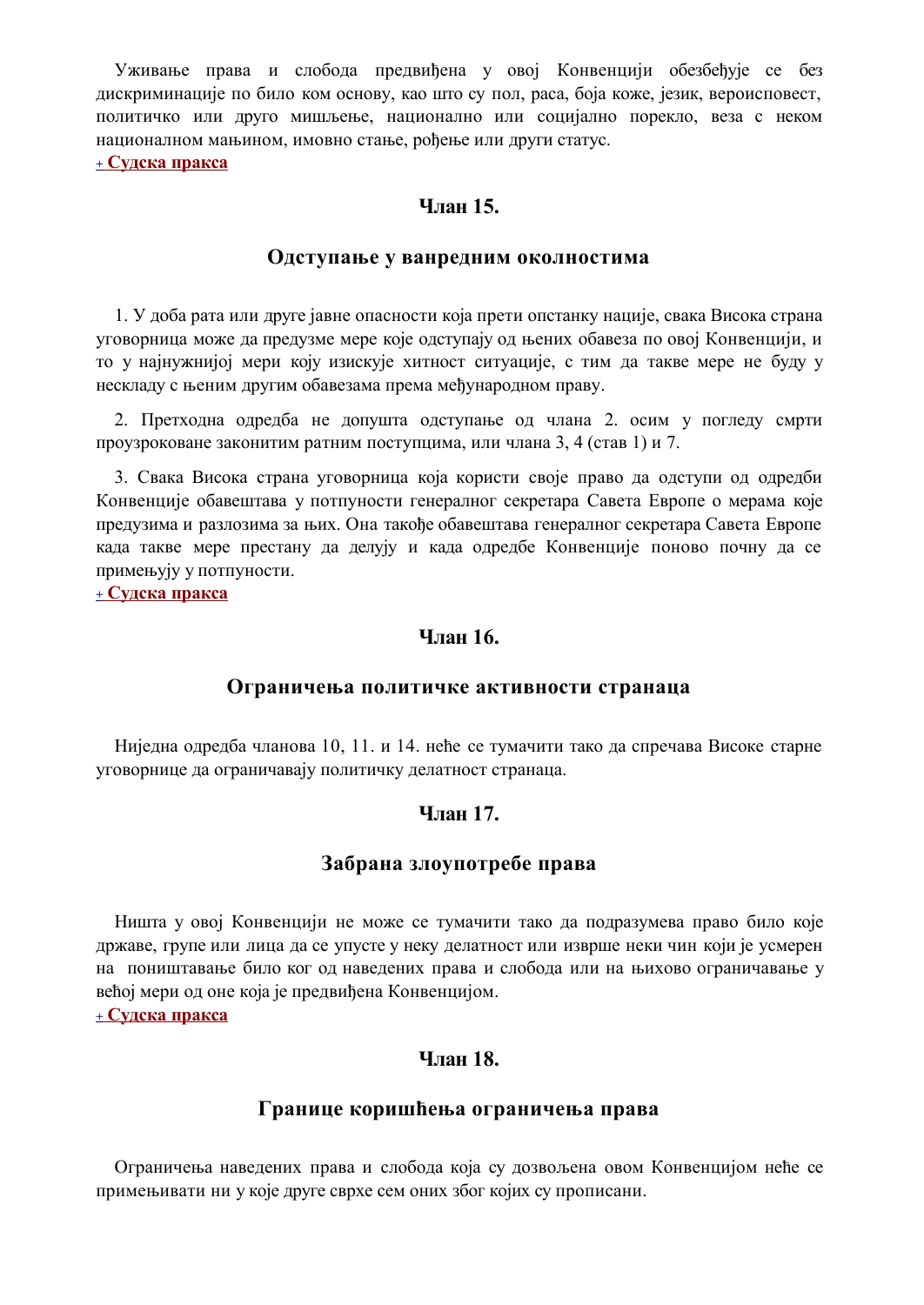# **Део II**

# ЕВРОПСКИ СУД ЗА ЉУДСКА ПРАВА

#### **Члан 19.**

#### **Успостављање Суда**

Да би се обезбедило поштовање обавеза из Конвенције и протокола уз њу које су прихватиле Високе стране уговорнице, установљава се Европски суд за људска права, у даљем тексту: "Суд". Суд ће радити као стални орган.

#### **Члан 20.**

Суд се састоји од оноликог броја судија колико је Високих страна уговорница.

#### **Члан 21.**

#### **Услови за избор**

1. Судије морају имати високи морални углед и поседовати квалификације потребне за обављање високих судских функција, односно бити признати правни стручњаци.

2. Судије служе у личном својству.

3. Током свог мандата судије се не могу бавити пословима који су неспојиви с њиховом независношћу, непристрасношћу или захтевима сталне службе; сва питања у вези с применом овог става решава Суд.

#### **Члан 22.**

#### **Избор судија**

1. За сваку страну уговорницу судију бира Парламентарна скупштина већином гласова, са листе од три кандидата које дотична Висока страна уговорница предложи.

**<sup>+</sup> Види:**

**чл. 1. Протокола бр. 14. - СЦГ-МУ, 5/2005-25.**

# **Члан 23.**

#### **Мандат и престанак мандата**

1. Судије се бирају на период од девет година. Оне се не могу поново бирати.

2. Судији истиче мандат када наврши 70 година живота.

3. Судије остају на дужности док им се не одреди замена. Међутим, они настављају да раде на предметима које су већ узели у разматрање.

4. Судија се не може разрешити функције осим ако друге судије не одлуче двотрећинском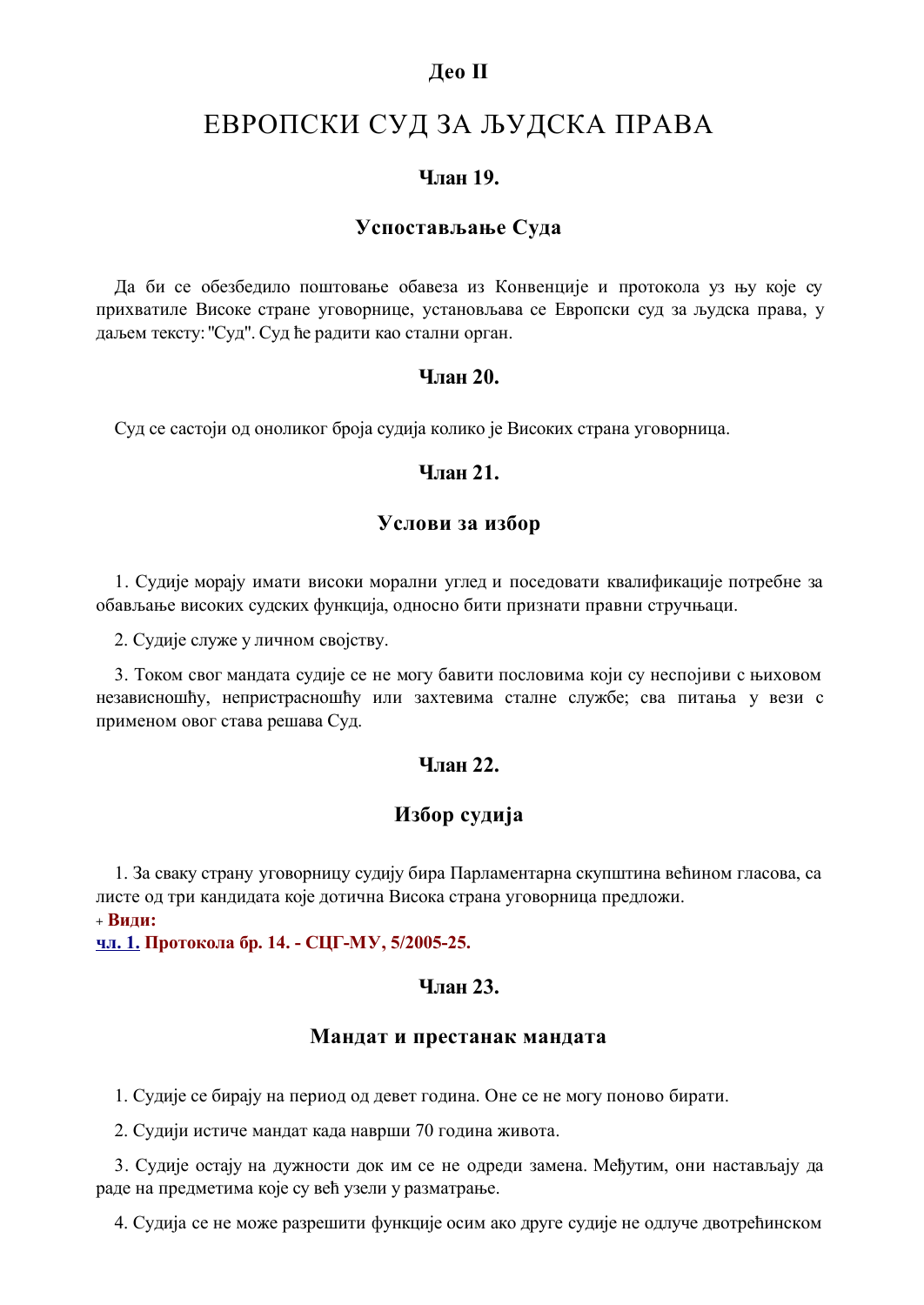већином да он више не испуњава потребне услове. **<sup>+</sup> Види:**

**чл. 2. Протокола бр. 14. - СЦГ-МУ, 5/2005-25.**

# **Члан 24.**

# **Секретаријат и известиоци**

1. Суд има секретаријат чије се функције и организација утврђују Пословником Суда.

2. Када заседа судија појединац, Суду помажу известиоци који су потчињени председнику Суда. Они чине део Секретаријата Суда.

**<sup>+</sup> Види:**

**чл. 3. и 4. Протокола бр. 14. - СЦГ-МУ, 5/2005-25.**

# **Члан 25.**

# **Општа седница Суда**

На општој седници Суд:

а) бира председника и једног или два потпредседника Суда на период од три године; они се могу поново бирати;

б) установљава већа за одређени временски период;

ц) бира председника већа Суда; они се могу поново бирати;

д) усваја пословник Суда;

е) бира секретара Суда и једног или више његових заменика;

ф) подноси захтев у складу са чланом 26. став 2.

**<sup>+</sup> Види:**

**чл. 5. Протокола бр. 14. - СЦГ-МУ, 5/2005-25.**

# **Члан 26.**

# **Судија појединац, одбори, већа и Велико веће**

1. Суд разматра предмете од стране судије појединца, у одборима од три судије, већу од седам судија и у Великом већу од седамнаест судија. Већа Суда установљавају одборе за одређен временски период.

2. На захтев Опште седнице Суда, Комитет министара може, једногласном одлуком и за одређени период, да број судија већа смањи на пет.

3. Када суди као судија појединац, судија не може да разматра представку поднету против високе стране уговорнице са чије листе је изабран.

4. По службеној дужности у састав већа и Великог већа улази судија изабран са листе високе стране уговорнице. Ако таквог нема или није у могућности да учествује у раду, у својству судије седи лице кога изабере председник Суда са листе коју унапред подноси та висока страна уговорница.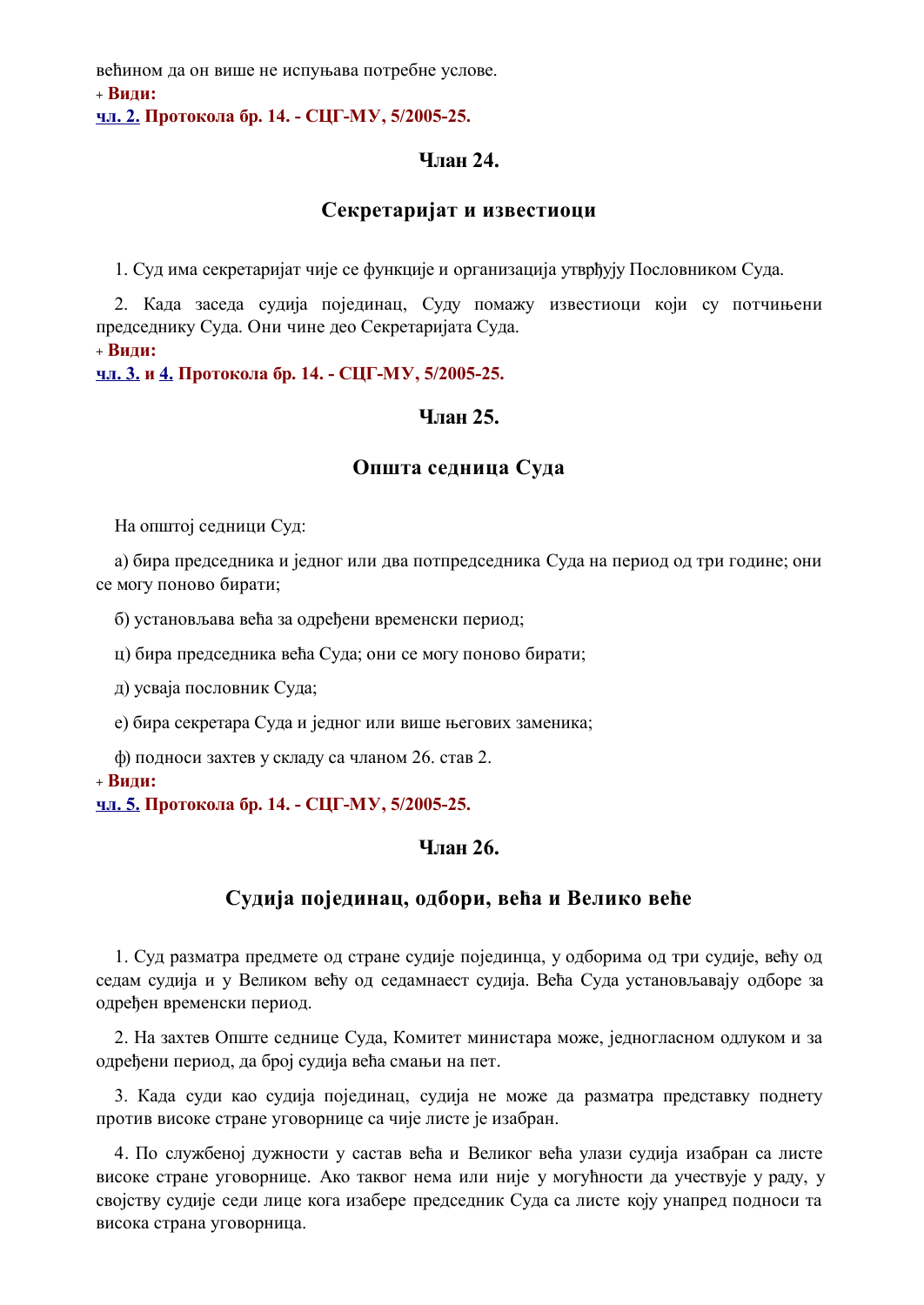5. У састав Великог већа улазе и председник и потпредседници Суда, председници већа и друге судије изабране у складу са Пословником Суда. Када се предмет изнесе пред Велико веће на основу члана 43, судије чланови већа које је донело пресуду не могу учествовати у раду Великог већа с изузетком председника Већа и судије који је изабран са листе високе стране уговорнице.

#### **<sup>+</sup> Види:**

**чл. 6. Протокола бр. 14. - СЦГ-МУ, 5/2005-25.**

# **Члан 27.**

# **Надлежност судије појединца**

1. Судија појединац може да прогласи неприхватљивом или да скине с листе предмета Суда представку поднету на основу члана 34, ако се таква одлука може донети без даљег испитивања.

2. Ова одлука је коначна.

3. Ако судија појединац не прогласи представку неприхватљивом или је не скине с листе предмета Суда, уступиће је неком од одбора или већа на даљи поступак.

**<sup>+</sup> Види:**

**чл. 7. Протокола бр. 14. - СЦГ-МУ, 5/2005-25.**

#### **Члан 28.**

#### **Надлежност одбора**

1. Представку поднету у складу с чланом 34. одбор може једногласном одлуком:

а) да прогласи неприхватљивом или је скине с листе предмета, ако се таква одлука може донети без даљег испитивања; или

б) да прогласи неприхватљивом и истовремено донесе пресуду о суштини спора, ако је питање које је предмет спора, а односи се на тумачење или примену Конвенције или протокола уз њу, већ подробно елаборирано у судској пракси Суда.

2. Одлуке и пресуде донете на основу става 1. су коначне.

3. Ако судија изабран са листе високе стране уговорнице не учествује у раду одбора, одбор може у свакој фази поступка да позове тог судију да заузме место једног од чланова тог одбора, узимајући у обзир све релевантне чињенице, укључујући и то да ли је та висока страна уговорница оспорила примену процедуре предвиђене ставом 1. тачка б). **<sup>+</sup> Види:**

**чл. 8. Протокола бр. 14. - СЦГ-МУ, 5/2005-25.**

#### **Члан 29.**

#### **Одлуке већа о прихватљивости и суштини ствари**

1. Ако није донета одлука на основу чланова 27. и 28, нити је изречена пресуда на основу члана 28, веће одлучује о прихватљивости и суштини појединачних представки поднетих на основу члана 34. Одлука о прихватљивости може се донети посебно.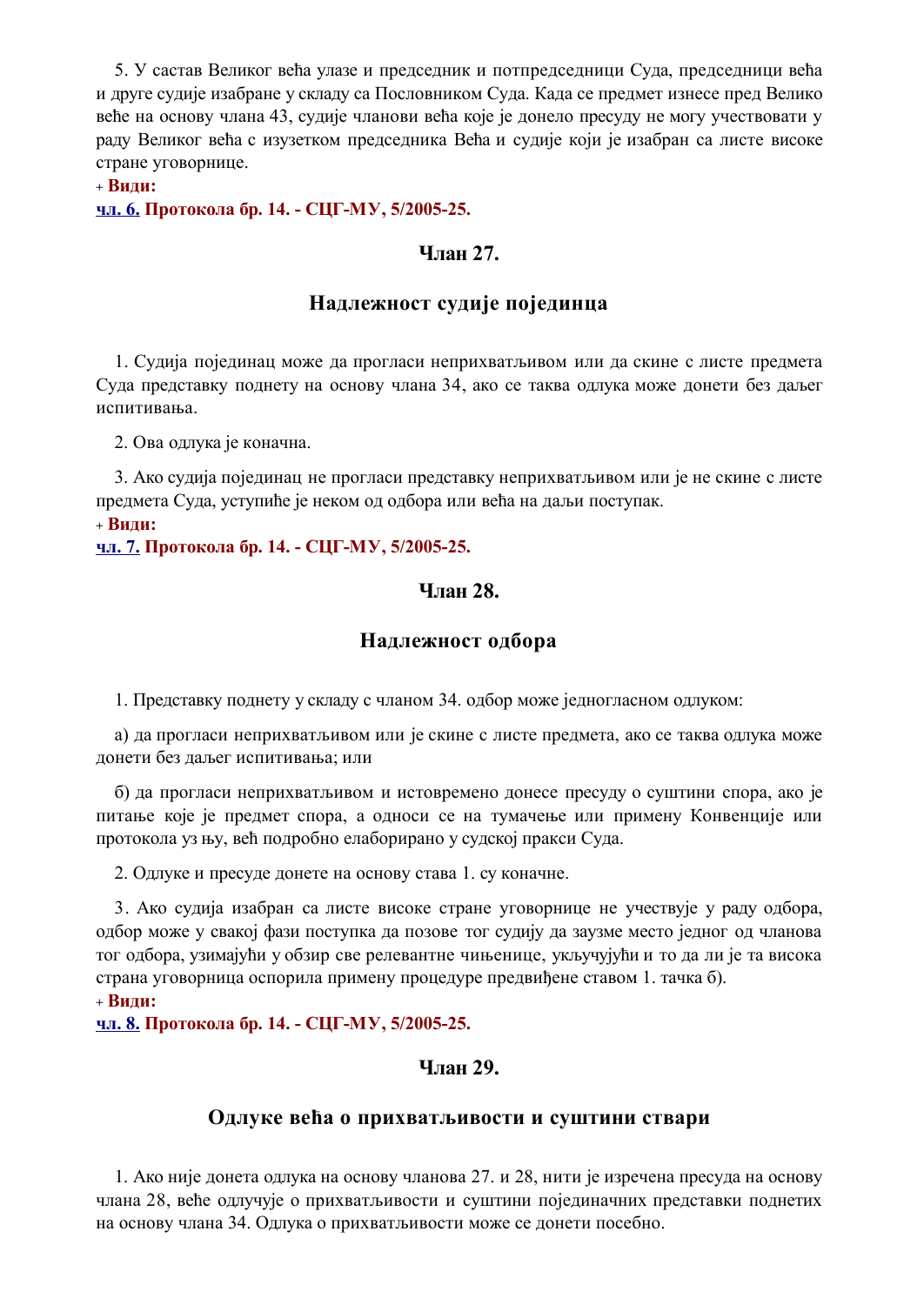2. Веће одлучује и о прихватљивости и суштини међудржавних представки поднетих на основу члана 33. Одлука о прихватљивости доноси се посебно осим када Суд, у изузетним случајевима, не одлучи другачије.

**<sup>+</sup> Види:**

**чл. 9. Протокола бр. 14. - СЦГ-МУ, 5/2005-25.**

#### **Члан 30.**

# **Уступање надлежности Великом већу**

Ако се поводом предмета који веће разматра покрене неко озбиљно питање од значаја за тумачење Конвенције или протокола уз њу, или ако решење питања пред већем може да доведе до резултата који није у сагласности с неком претходно донетом пресудом Већа, веће може, све док не донесе пресуду, да уступи надлежност Великом већу, изузев када се томе противи једна од странака у спору.

#### **Члан 31.**

# **Овлашћење Великог већа**

Велико веће:

а) одлучује о представкама поднетим на основу члана 33. и члана 34, када му неко од већа уступи надлежност на основу члана 30. или када му је предмет враћен на основу члана 43;

б) одлучује о питањима која Суду упућује Комитет министара у складу с чланом 46, став 4; и

в) разматра захтеве за саветодавна мишљења поднете на основу члана 47. **<sup>+</sup> Види:**

**чл. 10. Протокола бр. 14. - СЦГ-МУ, 5/2005-25.**

#### **Члан 32.**

#### **Надлежност Суда**

1. Надлежност Суда се протеже на све предмете који се тичу тумачења и примене ове Конвенције и протокола уз њу, а који су упућени на основу чланова 33, 34, 46 и 47.

2. У споровима око надлежности одлучује Суд.

**<sup>+</sup> Види:**

**чл. 11. Протокола бр. 14. - СЦГ-МУ, 5/2005-25.**

#### **Члан 33.**

# **Међудржавни спорови**

Свака Висока страна уговорница може указати Суду на сваку повреду одредби Конвенције или протокола уз њу за коју сматра да се може приписати некој другој Високој страни уговорници.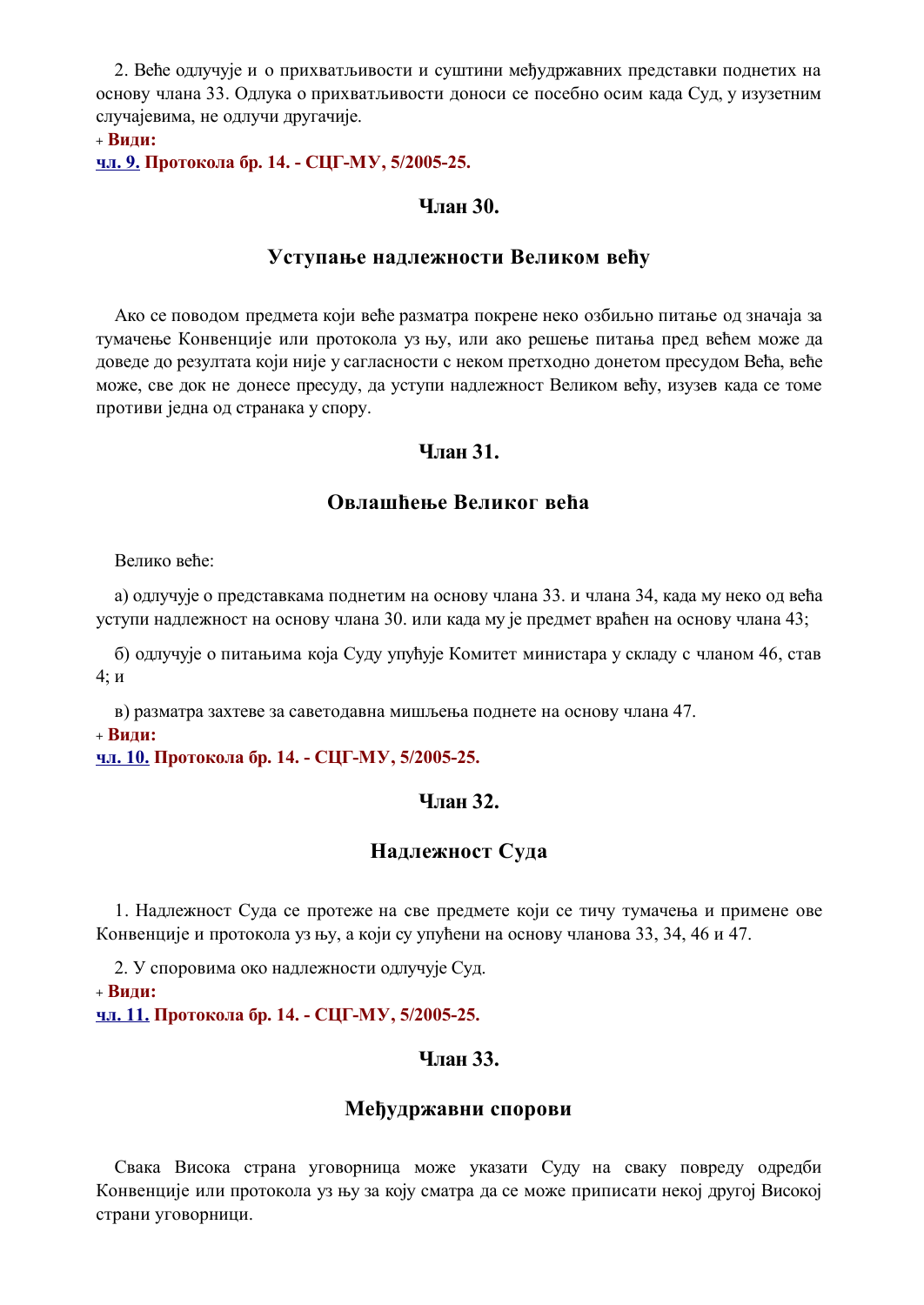#### **Члан 34.**

#### **Појединачне представке**

Суд може да прими представке од сваке особе, невладине организације или групе лица који тврде да су жртве повреде права установљених Конвенцијом или протоколима уз њу, учињене од стране неке Високе стране уговорнице. Високе стране уговорнице обавезују се да ни на који начин не ометају стварно вршење овог права.

#### **<sup>+</sup> Судска пракса**

# **Члан 35.**

# **Услови прихватљивости**

1. Суд може узети предмет у поступак тек када се исцрпу сви унутрашњи правни лекови, у складу са општепризнатим начелима међународног права, и у року од шест месеци од дана када је поводом њега донета правоснажна одлука.

2. Суд не поступа по појединачној представци поднетој на основу члана 34. која је:

а) анонимна, или

б) у суштини истоветна с представком коју је Суд већ разматрао, или која је већ поднета некој другој међународној инстанци ради испитивања, односно решавања а не садржи нове релевантне чињенице.

3. Суд проглашава неприхватљивом сваку појединачну представку поднету на основу члана 34. ако:

а) сматра да је представка неспојива са одредбама Конвенције или протокола уз њу, очигледно неоснована, или представља злоупотребу права на представку; или

(б) сматра да подносилац представке није значајније оштећен, осим ако поштовање људских права установљених Конвенцијом и протоколима уз њу не захтева испитивање суштине представке, с тим да се представка не може одбацити по овом основу уколико случај није претходно с дужном пажњом размотрио домаћи суд.

4. Суд одбацује сваку представку коју сматра неприхватљивом у смислу овог члана. Он то може учинити у свакој фази поступка.

**<sup>+</sup> Види: чл. 12. Протокола бр. 14. - СЦГ-МУ, 5/2005-25.**

**<sup>+</sup> Судска пракса**

#### **Члан 36.**

#### **Интервенција трећих лица**

1. Висока страна уговорница чији је подносилац представке држављанин може поднети писани поднесак и узети учешће у расправи у предметима пред већем или Великим већем.

2. Председник Суда може у интересу исправног поступања позвати Високу страну уговорницу која није страна у поступку или свако заинтересовано лице које није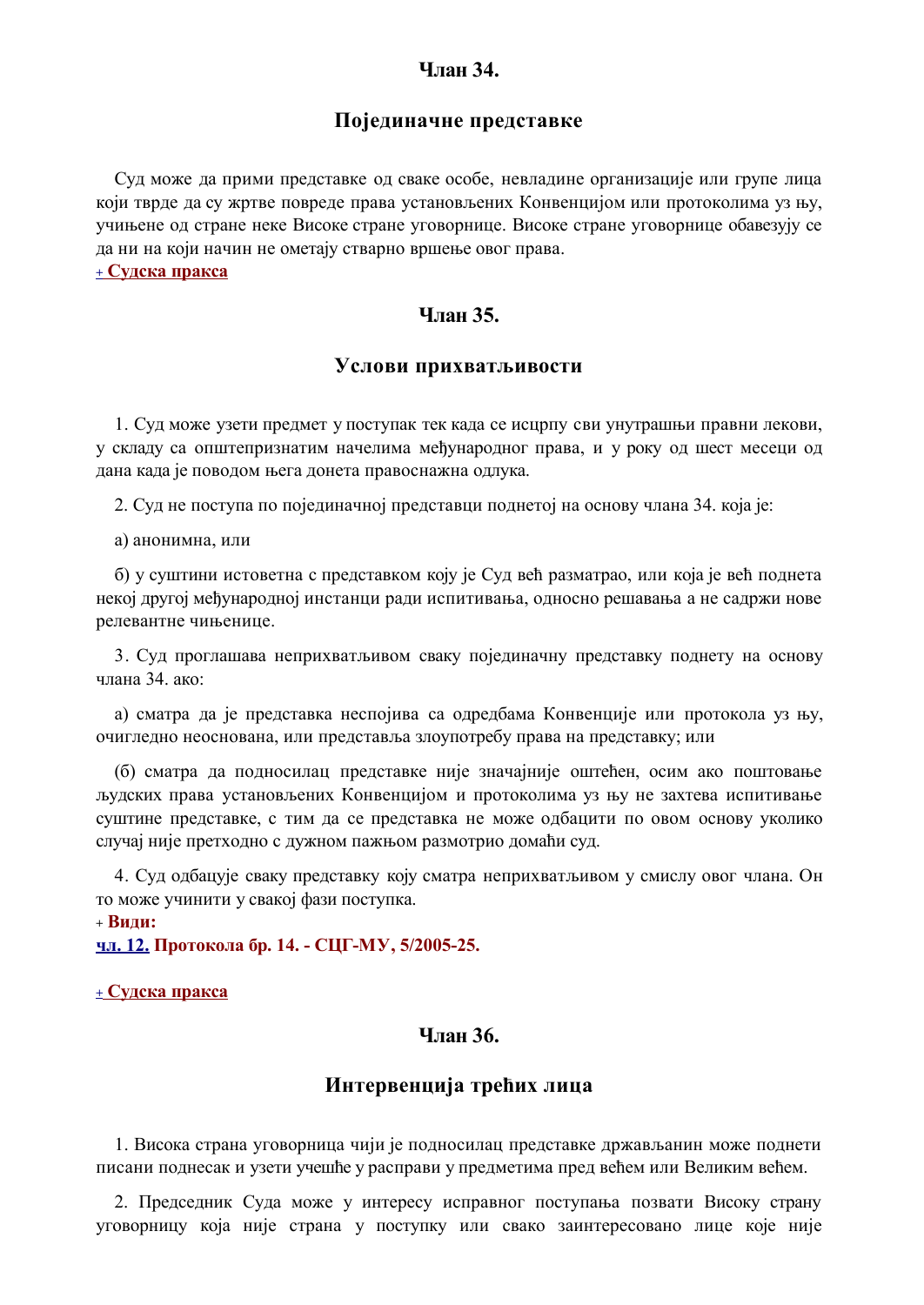подносилац представке да поднесу писани поднесак или узму учешће у расправи.

3. Комесар за људска права Савета Европе може поднети писани поднесак и узети учешће у расправи у предметима пред већем или Великим већем.

**<sup>+</sup> Види:**

**чл. 13. Протокола бр. 14. - СЦГ-МУ, 5/2005-25.**

## **Члан 37.**

# **Брисање представки**

1. Суд у свакој фази поступка може одлучити да избрише представку са листе предмета ако се на основу околности може закључити:

а) да подносилац представке не намерава да даље учествује у поступку; или

б) да је ствар разрешена; или

ц) да из сваког другог разлога који Суд утврди није више оправдано наставити са испитивањем представке.

Међутим, Суд наставља с испитивањем представке ако је то потребно ради поштовања људских права установљених Конвенцијом и протоколима уз њу.

2. Суд може одлучити да представку врати на своју листу предмета ако сматра да околности то налажу.

# **Члан 38.**

#### **Испитивање предмета**

Суд разматра представку заједно с представницима странака и, ако је то потребно, предузима истрагу за чије ће му ефикасно спровођење високе стране уговорнице у питању обезбедити све неопходне услове.

**<sup>+</sup> Види:**

**чл. 14. Протокола бр. 14. - СЦГ-МУ, 5/2005-25.**

#### **Члан 39.**

#### **Пријатељска поравнања**

1. У свакој фази поступка Суд се може ставити на располагање странама у спору како би се постигло пријатељско поравнање засновано на поштовању људских права установљених Конвенцијом и протоколима уз њу.

2. Поступак који се води на основу става 1. поверљиве је природе.

3. Ако се постигне пријатељско решење, Суд скида предмет са своје листе одлуком која садржи кратак опис чињеница и постигнутог решења.

4. Одлука се доставља Комитету министара који надгледа извршење одредби пријатељског поравнања предвиђених одлуком.

**<sup>+</sup> Види:**

**чл. 15. Протокола бр. 14. - СЦГ-МУ, 5/2005-25.**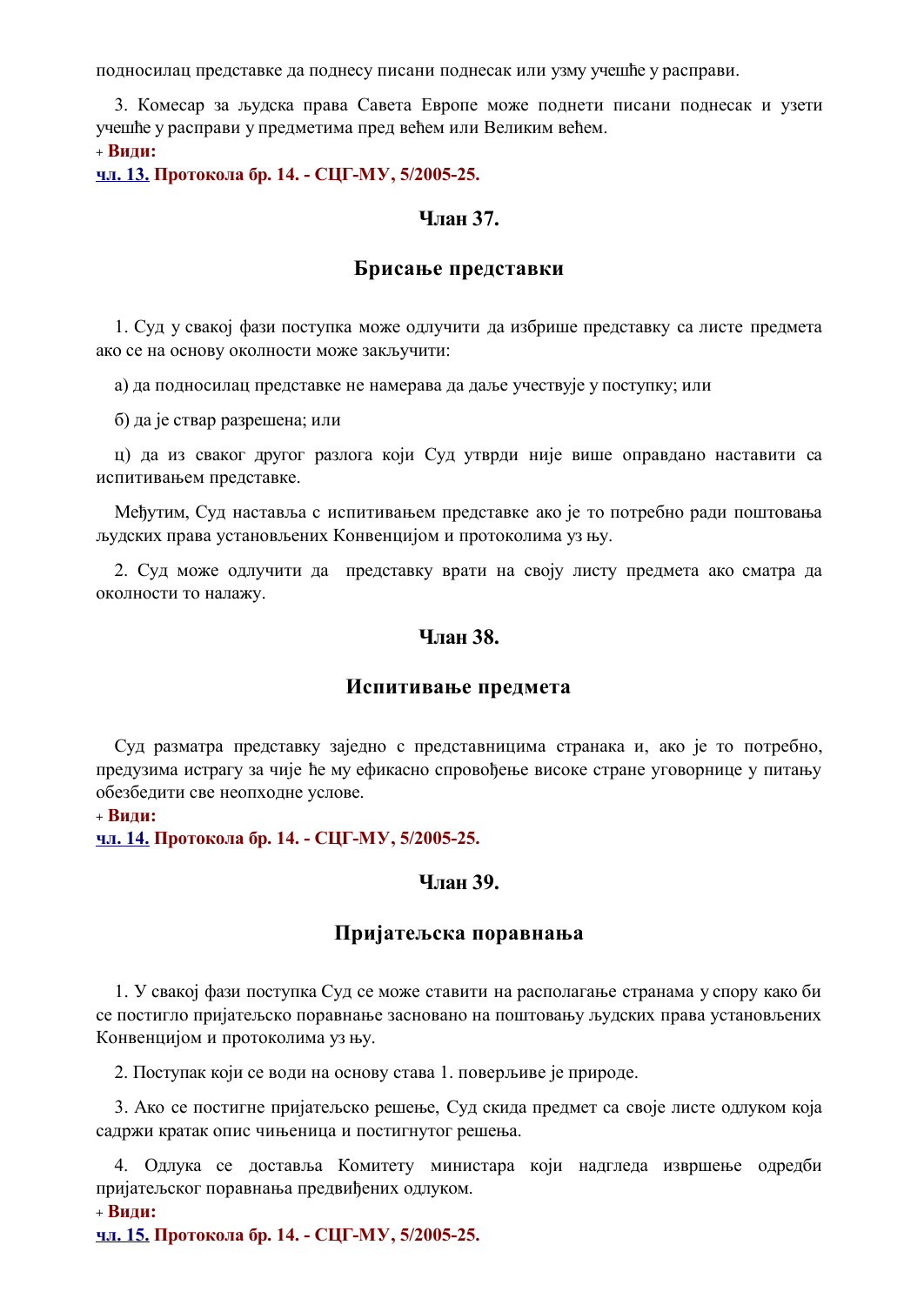#### **Члан 40.**

#### **Јавна расправа и увид у списе**

1. Расправе су јавне, сем када Суд у посебним околностима одлучи друкчије.

2. Списи депоновани код Секретара доступни су јавности, сем када председник Суда одлучи друкчије.

# **Члан 41.**

#### **Правично задовољење**

Када Суд утврди прекршај Конвенције или протокола уз њу, а унутрашње право Високе стране уговорнице у питању омогућава само делимичну одштету, Суд ће, ако је то потребно, пружити правично задовољење оштећеној странци.

**<sup>+</sup> Судска пракса**

# **Члан 42.**

# **Пресуде већа**

Пресуде већа постају правоснажне у складу с одредбама члана 44. став 2.

# **Члан 43.**

#### **Обраћање Великом већу**

1. У року од три месеца од дана доношења пресуде већа свака странка може, у посебним случајевима, да захтева да се предмет изнесе пред Велико веће.

2. Колегијум од пет судија Великог већа прихватиће захтев ако се предмет тиче неког значајног питања везаног за тумачење Конвенције или озбиљног питања од опште важности.

3. Ако колегијум прихвати захтев, Велико веће одлучује о предмету пресудом.

#### **Члан 44.**

#### **Правоснажна пресуда**

1. Пресуда Великог већа је правоснажна.

2. Пресуда већа постаје правоснажна:

а) када странке изјаве да неће захтевати да се предмет изнесе пред Велико веће; или

б) три месеца после доношења пресуде, ако се не затражи да се предмет изнесе пред Велико веће; или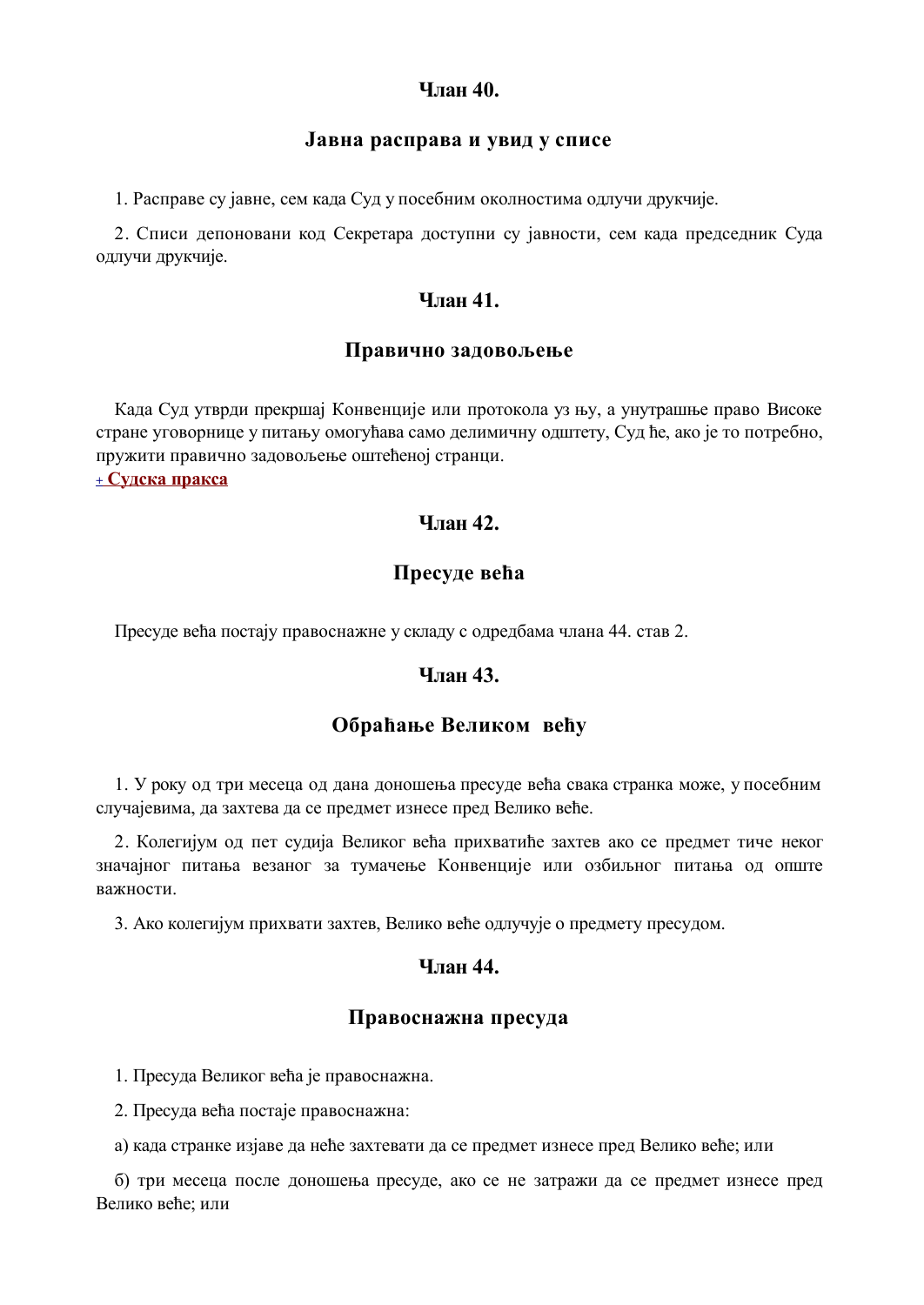ц) када колегијум одбије захтев за обраћање Великом већу на основу члана 43.

3. Правоснажна пресуда се објављује.

# **Члан 45.**

# **Образложење пресуда и одлука**

1. Образложење се даје за пресуде и за одлуке којима се представка проглашава прихватљивом или неприхватљивом.

2. Ако пресуда у целости или једном свом делу не представља једногласно мишљење судија, сваки судија има право да изнесе издвојено мишљење.

#### **Члан 46.**

#### **Обавезност и извршење пресуда**

1. Високе стране уговорнице се обавезују да се повинују правоснажној пресуди Суда у сваком предмету у коме су странке.

2. Правоснажна пресуда Суда се доставља Комитету министара који надгледа њено извршење.

3. Ако Комитет министара сматра да праћење извршења правоснажне пресуде ремети неки проблем у вези са тумачењем пресуде, може се обратити Суду ради доношења одлуке поводом питања тумачења. За одлуку о обраћању Суду потребна је двотрећинска већина гласова представника који седе у Комитету.

4. Ако Комитет министара сматра да нека висока страна уговорница одбија да се повинује правоснажној пресуди у предмету у којем је странка, он може, након што званично обавести ту високу страну уговорницу, а на основу одлуке усвојене двотрећинском већином гласова представника који седе у Комитету, да се Суду обрати питањем да ли је та висока страна уговорница пропустила да испуни своју обавезу из става 1.

5. Ако Суд утврди да постоји повреда става 1, упућује предмет Комитету министара ради разматрања мера које треба предузети. Ако Суд утврди да став 1. није прекршен, вратиће предмет Комитету министара који закључује расправу о предмету.

**<sup>+</sup> Види: чл. 16. Протокола бр. 14. - СЦГ-МУ, 5/2005-25.**

**<sup>+</sup> Судска пракса**

# **Члан 47.**

#### **Саветодавна мишљења**

1. На захтев Комитета министара Суд може да даје саветодавна мишљења о правним питањима која се тичу тумачења Конвенције и протокола уз њу.

2. Таква мишљења се не могу бавити питањима која се односе на садржај или обухват права и слобода установљених Делом I Конвенције и протоколима уз њу, као ни било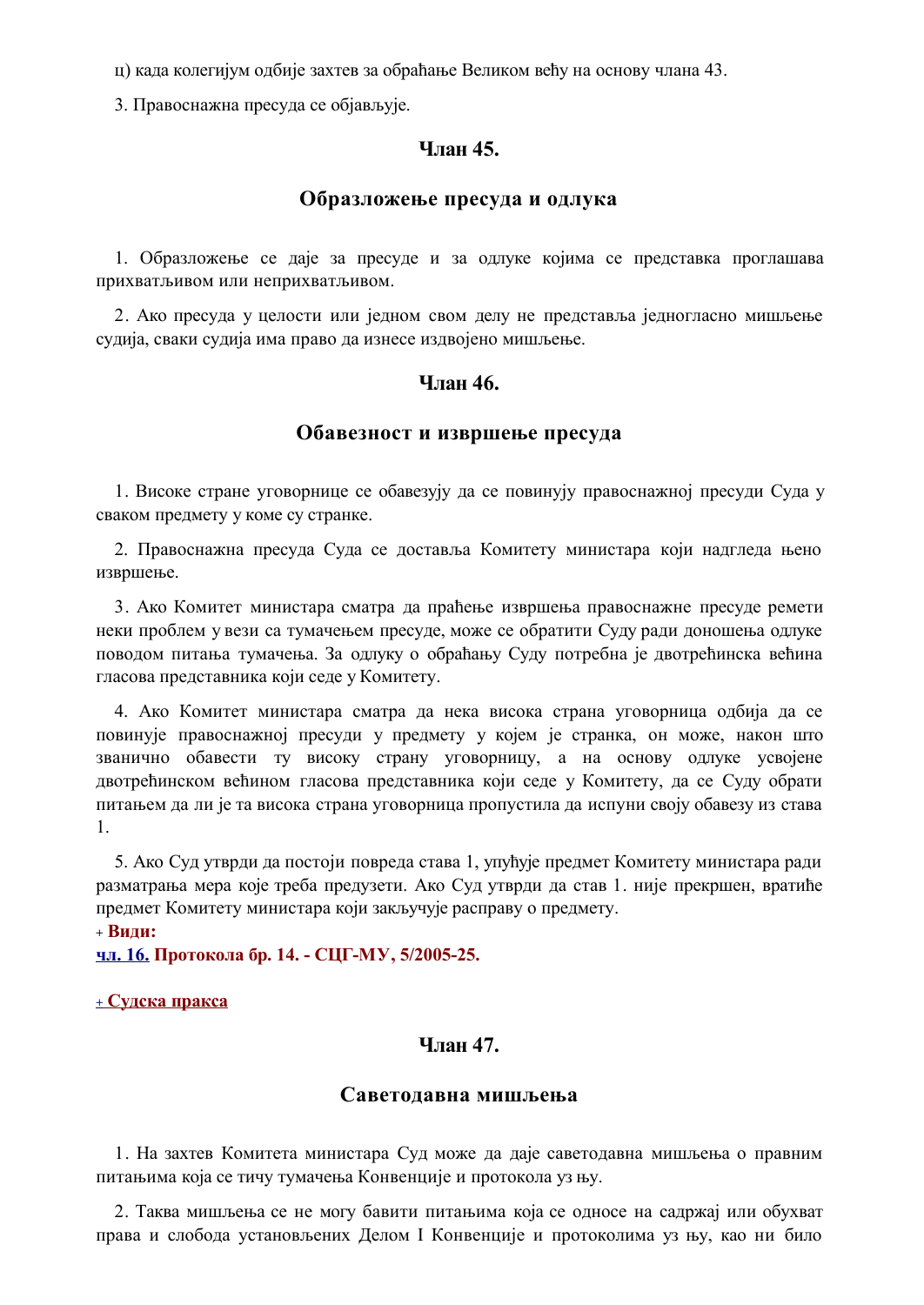којим другим питањем које би Суд или Комитет министара могли да разматрају у вези с поступцима који се могу покренути у складу са Конвенцијом.

3. За одлуке Комитета министара да захтева саветодавно мишљење Суда потребна је већина гласова представника који имају право да у Комитету заседају.

#### **Члан 48.**

#### **Надлежност Суда да даје саветодавна мишљења**

Суд одлучује да ли захтев за давање саветодавног мишљења који поднесе Комитет министара спада у његову надлежност одређену чланом 47.

#### **Члан 49.**

# **Образложење саветодавних мишљења**

1. Саветодавна мишљења Суда се образлажу.

2. Ако саветодавно мишљење у целости или једном свом делу не представља једногласно мишљење судија, сваки судија има право да изнесе издвојено мишљење.

3. Саветодавна мишљења Суда достављају се Комитету министара.

#### **Члан 50.**

#### **Трошкови Суда**

Трошкове суда сноси Савет Европе.

# **Члан 51.**

# **Привилегије и имунитети судија**

Током вршења своје функције судије уживају привилегије и имунитете предвиђене чланом 40. Статута Савета Европе и споразумима донетим на основу њега.

# **Део III**

# ОСТАЛЕ ОДРЕДБЕ

# **Члан 52.**

#### **Обавештења генералном секретару**

По пријему захтева од генералног секретара Савета Европе, свака Висока страна уговорница пружиће објашњење о начину на који њено унутрашње право обезбеђује стварну примену свих одредаба ове Конвенције.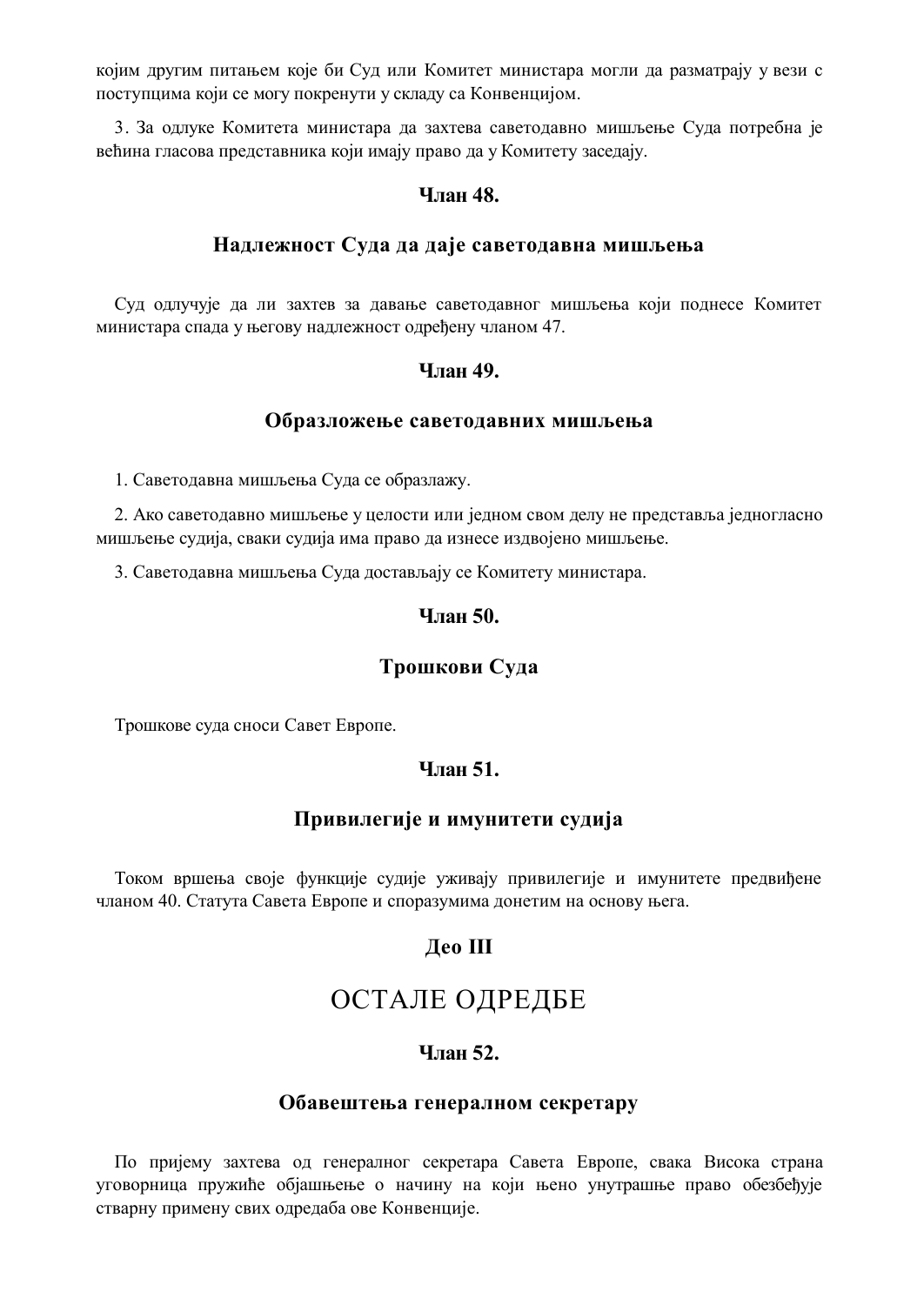#### **Члан 53.**

#### **Обезбеђење постојећих људских права**

Ниједна одредба ове Конвенције неће се тумачити тако да ограничава односно угрожава људска права и основне слободе који би били признати по законима сваке Високе стране уговорнице или по сваком другом споразуму чија је она страна уговорница.

# **Члан 54.**

#### **Овлашћења Комитета министара**

Ништа у овој Конвенцији не дира у овлашћења која су дата Комитету министара Статутом Савета Европе.

#### **Члан 55.**

#### **Искључење других начина за решавање спора**

Високе стране уговорнице сагласиле су се да се неће користити, изузев ако постоји посебан споразум, постојећим међусобним уговорима, конвенцијама или декларацијама како би неки спор који произлази из тумачења или примене ове Конвенције путем представке поднеле да се решава неким другим начином, а не онима који су предвиђени овом Конвенцијом.

#### **Члан 56.**

# **Територијална примена**

1. Приликом ратификације, или у свако доба после тога, свака држава може изјавити, путем нотификације упућене генералном секретару Савета Европе, да ће се у складу са одредбама става 4. овог члана ове Конвенције примењивати на све или на неку од територија за чије је међународне односе одговорна.

2. Конвенција ће се примењивати на територију или територије означене у нотификацији почев од тридесетог дана по пријему ове нотификације од стране генералног секретара Савета Европе.

3. При примени одредаба ове Конвенције на таквим територијама водиће се рачуна о локалним потребама.

4. Свака држава која је дала изјаву у сагласности са ставом 1. овог члана може у свако доба после тога изјавити да прихвата надлежност Суда у погледу примања представки од појединаца невладиних организација или група лица према одредбама члана 34. Конвенције, а у односу на неку или више територија на које се изјава односи.

#### **Члан 57.**

#### **Резерве**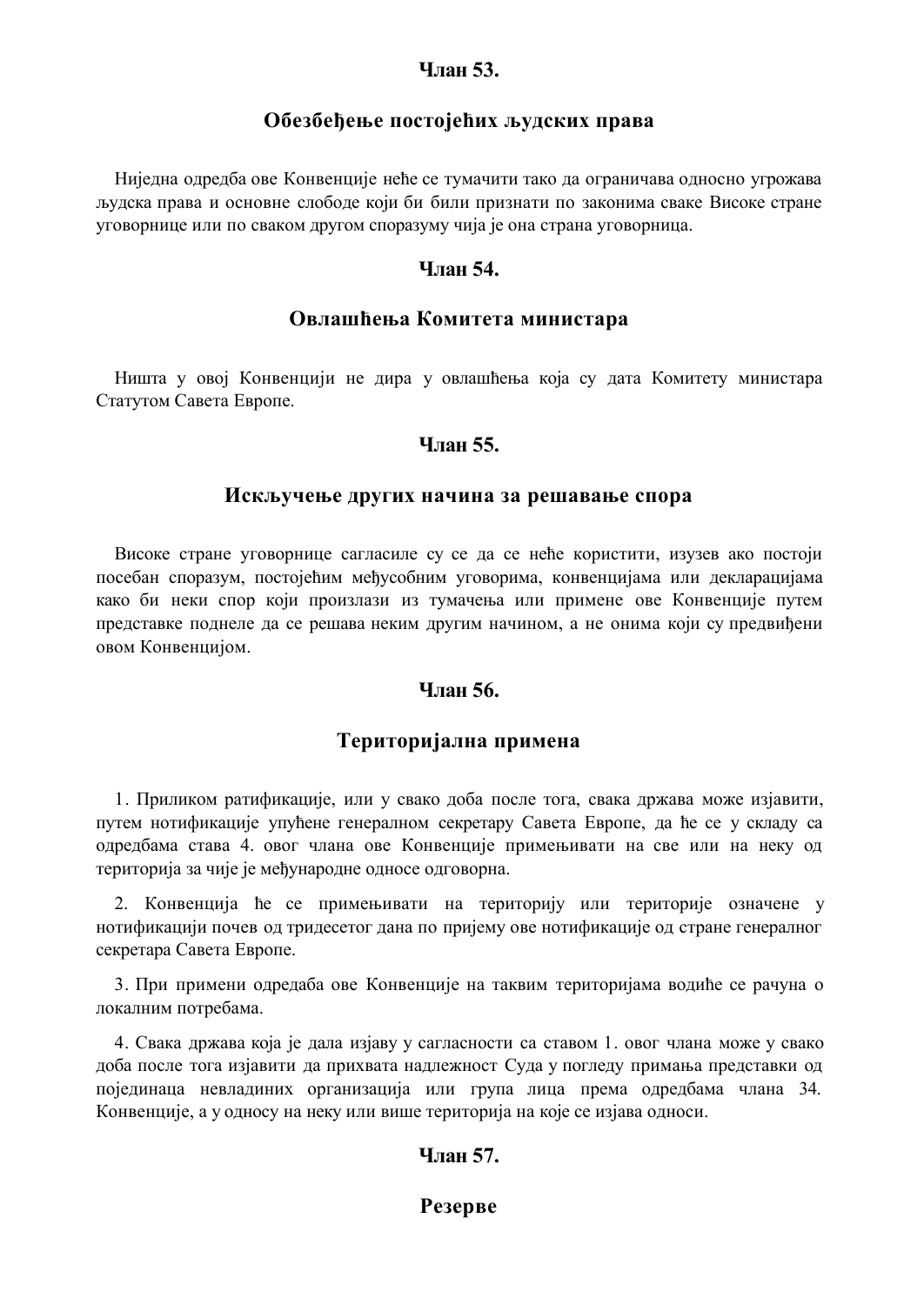1. Приликом потписивања ове Конвенције, или приликом депоновања инструмента ратификације, свака држава може ставити резерву на сваку поједину одредбу Конвенције у обиму у коме неки закон који је тада на снази на њеној територији није сагласан са том одредбом. Резерве општег карактера нису дозвољене на основу овог члана.

2. Свака резерва стављена на основу овог члана садржи кратку изјаву о закону у питању.

# **Члан 58.**

#### **Отказивање**

1. Висока страна уговорница може отказати ову Конвенцију тек по протеку пет година од дана када је постала страна уговорница и то путем отказа са шестомесечним отказним роком, који се доставља генералном секретару Савета Европе, који о томе обавештава друге Високе стране уговорнице.

2. Отказ не може имати за последицу да се Висока страна уговорница у питању ослободи својих обавеза према овој Конвенцији у погледу сваке радње учињене до дана када је отказ почео да дејствује, а која би могла да представља кршење тих обавеза.

3. Под овим истим условима, свака Висока страна уговорница која престане да буде чланица Савета Европе престаје да буде и уговорница ове Конвенције.

4. Сагласно одредбама претходних ставова, Конвенција се може отказати у односу на сваку територију за коју је сагласно одредбама члана 56. изјављено да се примењује.

# **Члан 59.**

#### **Потпис и ратификација**

1. Ова Конвенција је отворена за потпис чланицама Савета Европе. Она се ратификује. Ратификације се депонују код генералног секретара Савета Европе.

2. Европска унија може да приступи овој конвенцији.

3. Ова Конвенција ступа на снагу после депоновања десет инструмената ратификације.

4. У погледу сваке потписнице која је буде ратификовала после тога, Конвенција ступа на снагу на дан када она депонује свој инструмент ратификације.

5. Генерални секретар Савета Европе обавештава све чланице Савета Европе о ступању на снагу ове Конвенције, о именима Високих страна уговорница које су је ратификовале и о свим инструментима ратификације накнадно депонованим.

Сачињено у Риму, дана 4. новембра 1950, на енглеском и француском језику, при чему су оба текста подједнако веродостојна, у једном примерку који се похрањује у архиви Савета Европе. Генерални секретар ће доставити оверене преписе свакој потписници. **<sup>+</sup> Види:**

**чл. 17. Протокола бр. 14. - СЦГ-МУ, 5/2005-25.**

# **ПРОТОКОЛ УЗ КОНВЕНЦИЈУ ЗА ЗАШТИТУ ЉУДСКИХ ПРАВА И ОСНОВНИХ СЛОБОДА, ИЗМЕЊЕНУ У СКЛАДУ СА ПРОТОКОЛОМ БР. 11**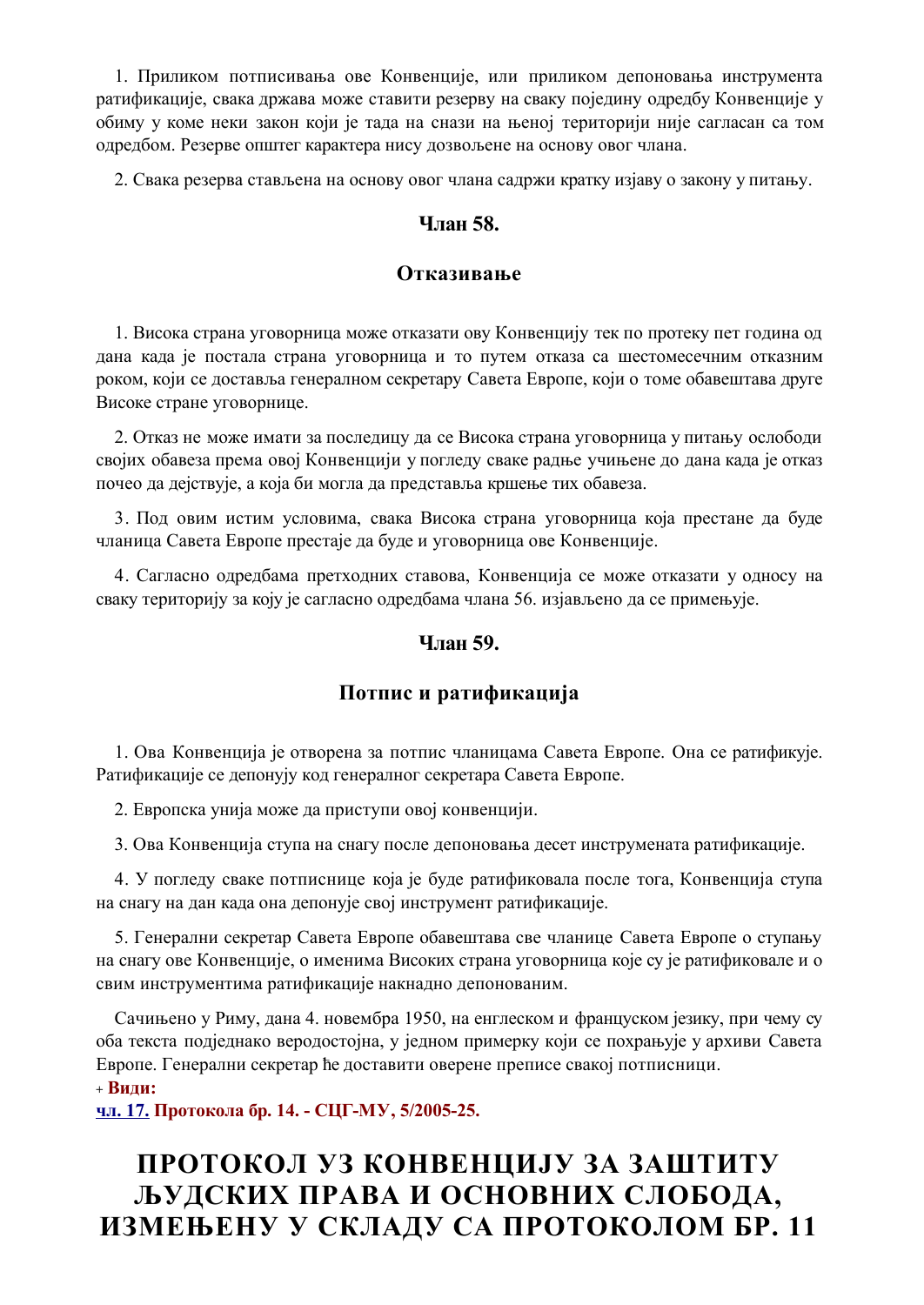#### **Париз, 20. марта 1952. године**

Владе потписнице, као чланице Савета Европе,

Решене да предузму кораке да би осигурале скупно спровођење извесних права и слобода који нису укључени у Део I Конвенције за заштиту људских права и основних слобода, потписане у Риму 4. новембра 1950 (у даљем тексту: "Конвенција"),

Споразумеле су се о следећем:

#### **Члан 1.**

#### **Заштита имовине**

Свако физичко и правно лице има право на неометано уживање своје имовине. Нико не може бити лишен своје имовине, осим у јавном интересу и под условима предвиђеним законом и општим начелима међународног права.

Претходне одредбе, међутим, ни на који начин не утичу на право државе да примењује законе које сматра потребним да би регулисала коришћење имовине у складу с општим интересима или да би обезбедила наплату пореза или других дажбина или казни. **<sup>+</sup> Судска пракса**

#### **Члан 2.**

#### **Право на образовање**

Нико не може бити лишен права на образовање. У вршењу свих својих функција у области образовања и наставе држава поштује право родитеља да обезбеде образовање и наставу који су у складу с њиховим верским и филозофским уверењима.

#### **Члан 3.**

#### **Право на слободне изборе**

Високе стране уговорнице се обавезују да у примереним временским размацима одржавају слободне изборе с тајним гласањем, под условима који обезбеђују слободно изражавање мишљења народа при избору законодавних тела.

#### **Члан 4.**

#### **Територијална примена**

Свака Висока страна уговорница може приликом потписивања или ратификације, или у свако доба после тога, доставити генералном секретару Савета Европе изјаву о томе у ком обиму прихвата да се одредбе овог Протокола примењују на територијама за чије је међународне односе одговорна, а које је означила у изјави.

Свака Висока страна уговорница која је доставила изјаву у смислу претходног става може накнадно да достави нову изјаву којом мења услове садржане у ранијој изјави или укида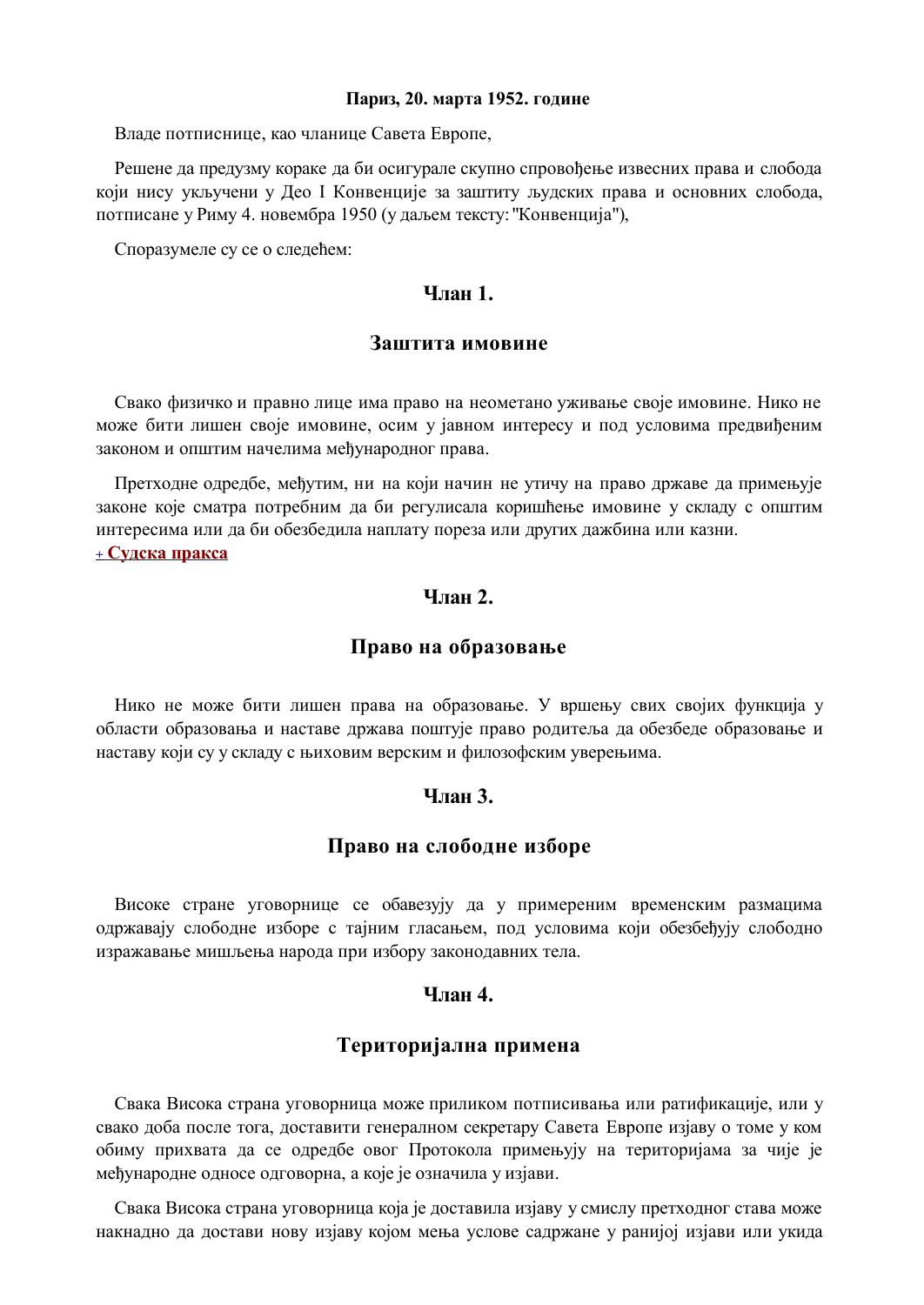примену одредби овог Протокола у односу на било коју територију.

Изјава дата у складу са овим чланом сматраће се као да је дата у складу са ставом 1. члана 56. Конвенције.

#### **Члан 5.**

# **Однос с Конвенцијом**

У погледу Високих страна уговорница одредбе члана 1, 2, 3. и 4. овог Протокола сматрају се додатним члановима Конвенције и све одредбе Конвенције примењују се у складу са тим.

# **Члан 6.**

# **Потпис и ратификација**

Овај Протокол је отворен за потпис чланицама Савета Европе које су потписнице Конвенције; он се ратификује истовремено или после ратификације Конвенције. Он ступа на снагу после депоновања десет инструмената ратификације. У погледу сваке потписнице која га буде ратификовала после тога, Протокол ступа на снагу на дан када она депонује свој инструмент ратификације.

Инструменти ратификације депонују се код генералног секретара Савета Европе, који ће све чланице обавестити о именима оних чланица које су извршиле ратификацију.

Сачињено у Паризу, дана 20. марта 1952, на енглеском и француском језику, при чему су оба текста подједнако веродостојни, у једном примерку који се похрањује у архиви Савета Европе. Генерални секретар ће доставити оверене преписе влади сваке државе потписнице.

# **ПРОТОКОЛ БРОЈ 4 УЗ КОНВЕНЦИЈУ ЗА ЗАШТИТУ ЉУДСКИХ ПРАВА И ОСНОВНИХ СЛОБОДА КОЈИМ СЕ ОБЕЗБЕЂУЈУ ИЗВЕСНА ПРАВА И СЛОБОДЕ КОЈИ НИСУ УКЉУЧЕНИ У КОНВЕНЦИЈУ И ПРВИ ПРОТОКОЛ УЗ ЊУ, ИЗМЕЊЕНУ У СКЛАДУ С ПРОТОКОЛОМ БР. 11**

#### **Стразбур, 16. септембра 1963. године**

Називи додатних чланова и текст измењени су у складу са одредбама Протокола број 11 (ETS No. 155) даном ступања на снагу 1. новембра 1998. године.

Владе потписнице, као чланице Савета Европе,

Решене да предузму кораке да би осигурале скупно спровођење извесних права и слобода која нису укључена у Део I Конвенције за заштиту људских права и основних слобода, потписане у Риму 4. новембра 1950. (у даљем тексту: "Конвенција"), и чланове 1. до 3. Првог Протокола уз Конвенцију, потписаног у Паризу 20. марта 1952.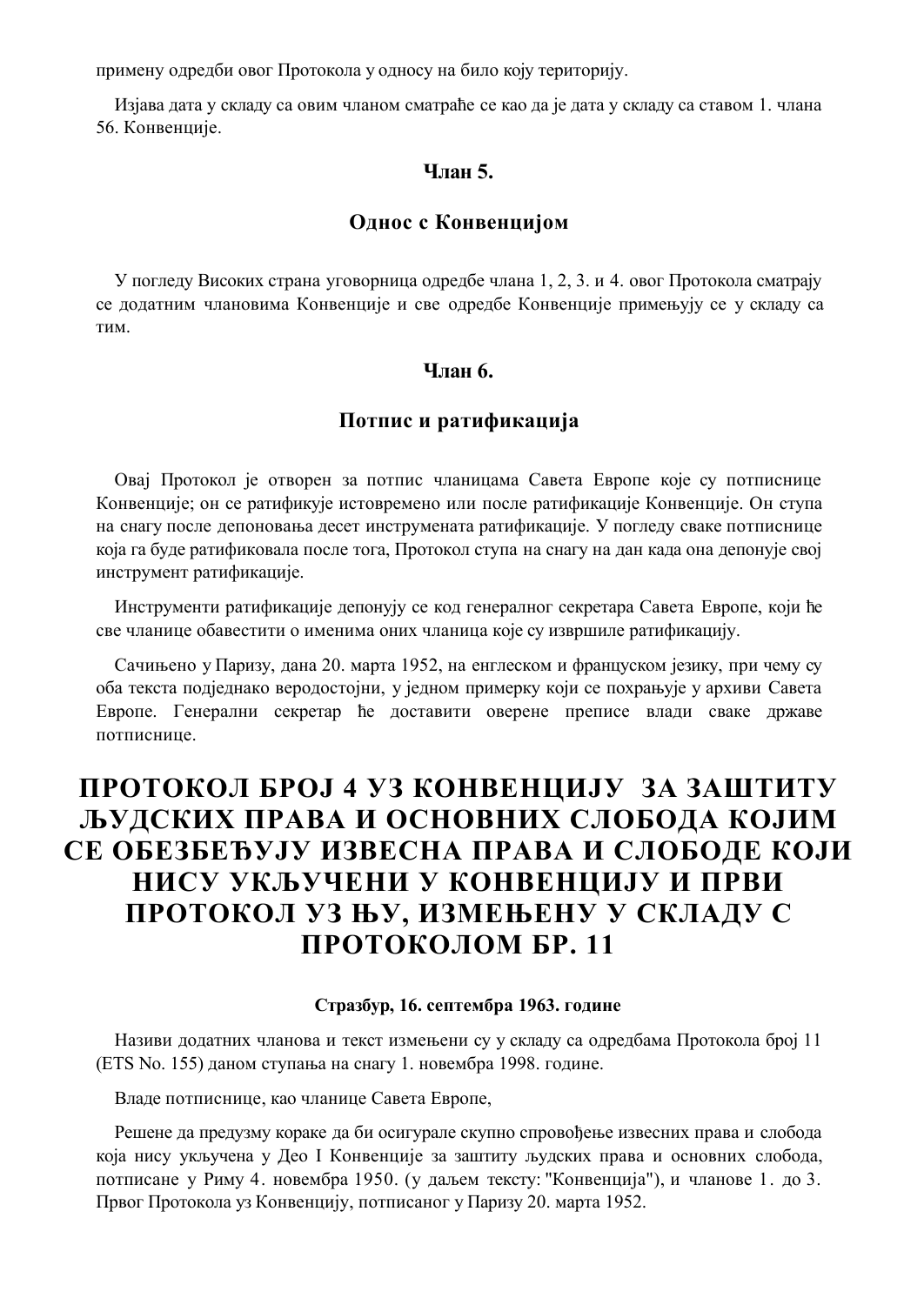Споразумеле су се о следећем:

# **Члан 1.**

#### **Забрана казне затвора за дуг**

Нико се не може лишити слободе само зато што није у стању да испуни уговорну обавезу.

#### **Члан 2.**

# **Слобода кретања**

1. Свако ко се законито налази на територији једне државе има, на тој територији, право на слободу кретања и слободу избора боравишта.

2. Свако је слободан да напусти било коју земљу, укључујући и сопствену.

3. Никаква ограничења не могу се поставити у односу на вршење ових права сем оних која су у складу са законом и која су неопходна у демократском друштву у интересу националне безбедности или јавне сигурности, ради очувања јавног поретка, за спречавање криминала, за заштиту здравља или морала или ради заштите права и слобода других.

4. Права из става 1. могу се, такође, у извесним областима подвргнути случајевима која су уведена у складу са законом и оправдана јавним интересом у демократском друштву. **<sup>+</sup> Судска пракса**

#### **Члан 3.**

#### **Забрана протеривања сопствених држављана**

1. Нико не може бити протеран, било појединачном било колективном мером, с територије државе чији је држављанин.

2. Нико не може бити лишен права да уђе на територију државе чији је држављанин.

# **Члан 4.**

#### **Забрана групног протеривања странаца**

Забрањено је колективно протеривање странаца.

# **Члан 5.**

# **Територијална примена**

1. Свака Висока страна уговорница може приликом потписивања или ратификације, или у свако доба после тога, доставити генералном секретару Савета Европе изјаву о томе у ком обиму прихвата да се одредбе овог Протокола примењују на територијама за чије је међународне односе одговорна, а које је означила у изјави.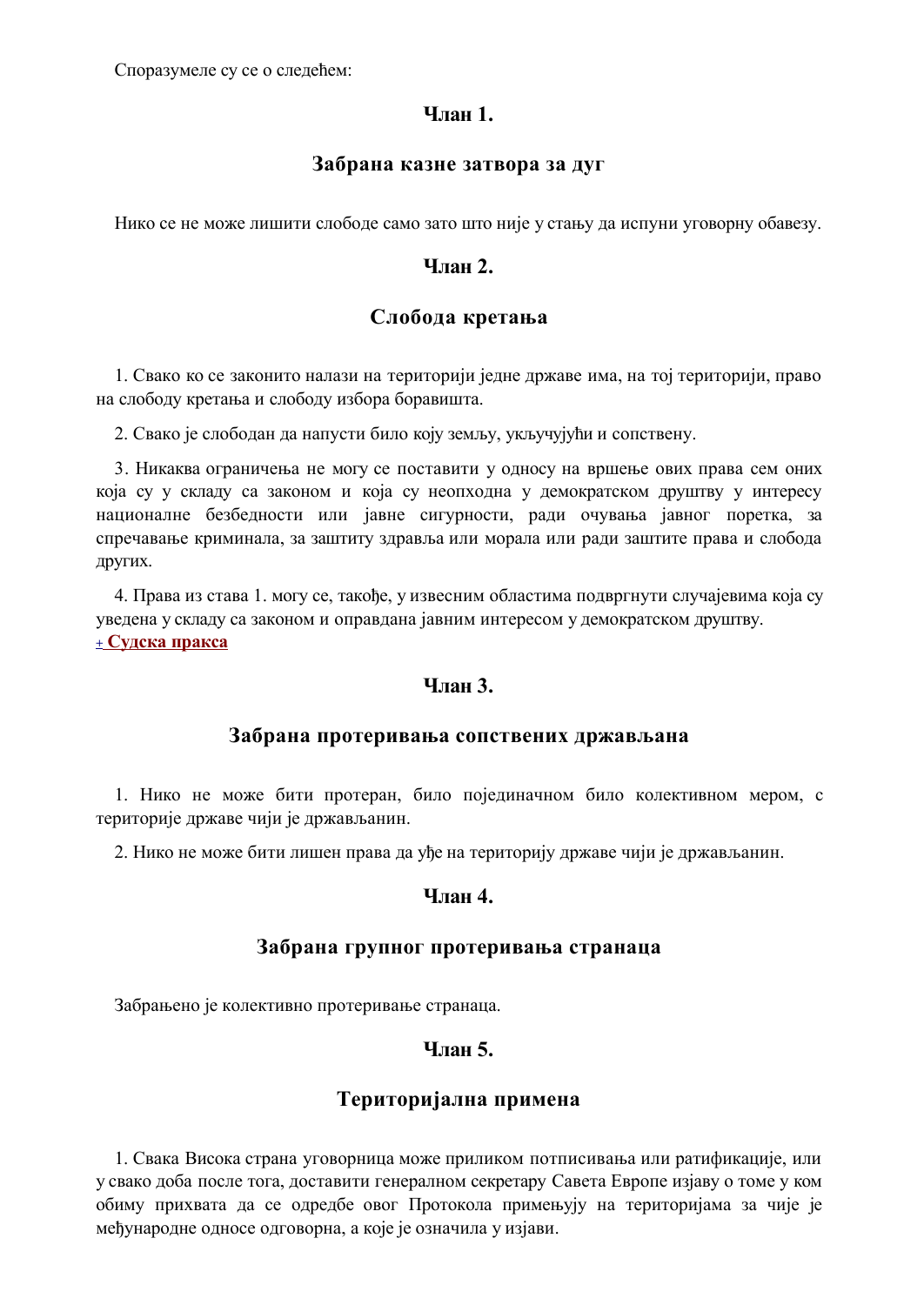2. Свака Висока страна уговорница која је доставила изјаву у смислу претходног става може накнадно да достави нову изјаву којом мења услове садржане у ранијој изјави или укида примену одредби овог Протокола у односу на било коју територију.

3. Изјава дата у складу с овим чланом сматраће се као да је дата у складу са ставом 1. члана 56. Конвенције.

4. Територија сваке државе на коју се примењује овај Протокол на основу ратификације или прихватања, и свака територија на коју се овај Протокол примењује на основу изјаве те државе дате на основу овог члана, сматрају се одвојеним територијама у смислу члана 2. и 3.

5. Држава која је дала изјаву у складу са ставом 1. или 2. овог члана може у свако доба изјавити у име једне или више територија на које се изјава односи да прихвата надлежност Суда да прима представке од појединаца, невладиних организација или група појединаца према одредбама члана 34. Конвенције, а у вези чланова 1. до 4. овог Протокола.

#### **Члан 6.**

# **Однос с Конвенцијом**

У погледу Високих страна уговорница одредбе члана 1. до 5. овог Протокола сматрају се додатним члановима Конвенције и све одредбе Конвенције примењују се у складу с тим.

# **Члан 7.**

# **Потпис и ратификација**

1. Овај Протокол је отворен за потпис чланицама Савета Европе које су потписнице Конвенције; он се ратификује истовремено или после ратификације Конвенције. Он ступа на снагу после депоновања пет инструмената ратификације. У погледу сваке потписнице која га буде ратификовала после тога, Протокол ступа на снагу на дан када она депонује инструмент ратификације.

2. Инструменти ратификације депонују се код генералног секретара Савета Европе, који ће све чланице обавестити о томе које су чланице извршиле ратификацију.

У потврду чега су доле потписани, прописно овлашћени у том циљу, потписали овај Протокол.

Сачињено у Стразбуру, дана 16. марта 1963, на енглеском и француском језику, при чему су оба текста подједнако меродавна, у једном примерку који се похрањује у архиви Савета Европе. Генерални секретар ће доставити оверене преписе свакој држави потписници.

# **ПРОТОКОЛ БРОЈ 6 УЗ КОНВЕНЦИЈУ ЗА ЗАШТИТУ ЉУДСКИХ ПРАВА И ОСНОВНИХ СЛОБОДА О УКИДАЊУ СМРТНЕ КАЗНЕ, ИЗМЕЊЕНЕ У СКЛАДУ С ПРОТОКОЛОМ БР. 11**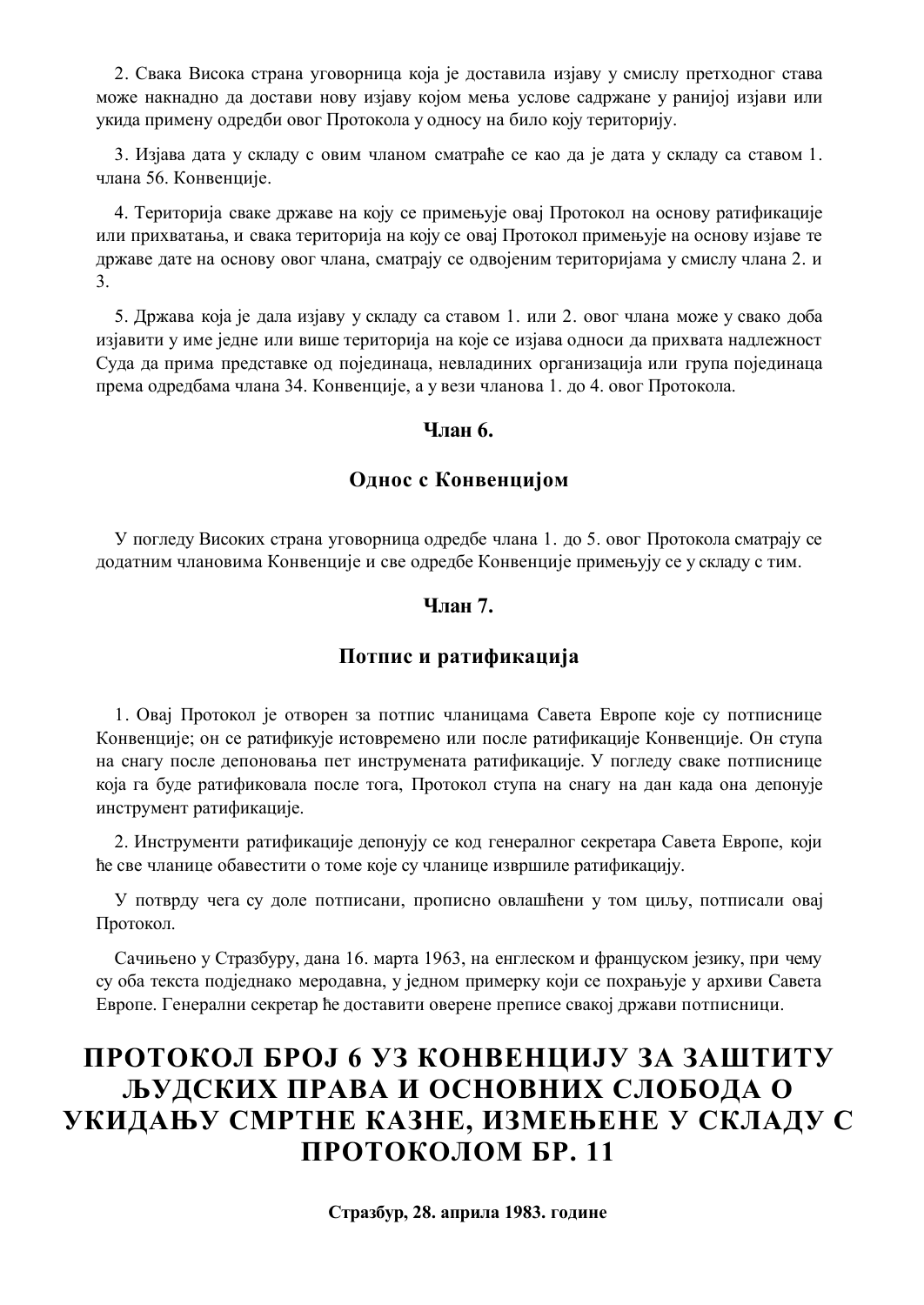Државе чланице Савета Европе, потписнице овог Протокола уз Конвенцију за заштиту људских права и основних слобода, потписану у Риму 4. новембра 1950. (у даљем тексту: "Конвенција"),

Сматрајући да промене до којих је дошло у неколико држава чланица Савета Европе изражавају општу тежњу ка укидању смртне казне,

Споразумеле су се о следећем:

# **Члан 1.**

# **Укидање смртне казне**

Смртна казна се укида. Нико се не може осудити на смртну казну или погубити.

# **Члан 2.**

#### **Смртна казна за време рата**

Држава може у свом законодавству да предвиди смртну казну за дела извршена у доба рата или непосредне ратне опасности; таква казна примениће се само у случајевима предвиђеним законом и у складу с његовим одредбама. Држава обавештава генералног секретара Савета Европе о одговарајућим одредбама тог закона.

#### **Члан 3.**

# **Забрана одступања**

Ниједна одредба овог Протокола не може се укинути на основу члана 15. Конвенције.

#### **Члан 4.**

#### **Забрана резерви**

На одредбе овог Протокола не могу се стављати резерве на основу члана 57. Конвенције.

#### **Члан 5.**

## **Територијална примена**

1. Свака држава може, приликом потписивања или када депонује инструмент ратификације, прихватања или одобрења, да одреди територију или територије на које се овај Протокол примењује.

2. Свака држава може, у свако доба после тога, путем изјаве упућене генералном секретару Савета Европе, да прошири примену овог Протокола на било коју другу територију означену у изјави. У погледу такве територије Протокол ступа на снагу првог дана месеца који наступа после дана када генерални секретар прими такву изјаву.

3. Свака изјава учињена на основу претходна два става може, у погледу територије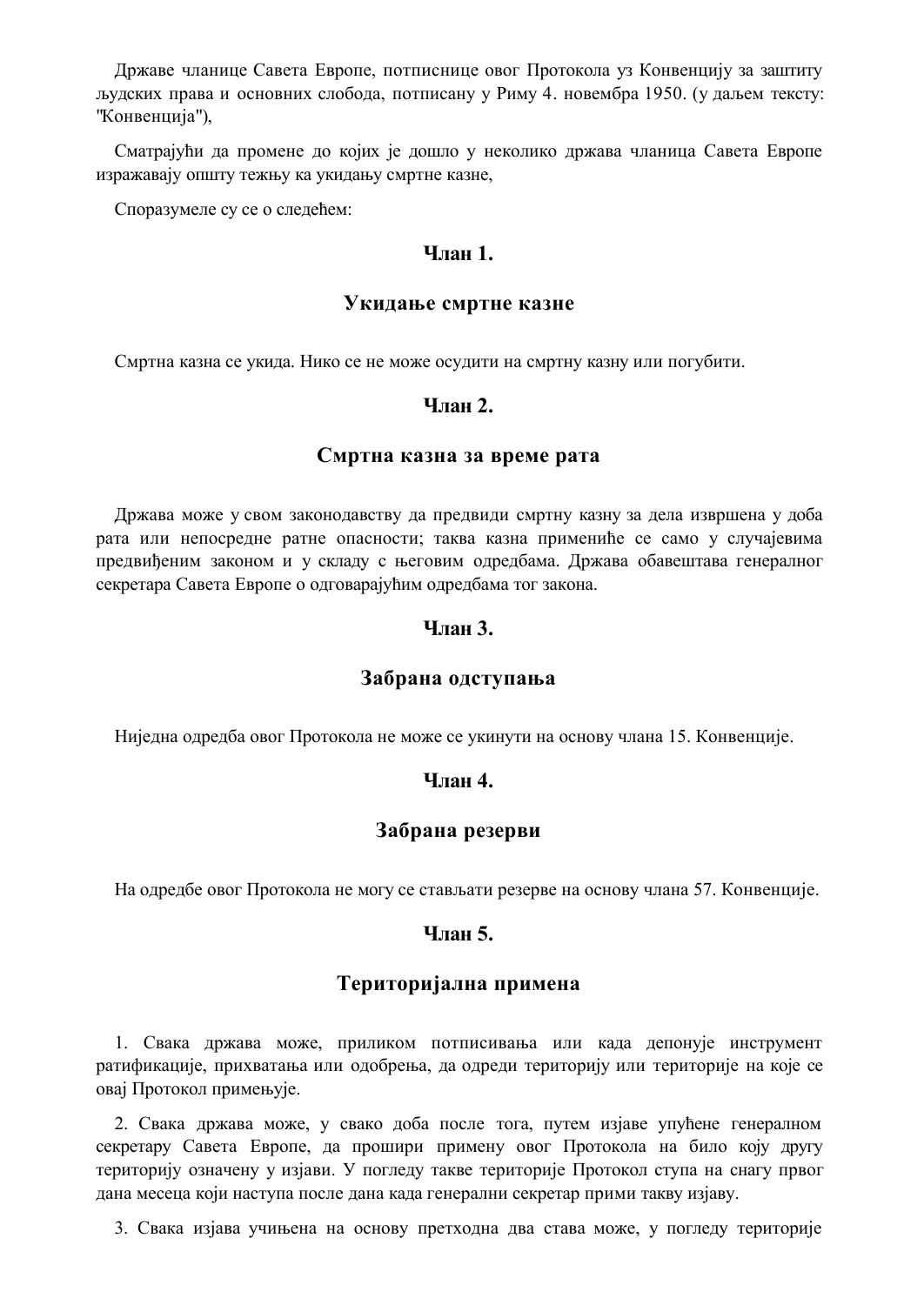означене у њој, да се повуче путем изјаве упућене генералном секретару. Повлачење изјаве има дејство од првог дана месеца који наступа након дана када је генерални секретар примио такво обавештење.

# **Члан 6.**

#### **Однос с Конвенцијом**

У погледу Високих страна уговорница одредбе члана 1. до 5. овог Протокола сматрају се додатним члановима Конвенције и све одредбе Конвенције примењују се у складу с тим.

# **Члан 7.**

# **Потпис и ратификација**

Овај Протокол је отворен за потпис државама чланица Савета Европе које су потписнице Конвенције. Он се ратификује, прихвата или одобрава. Држава чланица Савета Европе не може да ратификује, прихвати или одобри овај Протокол ако није истовремено или претходно ратификовала Конвенцију. Инструменти ратификације, прихватања или одобравања се депонују код генералног секретара Савета Европе.

#### **Члан 8.**

#### **Ступање на снагу**

1. Овај Протокол ступа на снагу првог дана месеца који наступи после дана када је пет држава чланица Савета Европе изразило свој пристанак да их овај Протокол обавезује у складу са одредбама члана 7.

2. У погледу сваке државе чланице која после тога изрази свој пристанак да је овај Протокол обавезује, он ступа на снагу првог дана месеца који наступа после дана када је депонован инструмент ратификације, прихватања или одобрења.

#### **Члан 9.**

#### **Функција депозитара**

Генерални секретар Савета Европе обавештава државе чланице Савета Европе о:

а) сваком потпису,

б) депоновању инструмента ратификације, прихватања или одобрења;

ц) сваком датуму ступања на снагу овог Протокола у складу са члановима 5. и 8;

д) свакој којој другој радњи, обавештењу или саопштењу у вези с овим Протоколом.

У потврду чега чега су доле потписани, прописно овлашћени у том циљу, потписали овај Протокол.

Сачињено у Стразбуру, дана 28. априла 1983. на енглеском и француском језику, при чему су оба текста подједнако веродостојни, у једном примерку који се похрањује у архиви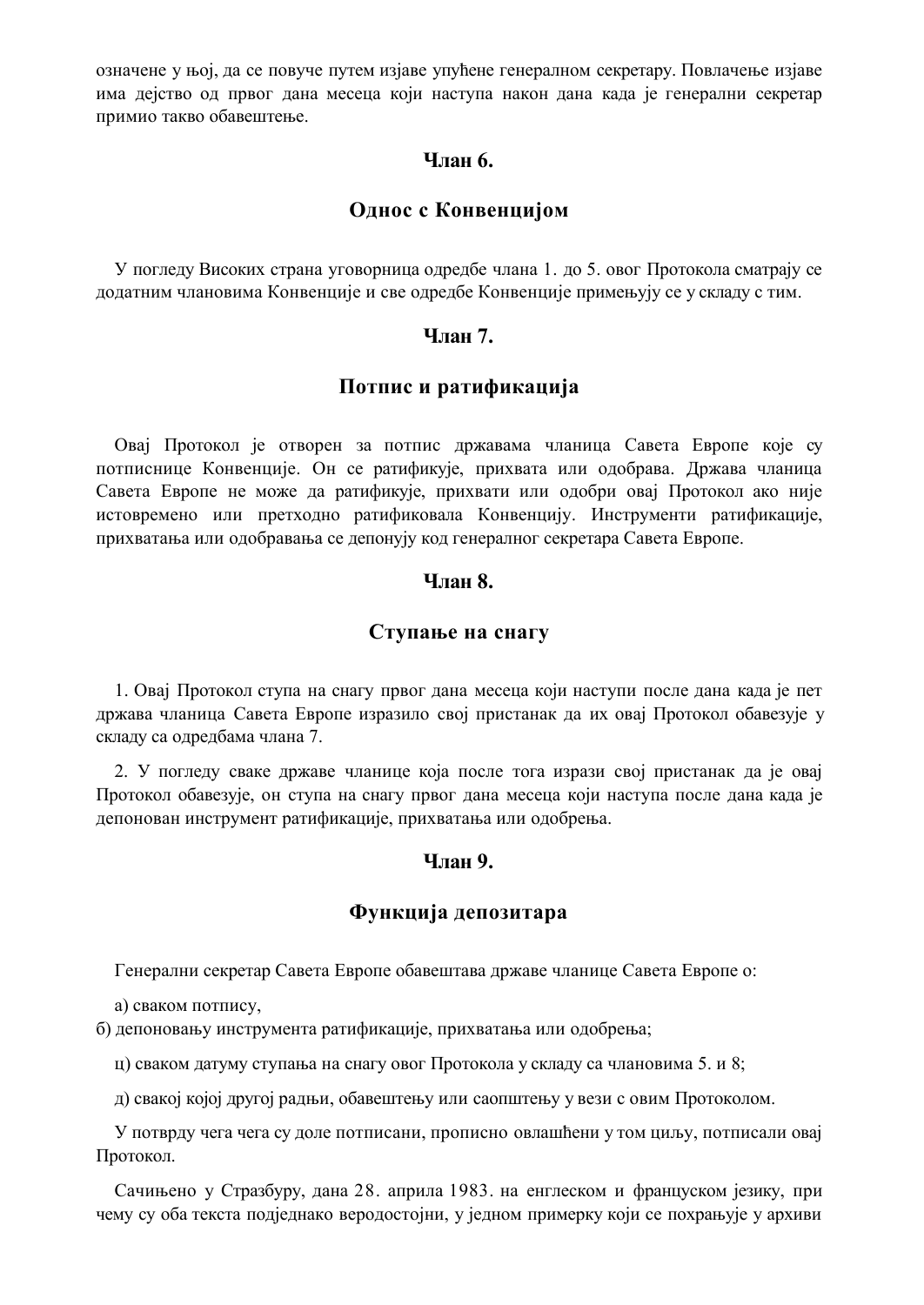Савета Европе. Генерални секретар Савета Европе ће доставити оверене преписе свакој држави чланици Савета Европе.

# **ПРОТОКОЛ БРОЈ 7 УЗ КОНВЕНЦИЈУ ЗА ЗАШТИТУ ЉУДСКИХ ПРАВА И ОСНОВНИХ СЛОБОДА ИЗМЕЊЕНУ У СКЛАДУ С ПРОТОКОЛОМ БР. 11**

#### **Стразбур, 22. новембар 1984. године**

Државе потписнице, чланице Савета Европе,

Решене да предузму даље кораке да би осигурале скупно спровођење извесних права и слобода путем Конвенције за заштиту људских права и основних слобода, потписане у Риму 4. новембра 1950. (у даљем тексту: "Конвенција),

Споразумеле су се о следећем:

#### **Члан 1.**

#### **Заштита у поступку протеривања странаца**

1. Странац који законито борави на територији једне државе не може се из ње протерати, осим на основу одлуке донете у складу са законом, и има право:

а) да изнесе разлоге којима оспорава протеривање;

б) да се његов случај преиспита; и

ц) да у ту сврху буде заступљен пред надлежним органом или лицем или лицима која тај орган одреди.

2. Странац се може протерати и пре него што искористи своја права према ставу 1. а, б и ц овог члана, ако је протеривање неопходно у интересу јавног реда или се темељи на разлозима националне безбедности.

#### **Члан 2.**

# **Право на жалбу у кривичним стварима**

1. Свако ко је одлуком суда осуђен за кривично дело има право да његову осуду или казну преиспита виши суд. Остваривање овог права, укључујући и основе за његово коришћење, уређује се законом.

2. Ово право може трпети изузетке, када је реч о делима мањег значаја, која су одређена законом, или у случајевима када је лицу у питању у првом степену судио највиши суд или је било осуђено на основу жалбе на ослобађајућу пресуду.

# **Члан 3.**

#### **Накнада за погрешну осуду**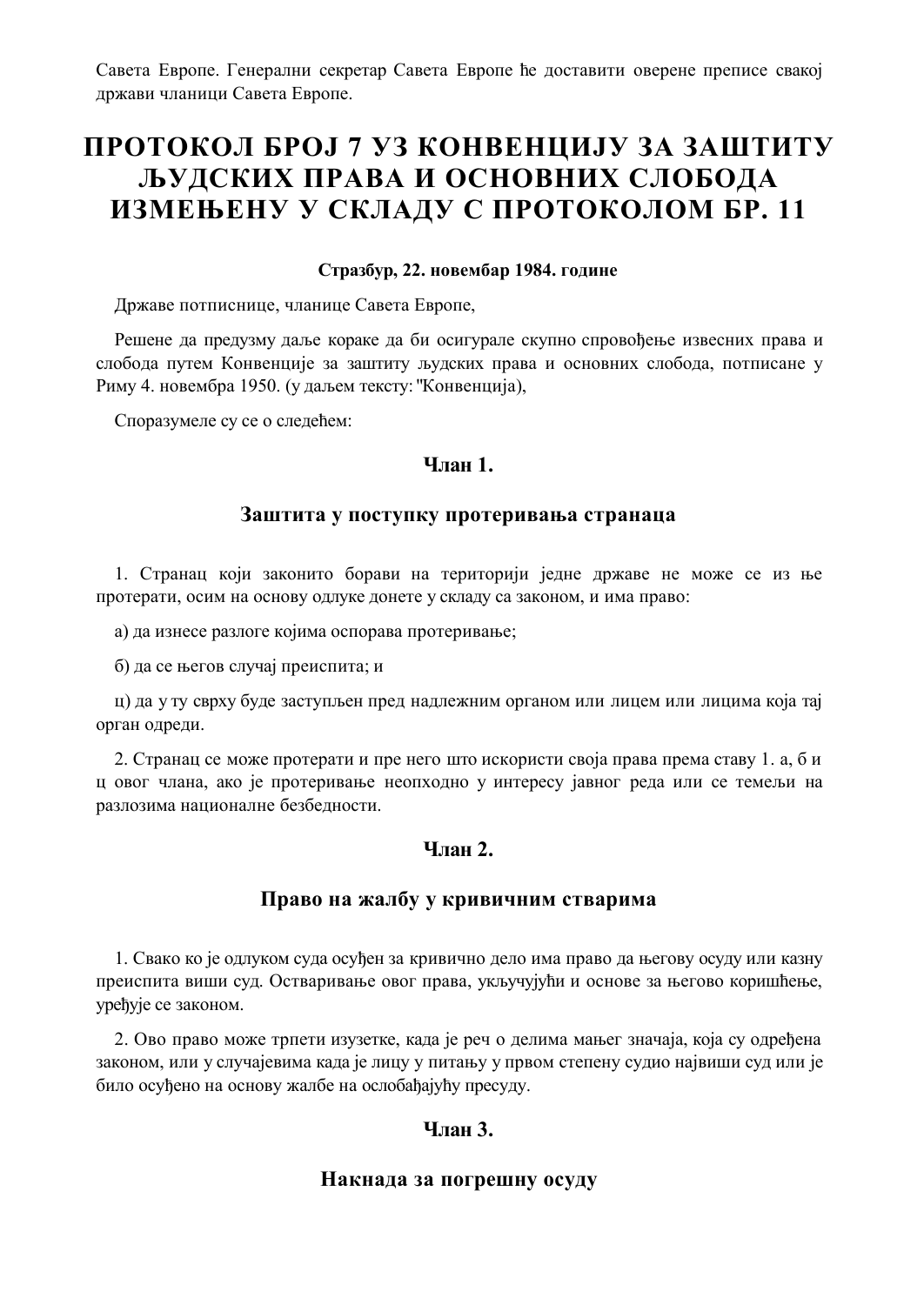Ако је неко лице било правоснажном пресудом осуђено због кривичног дела и ако је касније његова пресуда била укинута или је био помилован због тога што нека нова или новооткривена чињеница неоспорно указује да се радило о судској грешци, лице које је претрпело казну као последицу такве осуде добиће накнаду у складу са законом или праксом дотичне државе, осим ако се не докаже да је оно у потпуности или делимично одговорно за то што непозната чињеница није благовремено откривена.

#### **Члан 4.**

#### **Право да се не буде суђен или кажњен двапут у истој ствари**

1. Никоме се не може поново судити нити се може поново казнити у кривичном поступку у надлежности исте државе за дело због кога је већ био правоснажно ослобођен или осуђен у складу са законом и кривичним поступком те државе.

2. Одредбе претходног става не спречавају поновно отварање поступка у складу са законом и кривичним поступком дате државе, ако постоје докази о новим или новооткривеним чињеницама, или ако је у ранијем поступку дошло до битне повреде која је могла да утиче на његов исход.

3. Овај се члан не може ставити ван снаге на основу члана 15. Конвенције.

#### **Члан 5.**

#### **Једнакост супружника**

У вези с браком, у току брака и у случају његовог раскида, супружници су равноправни у погледу међусобних грађанскоправних права и обавеза и у свом односу према деци. Овим се чланом државе не спречавају да предузимају неопходне мере у интересу деце.

#### **Члан 6.**

#### **Територијална примена**

1. Свака држава може, приликом потписивања или када депонује инструмент ратификације, прихватања или одобрења, да одреди територију или територије на које се овај Протокол примењује и да наведе степен у коме ће се његове одредбе примењивати на тим територијама.

2. Свака држава може, у свако доба после тога, путем изјаве упућене Генералном секретару Савета Европе, да прошири примену овог Протокола на било коју другу територију означену у изјави. У погледу такве територије Протокол ступа на снагу првог дана месеца који наступа после протока двомесечног периода од дана када Генерални секретар прими такву изјаву.

3. Свака изјава учињена на основу претходна два члана може, у погледу територије означене у њој, да се повуче или измени путем изјаве упућене Генералном секретару. Повлачење или измена изјаве има дејство од првог дана месеца који наступа после протока двомесечног периода од дана када Генерални секретар прими такву изјаву.

4. Изјава дата у складу са овим чланом сматраће се као да је дата у складу са ставом 1. члана 56. Конвенције.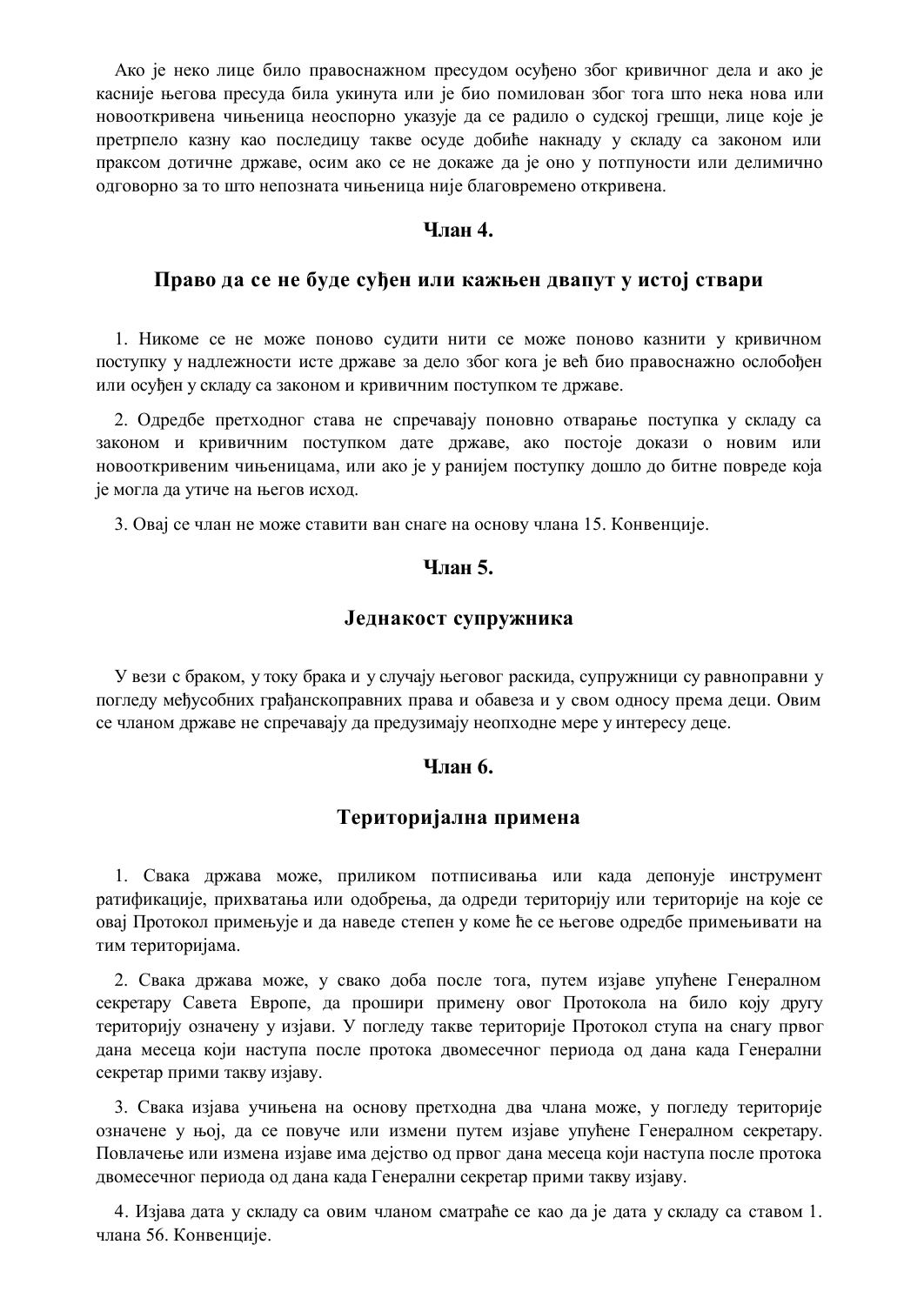5. Територија сваке државе на коју се примењује овај Протокол на основу ратификације, прихватања и одобрења, и свака територија на коју се овај Протокол примењује на основу изјаве те државе на основу овог члана, могу се сматрати одвојеним територијама у смислу члана 1.

6. Држава која је дала изјаву у складу са ставом 1. или 2. овог члана може у свако доба изјавити у име једне или више територија на које се изјава односи да прихвата надлежност Суда да прима представке од појединаца, невладиних организација или група појединаца према одредбама члана 34. Конвенције, а у вези чланова 1. до 5. овог Протокола.

# **Члан 7.**

# **Однос с Конвенцијом**

У погледу Високих страна уговорница одредбе члана 1. до 6. овог Протокола сматрају се додатним члановима Конвенције и све одредбе Конвенције примењују се у складу с тим.

#### **Члан 8.**

#### **Потпис и ратификација**

Овај Протокол је отворен за потпис чланицама Савета Европе које су потписнице Конвенције. Он се ратификује, прихвата или одобрава. Држава чланица Савета Европе не може да ратификује, прихвати или одобри овај Протокол ако није истовремено или претходно ратификовала Конвенцију. Инструменти ратификације, прихватања или одобрења се депонују код генералног секретара Савета Европе.

#### **Члан 9.**

#### **Ступање на снагу**

1. Овај Протокол ступа на снагу првог дана месеца који наступа после протока двомесечног периода од дана када је седам држава чланица Савета Европе изразило свој пристанак да их овај Протокол обавезује у складу са одредбама члана 8.

2. У погледу сваке државе чланице која после тога изрази свој пристанак да је овај Протокол обавезује, он ступа на снагу првог дана месеца који наступи после протока двомесечног периода од дана када је депонован инструмент ратификације, прихватања или одобрења.

#### **Члан 10.**

#### **Функција депозитара**

Генерални секретар Савета Европе обавештава државе чланице Савета Европе о:

а) сваком потпису,

б) депоновању инструмента ратификације, прихватања или одобрења;

ц) сваком датуму ступања на снагу овог Протокола у складу са члановима 6. и 9;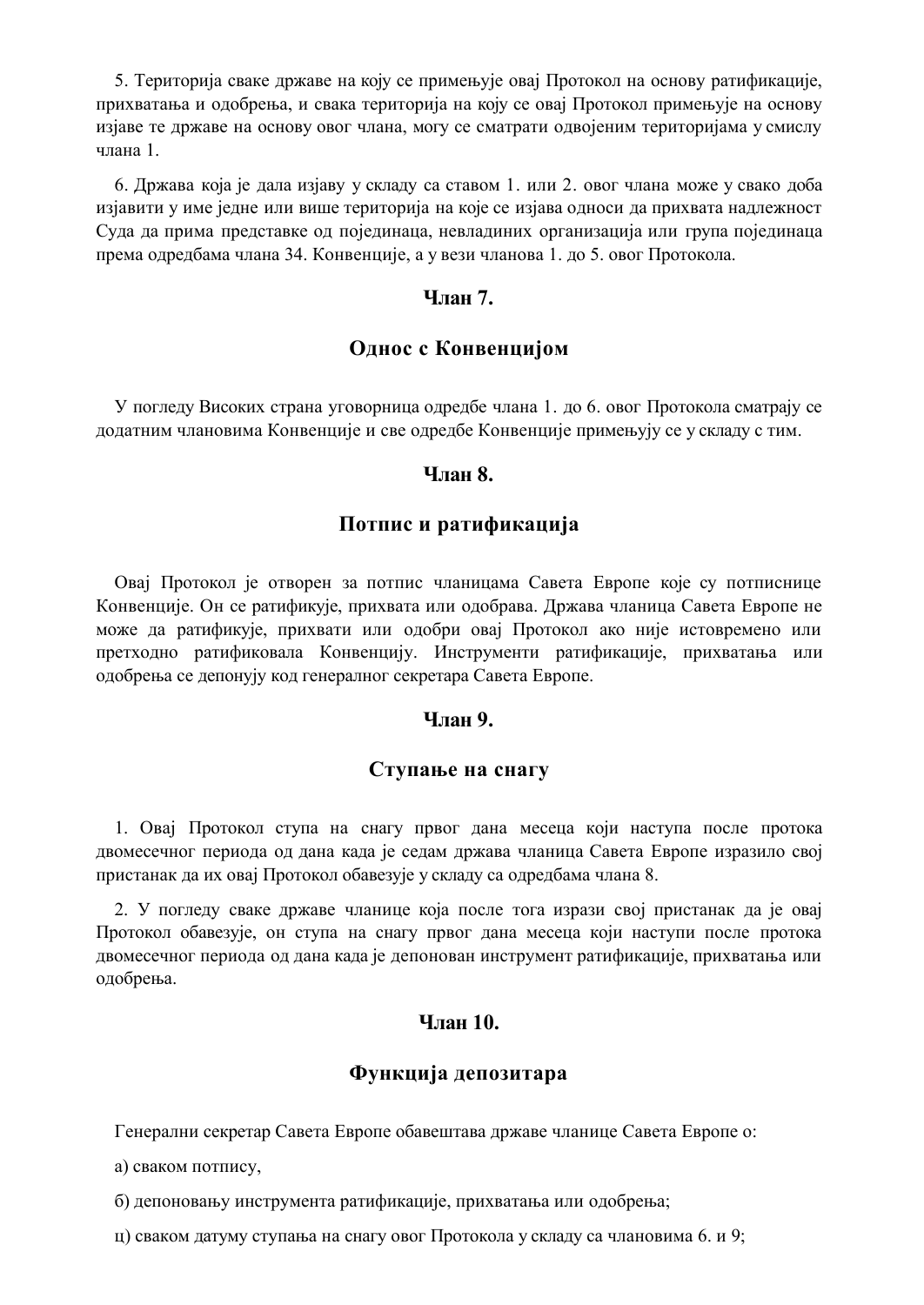д) свакој другој радњи, обавештењу или саопштењу у вези с овим Протоколом.

У потврду чега се долепотписани, прописно овлашћени у том циљу, потписали овај Протокол.

Сачињено у Стразбуру, дана 22. новембра 1984, на енглеском и француском језику, при чему су оба текста подједнако веродостојни, у једном примерку који се похрањује у Архиви Савета Европе. Генерални секретар Савета Европе ће доставити оверене преписе свакој држави чланици Савета Европе.

# **ПРОТОКОЛ БРОЈ 12 УЗ КОНВЕНЦИЈУ ЗА ЗАШТИТУ ЉУДСКИХ ПРАВА И ОСНОВНИХ СЛОБОДА**

#### **Рим, 4. новембар 2000. године**

Државе потписнице, чланице Савета Европе,

Имајући у виду основно начело да су сви људи једнаки пред законом и имају право на једнаку заштиту закона;

Решене да предузму даље кораке ради унапређивања једнакости свих људи колективном применом опште забране дискриминације путем Конвенције за заштиту људских права и основних слобода, потписане у Риму 4. новембра 1950. (у даљем тексту: "Конвенција");

Потврђујући да начело недискриминације не спречава потписнице да предузимају мере ради унапређивања пуне и стварне једнакости под условом да постоји објективно и разумно оправдање за овакве мере;

Сагласиле су се о следећем:

# **Члан 1.**

## **Општа забрана дискриминације**

1. Свако право које закон предвиђа оствариваће се без дискриминације по било ком основу као нпр. полу, раси, боји коже, језику, вероисповести, политичком и другом уверењу, националном или друштвеном пореклу, повезаности са националном мањином, имовини, рођењу или другом статусу.

2. Јавне власти неће ни према коме вршити дискриминацију по основима као што су они поменути у ставу 1.

**<sup>+</sup> Судска пракса**

#### **Члан 2.**

# **Територијална примена**

1. Свака држава може, у време потписивања или приликом депоновања инструмента о ратификацији, прихватању или одобрењу, означити територију или територије на којима ће се примењивати овај Протокол.

2. Свака држава може било када касније, декларацијом упућеном Генералном секретару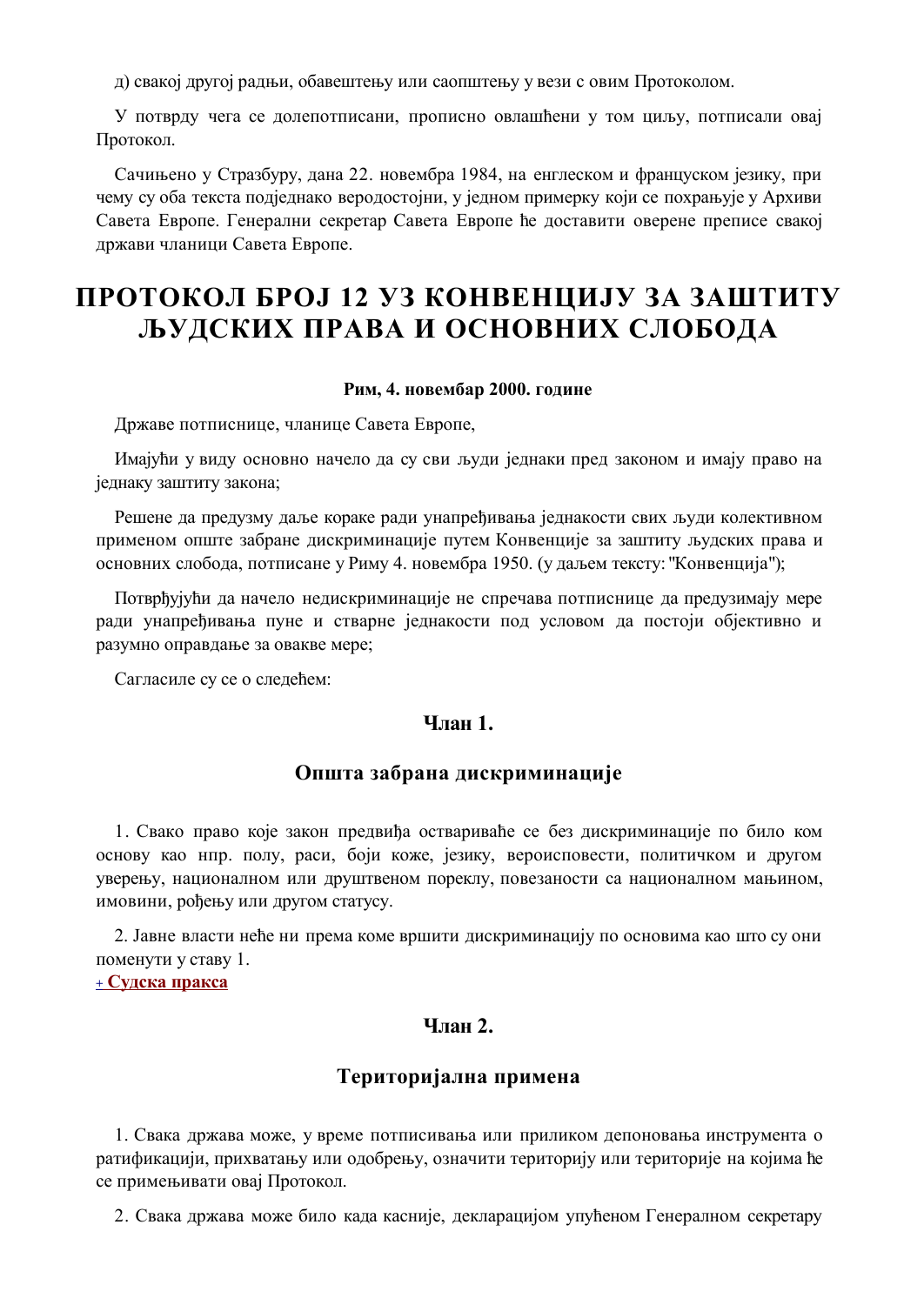Савета Европе, проширити примену овог Протокола на неку другу територију означену у декларацији. Протокол ће ступити на снагу у односу на такву територију првог дана у месецу после истека рока од три месеца од дана када је Генерални секретар примио овакву декларацију.

3. Свака декларација дата по једном од два претходна става може се, у односу на сваку територију означену у декларацији, повући или изменити обавештењем упућеном Генералном секретару. Повлачење или измена ступиће на снагу првог дана у месецу после истека рока од три месеца од дана када је Генерални секретар примио обавештење.

4. Декларација дата у складу с овим чланом сматраће се сагласно са ставом 1. члана 56. Конвенције.

5. Свака држава која је дала декларацију у складу са ставовима 1. и 2. овог члана може у свако време изјавити да прихвата надлежност Суда да прима представке појединаца, невладиних организација или група појединаца у односу на члан 1. овог Протокола с једне или више територија на које се декларација односи, као што је предвиђено чланом 34. Конвенције.

# **Члан 3.**

# **Однос према Конвенцији**

Одредбе чланова 1. и 2. овог Протокола сматраће се између уговорница додатним члановима Конвенције, све одредбе Конвенције ће се сходно примењивати.

#### **Члан 4.**

#### **Потпис и ратификација**

Овај Протокол биће отворен за потписивање од стране држава чланица Савета Европе које су потписале Конвенцију. Он подлеже ратификацији, прихватању или одобрењу. Држава чланица Савета Европе не може ратификовати, прихватити или одобрити овај Протокол а да пре тога или истовремено не ратификује Конвенцију. Инструменти о ратификацији, прихватању или одобрењу депоноваће се код Генералног секретара Савета Европе.

# **Члан 5.**

#### **Ступање на снагу**

1. Овај Протокол ступиће на снагу првог дана у месецу после истека рока од три месеца од дана када су десет држава чланица Савета Европе изразиле сагласност да их Протокол обавезује у складу с одредбама члана 4.

2. У односу на сваку државу која касније изрази своју сагласност да буде њиме обавезана Протокол ће ступити на снагу првог дана у месецу после истека рока од три месеца од дана депоновања инструмента о ратификацији, прихватању или одобрењу.

# **Члан 6.**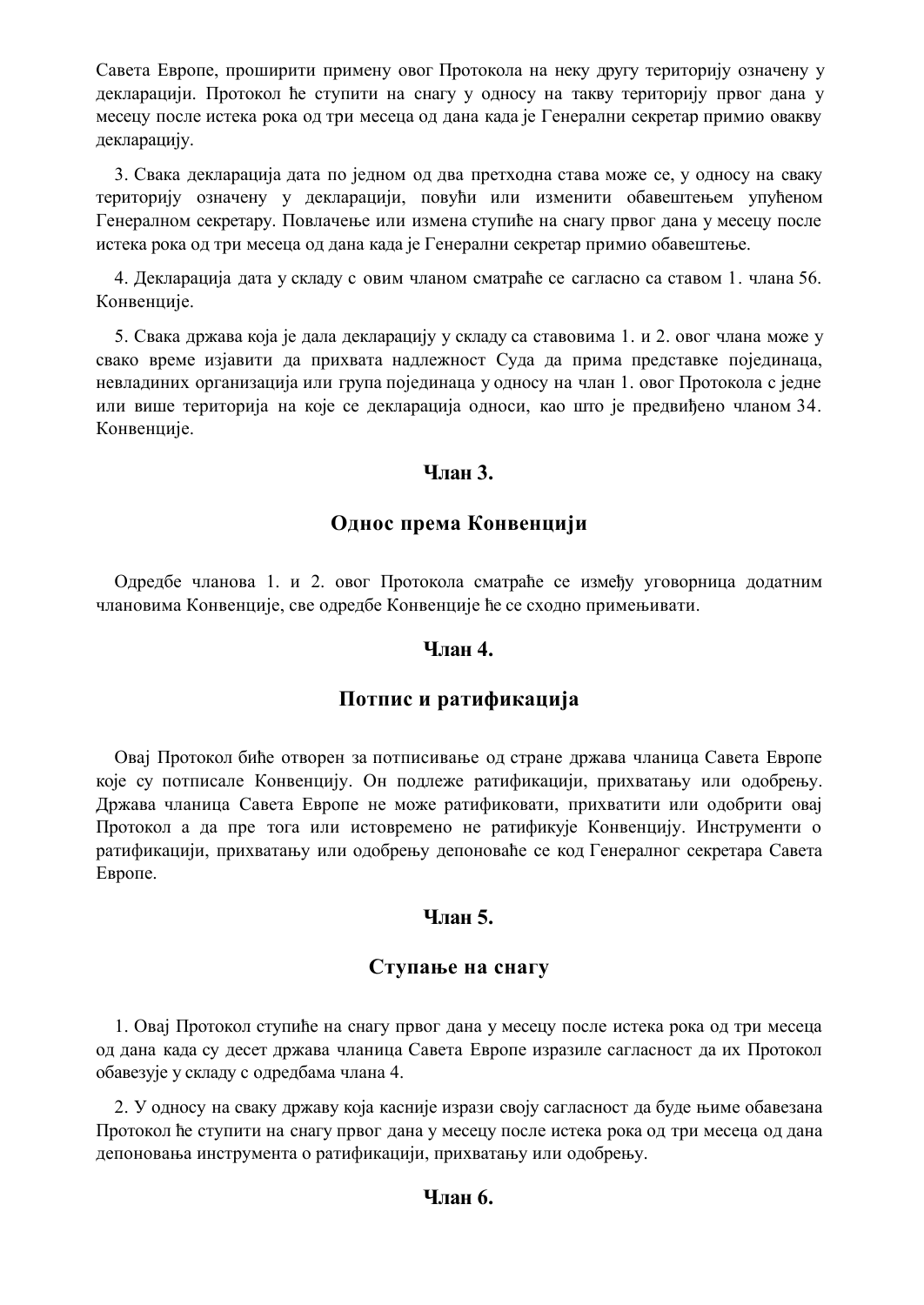Генерални секретар Савета Европе обавештава државе чланице Савета Европе о:

а) сваком потпису,

б) депоновању сваког инструмента ратификације, прихватања или одобрења;

ц) сваком датуму ступања на снагу овог Протокола у складу са члановима 2. и 5;

д) сваком другом акту, обавештењу или допису који се тиче овог Протокола.

У потврду чега се долепотписани, прописно опуномоћене личности потписале овај Протокол.

Сачињено у Риму, дана 4. новембра 2000, на енглеском и француском језику, с тим да су оба текста једнако аутентична, у једном примерку који ће се депоновати у Архиви Савета Европе. Генерални секретар Савета Европе ће доставити оверене преписе свакој држави чланици Савета Европе.

# **ПРОТОКОЛ БРОЈ 13 УЗ КОНВЕНЦИЈУ ЗА ЗАШТИТУ ЉУДСКИХ ПРАВА И ОСНОВНИХ СЛОБОДА О УКИДАЊУ СМРТНЕ КАЗНЕ У СВИМ ОКОЛНОСТИМА**

# **Виљнус, 3. мај 2002. године**

Државе чланице Савета Европе, потписнице овог Протокола,

Уверене да је право свакога на живот основна вредност у демократском друштву и да је укидање смртне казне од суштинске важности за заштиту овог права, као и за потпуно признавање урођеног достојанства свих људских бића;

Желећи да учврсте заштиту права на живот, зајемченог Конвенцијом о заштити људских права и основних слобода потписаној у Риму 4. новембра 1950. године (у даљем тексту: "Конвенција");

Имајући у виду да Протокол 6 уз Конвенцију, који се односи на укидање смртне казне, потписан у Стразбуру 28. априла 1983. не искључује смртну казну за дела почињена у време ратног стања или стања непосредне ратне опасности;

Решене да предузму одлучујући корак у циљу укидања смртне казне у свим околностима,

Споразумеле су се о следећем:

# **Члан 1.**

# **Укидање смртне казне**

Смртна казна се укида. Нико се не може осудити на смртну казну или погубити.

# **Члан 2.**

# **Забрана одступања**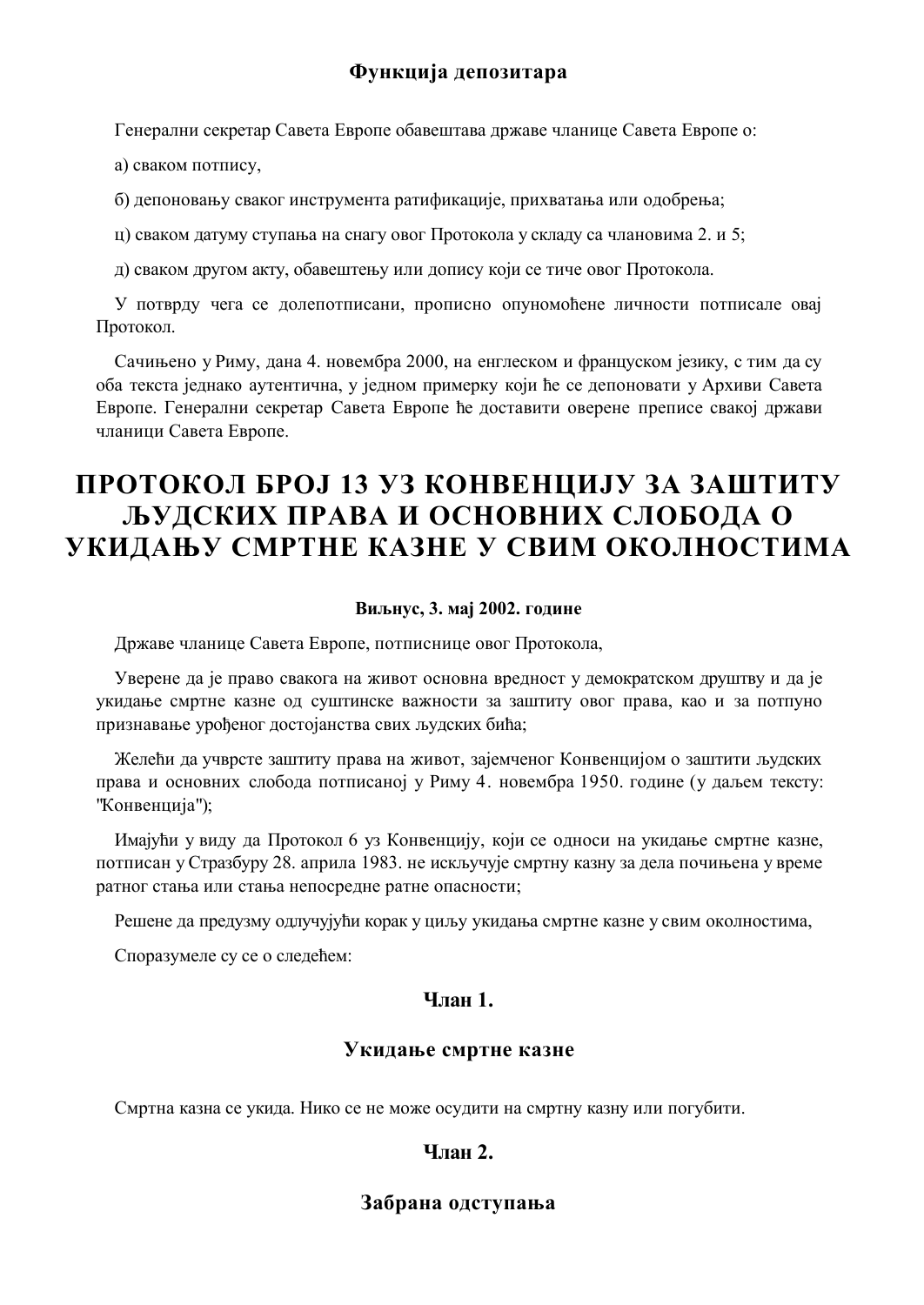Ниједна одредба овог Протокола не може се укинути на основу члана 15. Конвенције.

# **Члан 3.**

#### **Забрана стављања резерви**

На одредбе овог Протокола не могу се стављати резерве на основу члана 57. Конвенције.

#### **Члан 4.**

# **Територијална примена**

1. Свака држава може у тренутку потписивања или депоновања инструмента о ратификацији, прихватању или одобравању, назначити територију или територије на које се овај Протокол примењује.

2. Свака држава уговорница може накнадно, изјавом упућеном Генералном секретару Савета Европе, проширити примену овог Протокола на неку другу територију наведену у изјави. У односу на ту територију Протокол ступа на снагу првог дана у месецу који наступа по истеку периода од три месеца од дана када је Генерални секретар примио ту изјаву.

3. Све изјаве дате у складу с претходна два става, у односу на сваку територију наведену у изјави, могу да се повуку нотификацијом достављеном Генералном секретару. Повлачење ступа на снагу првог дана у месецу који наступа по истеку периода од три месеца од дана када је Генерални секретар примио поменуту нотификацију.

#### **Члан 5.**

# **Однос према Конвенцији**

У погледу Високих страна уговорница одредбе чланова 1. до 4. овог Протокола сматрају се додатним члановима Конвенције и све одредбе Конвенције примењују се у складу с тим.

#### **Члан 6.**

#### **Потпис и ратификација**

Овај Протокол је отворен за потпис државама чланицама Савета Европе које су потписнице Конвенције. Он подлеже ратификацији, прихватању или одобравању. Држава чланица Савета Европе не може да ратификује, прихвати или одобри овај Протокол без претходне или истовремене ратификације Конвенције. Инструменти о ратификацији, прихватању или одобравању депонују се код Генералног секретара Савета Европе.

# **Члан 7.**

# **Ступање на снагу**

1. Овај Протокол ступа на снагу првог дана у месецу који наступа по истеку периода од три месеца од дана када је десет држава чланица Савета Европе изразило пристанак да се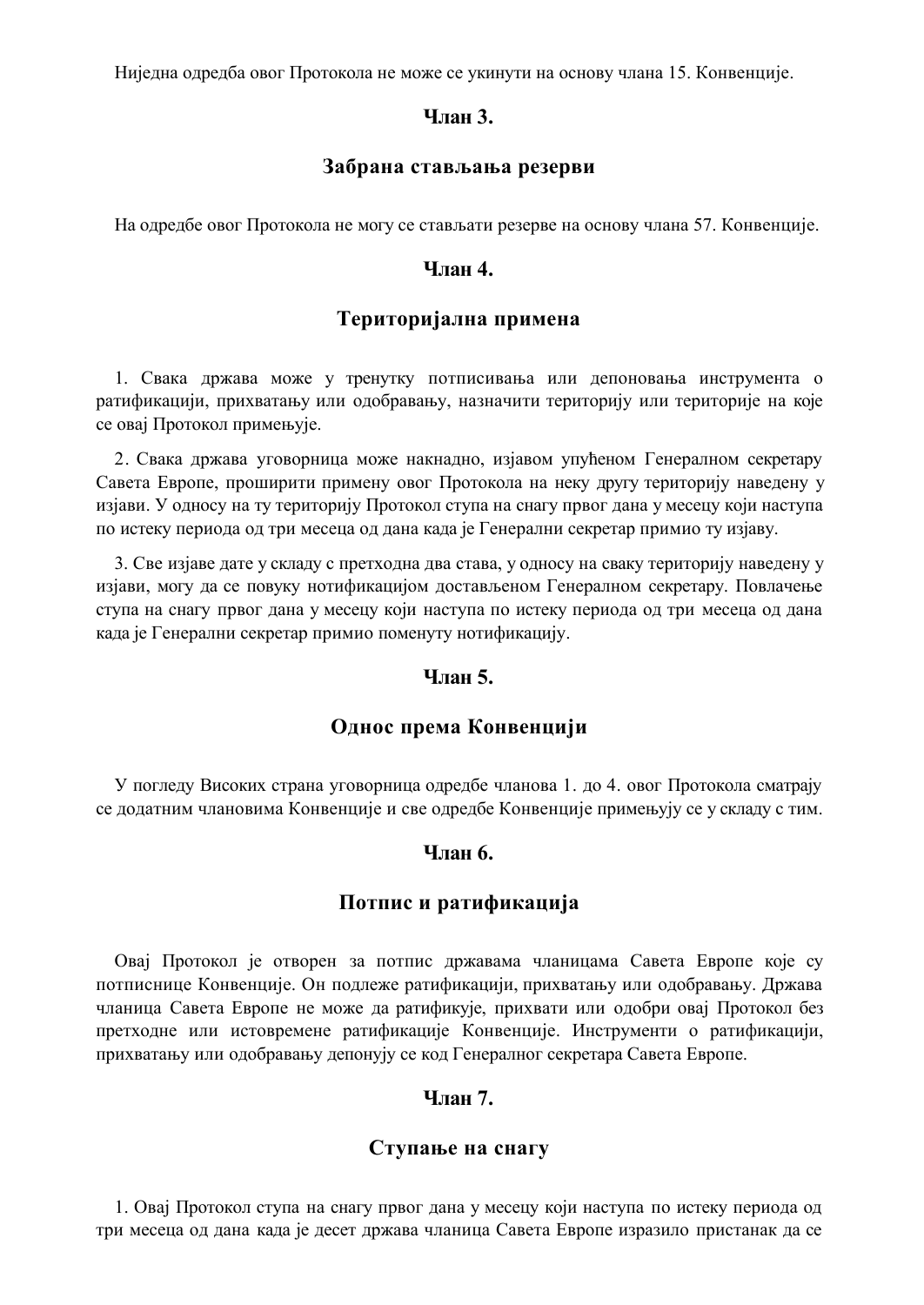обавежу овим Протоколом у складу с одредбама члана 6.

2. У односу на државу чланицу која накнадно изрази пристанак да се обавеже овим Протоколом, он ступа на снагу првог дана у месецу који наступа по истеку периода од три месеца од дана депоновања инструмената о ратификацији, прихватању или одобравању.

#### **Члан 8.**

#### **Функција депозитара**

Генерални секретар Савета Европе обавештава државе чланице Савета Европе о:

а) сваком потписивању,

б) сваком депоновању инструмената ратификације, прихватању или одобравању;

ц) сваком датуму ступања на снагу овог Протокола у складу са члановима 4. и 7;

д) сваком другом поступку, обавештењу или саопштењу који се односи на овај Протокол.

У потврду чега су долепотписани, прописно овлашћени за то, потписали овај Протокол.

Сачињено у Виљнусу, дана 3. маја 2002. године, на енглеском и француском језику, при чему су оба текста веродостојна, у једном примерку који ће се депоновати у Архиву Савета Европе. Генерални секретар Савета Европе доставља оверене преписе свакој држави чланици Савета Европе.

# **Члан 3.**

#### **- брисан -**

**<sup>+</sup> Види: чл. 1. Закона - СЛ СЦГ - Међународни уговори - 5/2005-31. чл. 1. Закона - РС-МУ, 12/2010-36.**

#### **Члан 4.**

Овај закон ступа на снагу осмог дана од дана објављивања у "Службеном листу СЦГ - Међународни уговори".

# **ОСНОВНИ ТЕКСТ (PRIMARY TEXT)**

На основу члана 26. алинеја 7. Уставне повеље државне заједнице Србија и Црна Гора, доносим

# Указ о проглашењу Закона о ратификацији Европске конвенције за заштиту људских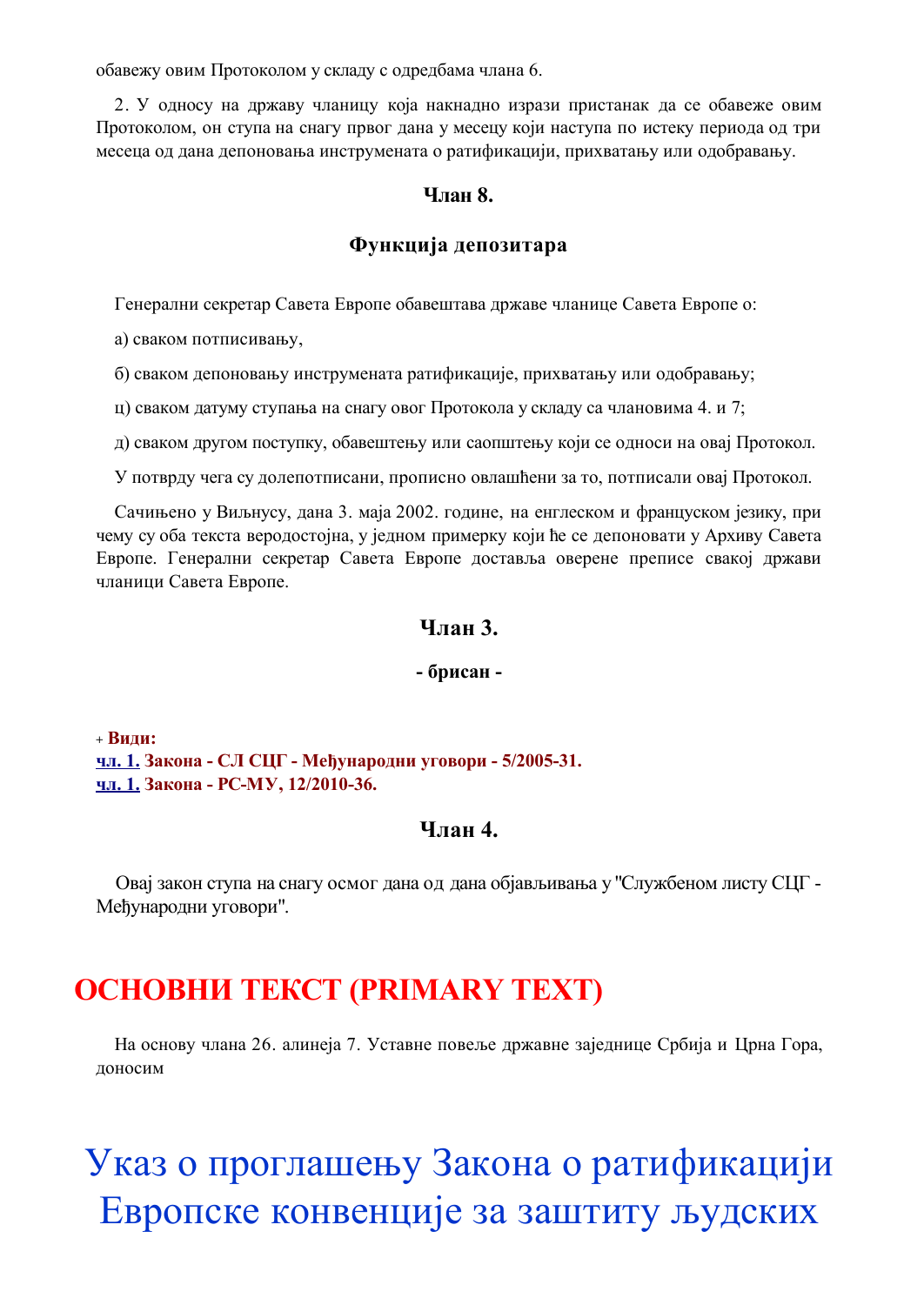права и основних слобода, измењене у складу са Протоколом број 11, Протокола уз Конвенцију за заштиту људских права и основних слобода, Протокола број 4 уз Ковенцију за заштиту људских права и основних слобода којим се обезбеђују извесна права и слободе који нису укључени у Конвенцију и Први Протокол уз њу, Протокола број 6 уз Конвенцију за заштиту људских права и основних слобода о укидању смртне казне, Протокола број 7 уз Конвенцију за заштиту људских права и основних слобода, Протокола број 12 уз Конвенцију за заштиту људских права и основних слобода и Протокола број 13 уз Конвенцију за заштиту људских права и основних слобода о укидању

смртне казне у свим околностима

Проглашава се Закон о ратификацији Европске конвенције за заштиту људских права и основних слобода, измењене у складу са Протоколом број 11, Протокола уз Конвенцију за заштиту људских права и основних слобода, Протокола број 4 уз Ковенцију за заштиту људских права и основних слобода којим се обезбеђују извесна права и слободе који нису укључени у Конвенцију и Први Протокол уз њу, Протоколи број 6 уз Конвенцију за заштиту људских права и основних слобода о укидању смртне казне, Протокола број 7 уз Конвенцију за заштиту људских права и основних слобода, Протокола број 12 уз Конвенцију за заштиту људских права и основних слобода и Протокола број 13 уз Конвенцију за заштиту људских права и основних слобода о укидању смртне казне у свим околностима, који је донела Скупштина Србије и Црне Горе, на седници 26. децембра 2003. године.

П. бр. 53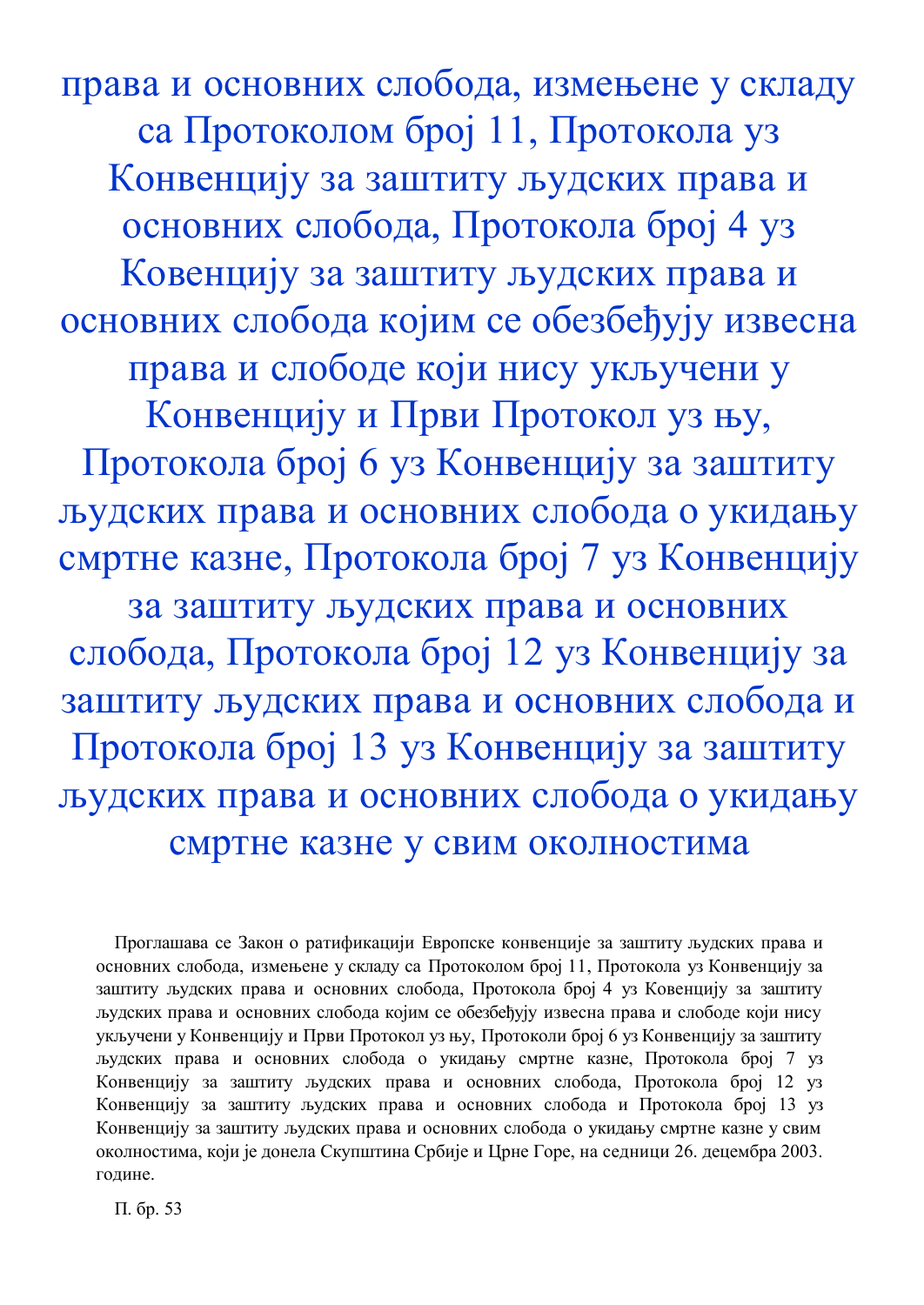26. децембра 2003. године Београд

> Председник Србије и Црне Горе **Светозар Маровић**, с. р.

Закон о ратификацији Европске конвенције за заштиту људских права и основних слобода, измењене у складу са Протоколом број 11, Протокола уз Конвенцију за заштиту људских права и основних слобода, Протокола број 4 уз Ковенцију за заштиту људских права и основних слобода којим се обезбеђују извесна права и слободе који нису укључени у

Конвенцију и Први Протокол уз њу, Протокола број 6 уз Конвенцију за заштиту људских права и основних слобода о укидању смртне казне, Протокола број 7 уз Конвенцију

за заштиту људских права и основних слобода, Протокола број 12 уз Конвенцију за заштиту људских права и основних слобода и Протокола број 13 уз Конвенцију за заштиту људских права и основних слобода о укидању смртне казне у свим околностима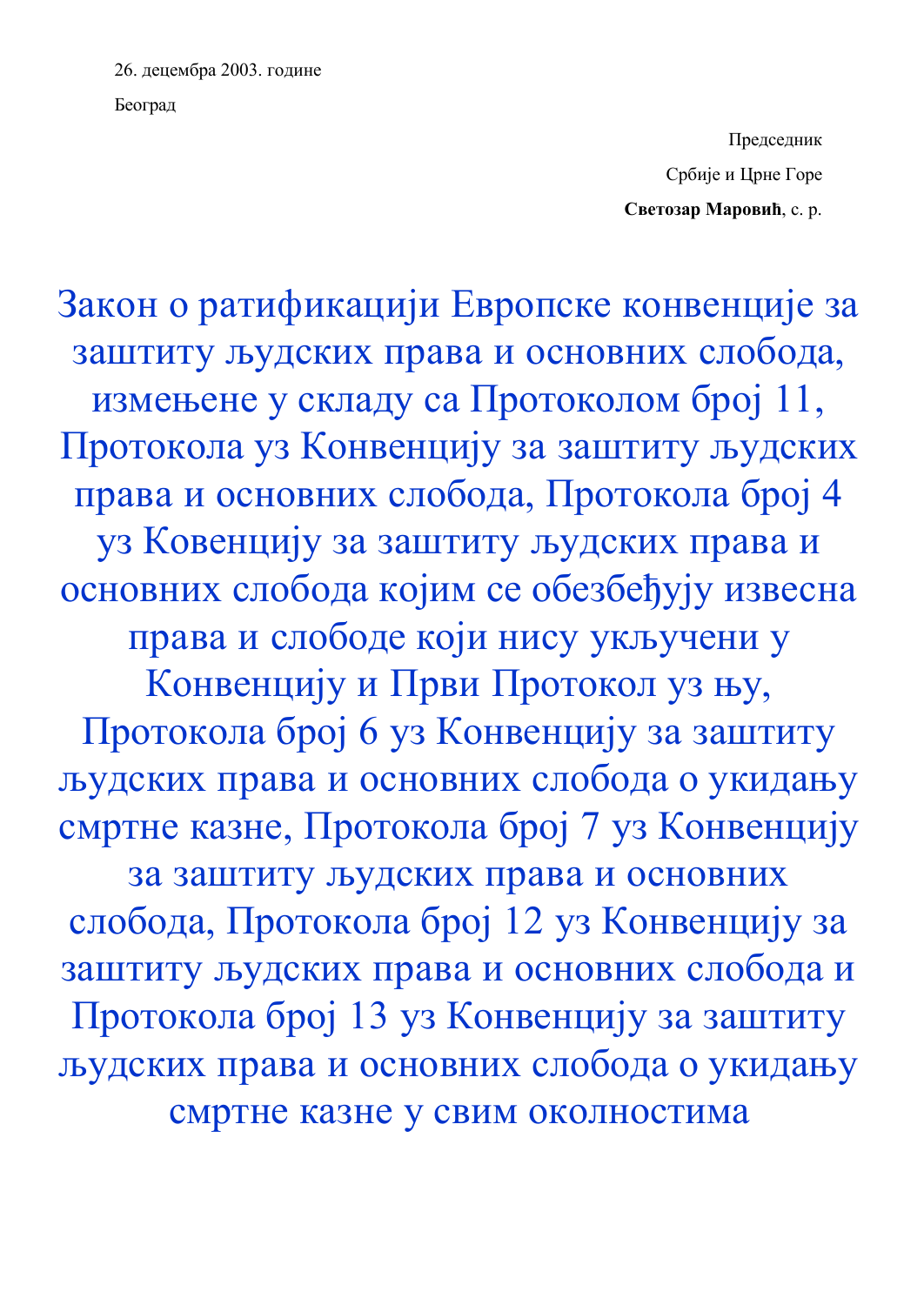*Закон је објављен у "Службеном листу СЦГ - Међународни уговори", бр. 9/2003 од 26.12.2003. године.*

# **Члан 1.**

Ратификује се Европска конвенција за заштиту људских права и основних слобода, измењена у складу са Протоколом број 11, која је сачињена 4. новембра 1950. године у Риму, Протокол уз Конвенцију за заштиту људских права и основних слобода, који је сачињен 20. марта 1952. године у Риму, Протокол број 4 уз Конвенцију за заштиту људских права и основних слобода којим се обезбеђују извесна права и слободе који нису укључени у Конвенцију и Први Протокол уз њу, који је сачињен 16. септембра 1963. године у Стразбуру, Протокол број 6 уз Конвенцију за заштиту људских права и основних слобода о укидању смртне казне, који је сачињен 28. априла 1983. године у Стразбуру, Протокол број 7 уз Конвенцију за заштиту људских права и основних слобода, који је сачињен 22. новембра 1984. године у Стразбуру, Протокол број 12 уз Конвенцију за заштиту људских права и основних слобода, који је сачињен 4. новембра 2000. године у Риму и Протокол број 13 уз Конвенцију за заштиту људских права и основних слобода о укидању смртне казне у свим околностима, који је сачињен 3. маја 2002. године у Виљнусу, у оригиналу на енглеском ифранцуском језику.

# **Члан 2.**

Текст Конвенције са протоколима наведеним у члану 1, у оригиналу на енглеском језику и у преводу на српски језик, гласи:

# **CONVENTION FOR THE PROTECTION OF HUMAN RIGHTS AND FUNDAMENTAL FREEDOMS, AS AMENDED BY PROTOCOL NO. 11**

#### **Rome, 4. XI. 1950**

The governments signatory hereto, being members of the Council of Europe,

Considering the Universal Declaration of Human Rights proclaimed by the General Assembly of the United Nations on 10th December 1948;

Considering that this Declaration aims at securing the universal and effective recognition and observance of the Rights therein declared;

Considering that the aim of the Council of Europe is the achievement of greater unity between its members an that one of the methods by which that aim is to be pursued is the maintenance and further realisation of human rights and fundamental freedoms;

Reaffirming their profound belief in those fundamental freedoms which are the foundation of justice and peace in the world and are best maintained on the one hand by an effective political democracy and on the other by a common understanding and observance of the human rights upon which they depend;

Being resolved, as the governments of European countries which are like-minded and have a common heritage of political traditions, ideals, freedom and the rule of law, to take the first steps for the collective enforcement of certain of the rights stated in the Universal Declaration,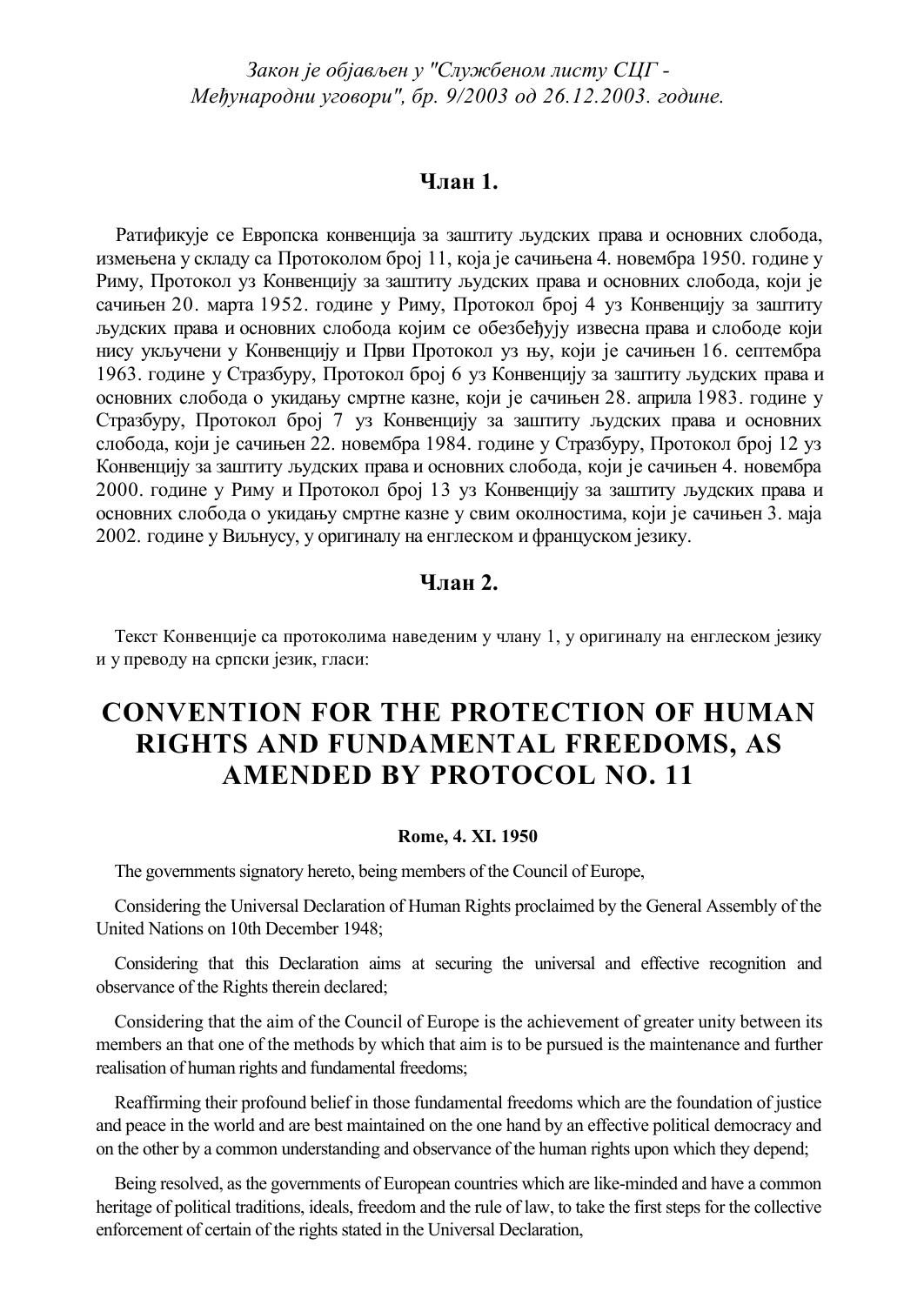Have agreed as follows:

# **Article 1**

# **Obligation to respect human rights**

The High Contracting Parties shall secure to everyone within their jurisdiction the rights and freedoms defined in Section I of this Convention.

# **Section I**

# **Article 2**

# **Right to life**

1. Everyone's right to life shall be protected by law. No one shall be deprived of this life intentionally save in the execution of a sentence of a court following his conviction of a crime for which this penalty is provided by law.

2. Deprivation of life shall not be regarded as inflicted in contravention of this article when it results from the use of force which is no more than absolutely necessary:

a) in defence of any person from unlawful violence;

b) in order to effect a lawful arrest or to prevent the escape of a person lawfully detained;

c) in action lawfully taken for the purpose of quelling a riot or insurrection.

# **Article 3**

# **Prohibition of torture**

No one shall be subjected to torture or to inhuman or degrading treatment or punischment.

# **Article 4**

# **Prohibition of slavery and forced labour**

1. No one shall be held in slavery or servitude.

2. No one shall be required to perform forced or compulsory labour.

3. For the purpose of this article the term "forced or compulsory labour" shall not include:

a) any work required to be done in the ordinary course of detention imposed according to the provisions of Article 5 of this Convention or during conditional release from such detention;

b) any service of a military character or, in case of conscientious objectors in countries where they are recognised service exacted instead of compulsory military service;

c) any service exacted in case of an emergency or calamity threatening the life or well-being of the community;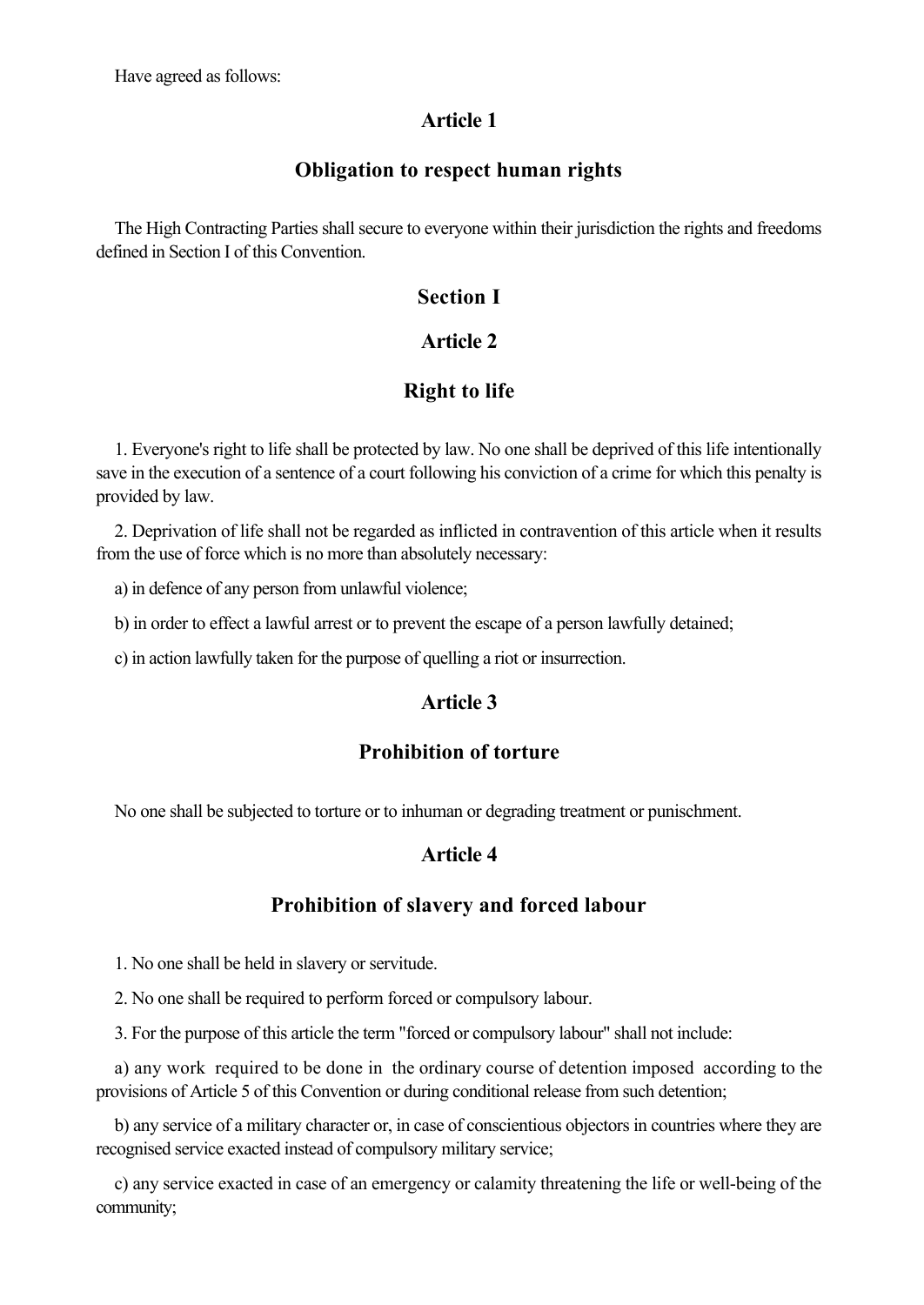d) any work or service which forms part of normal civic obligations.

# **Article 5**

# **Right to liberty and security**

1. Everyone has the right to liberty and security of person. No one shall be deprived of this liberty save in the following cases and in accordance with a procedure prescribed by law:

a) the lawful detention of a person after conviction by a competent court;

b) the lawful arrest or detention of a person for non - compliance with the lawful order of a court or in order to secure the fulfilment of any obligation prescribed by law;

c) the lawful arrest or detention of a person affected for the purpose of bringing him before the competent legal authority on reasonable suspicion of having committed an offence or when it is reasonably considered necessary to prevent his committing an offence or fleeing after having done so;

d) the detention of a minor by lawful order for the purpose of educational supervision or his lawful detention for the purpose of bringing him before the competent legal authority;

e) the lawful detention of persons for the prevention of the spreading of infections diseases, of persons of unsound mind, alcoholics or drug addicts or vagrants;

f) the lawful arrest or detention of a person to prevent his effecting an unauthorised entry into the country or of a person against whom action is being taken with a view to deportation or extradition.

2. Everyone who is arrested shall be informed promptly, in a language which he understands, of the reasons for his arrest and of any charge against him.

3. Everyone arrested or detained in accordance with the provisions of paragraph 1 e of this article shall be brought promptly before a judge or other officer authorised by law exercise judicial power and shall be entitled to trial within a reasonable time or to release pending trial. Release may be conditioned by guarantees to appear for trial.

4. Everyone who is deprived of this liberty by arrest or detention shall be entitled to take proceedings by which the lawfulness of this detention shall be decided speedily by a court and his release ordered if the detention is not lawful.

5. Everyone who has been the victim of arrest or detention in contravention of the provisions of this article shall have an enforceable right o compensation.

#### **Article 6**

# **Right to a fair trial**

1. In the determination of his civil rights and obligations or of any criminal charge against him, everyone is entitled to a fair and public hearing within a reasonable time by an independent and impartial tribunal establishes by law. Judgment shall be pronounced publicly but the press and public may be excluded from all or part of the trial in the interests of morals, public order or national security in a democratic society, where the interests of juveniles or the protection of the private life of the parties so require, or to the extent strictly necessary in the opinion of the court in special circumstances where publicity would prejudice the interests of justice.

2. Everyone charged with a criminal offence shall be presumed innocent until proved guilty according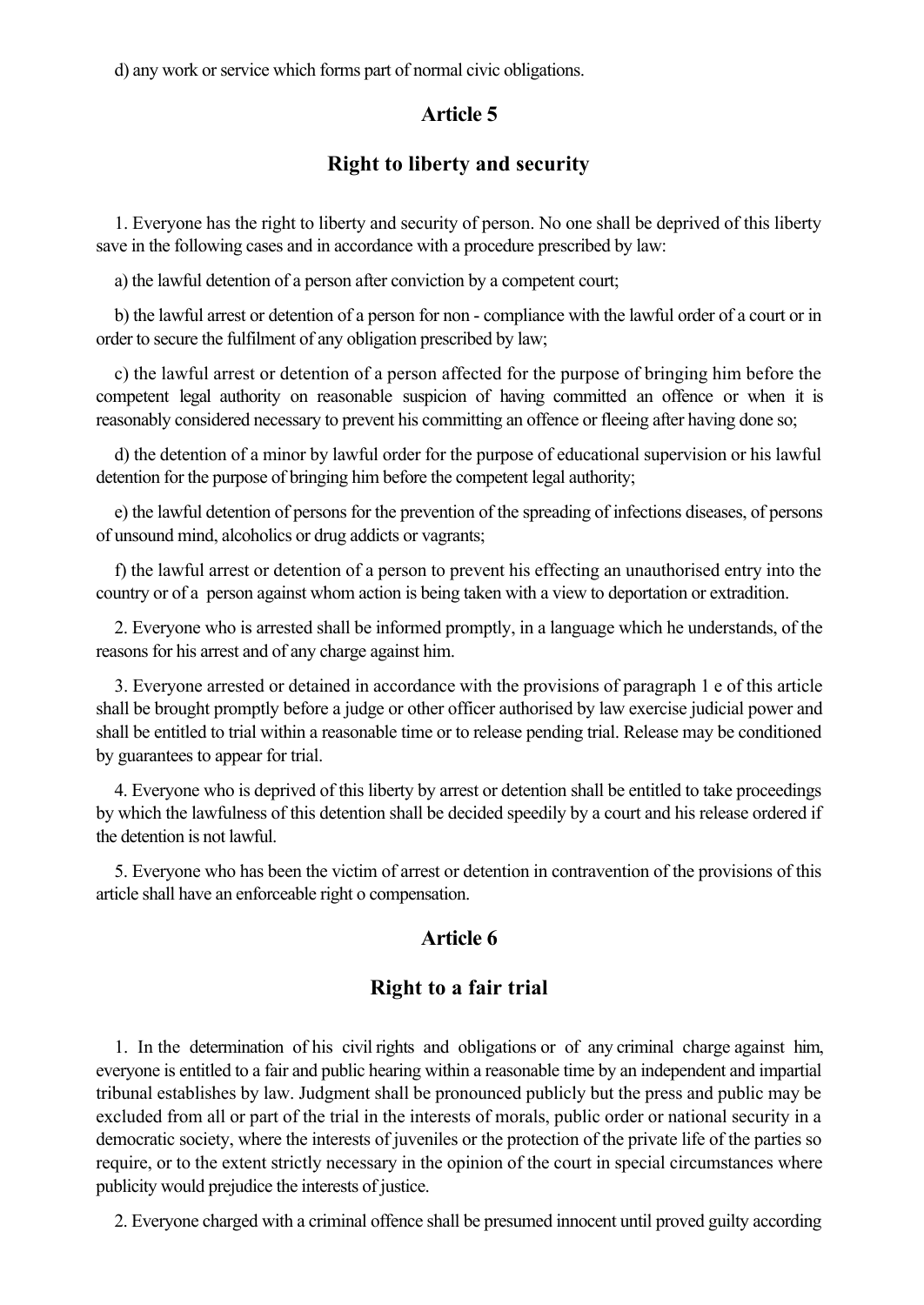to law.

3. Everyone charged with a criminal offence has the following minimum rights:

a) to be informed promptly, in a language which he understandes and in detail, of the nature and cause of the accusation against him;

b) to have adequate time and facilities for the preparation of his defence;

c) to defend himself in person or through legal assistance of his own choosing or, if he has not sufficient means to pay for legal assistance, to be given it free when the interests of justice so require;

d) to examine or have examined witnesses against him and to obtain the attendance and examination of witnesses on his behalf under the same conditions as witnesses against him;

e) have the free assistance of an interpreter if he cannot understand or speak the language used in court.

#### **Article 7**

# **No punishment without law**

1. No one shall be held guilty of any criminal offence on account of any act or omission which did not constitute a criminal offence under national or international law at the time when it was committed. Nor shall a heavier penalty be imposed than the one that was applicable at the time the criminal offence was committed.

2. This article shall not prejudice the trial and punishment of any person for any act or omission which, at the time when it was committed, vaw criminal according to the general principles of law recognised by civilised nations.

#### **Article 8**

#### **Right to respect for private and family life**

1. Everyone has the right to respect for his private and family life, his home and his correspondence.

2. There shall be no interference by a public authority with the exercise of this right except such as is in accordance with the law and is necessary in a democratic society in the interests of national security, public safety or the economic well-being of the country, for the prevention of disorder or crime, for the protection of health or morals, or for the protection of the rights and freedoms of others.

#### **Article 9**

#### **Freedom of thought, conscience and religion**

1. Everyone has the right of freedom of thought, conscience and religion; this right includes freedom to change his religion or belief and freedom, either alone or in community with others and in public or private, to manifest his religion or belief, in worship, teaching, practice and observance.

2. Freedom to manifest one's religion or beliefs shall be subject only to such limitations as are prescribed by law and are necessary in a democratic society in the interests of public safety, for the protection of public order, health or morals, or for the protection of the rights and freedoms of others.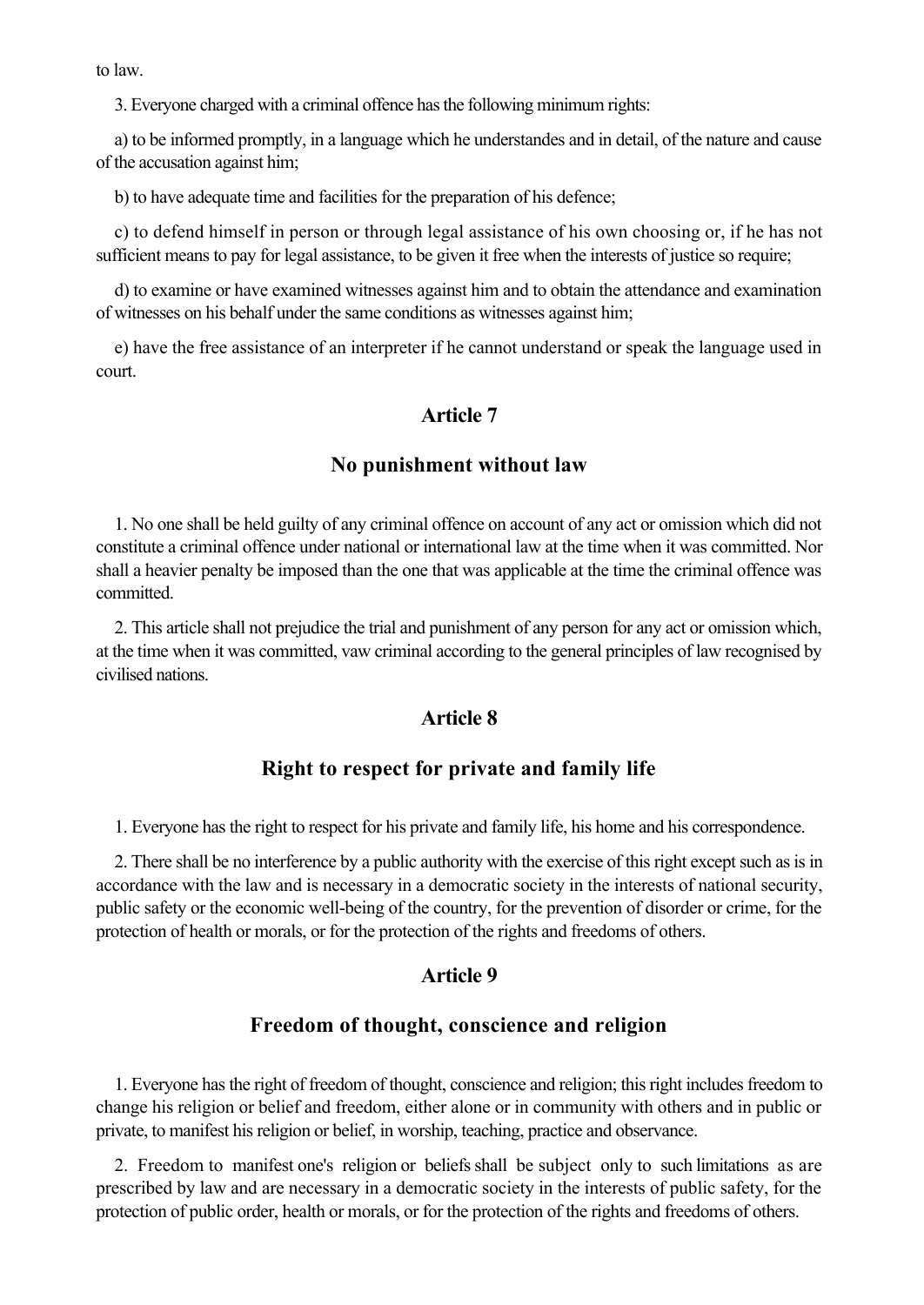# **Article 10**

# **Freedom of expression**

1. Everyone has the right to freedom of expression. This right shall include freedom to hold opinions and to receive and impart information and ideas without interference by public authority and regardless of frontiers. This article shall not prevent States from requiring the licensing to broadcasting television or cinema enterprises.

2. The exercise of these freedom, since it carries with it duties and responsibilities, may be subject to such formalities, conditions, restrictions or penalties as are prescribed by law and are necessary in a democratic society, in the interests of national security, territorial integrity or public safety, for the prevention of disorder or crime, for the protection of health or morals, for the protection of the reputation or rights of others, for preventing the disclosure of information received in confidence, or for maintaining the authority and impartiality of the judiciary.

# **Article 11**

#### **Freedom of assembly and association**

1. Everyone has the right to freedom of peaceful assembly and to freedom of association with others, including the right to form and to join trade unions for the protection of his interests.

2. No restrictions shall be placed on the exercise of these rights other than such as are prescribed by law and are necessary in a democratic society in the interests of national security or public safety, for the prevention of disorder or crime, for the protection of health or morals or for the protection of the rights and freedoms of others. This article shall not prevent the imposition of lawful restrictions on the exercise of these rights by members of the armed forces, of the police or of the administration of the State.

## **Article 12**

# **Right to marry**

Men and women of marriageable age have the right to marry and to found a family, according to the national laws governing the exercise of this right.

#### **Article 13**

# **Right an effective remedy**

Everyone whose rights and freedoms as set forth in this Convention are violated shall have an effective remedy before a national authority notwithstanding that the violetion has been committed by persons acting in an official capacity.

# **Article 14**

# **Prohibition of discrimination**

The enjoyment of the rights and freedoms set forth in this Convention shall be secured without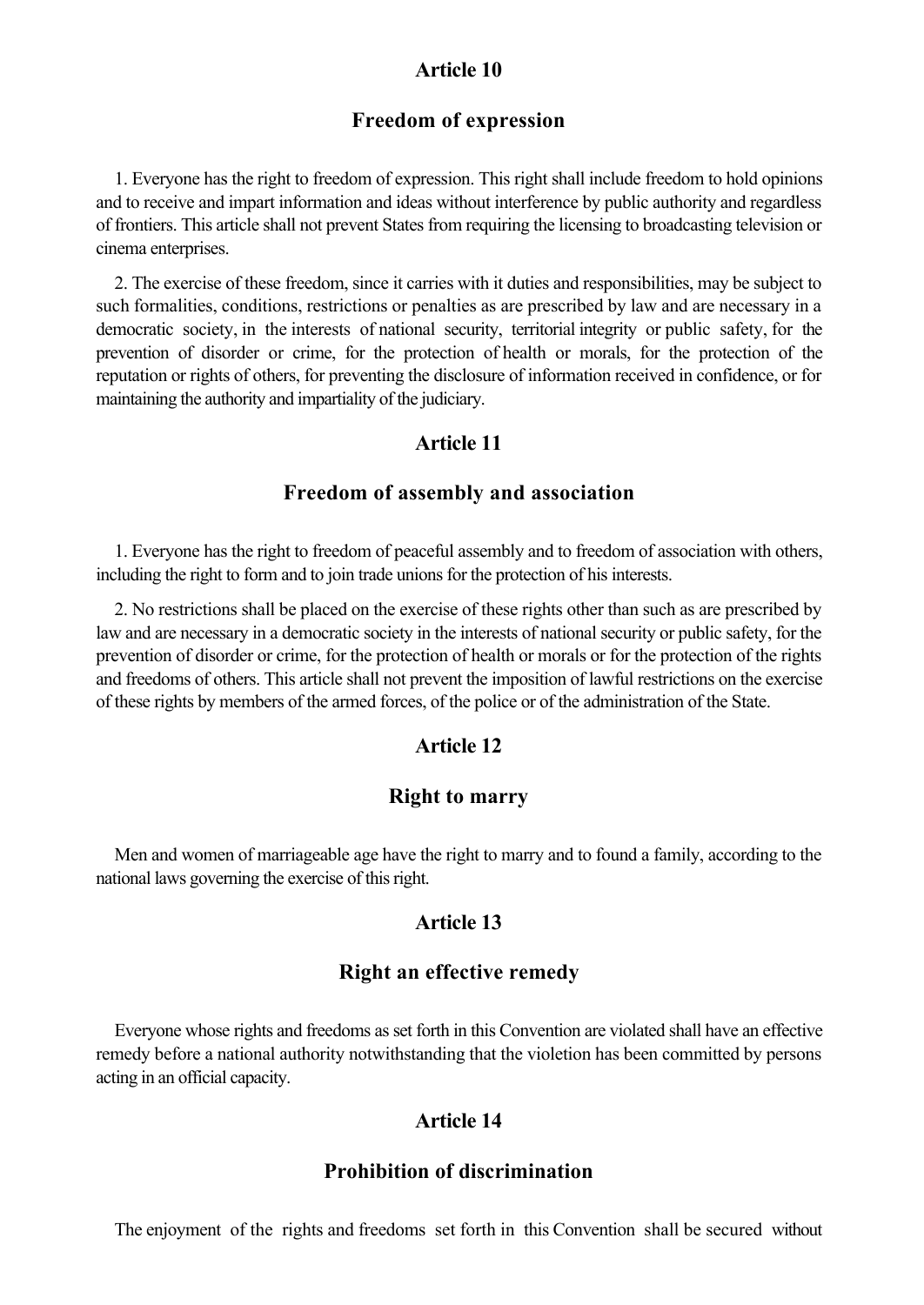discrimination on any ground such as sex, race, colour, language, religion, political or other opinion, national or social origin, association with a national minority, property, birth or other status.

# **Article 15**

# **Derogation in time emergency**

1. In time of war or other public emergency theatening the life of the nation any High Contracting Party may take measures derogating from its obligations under this Convention to the extent strictly required by the exigencies of the situation provided that such measures are not inconsistent with its other obligations under international law.

2. No derogation from Article 2 except in respect of deaths resulting from lawful acts of war, or from Articles 3, 4 (paragraph) and 7 shall be made under this provision.

3. any High Contracting Party availing itself of this right of derogation shall keep the Secretary General of the Council of Europe fully informed of the measures which it has taken and the reasons therefor. It shall also inform the Secretary General of the Council of Europe when such measures have ceased to operate and the provisions of the Convention are again being fully executed.

# **Article 16**

# **Restrictions on political activity of aliens**

Nothing in Articles 10, 11 and 14 shall be regarded as preventing the High Contracting Parties from imposing restrictions on the political activity of aliens.

# **Article 17**

# **Prohibition of abuse of rights**

Nothing in this Convention may be interpreted as implying for any State, group or person any right to engage in any acitivity or perform any act aimed at the destruction of any of the rights and freedoms set forth herein or at their limitation to a greater extent than is provided for in the Convention.

# **Article 18**

# **Limitation on use of restriction on rights**

The restriction permitted under this Convention to the said rights and freedoms shall not be applied for any purpose other than those for which they have been prescribed.

# **Section II**

# EUROPEAN COURT OF HUMAN RIGHTS

# **Article 19**

# **Establishment of the Court**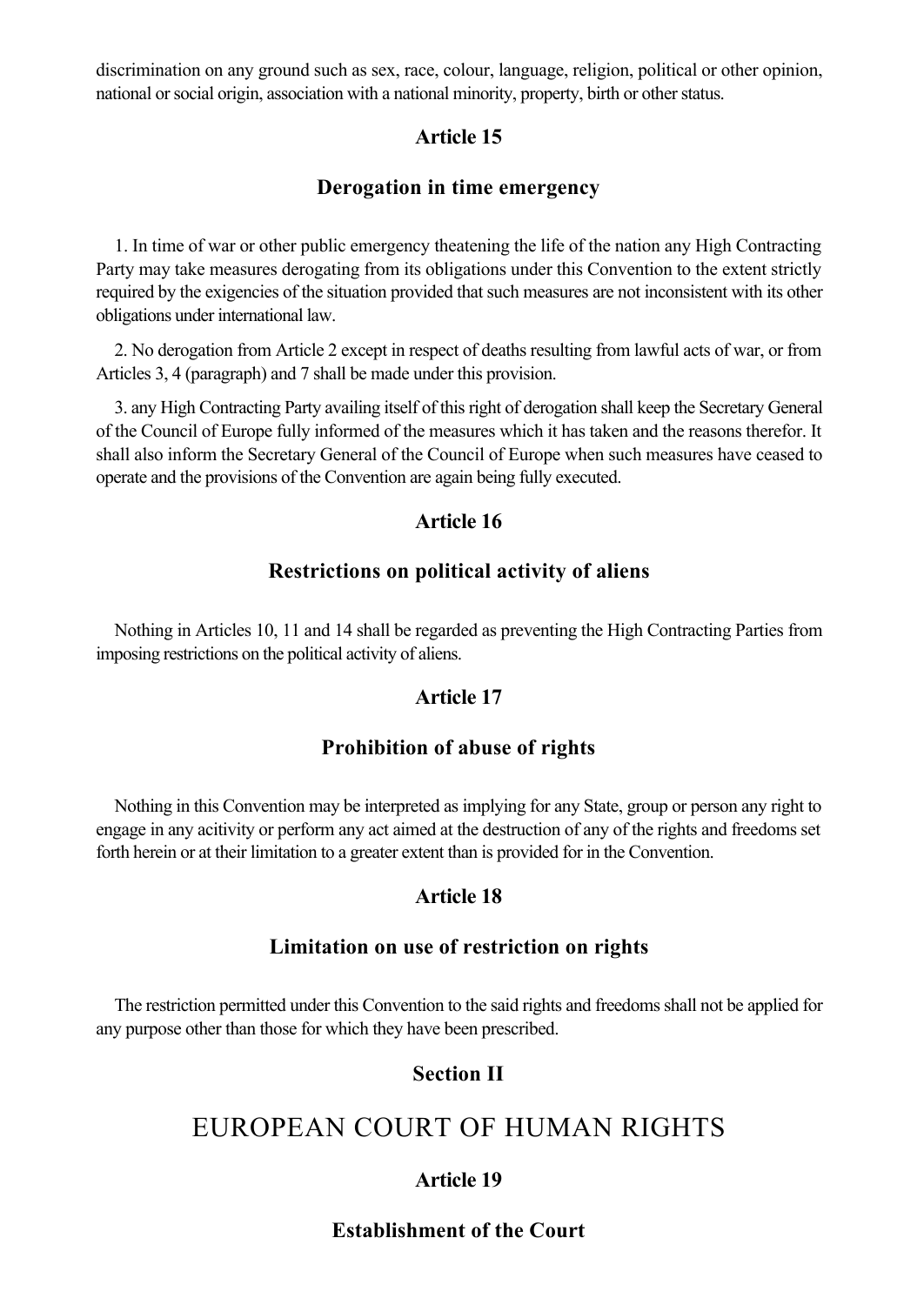To ensure the observance of the engagements undertaken by the High Contracting Parties in the Convention and the Protocols thereto, there shall be set up a European Court of Human Rights, hereinafter referred to as "the Court". It shall function on a permanent basis.

#### **Article 20**

## **Number of judges**

The Court shall consist of a number of judges equal to that of the High Contracting Parties.

#### **Article 21**

# **Criteria for office**

1. The judges shall be of high moral character and must cither possess the qualifications required for appointment to high judicial office or be jurisconsults of recognised competence.

2. The judges shall sit on the Court in their individual capacity.

3. During their term of office the judges shall not engage in any activity which is incompatible with their independence, impariality or with the demands of a full-time office: all questions arising from the application of this paragraph shall be decided by the Court.

# **Article 22**

# **Election of judges**

1. The judges shall be elected by the Parliamentary Assembly with respect to each High Contracting Party by a majority of votes cast from a list of three candidates nominated by the High Contracting Party.

2. The same procedure shall be followed to complete the Court in the event of the accession of new High Contracting Parties and in filling casual vacancies.

#### **Article 23**

# **Terms of office**

1. The judges shall be elected for a period of six years. They may be-elected. However, the terms of office of one-half of the judges elected at the first election shall expire at the end of three years.

2. The judges whose terms of office are to expire at the end of the initial period of three years shall be chosen by lot by the Secretary General of the Council of Europe immediately after their election.

3. In order to ensure that, as far as possible, the terms of office of one-half of the judges are renewed every three years, the Parliamentary Assembly may decide, before proceeding to any subsequent election, that the term or terms of office of one or more judges to be elected shall be for a period other than six years but not more than nine and not less than three years.

4. In cases where more than one term of office is involved and where the Parliamentary Assembly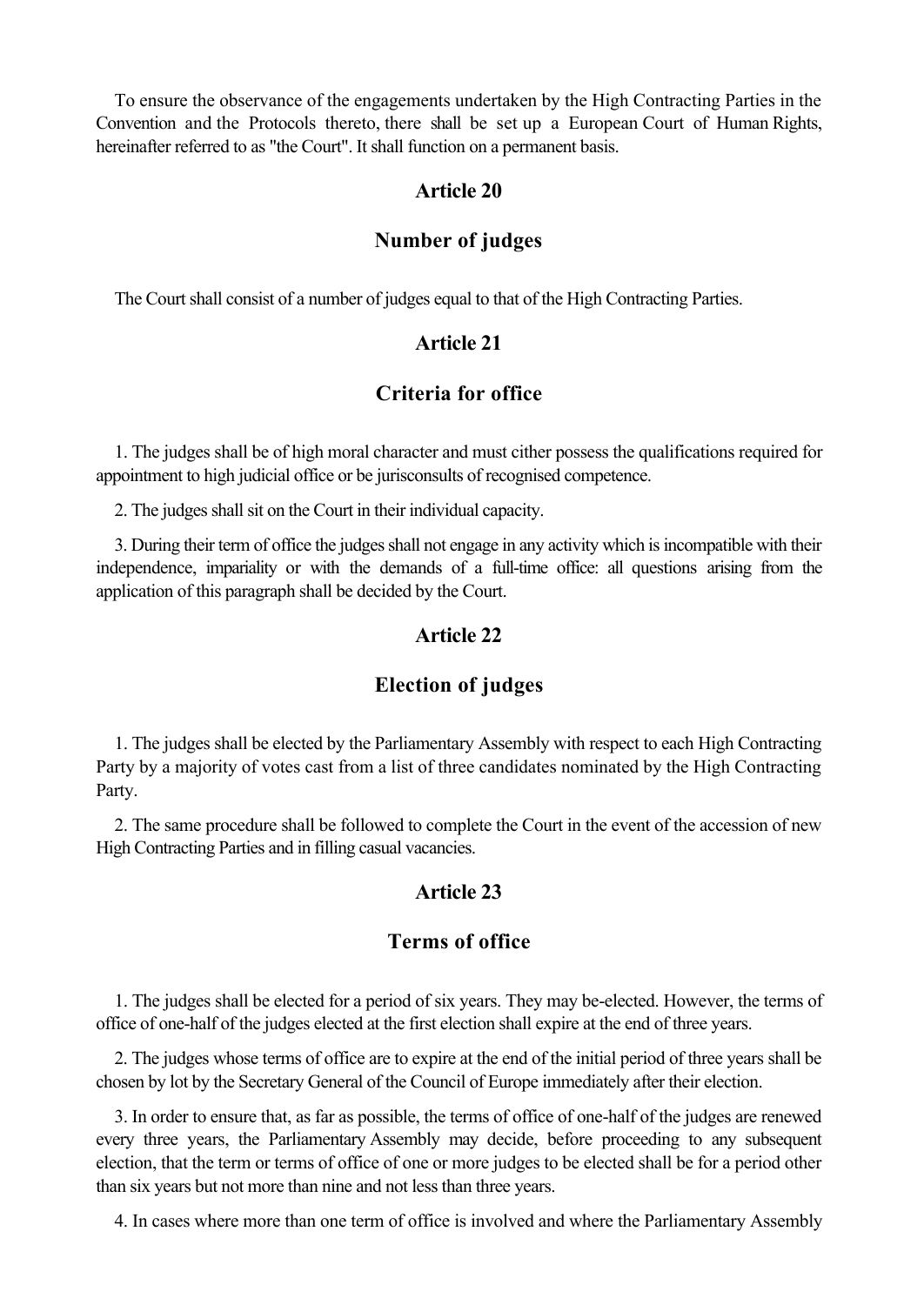applies the preceding paragraph, the allocation of the terms of office shall be effected by a drawing of lots by the Secretary General of the Council of Europe immediately after the election.

5. A judge elected to replace a judge whose term of office has not expired shall hold office for the remainder of his predecessor's term.

6. The terms of office of judges shall expire when they reach the age of 70.

7. The judges shall hold office until replaced. They shall, however, continue to deal with such cases as they already have under consideration.

# **Article 24**

#### **Dismissal**

No judge may be dismissed form his office unless the other judges decide by a majority of two-thirds that he has ceased to fulfil the required conditions.

#### **Article 25**

# **Registry and legal secretaries**

The Court shall have a registry, the functions and organisation of which shall be laid down in the rules of the Court. The Court shall be assisted by legal secretaries.

## **Article 26**

#### **Plenary Court**

The plenary Court shall

a) elect its President and one or two Vice-President for a period of three years; they may be reelected;

b) set up Chambers, constituted for a fixed period of time;

c) elected the Presidents of the Chambers of the Court; they may be re-elected;

d) adopt the rules of the Court, and

e) elect the Registrar and one or more Deputy Registrars.

#### **Article 27**

# **Committees, Chambers and Grand Chamber**

1. To consider cases brought before it, the Court shall sit in committees of three judges, in Chambers of seven judges and in a Grand Chamber of seventeen judges. The Court's Chambers shall set up committees for a fixed period of time.

2. There shall sit as an ex officio member of the Chamber and the Grand Chamber the judge elected in respect of the State Party concerned or, if there is none or if he is unable to sit, a person of is choice who shall sit in the capacity of judge.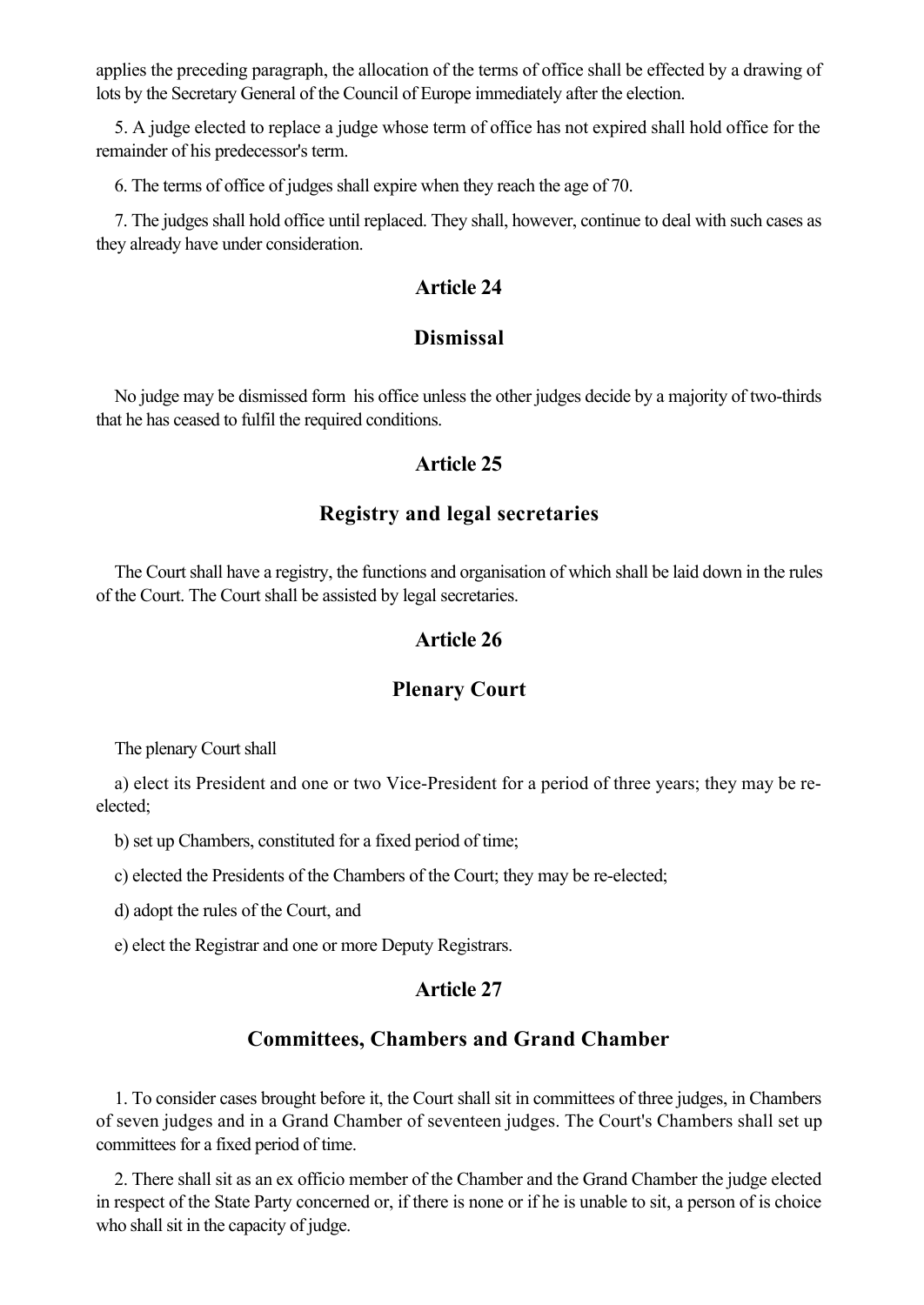3. The Grand Chamber shall also include the President of the Court, the Vice-Presidents, the Presidents of the Chambers and other judges chosen in accordance with the rules of the Court. When a case is referred to the Grand Chamber under Article 43, no judge from the Chamber which rendered the judgment shall sit in the Grand Chamber, with the exception of the President of the Chamber and the judge who sat in respect of the State Party concerned.

#### **Article 28**

#### **Declarations of inadmissibility by committees**

A committee may, by unanimous vote, declare inadmissible or strike out of its list of cases an application submitted under Article 34 where such a decision can be taken without further examination. The decision shall be final.

#### **Article 29**

# **Decisions by Chambers on admissibility and merits**

1. If no decision is taken under Article 28, a Chamber shall decide on the admissibility and merits of individual applications submitted under Article 34.

2. A Chamber shall decide on the admissibility and merits of inter-State applications submitted under Article 33.

3. The decision on admissibility shall be taken separately unless the Court, in exceptional cases, decides otherwise.

#### **Article 30**

# **Relinquishment of jurisdiction to the Grand Chamber**

Where a case pending before a Chamber raises a serious question affecting the interpretation of the Convention or the protocols thereto, or where the resolution of a question before the Chamber might have a result inconsistent with a judgment previously delivered by the Court, the Chamber may, at any time before it has rendered its judgment, relinquish jurisdiction in favour of the Grand Chamber, unless one of the parties to the case objects.

# **Article 31**

# **Powers of the Grand Chamber**

The Grand Chamber shall

1. a) determine applications submitted either under Article 33 or Article 34 when a Chamber has relinquished jurisdiction under Article 30 or when the case has been referred to it under Article 43; and

b) consider requests for advisory opinions submitted under Article 47.

#### **Article 32**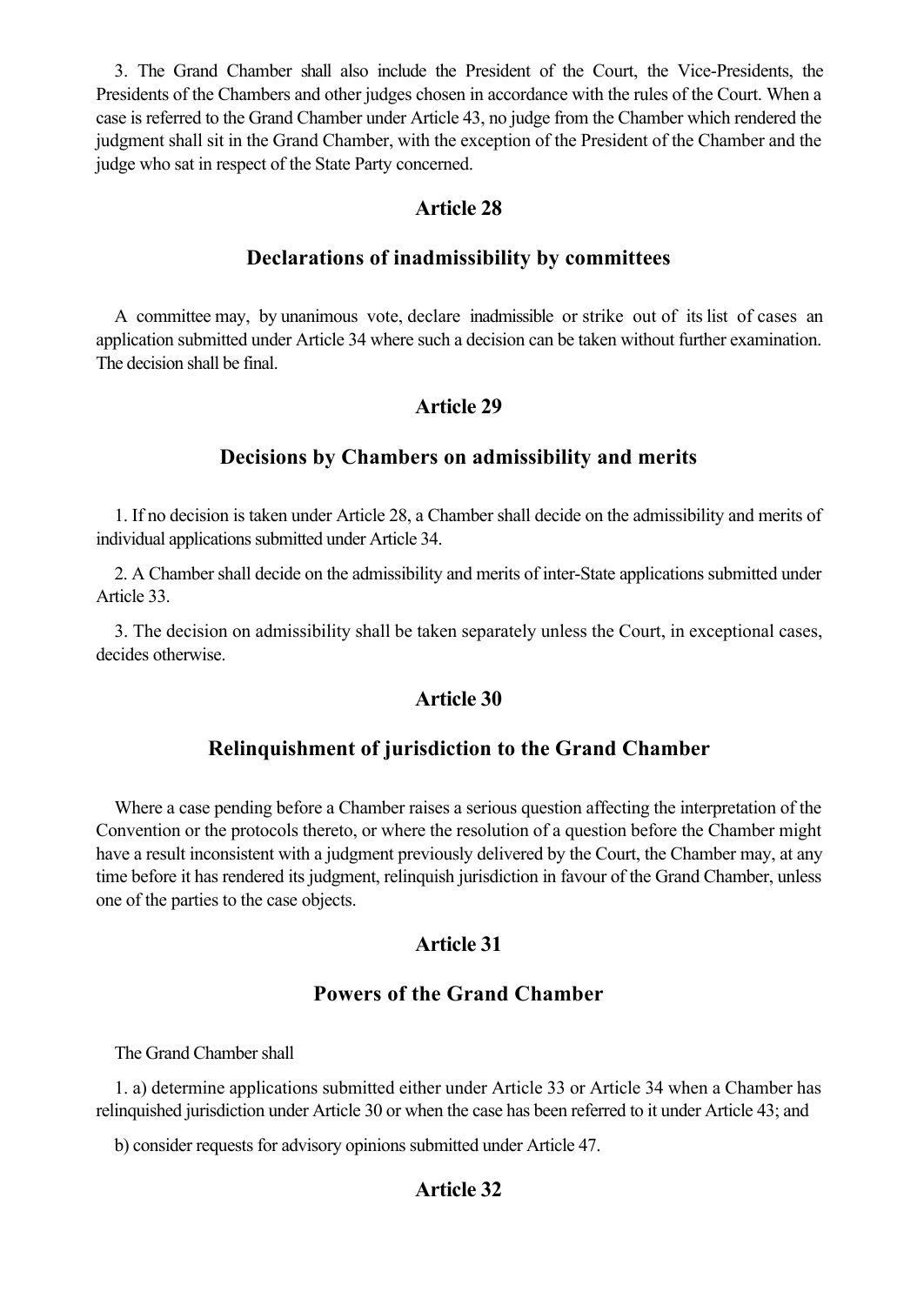# **Jurisdiction of the Court**

1. The jurisdiction of the Court shall extend to all matters concerning the interpretation and application of the Convention and the protocols thereto which are referred to it as provided in Articles 33, 34 and 47.

2. In the event of dispute as to whether the Court has jurisdiction, the Court shall decide.

### **Article 33**

# **Inter-State cases**

Any High Contracting Party may refer to the Court any alleged breach of the provisions of the Convention and the protocols thereto by another High Contracting Party.

#### **Article 34**

### **Individual applications**

The Court may receive applications from any person, non-governmental organisation or group of individuals claiming to be the victim of a violation by one of the High Contracting Parties of the rights ser forth in the Convention or the protocols thereto. The High Contracting Parties under-take not to hinder in any way the effective exercise of this right.

### **Article 35**

# **Admissibility criteria**

1. The Court may only deal with the matter after all domestic remedies have been exhausted, according to the generally recognised rules of international law and within a period of six months from the date on which the final decision was taken.

2. The Court shall not deal with any application submitted under Article 34 that

a) is anonymous; or

b) is substantially the same as a matter that has already been examined by the Court or has already been submitted to another procedure of international investigation or settlement and contains no relevent new information.

3. The Court shall declare inadmissible any individual application submitted under Article 34 which it considers incompatible with the provisions of the Convention or the protocols thereto, manifestly illfounded, or an abuse of the right of application.

4. The Court shall reject any application which it considers inadmissible under this Article. It may do so at any stage of the proceedings.

# **Article 36**

# **Third party intervention**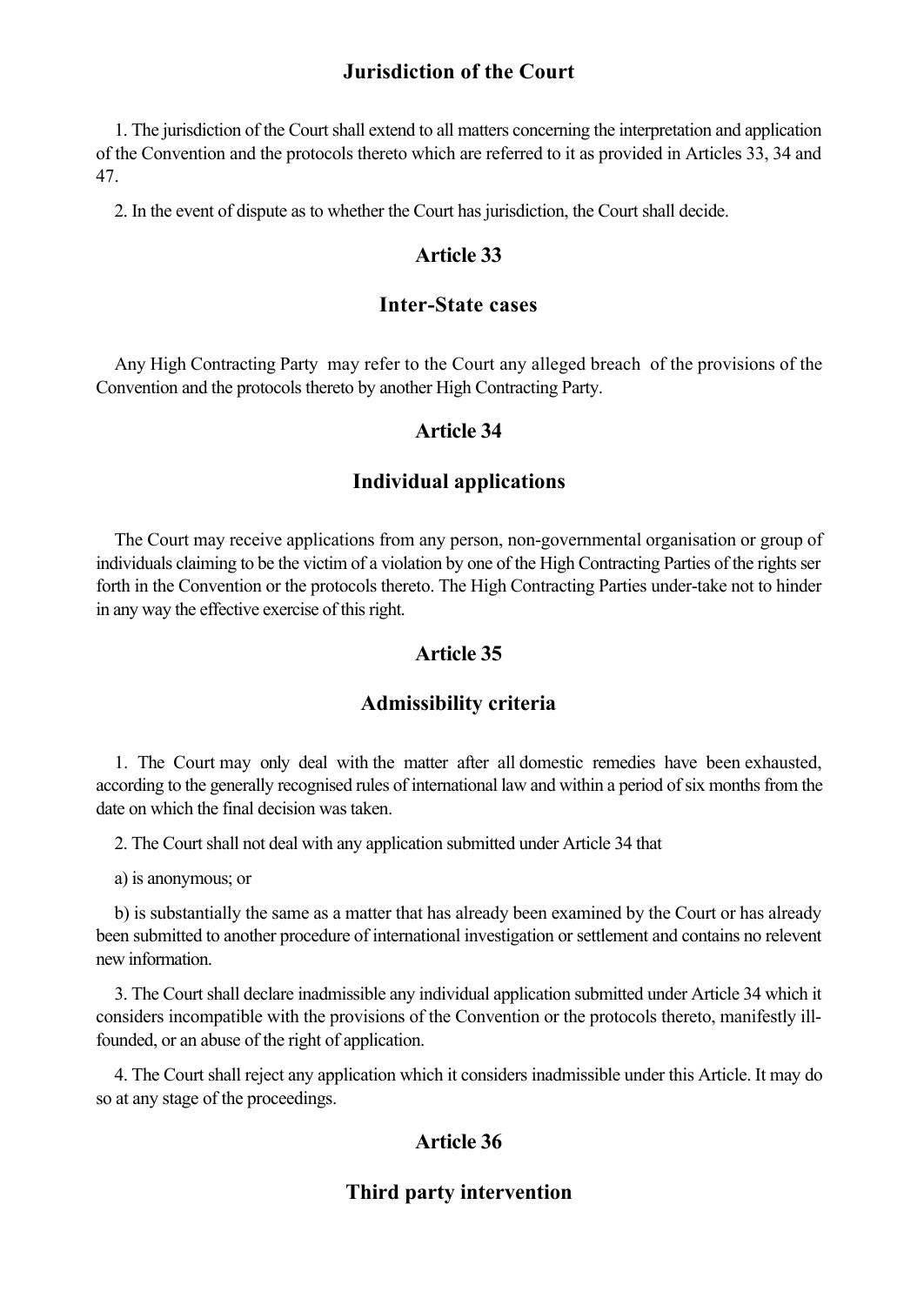1. In all cases before a Chamber of the Grand Chamber, a High Contracting Party one of whose nationals is an applicant shall have the right to submit written comments and to take part in hearings.

2. The President of the Court may, in the interest of the proper administration of justice, invite any High Contracting Party which is not a party to the proceedings or any person concerned who is not the applicant to submit written comments or take part in hearings.

# **Article 37**

# **Striking out application**

1. The Court may at any stage of the proceedings decide to strike an application out of its list of cases where the circumstances lead to the conclusion that

a) the applicant does not intend to pursue his application; or

b) the matter has been resolved; or

c) for any other reason established by the Court, it is no longer justified to continue the examination of the application.

However, the Court shall continue the examination of the application if respect for human rights as defined in the Convention and the protocols thereto so requires.

2. The Court may decide to restore an application to its list of cases if it considers that the circumstances justify such a course.

# **Article 38**

# **Examination of the case and friendly settlement proceedings**

1. If the Court declares the application admissible, it shall

a) pursue the examination of the case, together with the representatives of the parties, and if need be, undertake an investigation, for the effective conduct of which the States concerned shall furnish all necessary facilities;

b) place itself at the disposal of the parties concerned with a view to securing a friendly settlement of the matter on the basis of respect for human rights as defined in the Convention and the protocols thereto.

2. Proceedings conducted under paragraph 1. b shall be confidential.

# **Article 39**

### **Finding of a friendly settlement**

If a friendly settlement is effected, the Court shall strike the case out of its list by means of a decision which shall be confined to a brief statement of the facts and of the solution reached.

# **Article 40**

# **Public hearings and access to documents**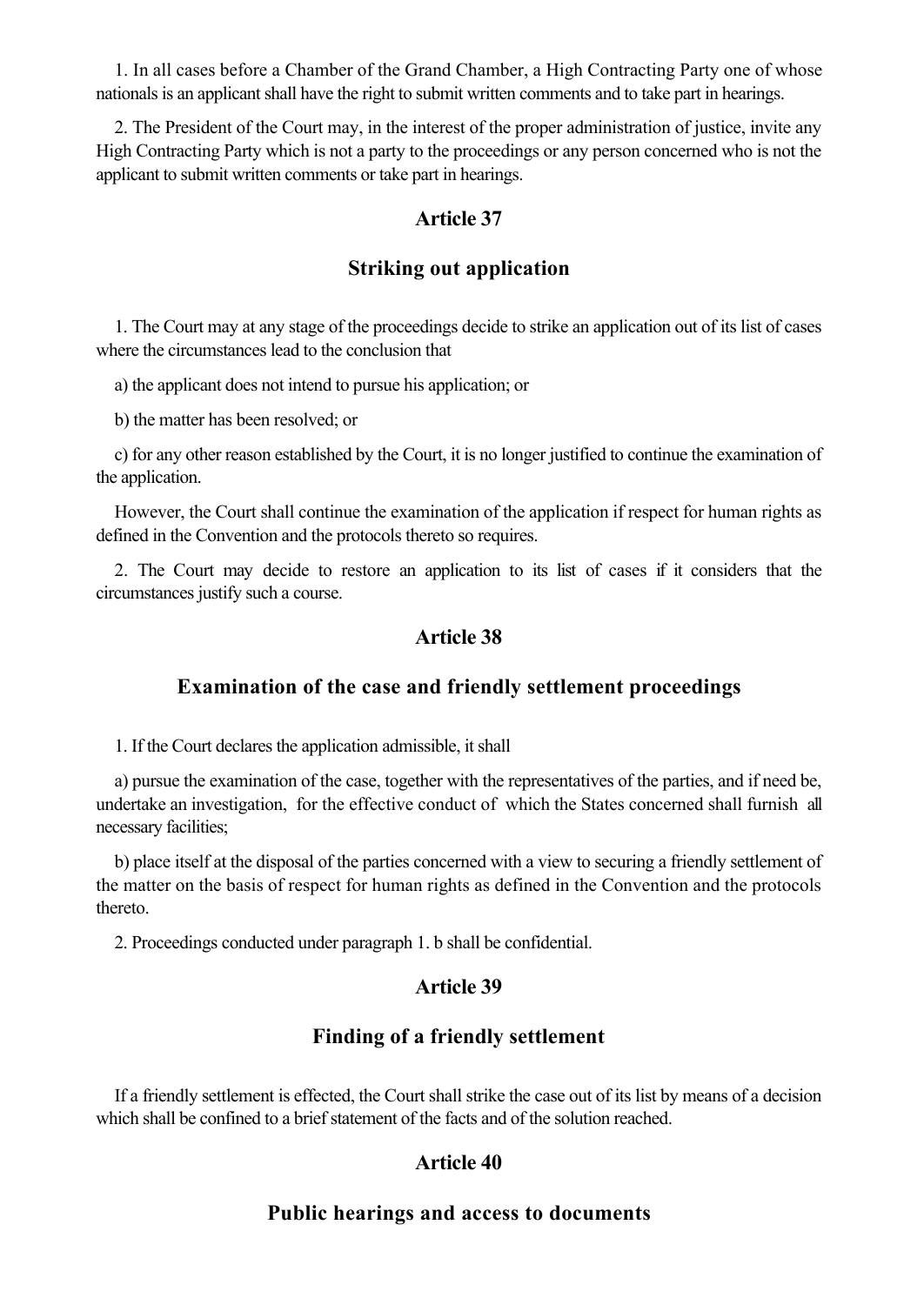1.Hearings shall be in public unless the Court in exceptional circumstances decides otherwise.

2. Documents deposited with the Registrar shall be accessible to the public unless the President of the Court decides otherwise.

# **Article 41**

### **Just satisfaction**

If the Court finds that there has been a violation of the Convention or the protocols thereto, and if the internal law of the High Contracting Party concerned allows only partial reparation to be made, the Court shall, if necessary afford just satisfaction to the injured party.

# **Article 42**

# **Judgments of Chambers**

Judgments of Chambers shall become final in accordance with the provisions of Article 44, paragraph 2.

# **Article 43**

# **Referral to the Grand Chamber**

1. Within a period of three months from the date of the judgment of the Chamber, any party to the case may, in exceptional cases, request that the case be referred to the Grand Chamber.

2. A panel of five judges of the Grand Chamber shall accept the request if the case raises a serious question affecting the interpretation or application of the Convention or the protocols thereto, or a serious issue of general importance.

3. If the panel accepts the request, the Grand Chamber shall decide the case by means of a judgment.

# **Article 44**

# **Final judgments**

1. The judgment of the Grand Chamber shall be final.

2. The judgment of a Chamber shall become final

a) when the parties declare that they will not request that the case be referred to the Grand Chamber; or

b) three months after the date of the judgment, if reference of the case to the Grand Chamber has not been requested; or

c) when the panel of the Grand Chamber rejects the request to refer under Article 43.

3. The final judgment shall be published.

# **Article 45**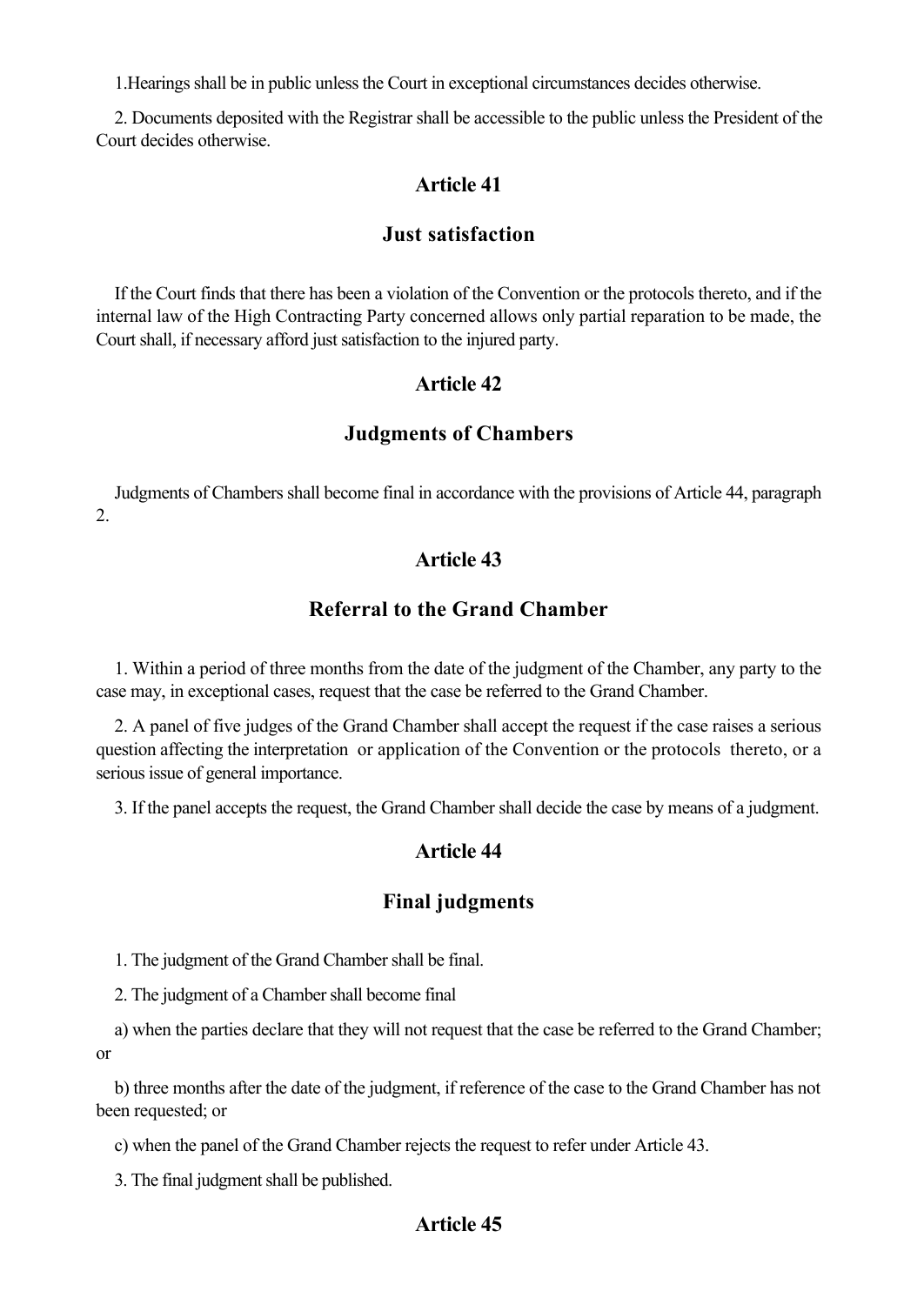# **Reasons for judgments and decisions**

1. Reasons shall be given for judgments as well as for decisions declaring application admissible or inadmissible.

2. If a judgment does not represent, in whole or in part, the unanimous opinion of the judges, any judge shall be entitled to deliver a separate opinion.

# **Article 46**

# **Binding force and execution of judgments**

1. The High Contracting Parties undertake to abide by the final judgment of the Court in any case to which they are parties.

2. The final judgment of the Court shall be transmitted to the Committee of Ministers, which shall supervise its execution.

# **Article 47**

# **Advisory opinions**

1. The Court may, at the request of the Committee of Ministers, give advisory opinions on legal questions concerning the interpretation of the Convention and the protocols thereto.

2. Such opinions shall not deal with any question relating to the content or scope of the rights or freedoms defined in Section I of the Convention and the protocols thereto, or with any other question which the Court or the Committee of Ministers might have to consider in consequence of any such proceedings as could be instituted in accordance with the Convention.

3. Decisions of the Committee of Ministers to request an advisory opinion of the Court shall require a majority vote of the representatives entitled to sit on the Committee.

# **Article 48**

# **Advisory jurisdiction of the Court**

The Court shall decide whether a request for an advisory opinion submitted by the Committee of Ministers is within its competence as defined in Article 47.

# **Article 49**

# **Reasons for advisory opinions**

1. Reasons shall be given for advisory opinions of the Court.

2.If the advisory opinion does not represent, in whole or in part, the unanimous opinion of the judges, any judge shall be entitled to deliver a separate opinion.

3. Advisory opinions of the Court shall be communicated to the Committee of Ministers.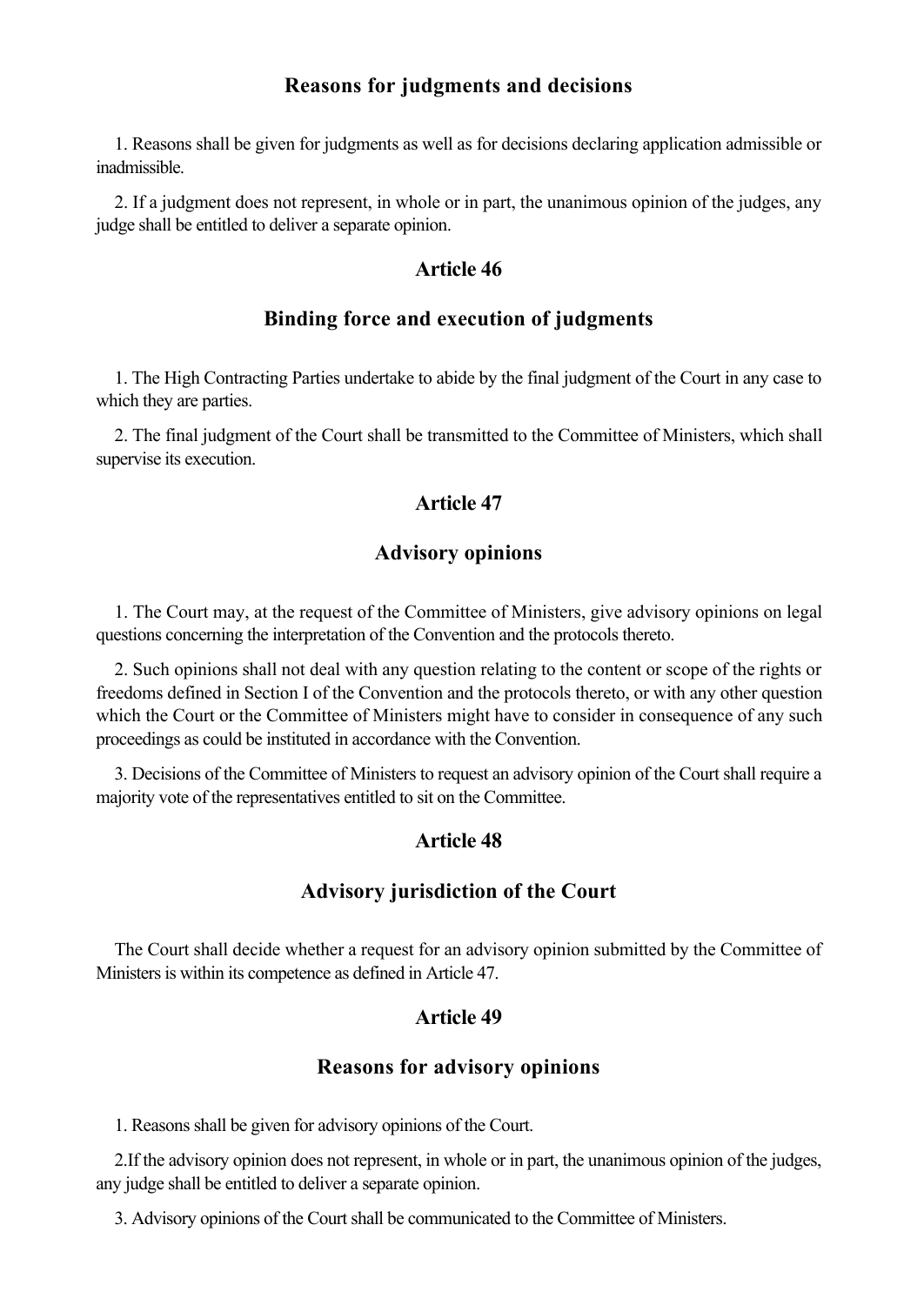# **Article 50**

# **Expenditure on the Court**

The expenditure on the Court shall be borne by the Council of Europe.

# **Article 51**

# **Privileges and immunities of judges**

The judges shall be entitled, during the exercise of their functions, to the privileges and immunities provided for in Article 40 of the Statute of the Council of Europe and in the agreements made thereunder.

# **Section III**

# MISCELLANEOUS PROVISIONS

# **Article 52**

### **Inquiries by the Secretary General**

On receipt of a request from the Secretary General of the Council of Europe any High Contracting Party shall furnish an explanation of the manner in which its internal the effective implementation of any of the provisions of the Convention.

# **Article 53**

# **Safeguard for existing human rights**

Nothing in this Convention shall be construed as limiting or derogating from any of the human rights and fundamental freedoms which may be ensured under the laws of any High Contracting Party or under any other agreement to which it is a Party.

# **Article 54**

# **Powers of the Committee of Ministers**

Nothing in this Convention shall prejudice the powers conferred on the Committee of Ministers by the Statute of the Council of Europe.

# **Article 55**

### **Exclusion of other means of dispute settlement**

The High Contracting Parties agree that, except by special agreement, they will not avail themselves of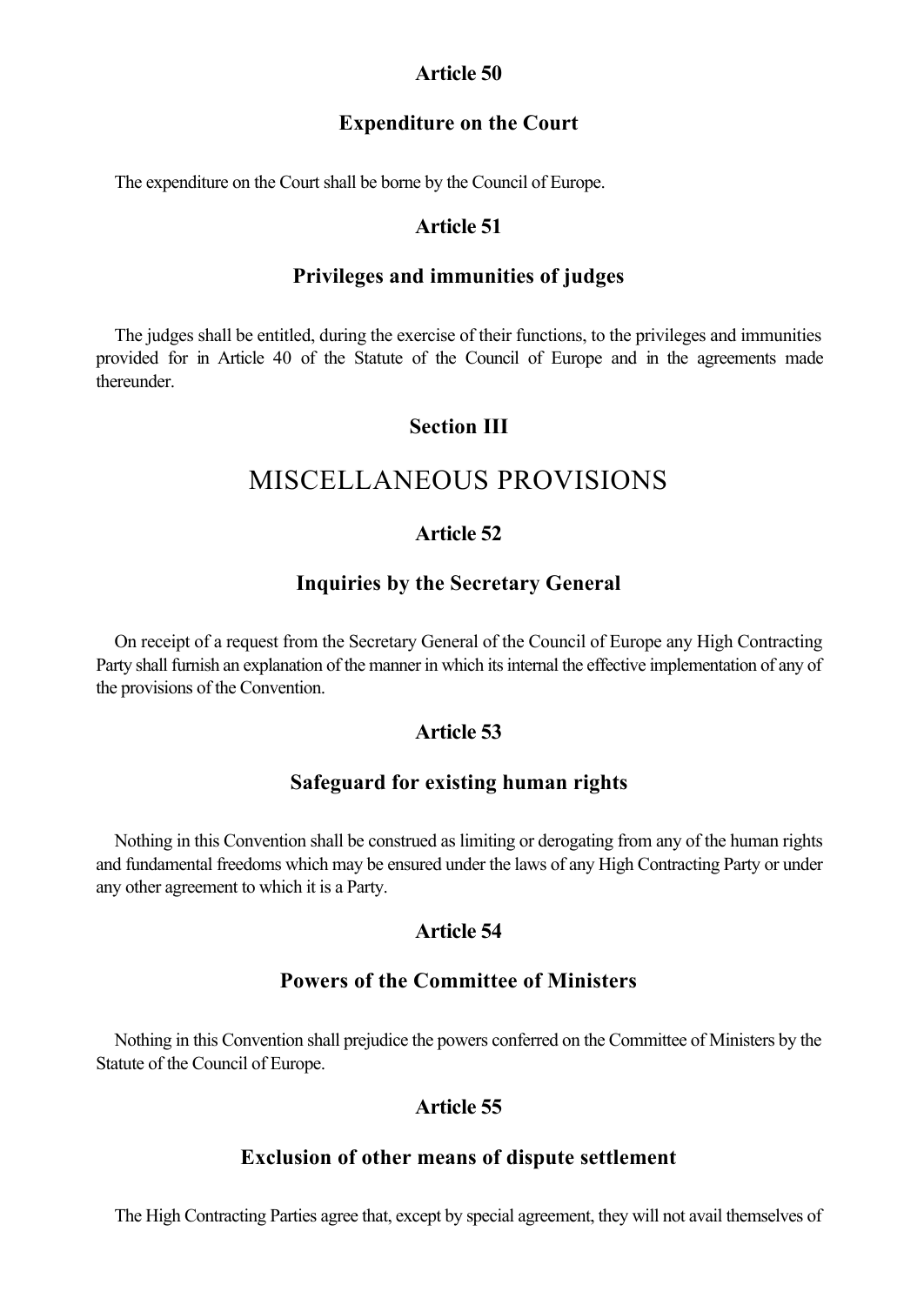treaties, conventions or declarations in force between them for the purpose of submitting, by way of petition, a dispute arising out of the interpretation or application of this Convention to a means of settlement other than those provided for in this Convention.

# **Article 56**

# **Territorial application**

1. Any State may at the time of its ratification or at any time thereafter declare by notification addressed to the Secretary General of the Council of Europe that present Convention shall, subject to paragraph 4 of this Article, extend to all or any of the territories for whose international relations it is responsible.

2. The Convention shall extend to the territory or territories named in the notification as from the thirtieth day after the receipt of this notification by the Secretary General of the Council of Europe.

3. The provisions of this Convention shall be applied in such territories with due regard, however, to local requirements.

4. Any State which has made a declaration in accordance with paragraph 1 of this article may at any time thereafter declare on behalf of one or more o the territories to which the declaration relates that it accepts the competence of the Court to receive applications from individuals, non-governmental organisations or groups of individuals as provided by Article 34 of the Convention.

# **Article 57**

# **Reservations**

1. Any State may, when signing this Convention or when depositing its instrument of ratification, make a reservation in respect of any particular provision of the Convention to the extent that any law then in force in its territory is not in conformity with the provision. Reservations of a general character shall not be permitted under this article.

2. Any reservation made under this article shall contain a brief statement of the law concerned.

# **Article 58**

# **Denunciation**

1. A High Contracting Party may denounce the present Convention only after the expiry of five years from the date on which it became a party to it and after six moths' notice contained in a notification addressed to the Secretary General of the Council of Europe, who shall inform the other High Contracting Parties.

2. Such a denunciation shall not have the effect of releasing the High Contracting Party concerned from its obligations under this Convention in respect of any act which, being capable of constituting a violation of such obligations, may have been performed by it before the date at which the denunciation became effective.

3. Any High Contracting Party which shall cease to be a member of the Council of Europe shall cease to be a Party to this Convention under the same conditions.

4. The Convention may be denounced in accordance with the provisions of the preceding paragraphs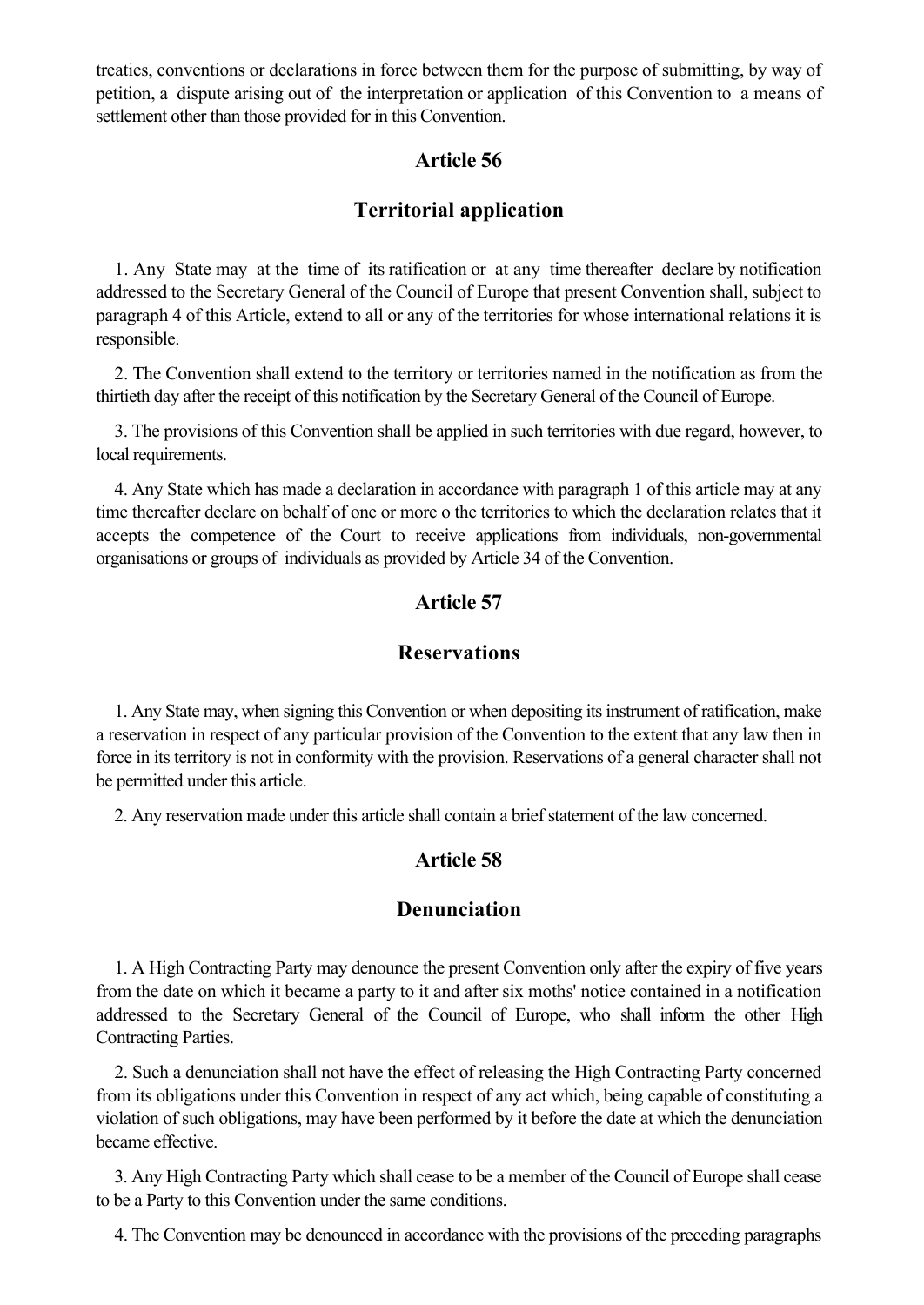in respect of any territory to which it has been declared to extend under the terms of Article 56.

# **Article 59**

# **Signature and ratification**

1. This Convention shall be open to the signature of the members of the Council of Europe. It shall be ratified. Ratification shall be deposited with the Secretary General of the Council of Europe.

2. The present Convention shall come into force after the deposit of ten instruments of ratification.

3. As regards any signatory ratifying subsequently, the Convention shall come into force at the date of the deposit of its instrument of ratification.

4. The Secretary General of the Council of Europe shall notify all the members of the Council of Europe of the entry into force of the Convention, the names of the High Contracting Parties who have ratified it, and the deposit of all instruments of ratification which may be effected subsequently.

Done at Rome this 4th day of November 1950, in English and French, both texts being equally authentic, in a single copy which shall remain deposited in the archives of the Council of Europe. The Secretary General shall transmit certified copies to each of the signatories.

# **PROTOCOL TO THE CONVENTION FOR THE PROTECTION OF HUMAN RIGHTS AND FUNDAMENTAL FREEDOMS, AS AMENDED BY PROTOKOL No. 11**

#### **Paris, 20. III. 1952**

The governments signatory hereto, being members of the Council of Europe,

Being resolved to take steps to ensure the collective enforcement of certain rights and freedoms other than those already included in Section I of the Convention for the Protection of Human Rights and Fundamental Freedoms signed at Rome on 4 November 1950 (hereinafter referred to as "the Convention"),

Have agreed as follows:

# **Article 1**

# **Protection of property**

Every natural or legal person is entitled to the peaceful enjoyment of his prossessions. No one shall be deprived of his prossessions except in the public interest and subject to the conditions provided for by law and by the general principles of international law.

The preceding provisions shall not, however, in any way impair the right of a State to enforce such laws as it deems necessary to control the use of property in accordance with the general interest or to secure the payment of taxes or other contributions or penalties.

# **Article 2**

# **Right to education**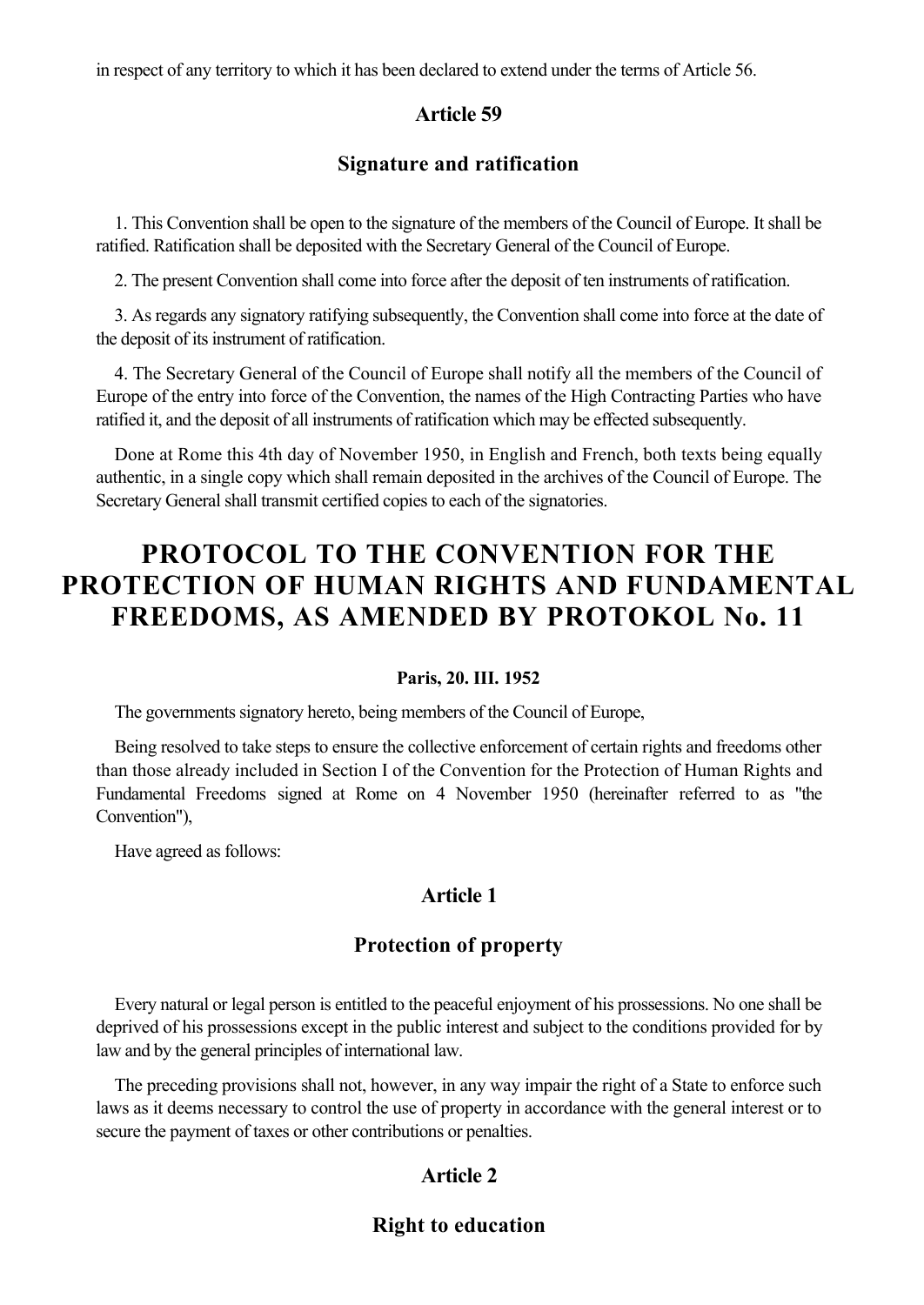No person shall be benied the right to education. In the exercise of any functions which it assumes in relation to education and to teaching, the State shall respect the right of parents to ensure such education and teaching in conformity with their own religious and philosophical convictions.

# **Article 3**

### **Right to free elections**

The High Contracting Parties undertake to hold free elections at reasonable intervals by secret ballot, under conditions which will ensure the free expression of the opinion of the people in the choice of the legislature.

### **Article 4**

# **Territorial application**

Any High Contracting Party may at the time of signature or ratification or at any time thereafter communicate to the Secretary General of the Council of Europe a declaration stating the extent to which it undertakes that the provisions of the present Protocol shall apply to such of the territories for the international relations of which it is responsible as are named therein.

Any High Contracting Party which has communicated a declaration in virtue of the preceding paragraph may from time to time communicate a further declaration modifying the terms of any former declaration or terminating the application of the provisions of this Protocol in respect of any territory.

A declaration made in accordance with this article shall be deemed to have been made in accordance with paragraph 1 of Article 56 of the Convention.

# **Article 5**

# **Relationship to the Convention**

As between the High Contracting Parties the provisions of Articles 1, 2, 3 and 4 of this Protocol shall be regarded as additional articles to the Convention and all the provisions of the Convention shall apply accordingly.

# **Article 6**

# **Signature and ratification**

The Protocol shall be open for signature by the members of the Council of Europe, who are the signatories of the Conventions; it shall be ratified at the same time as or after the ratifications of the Convention. It shall enter into force after the deposit of ten instruments of ratification. As regards may signatory ratifying subsequently, the Protocol shall enter into force at the date of the deposit of its instrument of ratification.

The instruments of ratification shall be deposited with the Secretary General of the Council of Europe, who will notify all members of the names of those who have ratified.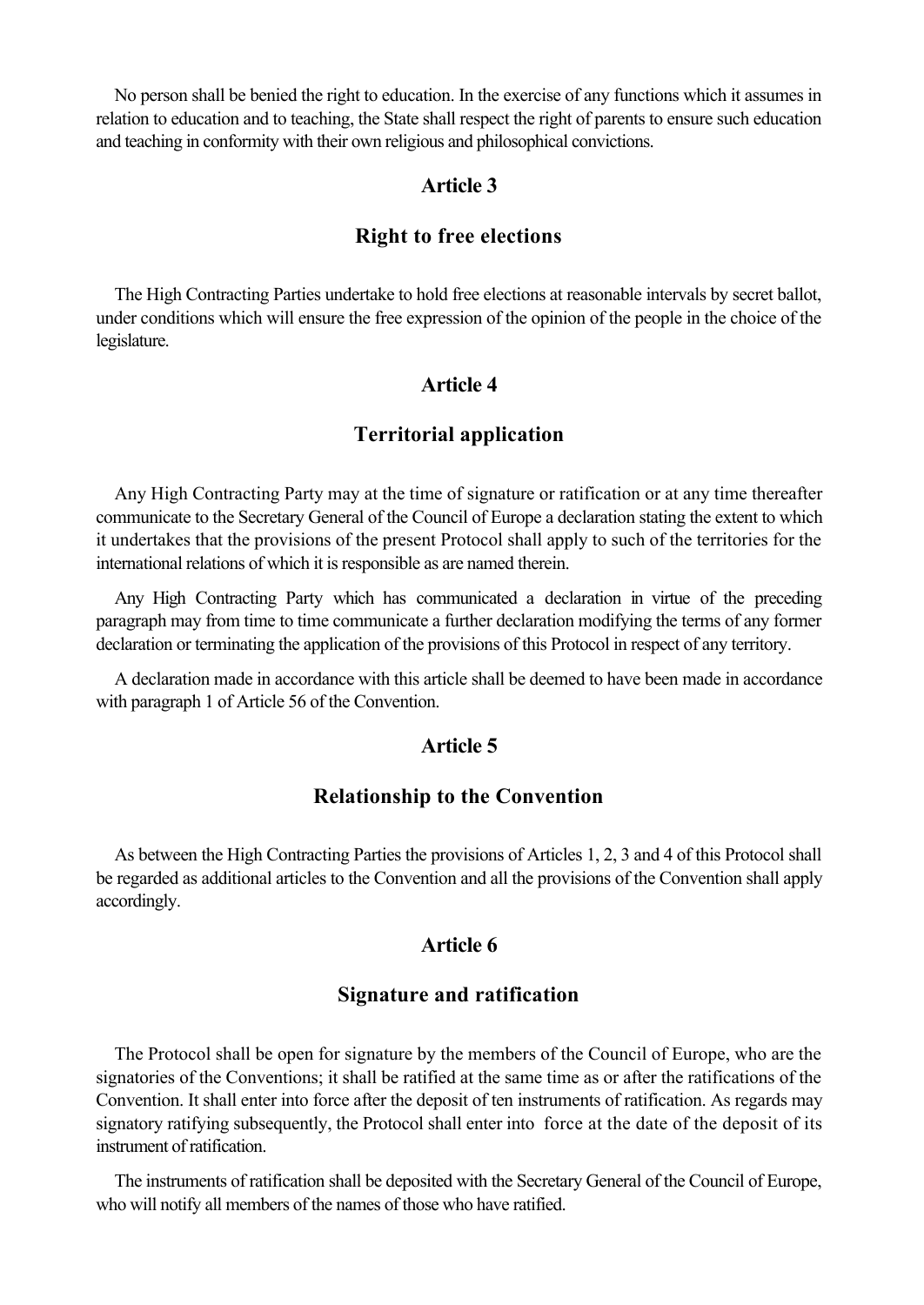Done at Paris on the 20th day of March 1952, in English and French, both texts being equally authentic, in a single copy which shall remain deposited in the archives of the Council of Europe. The Secretary General shall transmit certified copies to each of the signatory governments.

# **PROTOCOL No. 4 TO THE CONVENTION FOR THE PROTECTION OF HUMAN RIGHTS AND FUNDAMENTAL FREEDOMS, SECURING CERTAIN RIGHTS AND FREEDOMS OTHER THAN THOSE ALREADY INCLUDED IN THE CONVENTION AND IN THE FIRST PROTOCOL THERETO, AS AMENDED BY PROTOCOL No. 11**

#### **Strasbourg, 16. IX. 1963**

The governments signatory hereto, being members of the Council of Europe.

Being resolved to take steps to ensure the collective enforcement of certain rights and freedoms other than those already included in Section I of the Convention for the Protection of Human Rights and Fundamental Freedoms signed at Rome on 4th November 1950 (hereinafter referred to as the "Convention") and in Articles 1 to 3 of the First Protocol to the Convention, signed at Paris on 20th March 1952,

Have agreed as follows:

# **Article 1**

# **Prohibition of imprisonmnet for debt**

No one shall be deprived of his liberty merely on the ground of inability fulfil a contractual obligation.

#### **Article 2**

# **Freedom of movement**

1. Everyone lawfully within the territory of a State shall, within that territory, have the right to liberty of movement and freedom to choose his residence.

2. Everyone shall be free to leave any country, including his own.

3. No restriction shall be placed on the exercise of these rights other than such as are in accordance with law and are necessary in a democratic society in the interests of national security or public safety, for the maintenance of *ordre public*, for the prevention of crime, for the protection of health or morals, or for the protection of the rights and freedoms of others.

4. The rights set forth in paragraph 1 may also be subject, in particular areas, to restrictions imposed n accordance with law an justified by the public interest in a democratic society.

# **Article 3**

# **Prohibition of expulsion of nationals**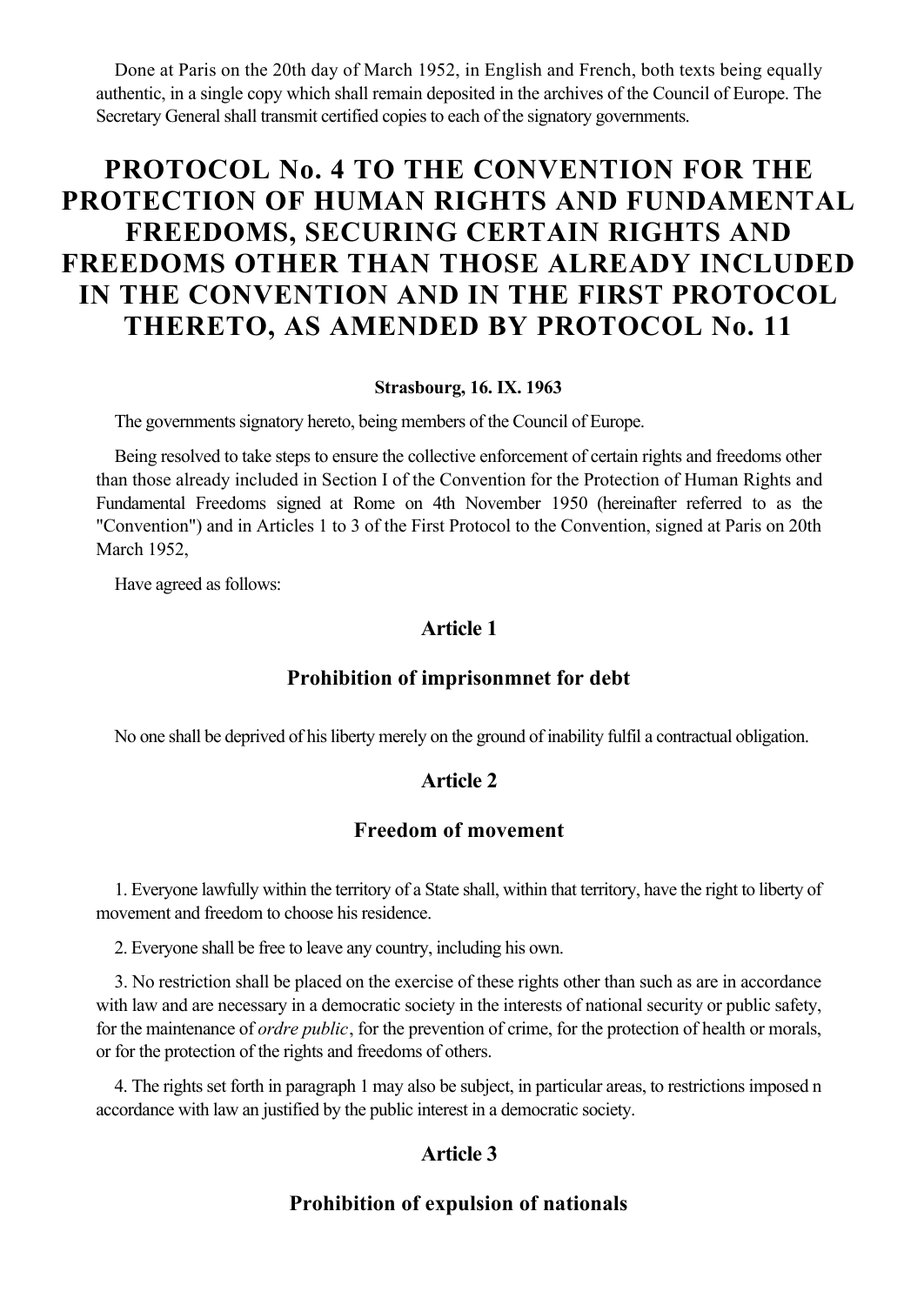1. No one shall be expelled, by means either of an individual or of a collective measure, from the territory of the State of which he is a national.

2. No one shall be deprived of the right to enter the territory of the state of which he is a national.

## **Article 4**

#### **Prohibition of collective expulsion of aliens**

Collective expulsion of aliens is prohibited.

# **Article 5**

# **Territorial application**

1. Any High Contracting Party may, at the time of signature or ratification of this Protocol, or at any time thereafter, communicate to the Secretary General of the Council of Europe a declaration stating the extent to which it undertakes that the provisions of this Protocol shall apply to such of the territories for the international relations of which it is responsible as are named therein.

2. Any High Contracting Party which has communicated a declaration in virtue of the preceding paragraph may, from time to time, communicate a futher declaration modifying the terms of any former declaration or terminating the application of the provisions of this Protocol in respect of any territory.

3. A declaration made in accordance with this article shall be deemed to have been made in accordance with paragraph 1 of Article 56 of the Convention.

4. The territory of any State to which this Protocol applies by virtue of ratification or acceptance by that State, and each territory to which this Protocol applied by virtue of a declaration by that State under this article, shall be treated as separate territories for the purpose of the references in Articles 2 and 3 to the territory of a State.

5. Any State which has made a declaration in accordance with paragraph 1 or 2 of this Article may at any time thereafter declare on behalf of one or more of the territories to which the declaration relates that it accepts the competence of the Court to receive applications from individuals, non-governmental organisations or groups of individuals as provided in Article 34 of the Convention in respect of all or any of Articles 1 to 4 of this Protocol.

### **Article 6**

#### **Relationship to the Convention**

As between the High Contracting Parties the provisions of Articles 1 to 5 of this Protocol shall be regarded as additional Articles to the Convention, and all the provisions of the Convention shall apply accordingly.

### **Article 7**

### **Signature and ratification**

1. This Protocol shall be open for signature by the members of the Council of Europe who are the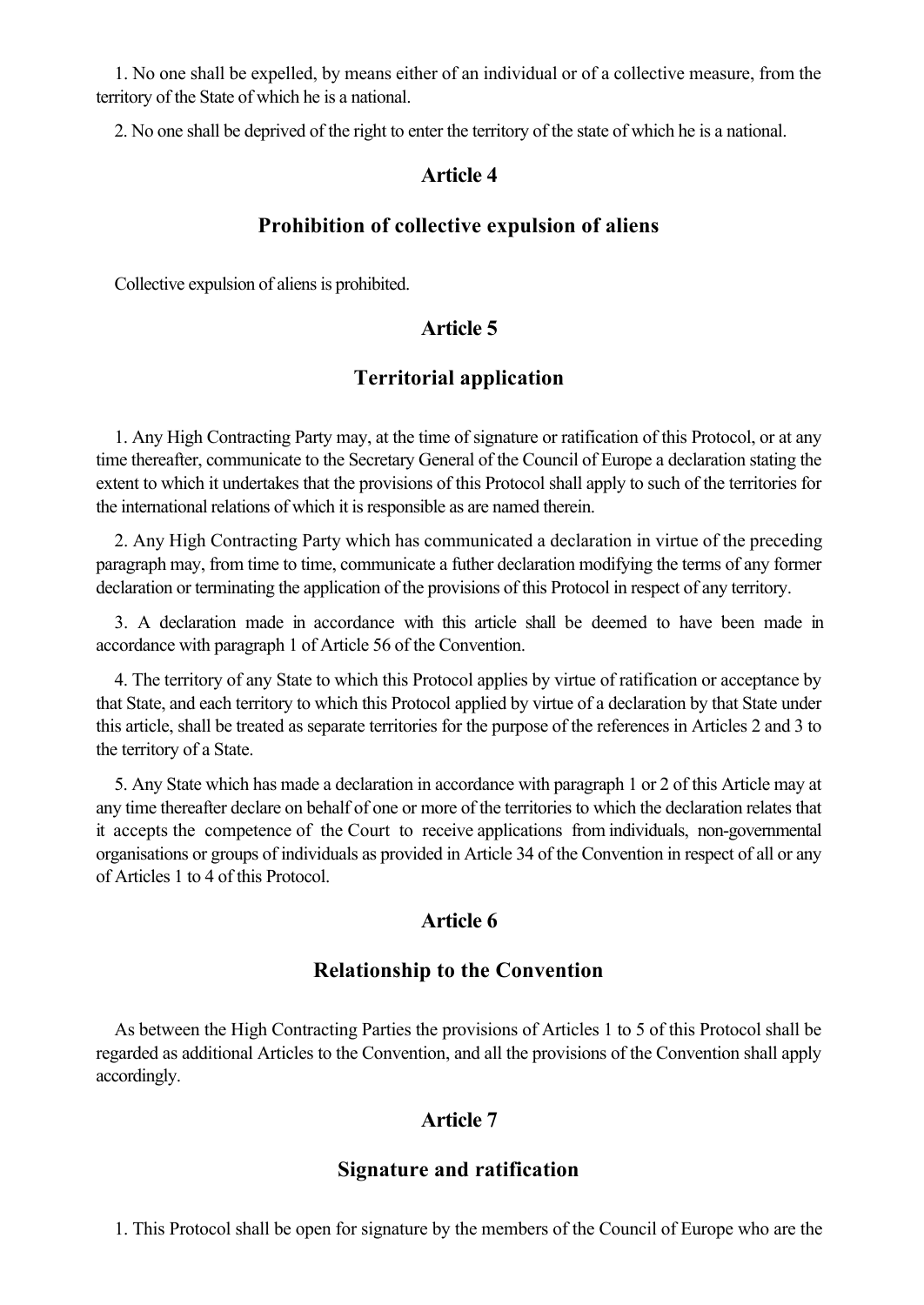signatories of the Convention: it shall be ratified at the same time as or after the ratification of the Convention. It shall enter into force after the deposit of five instruments of ratification. As regards any signatory ratifying subsequently, the Protocol shall enter into force at the date of the deposit of its instrument of ratification.

2. The instruments of ratification shall be deposited with the Secretary General of the Council of Europe, who will notify all members of the names of those who have ratified.

In witness whereof the undersigned, being duly authorised thereto, have signed this Protocol.

Done at Strasbourg, this 16th day of September 1963, in English and in French, both texts being equally authoritative, in a single copy which shall remain deposited in the archives of the Council of Europe. The Secretary General shall transmit certified copies to each of the signatory states.

# **PROTOCOL No. 6 TO THE CONVENTION FOR THE PROTECTION OF HUMAN RIGHTS AND FUNDAMENTAL FREEDOMS CONCERNING THE ABOLITION OF THE DEATH PENALTY, AS AMENDED BY PROTOCOL No. 11**

### **Strasbourg, 28. IV. 1983**

The member States of the Council of Europe, signatory to this Protocol to the Convention for the Protection of Human Rights and Fundamental Freedoms, signed at Rome on 4 November 1950 (hereinafter referred to as "the Convention"),

Considering that the evolution that has occurred in several member States of the Council of Europe expresses a general tendency in favour of abolition of the death penalty;

Have agreed as follows:

# **Article 1**

# **Abolition of the death penalty**

The death penalty shall be abolished. No-one shall be condemned to such penalty or executed.

# **Article 2**

# **Death penalty in time of war**

A State may marke provision in its law for the death penalty in respect of acts committed in time of war or of imminent threat of war, such penalty shall be applied only in the instances laid down in the law an in accordance with its provisions. The State shall communicate to the Secretary General of the Council of Europe the relevant provisions of that law.

# **Article 3**

# **Prohibition of derogation**

No derogation from the provisions of this Protocol shall be made under Article 15 of the Convention.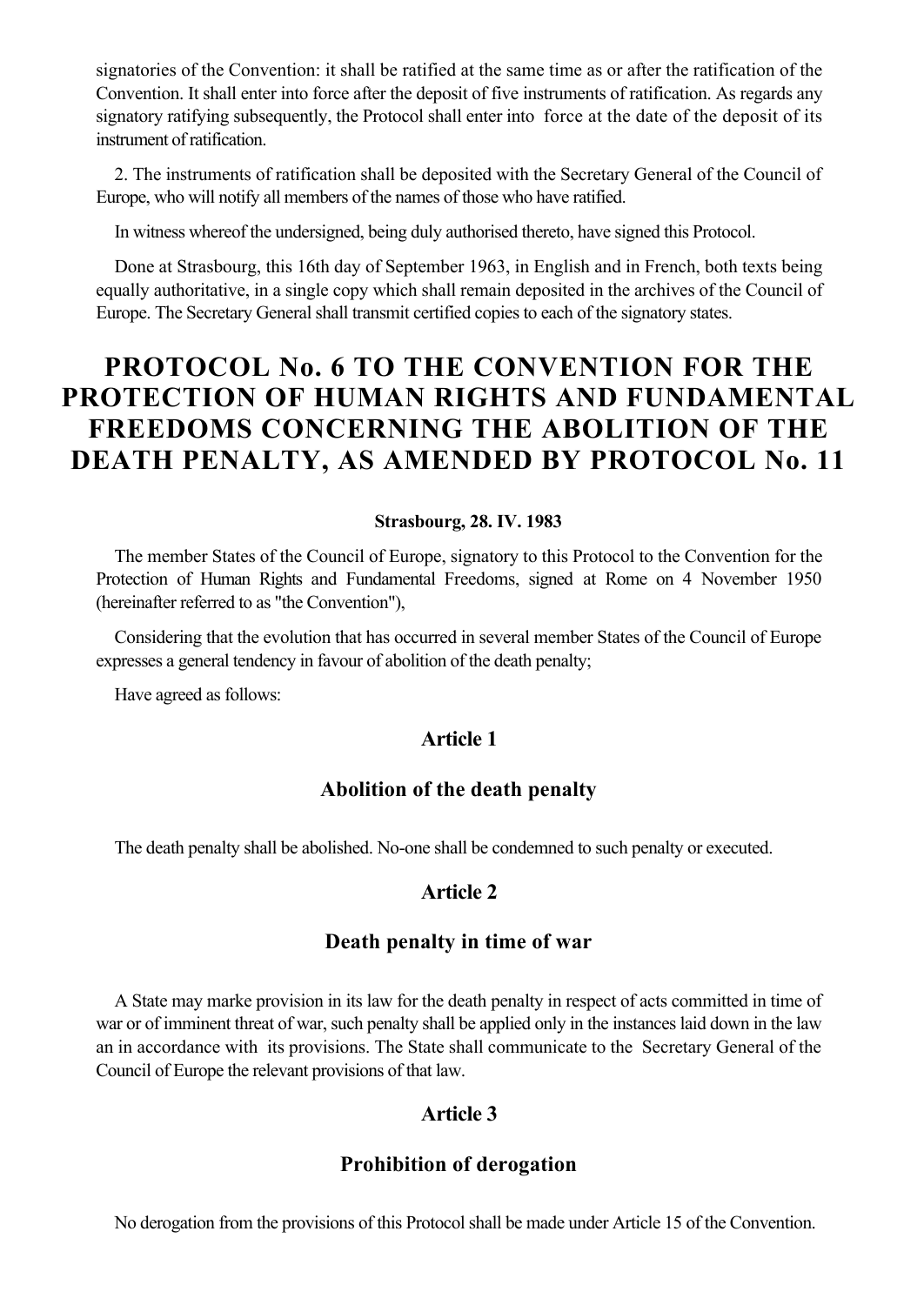# **Article 4**

### **Prohibition of reservations**

No reservation may be made under Article 57 of the Convention in respect of the provisions of this Protocol.

### **Article 5**

# **Territorial application**

1. Any State may at the time of signature or when depositing its instrument of ratification, acceptance or approval, specify the territory or territories to which this Protocol shall apply.

2. Any State may at any later date, by a declaration addressed to the Secretary General of the Council of Europe, extend the application of this Protocol to any other territory specified in the declaration. In respect of such territory the Protocol shall enter into force on the first day of the month following the date receipt of such declaration by the Secretary General.

3. Any declaration made under the two preceding paragraphs may, in respect of any territory specified in such declaration, be withdrawn by a notification addressed to the Secretary General. The withdrawal shall become effective on the first day of the month following the date of receipt of such notification by the Secretary General.

# **Article 6**

## **Relationship to the Convention**

As between the States Parties the provisions of Articles 1 to 5 of this Protocol shall be regarded as additional articles to the Convention and all the provisions of the Convention shall apply accordingly.

# **Article 7**

# **Signature and ratification**

The Protocol shall be open for signature by the member States of the Council of Europe, signatories to the Convention. It shall be subject to ratification, acceptance or approval. A member State of the Council of Europe may not ratify, accept or approve this Protocol unless it has, simultaneously or previously, ratified the Convention. Instruments of ratification, acceptance or approval shall be deposited with the Secretary General of the Council of Europe.

# **Article 8**

## **Entry into force**

1. The Protocol shall enter into force on the first day of the month following the date on which five member States of the Council of Europe have expressed their consent to be bound by the Protocol in accordance with the provisions of Article 7.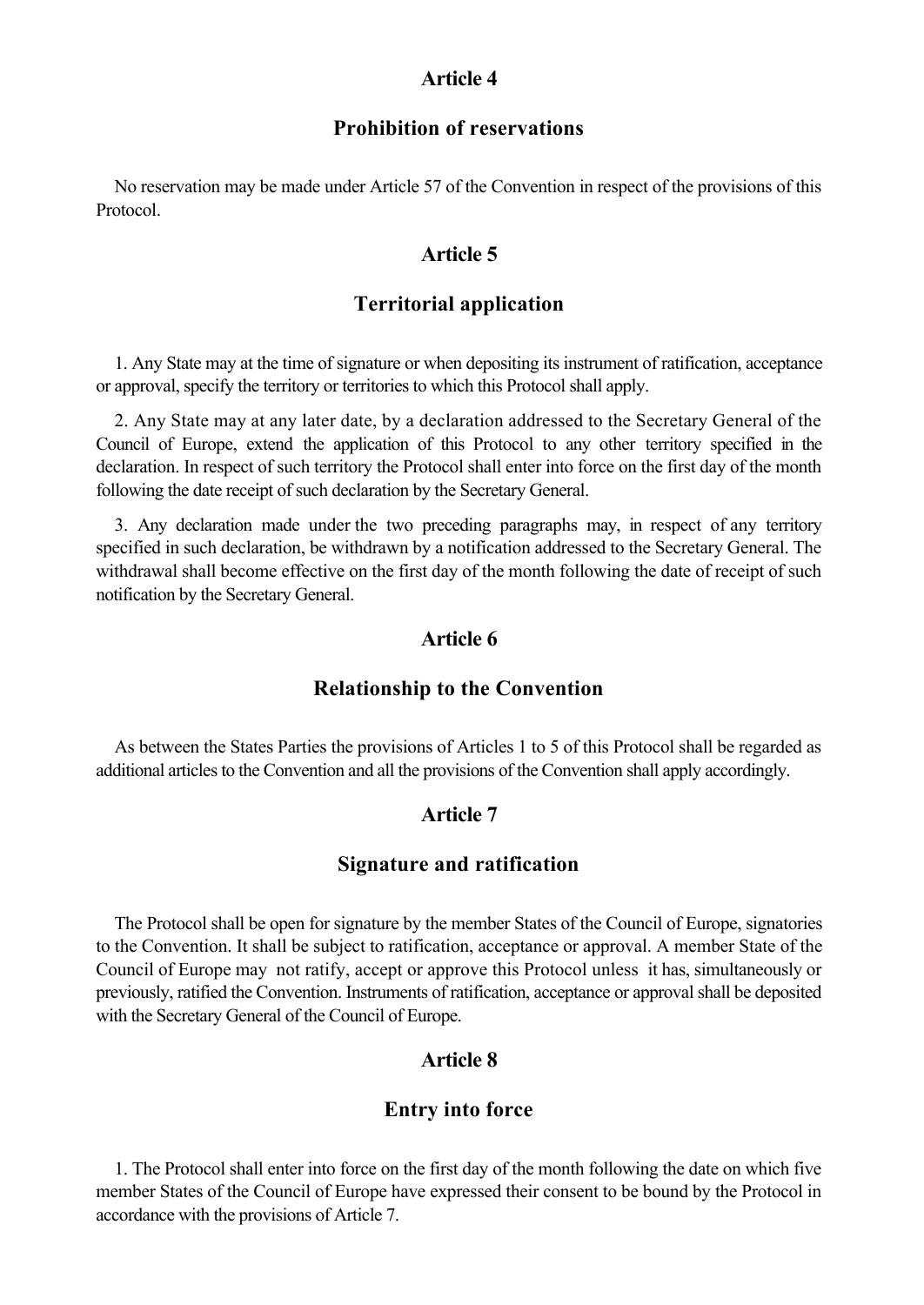2. In respect of any member State which subsequently expresses its consent to be bound by it, the Protocol shall enter into force on the first day of the month following the date of the deposit of the instrument of ratification, acceptance or approval.

# **Article 9**

# **Depositary functions**

The Secretary General of the Council of Europe shall notify the member States of Council of:

a) any signature;

b) the deposit of any instrument of ratification, acceptance or approval;

c) any date of entry into force of this Protocol in accordance with Articles 5 and 8;

d) any other act, notification or communication relating to this Protocol.

In witness whereof the undersigned, being duly authorised thereto, have signed this Protocol.

Done at Strasbourg, this 28th day of April 1983, in English and in French, both texts being equally authentic, in a single copy which shall be deposited in the archives of the Council of Europe. The Secretary General of the Council of Europe shall transmit certified copies to each member State of the Council of Europe.

# **PROTOCOL NO. 7 TO THE CONVENTION FOR THE PROTECTION OF HUMAN RIGHTS AND FUNDAMENTAL FREEDOMS, AS AMENDED BY PROTOCOL NO. 11**

#### **Strasbourg, 22. XI. 1984**

The member States of the Council of Europe signatory hereto.

Being resolved to take further steps to ensure the collective enforcement of certain rights and freedoms by means of the Convention for the Protection of Human Rights and Fundamental Freedoms signed at Rome on 4 November 1950 (hereinafter referred to as "the Convention"),

Have agreed as follows:

# **Article 1**

# **Procedural safeguards relating to expulsion of aliens**

1. An alien lawfully resident in the territory of a State shall not be expelled therefrom except in pursuance of a decision reached in accordance with law and shall be allowed:

a) to submit reasons against his expulsion,

b) to have his case reviewed, and

c) to be represented for these purposes before the competent authority or a person or persons designated by that authority.

2. An alien may be expelled before the exercise of his rights under paragraph 1. a, b and c of this Article when such expulsion is necessary in the interests of public order or is grounded on reasons of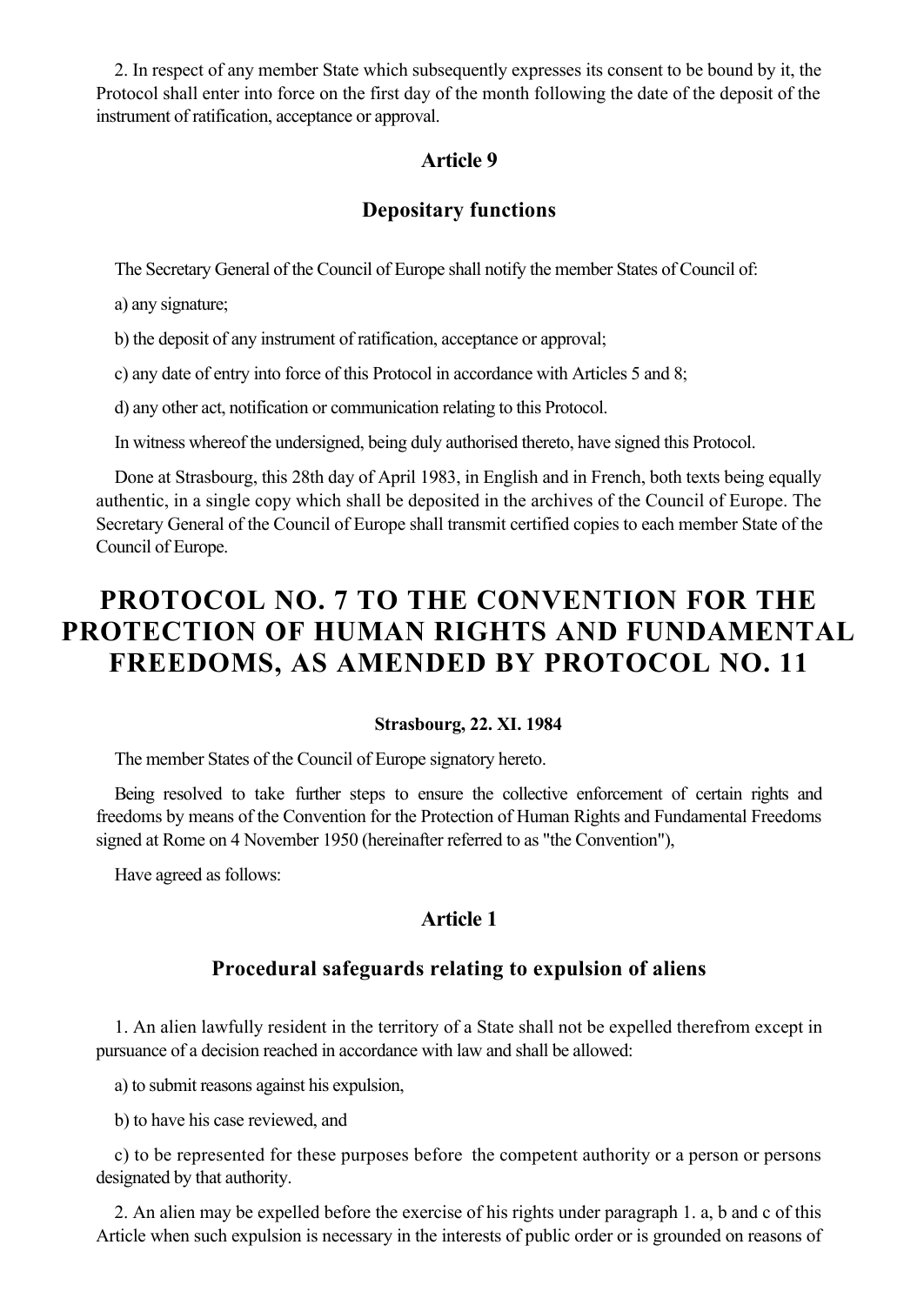# **Article 2**

# **Right of appeal in criminal matters**

1. Everyone convicted of a criminal offence by a tribunal shall have the right to have his conviction or sentence reviewed by a higher tribunal. The exercise of this right, including the grounds on which it may be exercised, shall be governed by law.

2. This right may be subject to exceptions in regard to offences of a minor character, as prescribed by law, or in cases in which the person concerned was tried in the first instance by the highest tribunal or was convicted following an appeal against acquittal.

# **Article 3**

# **Compensation for wrongful conviction**

When a person has by a final decision been convicted of a criminal offence and when subsequently his conviction has been reversed, or he has been pardoned, on the ground that a new or newly discovered fact shows conclusively that there has been a miscarriage of justice, the person who has suffered punishment as a result of such conviction shall be compensated according to the law or the practice of the State concerned, unless it is proved that the non-disclosure of the unknown fact in time is wholly or partly attributable to him.

# **Article 4**

# **Right not to be tried or punished twice**

1. No one shall e liable to e tried or punished again in criminal proceedings under the jurisdiction of the same State for an offence for which he has already been finally acquitted or convicted in accordance with the law and penal procedure of that State.

2. The provisions of the preceding paragraph shall not prevent the reopening of the case in accordance with the law and penal procedure of the State concerned, if there is evidence of new or newly discovered facts, or if there has been a fundamental defect in the previous proceedings, which could affect the outcome of the case.

3. No derogation from this Article shall be made under Article 15 of the Convention.

# **Article 5**

# **Equality between spouses**

Spouses shall enjoy equality of rights and responsibilities of a private law character between them, and in their relations with their children, as to marriage, during marriage and in the event of its dissolution. This Article shall not prevent States from taking such measures as are necessary in the interests of the children.

# **Article 6**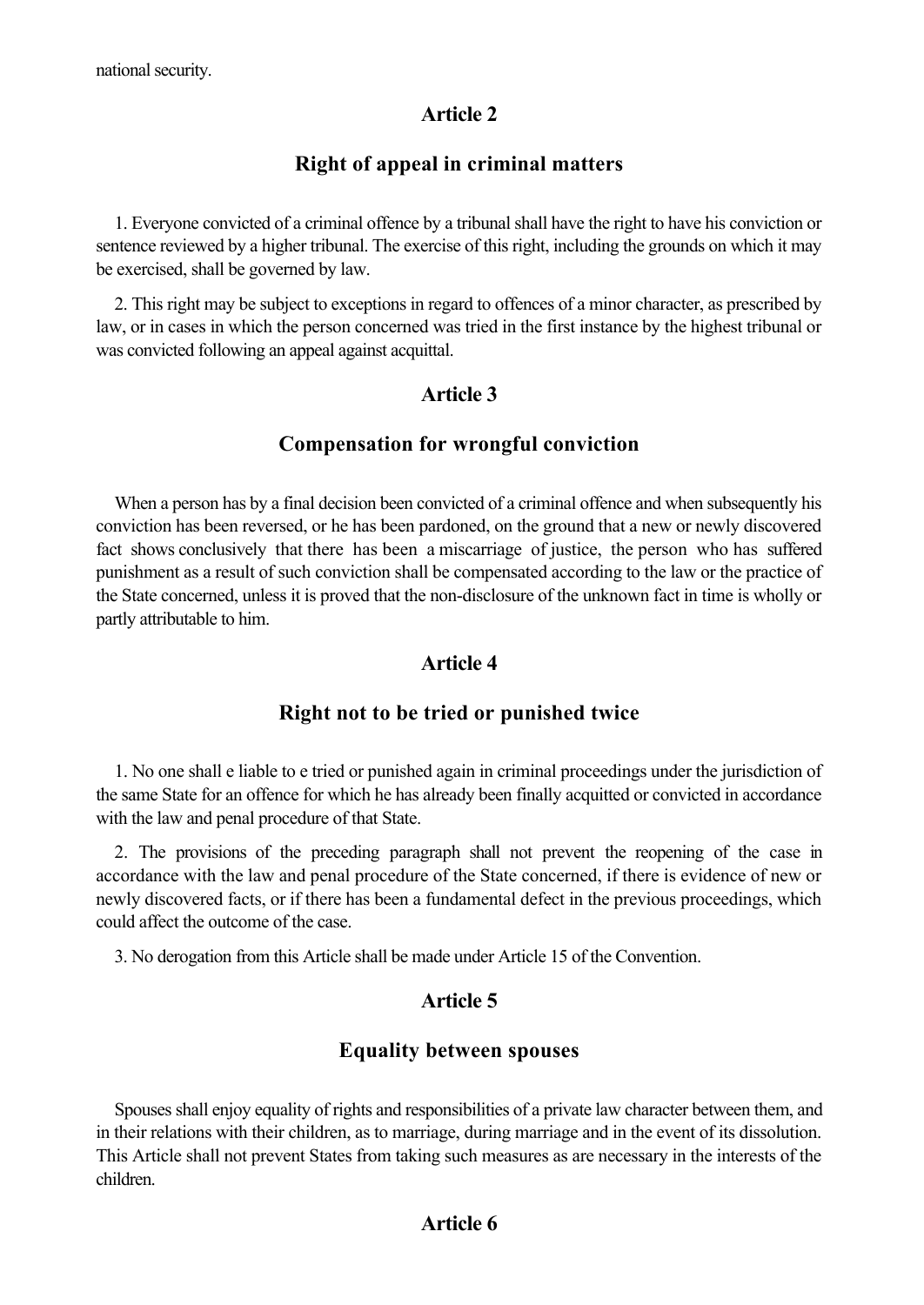# **Territorial application**

1. Any State may at the time of signature or when depositing its instrument of ratification, acceptance or approval, specify the territory or territories to which the Protocol shall apply and state the extent to which it undertakes that the provisions of this Protocol shall apply to such territory or territories.

1. Any State may at any later date, by a declaration addressed to the Secretary General of the Council of Europe, extend the application of this Protocol to any other territory specified in the declaration. In respect of such territory the Protocol shall enter into force on the first day of the month following the expiration of a period of two months after the date of receipt by the Secretary General of such declaration.

3. Any declaration made under the two preceding, paragraphs may, in respect of any territory specified in such declaration, be withdrawn or modified by a notification addressed to the Secretary General. The withdrawal or modification shall become effective on the first day of the month following the expiration of a period of two months after the date of receipt of such notification by the Secretary General.

4. A declaration made in accordance with this Article shall be deemed to have been made in accordance with paragraph 1 of Article 56 of the Convention.

5. The territory of any State to which this Protocol applies by virtue of ratification, acceptance or approval by that State, and each territory to which this Protocol is applied by virtue of a declaration by that State under this Article, may be treated as separate territories for the purpose of the reference in Article 1 to the territory of a State.

6. Any State which has made a declaration in accordance with paragraph 1 or 2 of this Article may at any time thereafter declare on behalf of one or more of the territories to which the declaration relates that it accepts the competence of the Court to receive applications from individuals, non-governmental organisations or groups of individuals as provided in Article 34 of the Convention in respect of Articles 1 to 5 of this Protocol.

# **Article 7**

# **Relationship to the Convention**

As between the States Parties, the provisions of Article 1 to 6 of this Protocol shall be regarded as additional Articles to the Convention, and all the provisions of the Convention shall apply accordingly.

# **Article 8**

### **Signature and ratification**

This Protocol shall be open for signature by member States of the Council of Europe which have signed the Convention. It is subject to ratification, acceptance or approval. A member State of the Council of Europe may not ratify, accept or approve this Protocol without previously or simultaneously ratifying the Convention. Instruments of ratification, acceptance or approval shall be deposited with the Secretary General of the Council of Europe.

# **Article 9**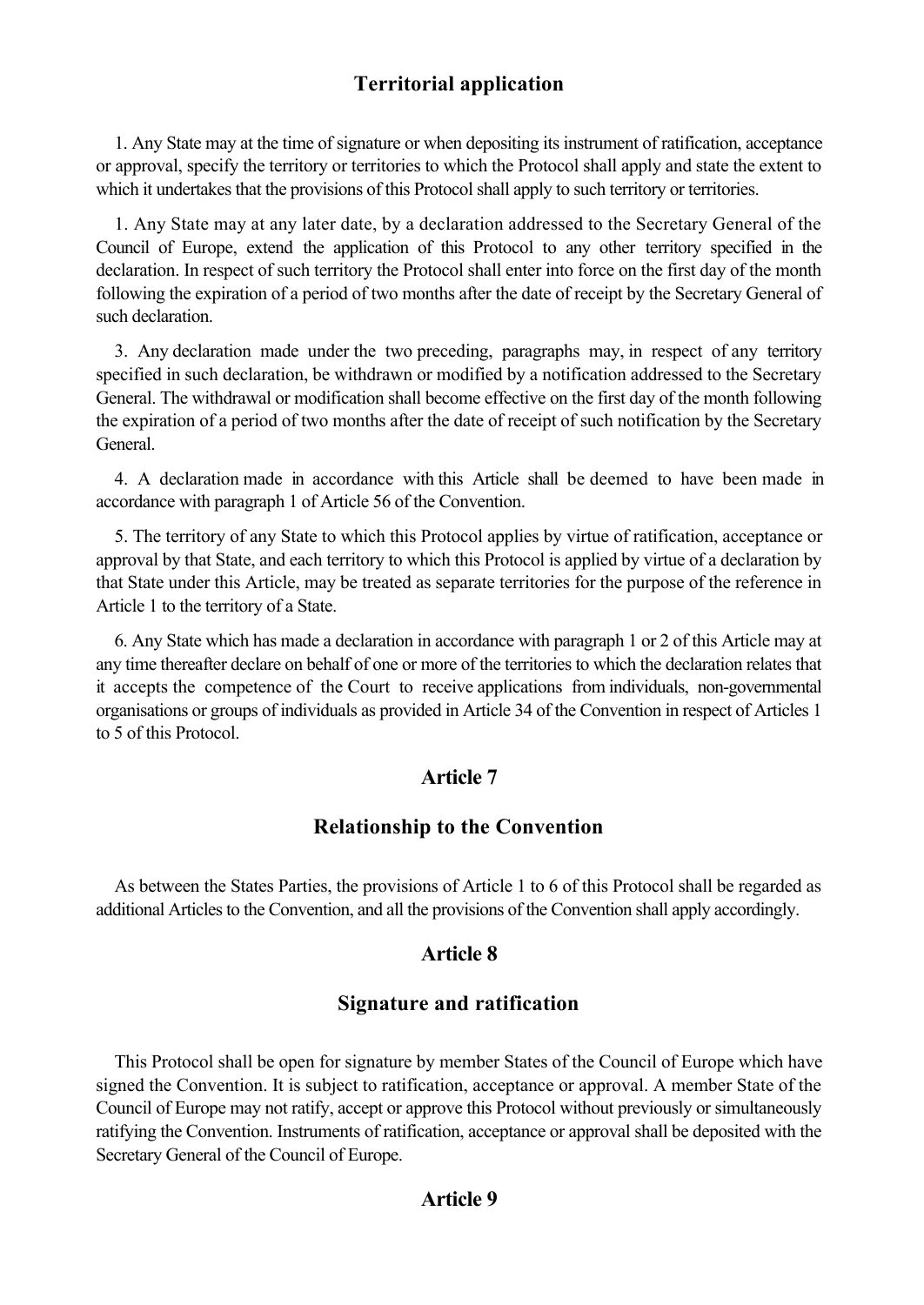# **Entry into force**

1. The Protocol shall enter into force in the first day of the month following the expiration of a period of two months after the date on which seven member States of the Council of Europe have expressed their consent to be bound by the Protocol in accordance with the provisions of Article 8.

2. In respect of any member State which subsquently expresses its consent to be bound by it, the Protocol shall enter into force on the first day of the month following the expiration of a period of two months after the date of the deposit of the instrument of ratification, acceptance or approval.

# **Article 10**

# **Depositary functions**

The Secretary General of the Council of Europe shall notify all the member States of the Council of Europe of:

a) any signature;

b) the deposit of any instrument of ratification, acceptance or approval;

c) any date of entry into force of this Protocol in accordance with Articles 6 and 9;

d) any other act, notification or declaration relating to this Protocol.

In witness whereof the undersigned, being duly authorised thereto, have signed this Protocol.

Done at Strasbourg, this 22nd day of November 1984, in English and French, both texts being equally authentic, in a single copy which shall be deposited in the archives of the Council of Europe. The Secretary General of the Council of Europe shall transmit certified copies to each member State of the Council of Europe.

# **PROTOCOL No. 12 TO THE CONVENTION FOR THE PROTECTION OF HUMAN RIGHTS AND FUNDAMENTAL FREEDOMS**

#### **Rome, 4. XI. 2000**

The member States of the Council of Europe signatory hereto,

Having regard to the fundamental principle according to which all persons are equal before the law and are entitled to the equal protection of the law;

Being resolved to take further steps to promote the equality of all persons through the collective enforcement of a general prohibition of discrimination by means of the Convention for the Protection of Human Rights and fundamental Freedoms signed at Rome on 4 November 1950 (hereinafter referred to as "the Convention");

Reaffirming that the principle of non-discrimination does not prevent States Parties from taking measures in order to promote full and effective equality, provided that there is an objective and reasonable justification for those measures.

Have agreed as follows: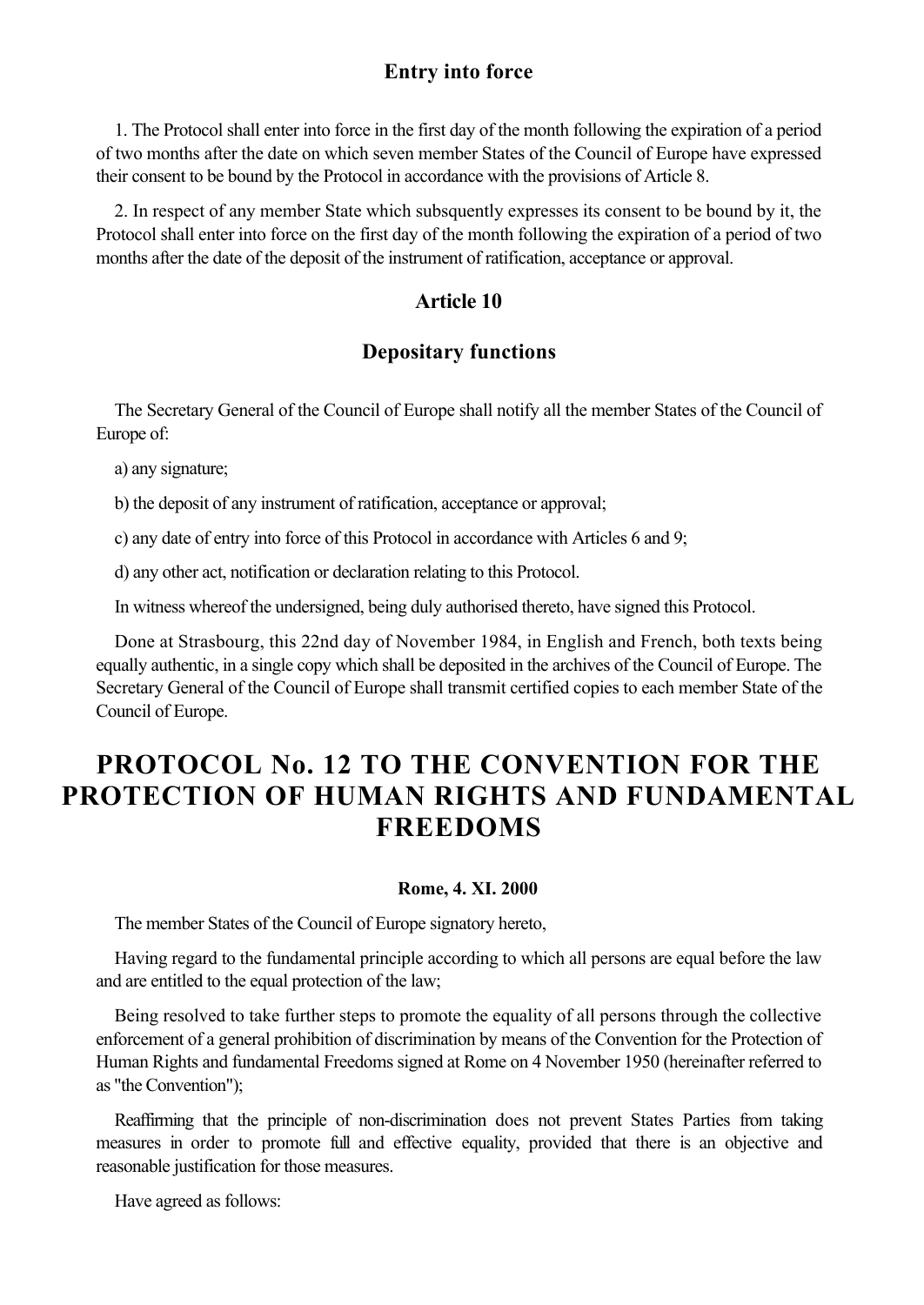#### **Article 1**

# **General prohibition of discrimination**

1. The enjoyment of any right set forth by law shall be secured without discrimination on any ground such as sex, race, colour, language, religion, political or other opinion, national or social origin, association with a national minority, property, birth or other status.

2. No one shall be discriminated against by any public authority on any ground such as those mentioned in paragraph 1.

# **Article 2**

# **Territorial application**

1. Any State may, at the time of signature or when depositing its instrument of ratification, acceptance or approval, specify the territory or territories to which this Protocol shall apply.

2. Any State may at any later date, by a declaration addressed to the Secretary General of the Council of Europe, extend the application of this Protocol to any other territory specified in the declaration. In respect of such territory the Protocol shall enter into force on the first day of the month following the expiration of a period of three months after the date of receipt by the Secretary General of such declaration.

3. Any declaration made under the two preceding paragraphs may, in respect of any territory specified in such declarations, be withdrawn or modified by a notification addressed to the Secretary General of the Council of Europe. The withdrawal or modification shall become effective on the first day of the month following the expiration of a period of three months after the date of receipt of such notification by the Secretary General.

4. A declaration made in accordance with this article shall be deemed to have been made in accordance with paragraph 1 of Article 56 of the Convention.

5. Any State which has made a declaration in accordance with paragraph 1 or 2 of this article may at any time thereafter declare on behalf of one or more of the territories to which the declaration relates that it accepts the competence of the Court to receive applications from individuals, non-governmental organisations or groups of individuals as provided by Article 34 of the Convention in respect of Article 1 of this Protocol.

# **Article 3**

# **Relationship to the Convention**

As between the States Parties, the provisions of Articles 1 and 2 of this Protocol shall be regarded as additional articles to the Convention, and all the provisions of the Convention shall apply accordingly.

# **Article 4**

### **Signature and ratification**

This Protocol shall be open for signature by member States of the Council of Europe which have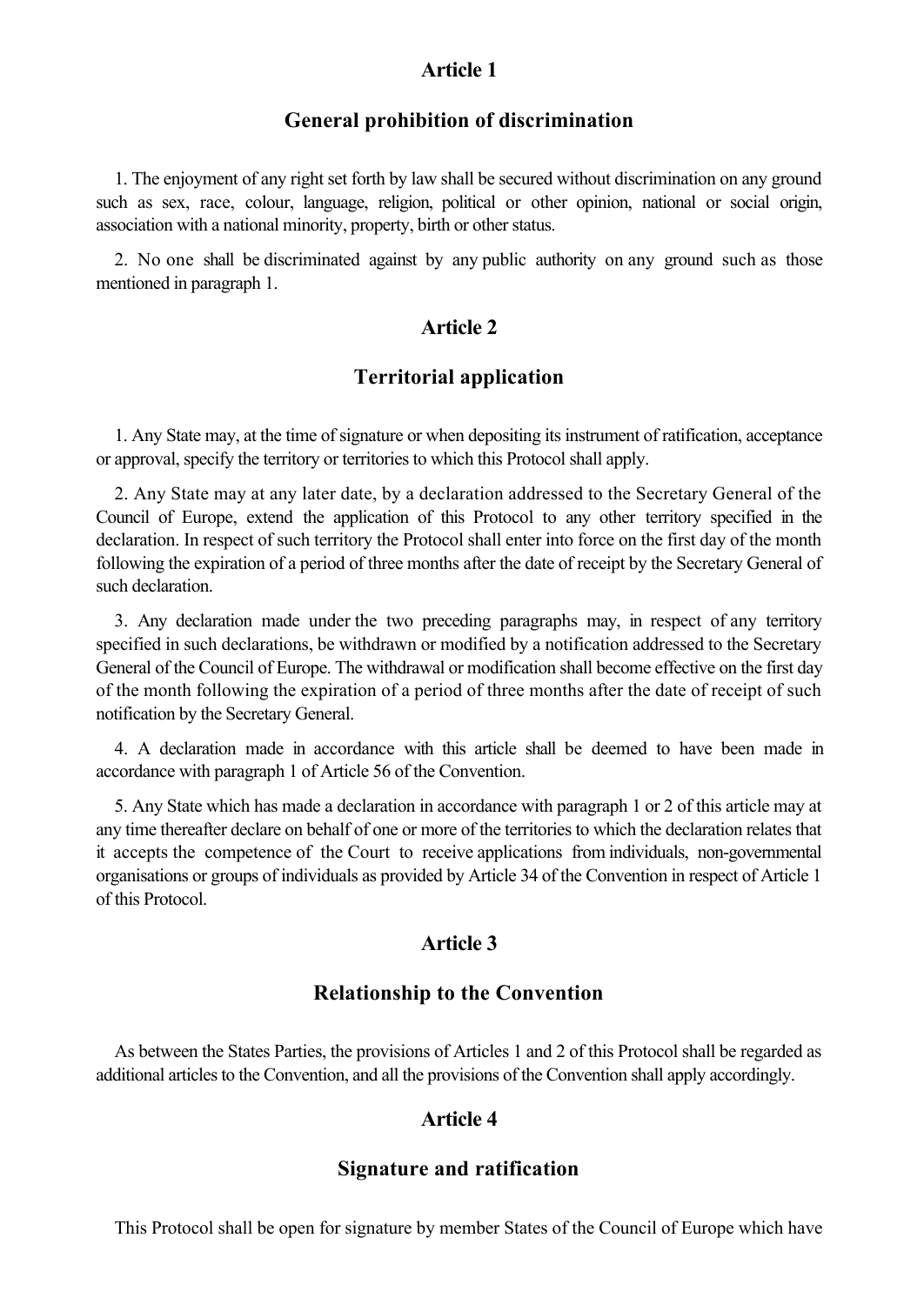signed the Convention. It is subject to ratification, acceptance or approval. A member State of the Council of Europe may not ratify, accept or approve this Protocol without previously or simultaneously ratifying the Convention. Instruments of ratification, acceptance or approval shall be deposited with the Secretary General of the Council of Europe.

# **Article 5**

# **Entry into force**

1. This Protocol shall enter into force on the first day of the month following the expiration of a period of three months after the date on which ten member States of the Council of Europe have expressed their consent to be bound by the Protocol in accordance with the provisions of Article 4.

2. In respect of any member State which subsequently expresses its consent to be bound by it, the Protocol shall enter into force on the first day of the month following the expiration of a period of three months after the date of the deposit of the instrument of ratification, acceptance or approval.

# **Article 6**

## **Depositary functions**

The Secretary General of the Council of Europe shall notify all the member States of the Council of Europe of:

a) any signature;

b) the deposit of any instrument of ratification, acceptance or approval;

c) any date of entry into force of this Protocol in accordance with Articles 2 and 5;

d) any other act, notification or communication relating to this Protocol.

In witness whereof the undersigned, being duly authorised thereto, have signed this Protocol.

Done at Rome, this 4th day of November 2000, in English and in French, both texts being equally authentic, in a single copy which shall be deposited in the archives of the Council of Europe. The Secretary General of the Council of Europe shall transmit certified copies to each member State of the Council of Europe.

# **PROTOCOL No. 13 TO THE CONVENTION FOR THE PROTECTION OF HUMAN RIGHTS AND FUNDAMENTAL FREEDOMS, CONCERNING THE ABOLITION OF THE DEATH PENALTY IN ALL CIRCUMSTANCES**

#### **Vilnius, 3. V. 2002**

The member States of the Council of Europe signatory hereto,

Convinced that everyone's right to life is a basic value in a democratic society and that the abolition of the death penalty is essential for the protection of this right and for the full recognition of the inherent dignity of all human beings;

Wishing to strengthen the protection of the right to life guaranteed by the Convention for the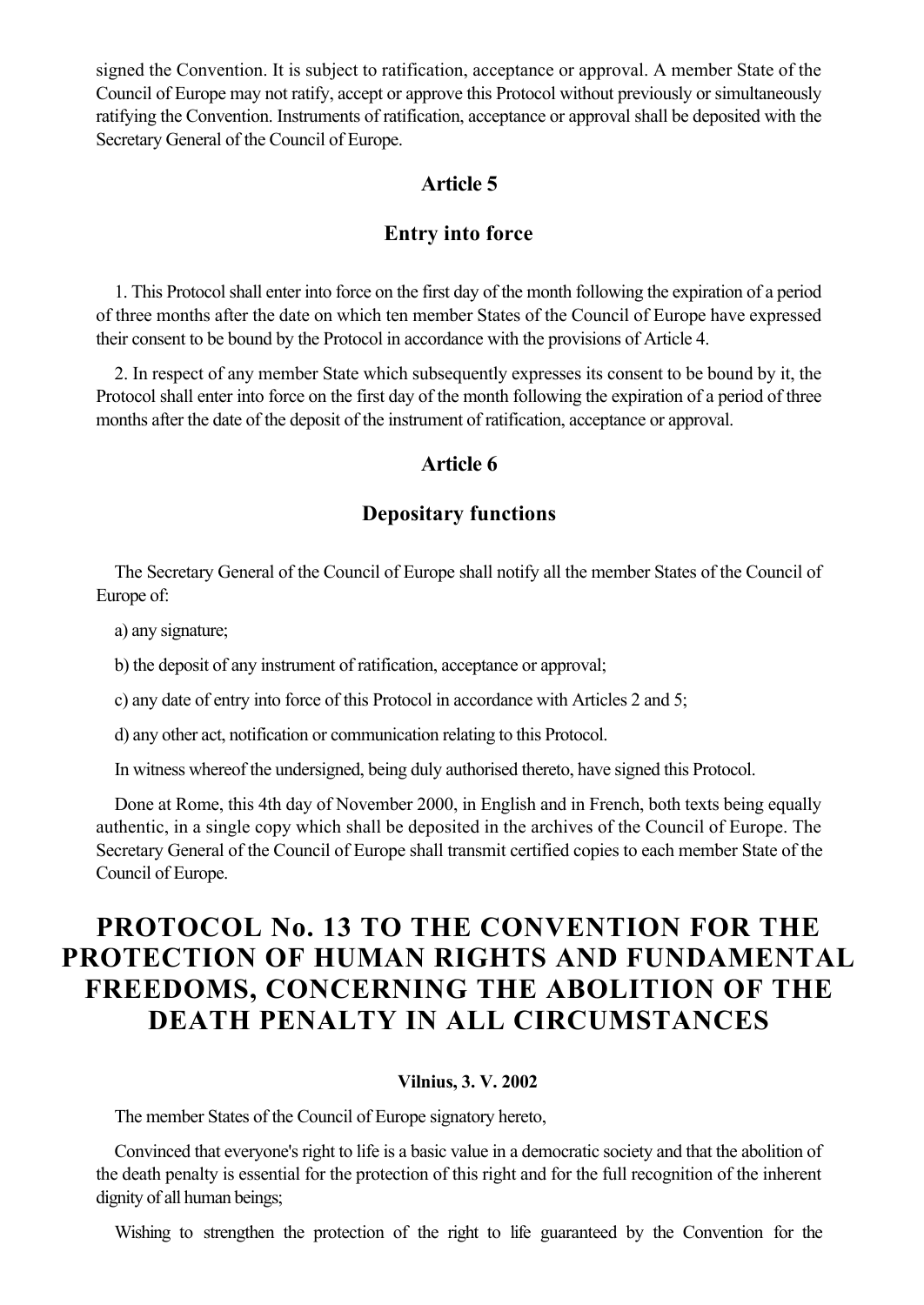Protection of Human Rights and Fundamental Freedoms signed at Rome on 4 November 1950 (hereinafter referred to as "the Convention");

Noting that Protocol No. 6 to the Convention, concerning the Abolition of the Death Penalty, signed at Strasbourg on 28 April 1983, does not exclude the death penalty in respect of acts committed in time of war or of imminent threat of war;

Being resolved to take the final step in order to abolish the death penalty in all circumstances,

Have agreed as follows:

# **Article 1**

# **Abolition of the death penalty**

The death penalty shall be abolished. No one shall be condemned to such penalty or executed.

# **Article 2**

# **Prohibition of derogations**

No derogation from the provisions of this Protocol shall be made under Article 15 of the Convention.

# **Article 3**

# **Prohibition of reservations**

No reservation may be made under Article 57 of the Convention in respect of the provisions of this Protocol.

# **Article 4**

# **Territorial application**

1. Any State may, at the time of signature of when depositing its instrument of ratification, acceptance or approval, specify the territory or territories to which this Protocol shall apply.

2. Any State may at any later date, by a declaration addressed to the Secretary General of the Council of Europe, extend the application of this Protocol to any other territory specified in the declaration. In respect of such territory the Protocol shall enter into force on the first day of the month following the expiration of a period of three months after the date of receipt of such declaration by the Secretary General.

3. Any declaration made under the two preceding paragraphs may, in respect of any territory specified in such declaration, be withdrawn or modified by a notification addressed to the Secretary General. The withdrawal or modification shall become effective on the first day of the month following the expiration of a period of three months after the date of receipt of such notification by the Secretary General.

# **Article 5**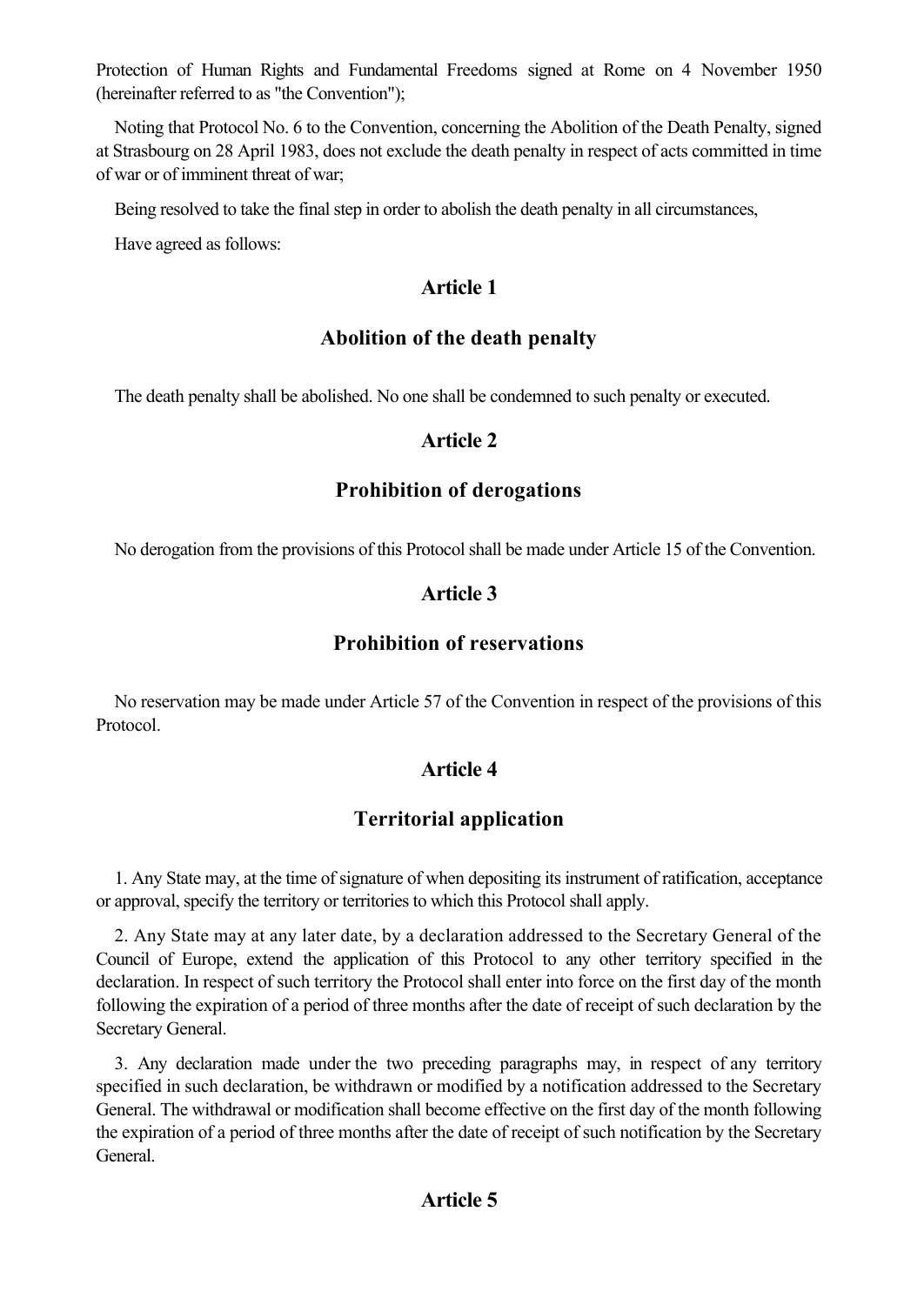# **Relationship to the Convention**

As between the States Parties the provisions of Articles 1 to 4 of this Protocol shall be regarded as additional articles to the Convention, and all the provisions of the Convention shall apply accordingly.

### **Article 6**

# **Signature and ratification**

This Protocol shall be open for signature by member States of the Council of Europe which have signed the Convention. It is subject to ratification, acceptance or approval. A member State of the Council of Europe may not ratify, accept or approve this Protocol without previously or simultancously ratifying the Convention. Instruments of ratification, acceptance or approval shall be deposited with the Secretary General of the Council of Europe.

# **Article 7**

#### **Entry into force**

1. This Protocol shall enter into force on the first day of the month following, the expiration of a period of three months after the date on which ten member States of the Council of Europe have expressed heir consent to be bound by the Protocol in accordance with the provisions of Article 6.

2. In respect of any member State which subsequently expresses its consent to be bound by it, the Protocol shall enter into force on the first day of the month following the expiration of a period of three months after the date of the deposit of the instrument of ratification, acceptance or approval.

# **Article 8**

# **Depositary functions**

The Secretary General of the Council of Europe shall notify all the member States of the Council of Europe of:

a) any signature;

b) the deposit of any instrument of ratification, acceptance or approval;

c) any date of entry into force of this Protocol in accordance with Articles 4 and 7;

d) any other act, notification or communication relating to this Protocol.

In witness whereof the undersigned, being duly authorised thereto, have signed his Protocol.

Done at Vilnius, this 3 May 2002, in English and in French, both texts being equally authentic, in a single copy which shall be deposited in the archives of the Council of Europe. The Secretary General of the Council of Europe shall transmit certified copies to each member State of the Council of Europe.

# **ЕВРОПСКА КОНВЕНЦИЈА ЗА ЗАШТИТУ ЉУДСКИХ ПРАВА И ОСНОВНИХ СЛОБОДА ИЗМЕЊЕНА У СКЛАДУ С ПРОТОКОЛОМ БР. 11**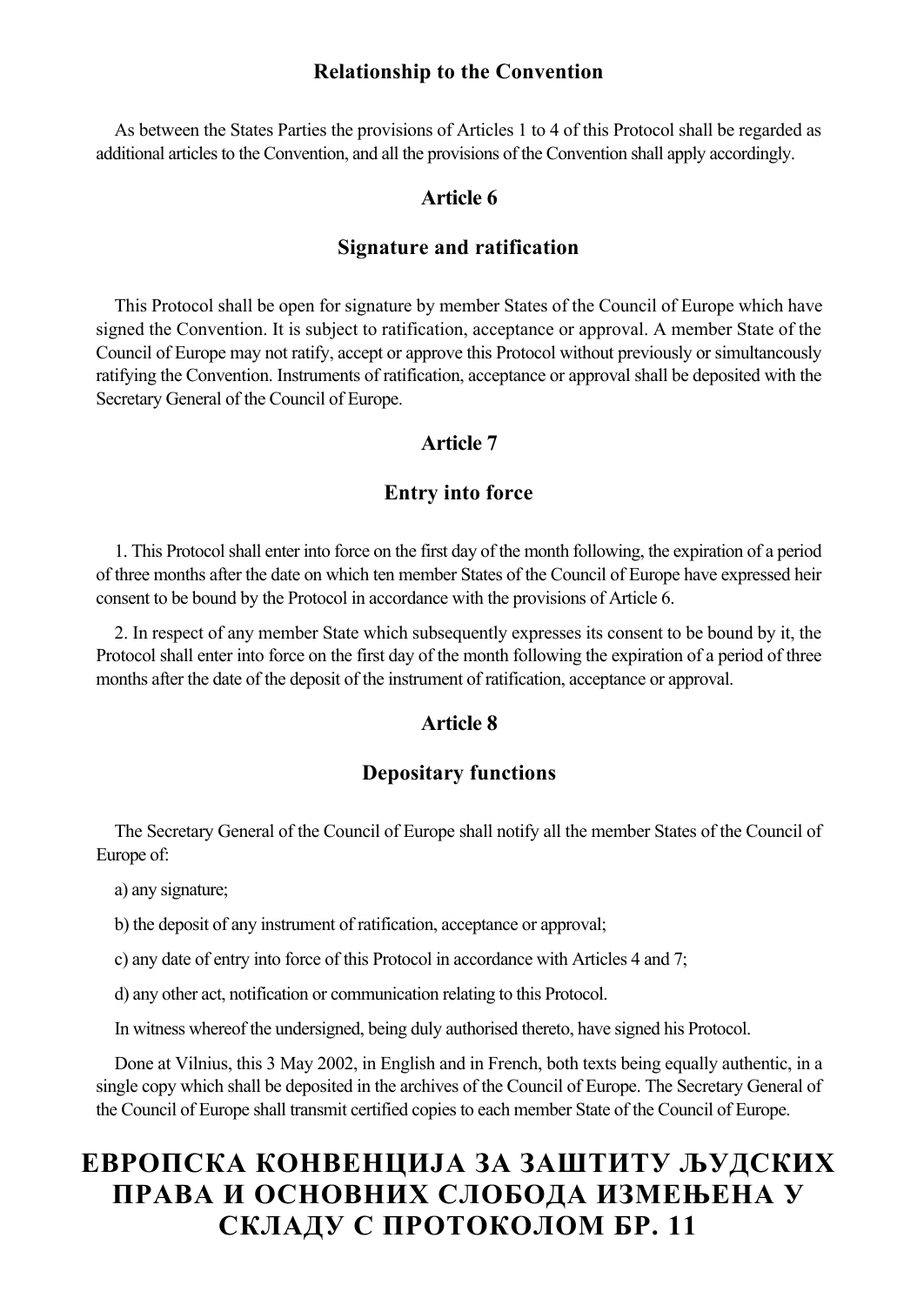#### **Рим, 4. новембра 1950. године**

Владе потписнице ове Конвенције, као чланице Савета Европе,

Имајући у виду Универзалну декларацију о људским правима коју је Генерална скупштина Уједињених нација прогласила 10. децембра 1948;

Имајући у виду да ова Декларација има за циљ да осигура опште и стварно признање и поштовање права прокламованих у њој;

Имајући у виду да је циљ Савета Европе постизање већег јединства између његових чланица и да је очување и развијање основних људских права и слобода један од начина на који том циљу треба стремити,

Потврђујући изнова своју дубоку веру у оне основне слободе које су темељ правде и мира у свету и које се најбоље одржавају стварном политичком демократијом, с једне стране, и заједничким схватањем и поштовањем људских права од којих оне зависе, с друге стране,

Решене да, као владе европских земаља које су сличних погледа и имају заједничко наслеђе политичких традиција, идеале, слободе и владавине права, предузму прве кораке за скупно остваривање извесних права наведених у Универзалној декларацији,

Споразумеле су се о следећем:

# **Члан 1.**

#### **Обавеза поштовања људских права**

Високе стране уговорнице јемче свакоме у својој надлежности права и слободе одређене у Делу I ове Конвенције.

# **Део I**

# ПРАВА И СЛОБОДЕ

### **Члан 2.**

#### **Право на живот**

1. Право на живот сваке особе заштићено је законом. Нико не може бити намерно лишен живота, сем приликом извршења пресуде суда којом је осуђен за злочин за који је ова казна предвиђена законом.

2. Лишење живота се не сматра противним овом члану ако проистекне из употребе силе која је апсолутна нужна:

а) ради одбране неког лица од незаконитог насиља;

б) да би се извршило законито хапшење или спречило бекство лица законито лишеног слободе;

ц) приликом законитих мера које се предузимају у циљу сузбијања нереда или побуне.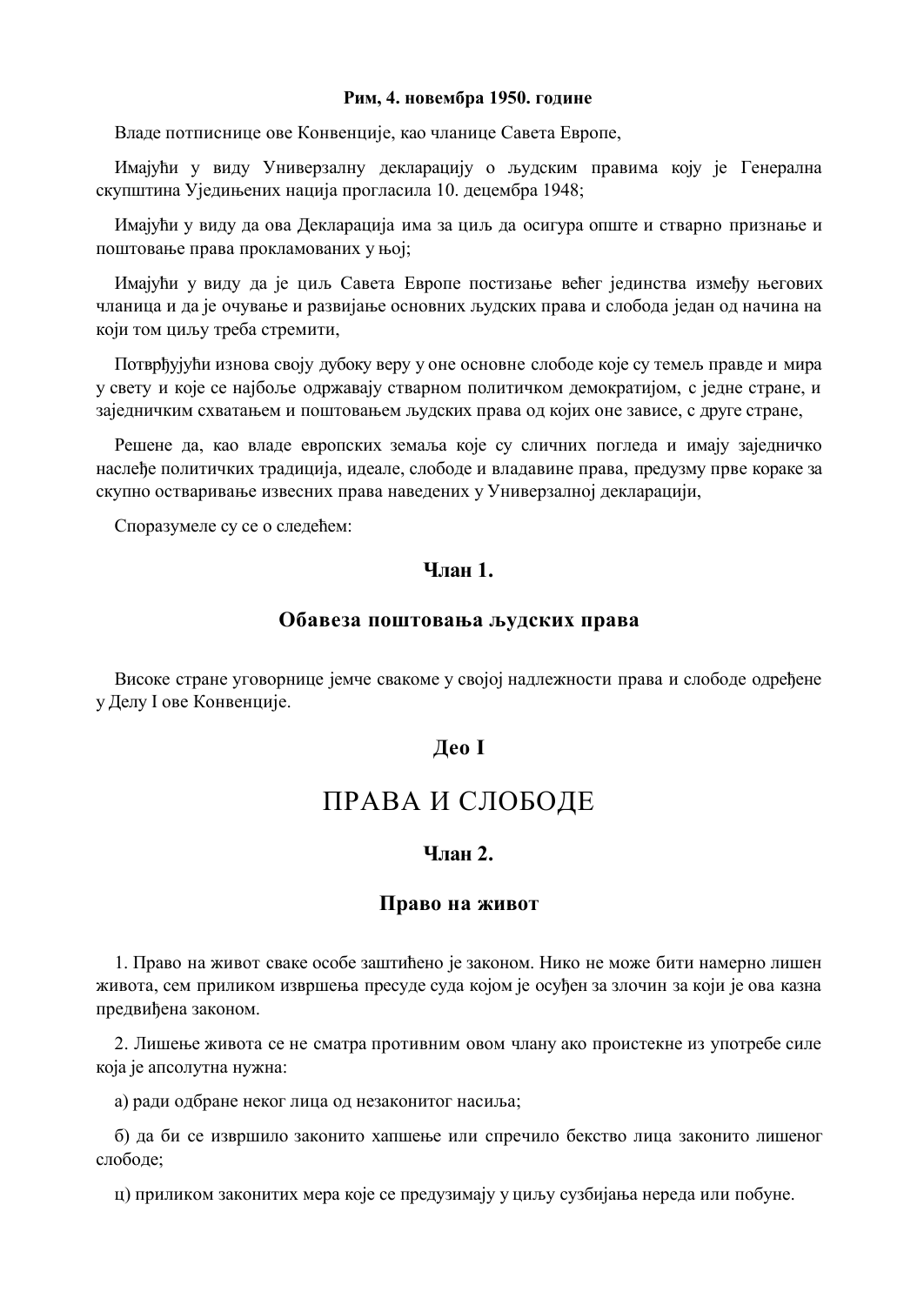### **Члан 3.**

### **Забрана мучења**

Нико не сме бити подвргнут мучењу, или нечовечном или понижавајућем поступању или кажњавању.

#### **Члан 4.**

# **Забрана ропства и принудног рада**

1. Нико се не сме држати у ропству или ропском положају.

2. Ни од кога се не може захтевати да обавља принудни или обавезни рад.

3. За сврхе овог члана израз "принудни или обавезни рад" не обухвата:

а) рад уобичајен у склопу лишења слободе одређеног у складу са одредбом члана 5. ове Конвенције или током условног отпуста;

б) службе војне природе или, у земљама у којима се признаје приговор савести, службу која се захтева уместо одслужења војне обавезе;

ц) рад који се изискује у случају какве кризе или несреће која прети опстанку или добробити заједнице;

д) рад или службу који чине саставни део уобичајених грађанских дужности.

## **Члан 5.**

# **Право на слободу и безбедност**

1. Свако има право на слободу и безбедност личности. Нико не може бити лишен слободе осим у следећим случајевима и у складу са законом прописаним поступком:

а) у случају законитог лишења слободе на основу пресуде надлежног суда;

б) у случају законитог хапшења или лишења слободе због неизвршења законите судске одлуке или ради обезбеђења испуњења неке обавезе прописане законом;

ц) у случају законитог хапшења или лишења слободе ради привођења лица пред надлежну судску власт због оправдане сумње да је извршило кривично дело, или када се то оправдано сматра потребним како би се предупредило извршење кривичног дела или бекство по његовом извршењу;

д) у случају лишења слободе малолетног лица на основу законите одлуке у сврху васпитног надзора или законитог лишења слободе ради његовог привођења надлежном органу;

е) у случају законитог лишења слободе да би се спречило ширење заразних болести, као и законитог лишења слободе душевно поремећених лица, алкохоличара или уживалаца дроге или скитница;

ф) у случају законитог хапшења или лишења слободе лица да би се спречио његов неовлашћени улазак у земљу, или лица против кога се предузимају мере у циљу депортације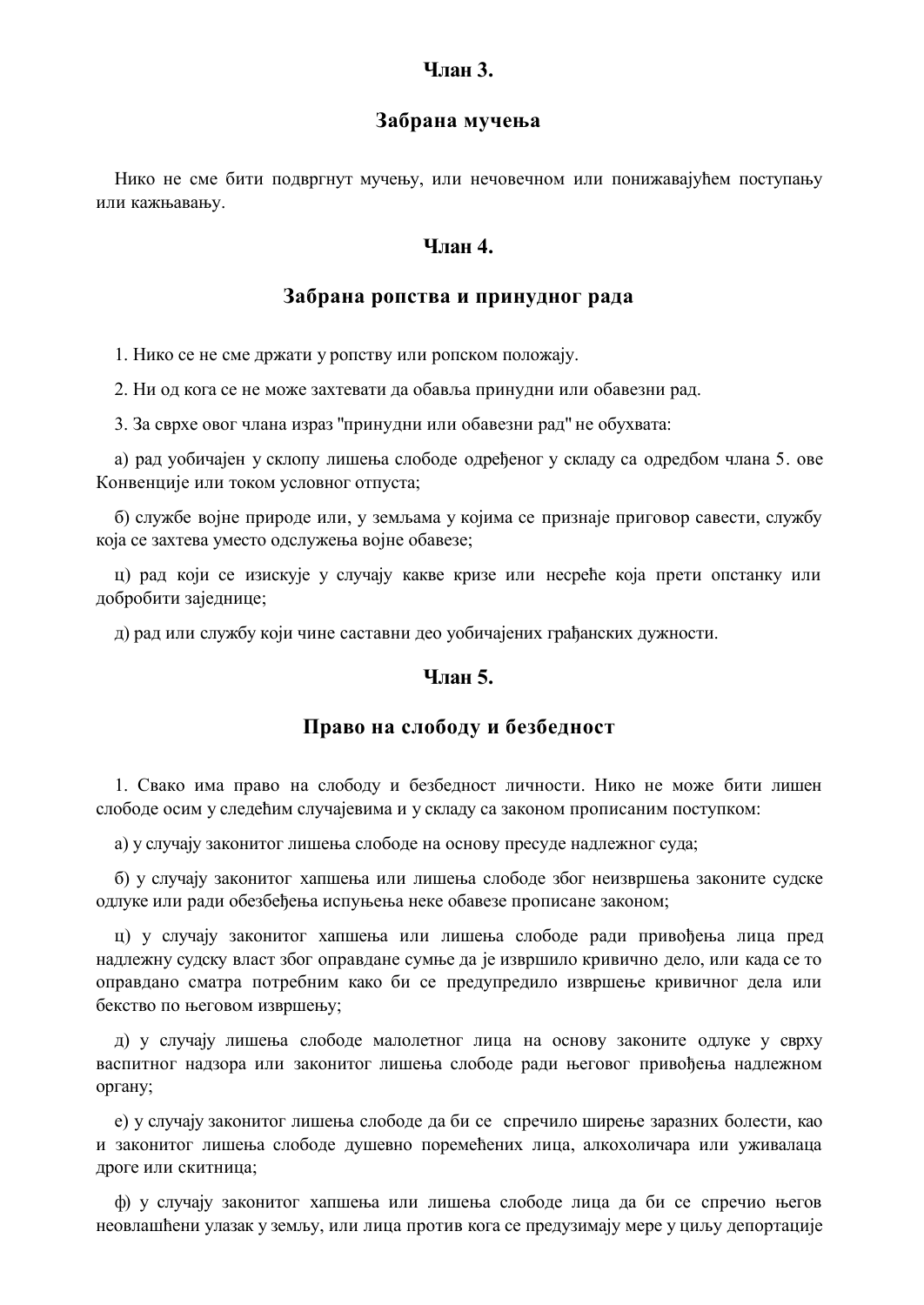или екстрадиције.

2. Свако ко је ухапшен биће одмах и на језику који разуме обавештен о разлозима за његово хапшење и о свакој оптужби против њега.

3. Свако ко је ухапшен или лишен слободе сходно одредбама из става 1. ц овог члана биће без одлагања изведен пред судију или друго службено лице законом одређено да обавља судске функције и имаће право да му се суди у разумном року или да буде пуштен на слободу до суђења. Пуштање на слободу може се условити јемствима да ће се лице појавити на суђењу.

4. Свако ко је лишен слободе има право да покрене поступак у коме ће суд хитно испитати законитост лишења слободе и наложити пуштање на слободу ако је лишење слободе незаконито.

5. Свако ко је био ухапшен или лишен слободе у супротности с одредбама овог члана има утуживо право на накнаду.

# **Члан 6.**

### **Право на правично суђење**

1. Свако, током одлучивања о његовим грађанским правима и обавезама или о кривичној оптужби против њега, има право на правичну и јавну расправу у разумном року пред независним и непристрасним судом, образованим на основу закона. Пресуда се изриче јавно, али се штампа и јавност могу искључити с целог или с дела суђења у интересу морала, јавног реда или националне безбедности у демократском друштву, када то захтевају интереси малолетника или заштита приватног живота странака, или у мери која је, по мишљењу суда, нужно потребна у посебним околностима када би јавност могла да нашкоди интересима правде.

2. Свако ко је оптужен за кривично дело сматраће се невиним све док се не докаже његова кривица на основу закона.

3. Свако ко је оптужен за кривично дело има следећа минимална права:

а) да у најкраћем могућем року, подробно и на језику који разуме, буде обавештен о природи и разлозима за оптужбу против њега,

б) да има довољно времена и могућности за припремање одбране;

ц) да се брани лично или путем браниоца кога сам изабере или, ако нема довољно средстава да плати за правну помоћ, да ову помоћ добије бесплатно када интереси правде то захтевају;

д) да испитује сведоке против себе или да постигне да се они испитају и да се обезбеди присуство и саслушање сведока у његову корист под истим условима који важе за оне који сведоче против њега;

е) да добије бесплатну помоћ преводиоца ако не разуме или не говори језик који се употребљава на суду.

# **Члан 7.**

#### **Кажњавање само на основу закона**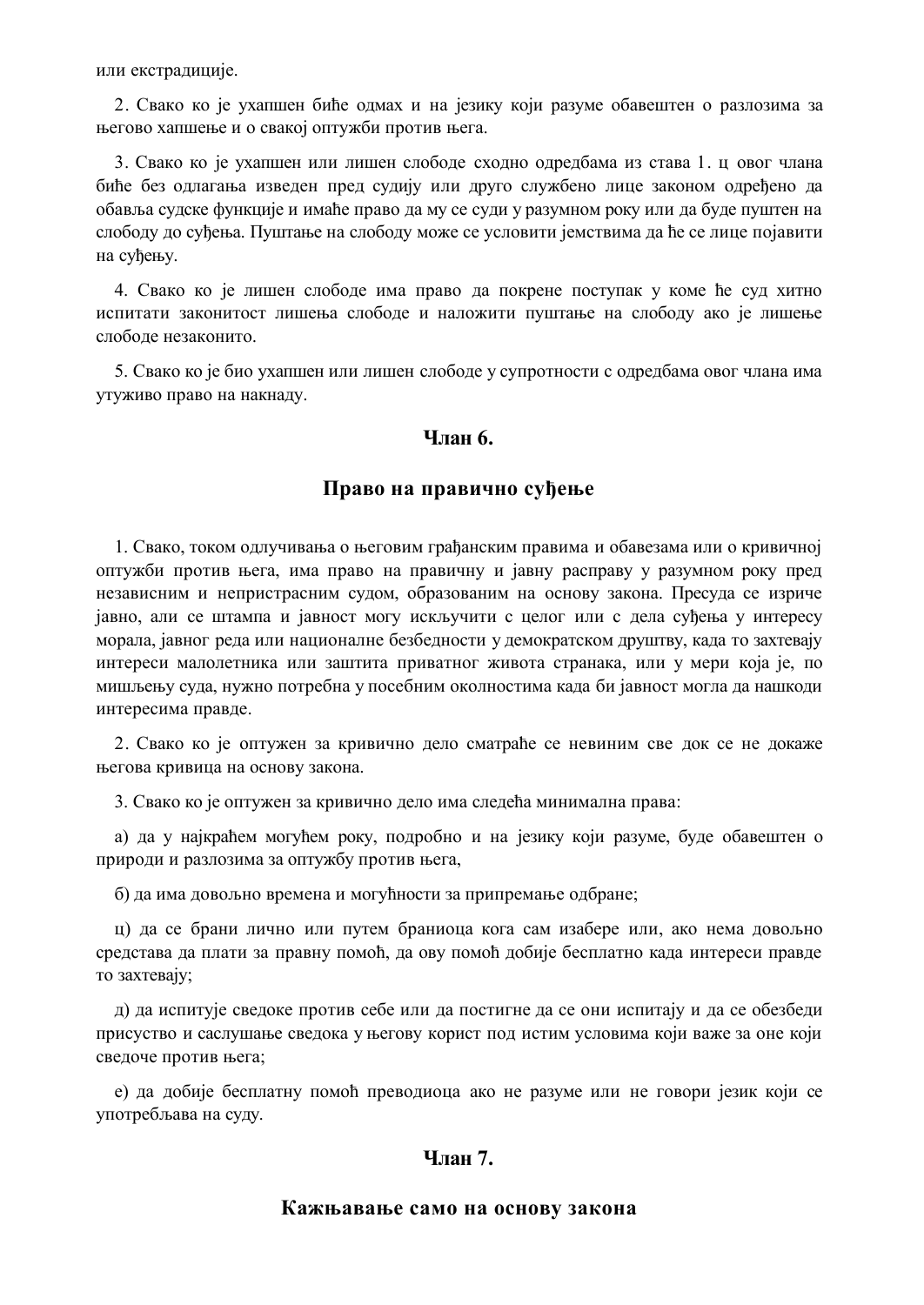1. Нико се не може сматрати кривим за кривично дело извршено чињењем или нечињењем које, у време када је извршено, није представљало кривично дело по унутрашњем или међународном праву. Исто тако, не може се изрећи строжа казна од оне која је била прописана у време када је кривично дело извршено.

2. Овај члан не утиче на суђење и кажњавање неког лица за чињење или нечињење које се у време извршења сматрало кривичним делом према општим правним начелима која признају цивилизовани народи.

#### **Члан 8.**

#### **Право на поштовање приватног и породичног живота**

1. Свако има право на поштовање свог приватног и породичног живота, дома и преписке.

2. Јавне власти неће се мешати у вршење овог права сем ако то није у складу са законом и неопходно у демократском друштву у интересу националне безбедности, јавне безбедности или економске добробити земље, ради спречавања нереда или криминала, заштите здравља или морала, или ради заштите права и слобода других.

# **Члан 9.**

#### **Слобода мисли, савести и вероисповести**

1. Свако има право на слободу мисли, савести и вероисповести; ово право укључује слободу промене вере или уверења и слободу човека да, било сам или заједно с другима, јавно или приватно, испољава веру или уверење молитвом, проповеди, обичајима и обредом.

2. Слобода исповедања вере или убеђења може бити подвргнута само оним ограничењима која су прописана законом и неопходна у демократском друштву у интересу јавне безбедности, ради заштите јавног реда, здравља или морала, или ради заштите права и слобода других.

# **Члан 10.**

### **Слобода изражавања**

1. Свако има право на слободу изражавања. Ово право укључује слободу поседовања сопственог мишљења, примање и саопштавања информација и идеја без мешања јавне власти и без обзира на границе. Овај члан не спречава државе да захтевају дозволе за рад телевизијских, радио и биоскопских предузећа.

2. Пошто коришћење ових слобода повлачи за собом дужности и одговорности, оно се може подвргнути формалностима, условима, ограничењима или казнама прописаним законом и неопходним у демократском друштву у интересу националне безбедности, територијалног интегритета или јавне безбедности, ради спречавања нереда или криминала, заштите здравља или морала, заштите угледа или права других, спречавања откривања обавештења добијених у поверењу, или ради очувања ауторитета и непристрасности судства.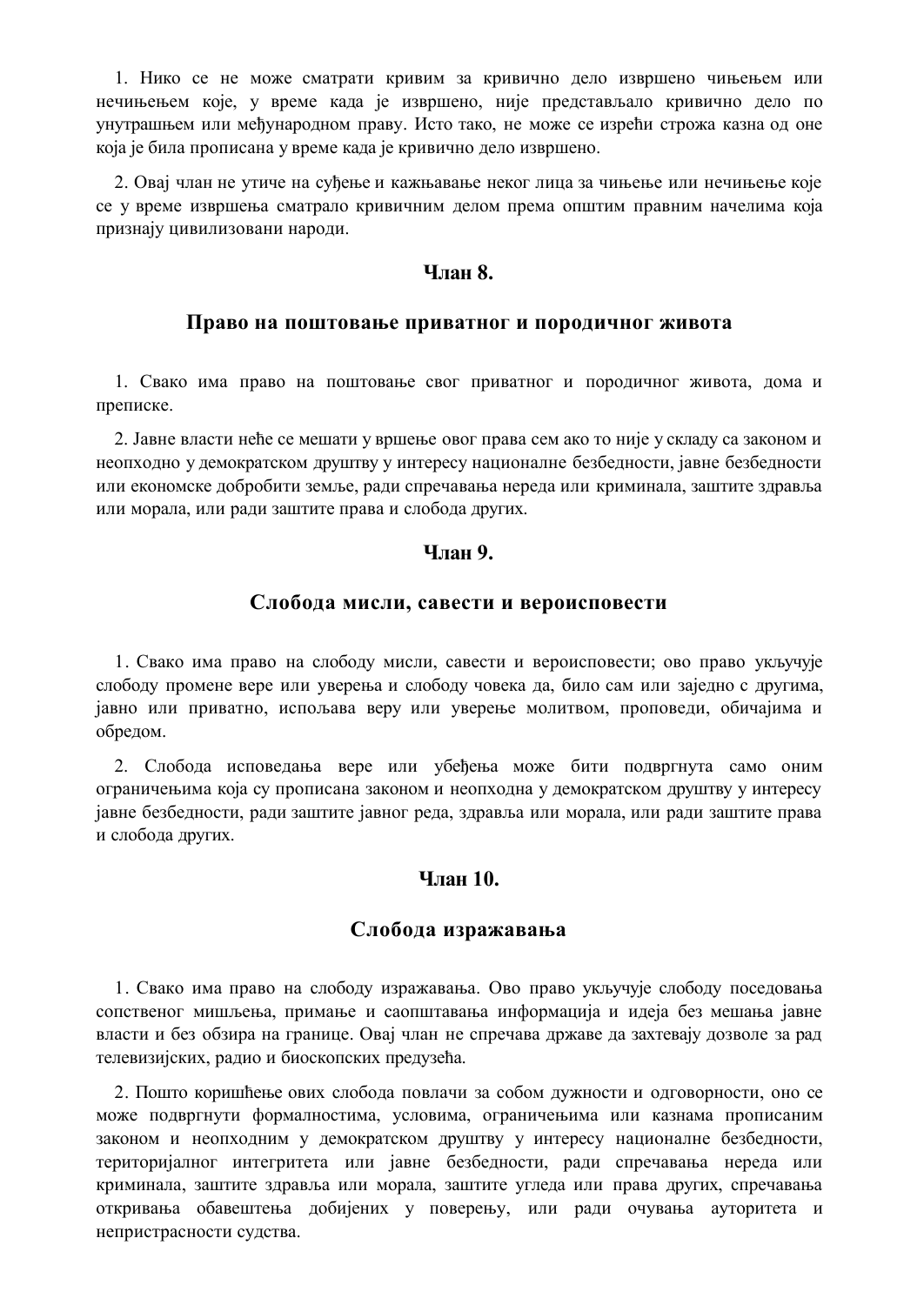# **Члан 11.**

#### **Слобода окупљања и удруживања**

1. Свако има право на слободу мирног окупљања и слободу удруживања с другима, укључујући право да оснива синдикат и учлањује се у њега ради заштите својих интереса.

2. За вршење ових права неће се постављати никаква ограничења, осим оних која су прописана законом и неопходна у демократском друштву у интересу националне безбедности или јавне безбедности, ради спречавања нереда или криминала, заштите здравља или морала, или ради заштите права и слобода других. Овим се чланом не спречава законито ограничавање вршења ових права припадницима оружаних снага, полиције или државне управе.

#### **Члан 12.**

#### **Право на склапање брака**

Мушкарци и жене одговарајућег узраста имају право да ступају у брак и заснивају породицу у складу с унутрашњим законима који уређују вршење овог права.

# **Члан 13.**

#### **Право на делотворни правни лек**

Свако коме су повређена права и слободе предвиђени у овој Конвенцији има право на делотворан правни лек пред националним властима, без обзира јесу ли повреду извршила лица која су поступала у службеном својству.

### **Члан 14.**

#### **Забрана дискриминације**

Уживање права и слобода предвиђена у овој Конвенцији обезбеђује се без дискриминације по било ком основу, као што су пол, раса, боја коже, језик, вероисповест, политичко или друго мишљење, национално или социјално порекло, веза с неком националном мањином, имовно стање, рођење или други статус.

# **Члан 15.**

#### **Одступање у ванредним околностима**

1. У доба рата или друге јавне опасности која прети опстанку нације, свака Висока страна уговорница може да предузме мере које одступају од њених обавеза по овој Конвенцији, и то у најнужнијој мери коју изискује хитност ситуације, с тим да такве мере не буду у нескладу с њеним другим обавезама према међународном праву.

2. Претходна одредба не допушта одступање од члана 2. осим у погледу смрти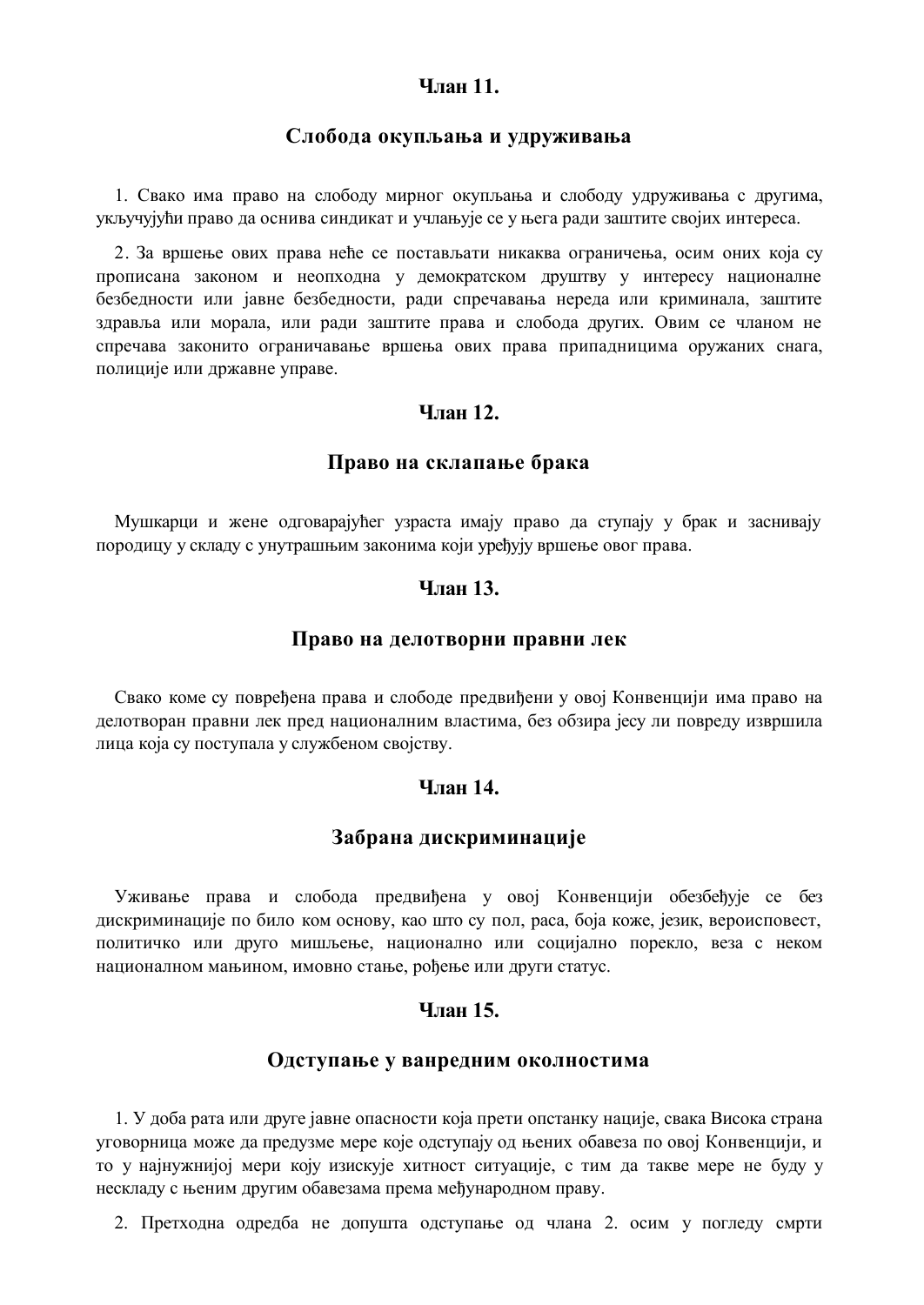проузроковане законитим ратним поступцима, или члана 3, 4 (став 1) и 7.

3. Свака Висока страна уговорница која користи своје право да одступи од одредби Конвенције обавештава у потпуности генералног секретара Савета Европе о мерама које предузима и разлозима за њих. Она такође обавештава генералног секретара Савета Европе када такве мере престану да делују и када одредбе Конвенције поново почну да се примењују у потпуности.

### **Члан 16.**

#### **Ограничења политичке активности странаца**

Ниједна одредба чланова 10, 11. и 14. неће се тумачити тако да спречава Високе старне уговорнице да ограничавају политичку делатност странаца.

#### **Члан 17.**

### **Забрана злоупотребе права**

Ништа у овој Конвенцији не може се тумачити тако да подразумева право било које државе, групе или лица да се упусте у неку делатност или изврше неки чин који је усмерен на поништавање било ког од наведених права и слобода или на њихово ограничавање у већој мери од оне која је предвиђена Конвенцијом.

# **Члан 18.**

### **Границе коришћења ограничења права**

Ограничења наведених права и слобода која су дозвољена овом Конвенцијом неће се примењивати ни у које друге сврхе сем оних због којих су прописани.

# **Део II**

# ЕВРОПСКИ СУД ЗА ЉУДСКА ПРАВА

#### **Члан 19.**

### **Успостављање Суда**

Да би се обезбедило поштовање обавеза из Конвенције и протокола уз њу које су прихватиле Високе стране уговорнице, установљава се Европски суд за људска права, у даљем тексту: "Суд". Суд ће радити као стални орган.

# **Члан 20.**

Суд се састоји од оноликог броја судија колико је Високих страна уговорница.

# **Члан 21.**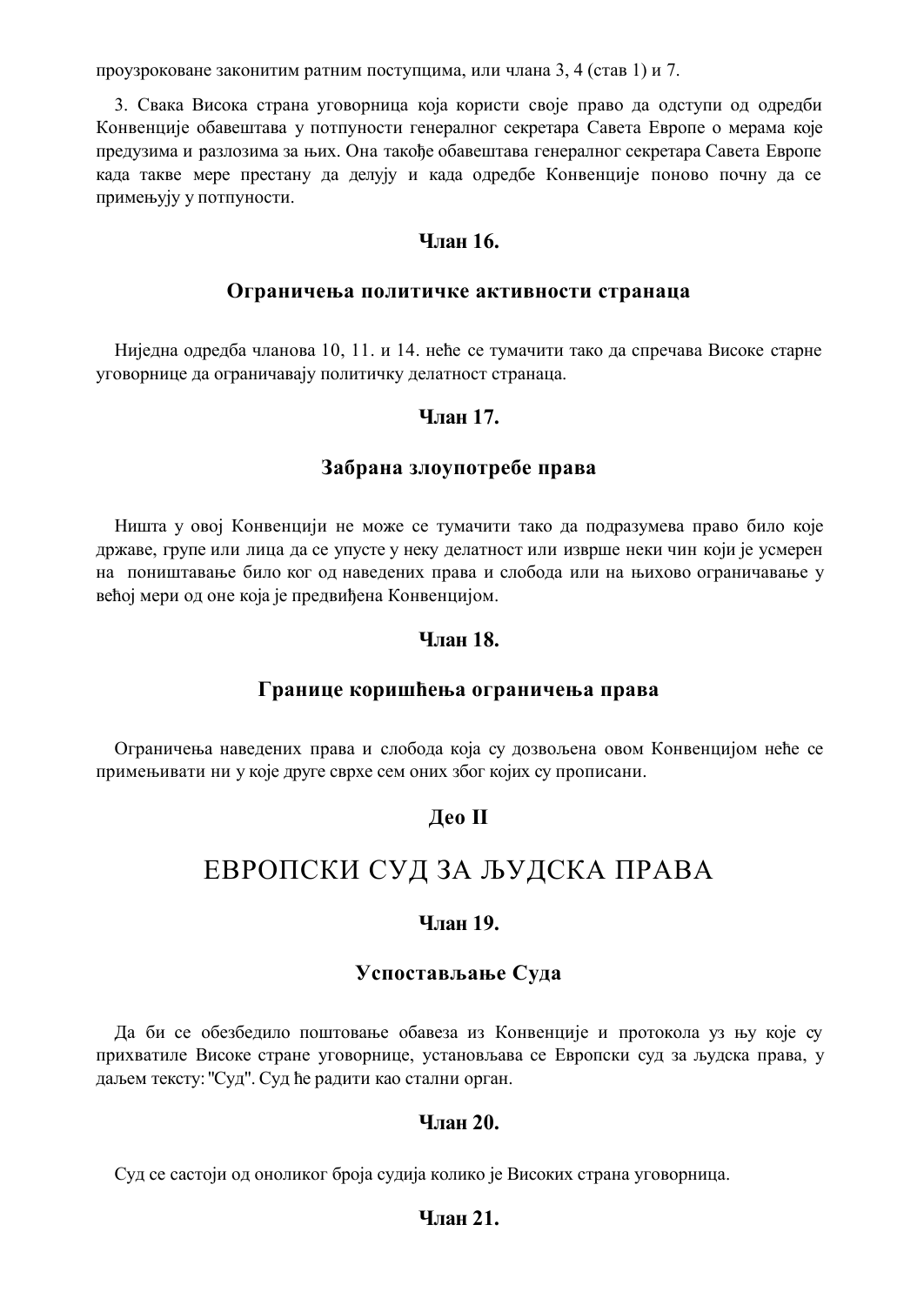# **Услови за избор**

1. Судије морају имати високи морални углед и поседовати квалификације потребне за обављање високих судских функција, односно бити признати правни стручњаци.

2. Судије служе у личном својству.

3. Током свог мандата судије се не могу бавити пословима који су неспојиви с њиховом независношћу, непристрасношћу или захтевима сталне службе; сва питања у вези с применом овог става решава Суд.

# **Члан 22.**

# **Избор судија**

1. За сваку страну уговорницу судију бира Парламентарна скупштина већином гласова, са листе од три кандидата које дотична Висока страна уговорница предложи.

2. Исти поступак се примењује за попуну Суда у случају приступања нових Високих страна уговорница, као и приликом попуњавања упражњених места.

# **Члан 23.**

# **Трајање мандата**

1. Судије се бирају на период од шест година. Они се могу поново бирати. Међутим, мандат једне половине судија изабраних на првим изборима истиче после три године.

2. Судије чији мандат истиче на крају почетног трогодишњег периода жребом одређује генерални секретар Савета Европе непосредно после избора.

3. Да би се обезбедило да се, колико је то могуће, мандат једне половине судија обнавља сваке три године, Парламентарна скупштина може пре сваких следећих избора одлучити да мандат или мандати једног или више судија који буду изабрани трају дуже или краће од шест година, али не дуже од девет и не краће од три године.

4. Када је реч о више мандата, а Парламентарна скупштина примењује претходни став, генерални секретар Савета Европе жребом распоређује мандате непосредно после избора.

5. Судија изабран на место судије чији мандат није истекао обавља дужност свог претходника до окончања његовог мандата.

6. Судији истиче мандат када напуни седамдесет година живота.

7. Судије остају на дужности док не буду замењени. Међутим, они настављају да раде на предметима које су већ узели у разматрање.

# **Члан 24.**

### **Разрешење**

Судија се не може разрешити своје функције док друге судије не одлуче двотрећинском већином да он више не испуњава потребне услове.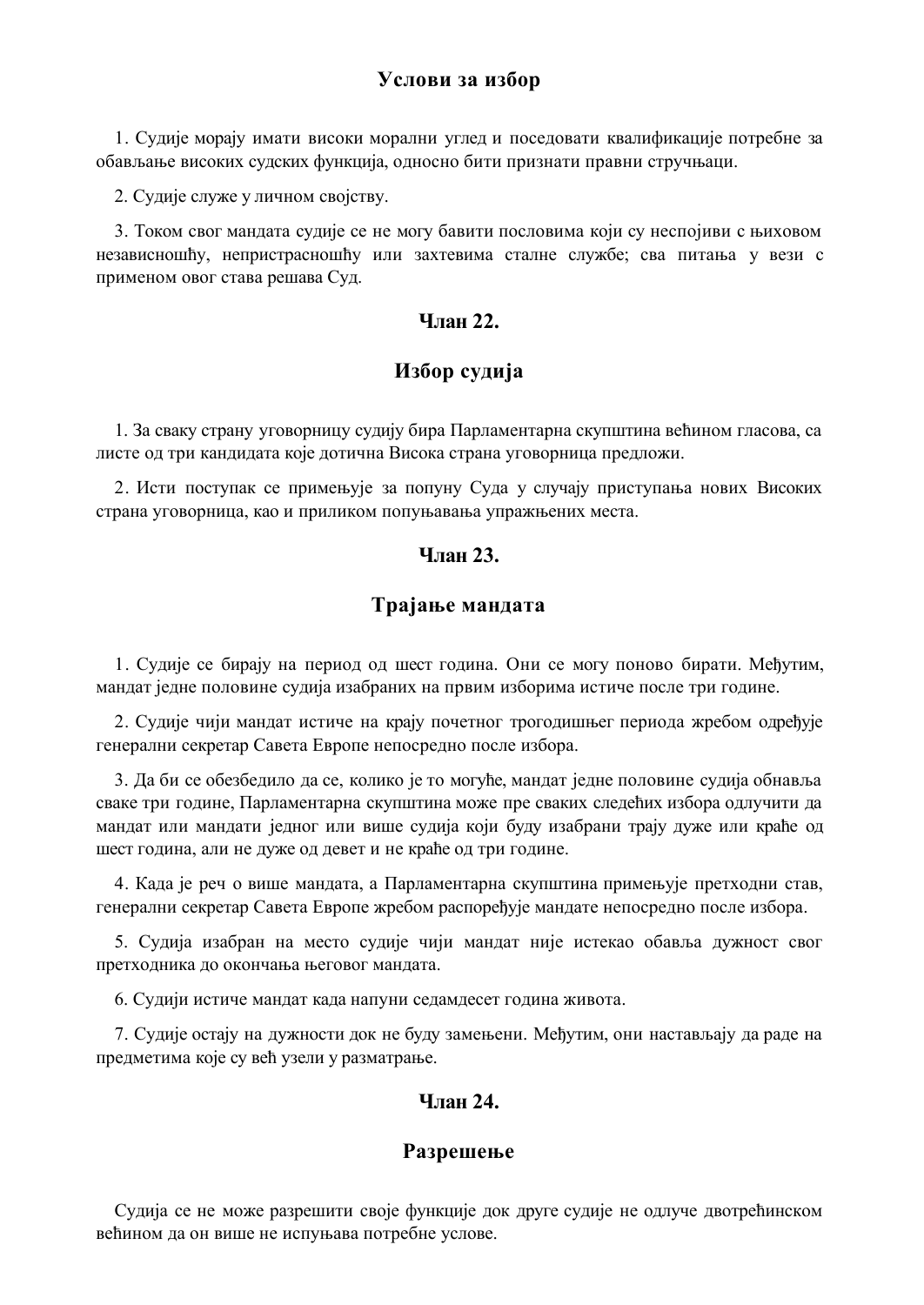# **Члан 25.**

# **Секретаријат и стручни сарадници**

Суд има секретаријат чије се функције и организације одређују Пословником Суда. Суду помажу стручни сарадници.

# **Члан 26.**

# **Општа седница Суда**

На општој седници Суд:

а) бира председника и једног или два потпредседника Суда на период од три године; они се могу поново бирати;

б) установљава већа за одређени временски период;

ц) бира председника већа Суда; они се могу поново бирати;

д) усваја пословник Суда; и

е) бира секретара Суда и једног или више његових заменика.

# **Члан 27.**

# **Одбори, већа и Велико веће**

1. Суд разматра предмете у одборима од три судије, већу од седам судија и у Великом већу од седамнаест судија. Већа суда успостављају одборе за одређени временски период.

2. По службеној дужности у састав већа и Великог већа улази судија изабран са листе заинтересоване државе или, ако таквог нема или није у могућности да учествује у раду, друго лице по њеном избору које ће обављати судску функцију.

3. У састав Великог већа такође улазе председник и потпредседници Суда, председници већа и друге судије изабране у складу с пословником Суда. Када се предмет изнесе пред Велико веће на основу члана 43. судије чланови већа које је донело пресуду не могу учествовати у раду Великог већа, с изузетком председника већа и судије који је изабран са листе заинтересоване државе.

### **Члан 28.**

#### **Изјаве одбора о неприхватљивости**

Одбор може једногласном одлуком да прогласи неприхватљивом или да скине с листе предмета појединачну представку поднету на основу члана 34, ако се таква одлука може донети без даљег испитивања. Ова одлука је коначна.

# **Члан 29.**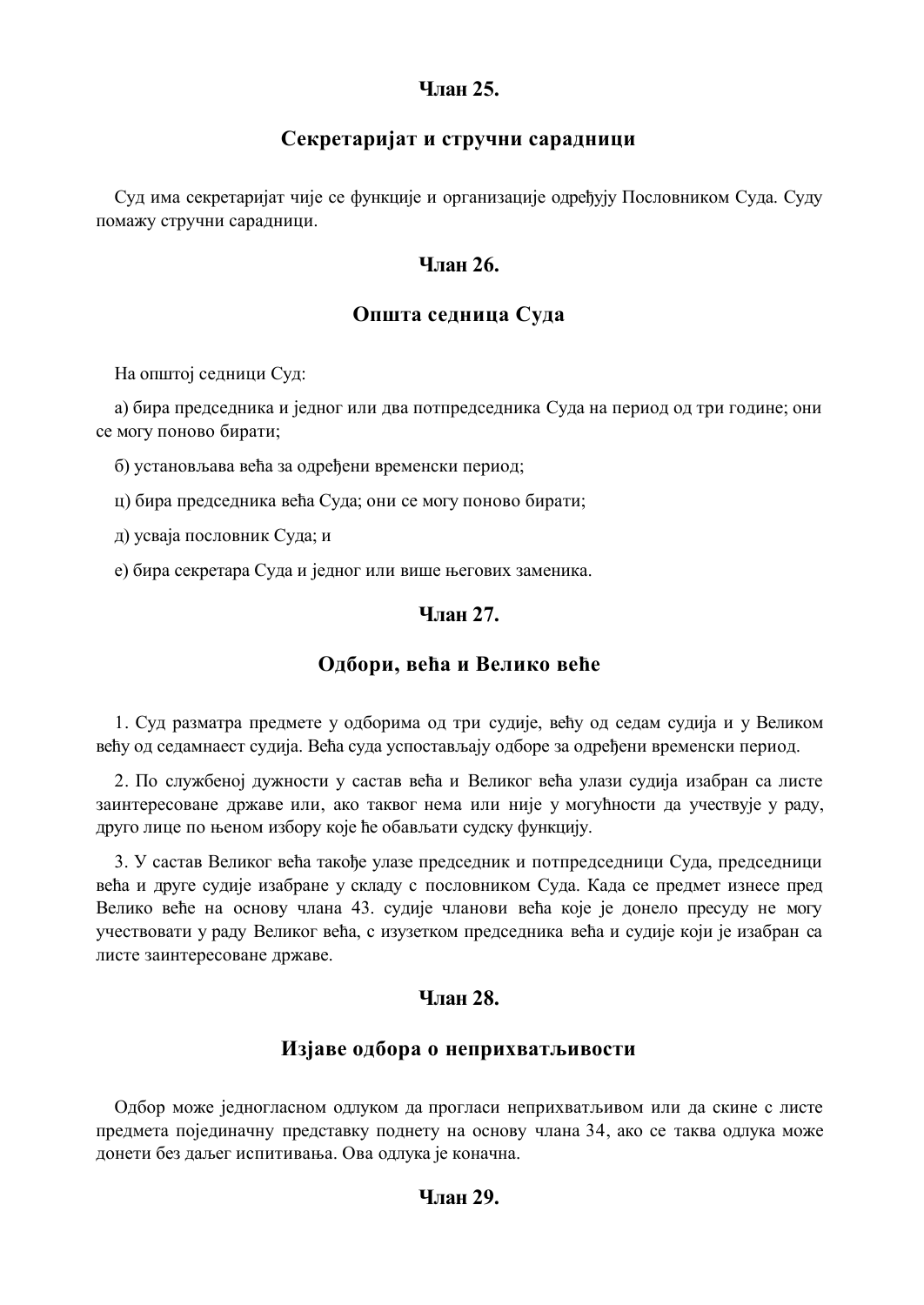#### **Одлуке већа о прихватљивости и суштини ствари**

1. Ако није донета одлука из члана 28. веће одлучује о прихватљивости и суштини појединачних представки поднетих на основу члана 34.

2. Веће одлучује и о прихватљивости и суштини међудржавних представки поднетих на основу члана 33.

3. Одлука о прихватљивости се доноси посебно осим када Суд, у изузетним случајевима друкчије одлучи.

#### **Члан 30.**

### **Уступање надлежности Великом већу**

Ако се поводом предмета који веће разматра покрене неко озбиљно питање од значаја за тумачење Конвенције или протокола уз њу, или ако решење питања пред већем може да доведе до резултата који није у сагласности с неком претходно донетом пресудом Већа, веће може, све док не донесе пресуду, да уступи надлежност Великом већу, изузев када се томе противи једна од странака у спору.

### **Члан 31.**

# **Овлашћење Великог већа**

Велико веће:

а) одлучује о представкама поднетим на основу члана 33. и члана 34, када му неко од већа уступи надлежност на основу члана 30. или када му је предмет враћен на основу члана 43; и

б) разматра захтеве за саветодавна мишљења поднете на основу члана 47.

# **Члан 32.**

# **Надлежност Суда**

1. Надлежност Суда се протеже на све предмете који се тичу тумачења и примене ове Конвенције и протокола уз њу, а који су упућени на основу чланова 33, 34. и 47.

2. У споровима око надлежности одлучује Суд.

#### **Члан 33.**

#### **Међудржавни спорови**

Свака Висока страна уговорница може указати Суду на сваку повреду одредби Конвенције или протокола уз њу за коју сматра да се може приписати некој другој Високој страни уговорници.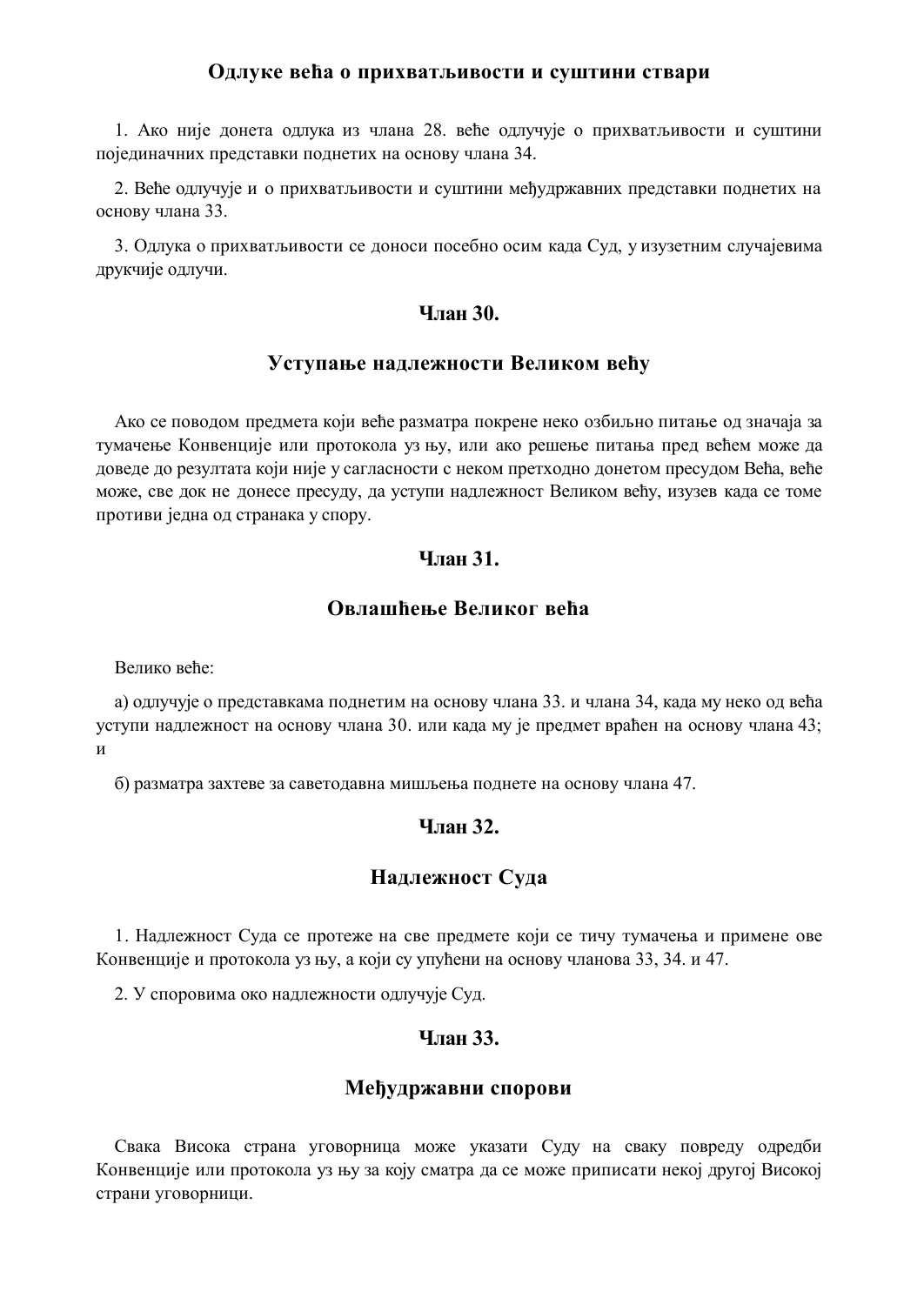# **Члан 34.**

## **Појединачне представке**

Суд може да прими представке од сваке особе, невладине организације или групе лица који тврде да су жртве повреде права установљених Конвенцијом или протоколима уз њу, учињене од стране неке Високе стране уговорнице. Високе стране уговорнице обавезују се да ни на који начин не ометају стварно вршење овог права.

# **Члан 35.**

### **Услови прихватљивости**

1. Суд може узети предмет у поступак тек када се исцрпу сви унутрашњи правни лекови, у складу са општепризнатим начелима међународног права, и у року од шест месеци од дана када је поводом њега донета правоснажна одлука.

2. Суд не поступа по појединачној представци поднетој на основу члана 34. која је:

а) анонимна, или

б) у суштини истоветна с представком коју је Суд већ разматрао, или која је већ поднета некој другој међународној инстанци ради испитивања, односно решавања а не садржи нове релевантне чињенице.

3. Суд проглашава неприхватљивом сваку појединачну представку поднету на основу члана 34. за коју сматра да је неспојива с одредбама Конвенције или протокола уз њу, очигледно неоснована, или представља злоупотребу права на представку.

4. Суд одбацује сваку представку коју сматра неприхватљивом у смислу овог члана. Он то може учинити у свакој фази поступка.

# **Члан 36.**

# **Интервенција трећих лица**

1. Висока страна уговорница чији је подносилац представке држављанин може поднети писани поднесак и узети учешће у расправи у предметима пред већем или Великим већем.

2. Председник Суда може у интересу исправног поступања позвати Високу страну уговорницу која није страна у поступку или свако заинтересовано лице које није подносилац представке да поднесу писани поднесак или узму учешће у расправи.

# **Члан 37.**

### **Брисање представки**

1. Суд у свакој фази поступка може одлучити да избрише представку са листе предмета ако се на основу околности може закључити:

а) да подносилац представке не намерава да даље учествује у поступку; или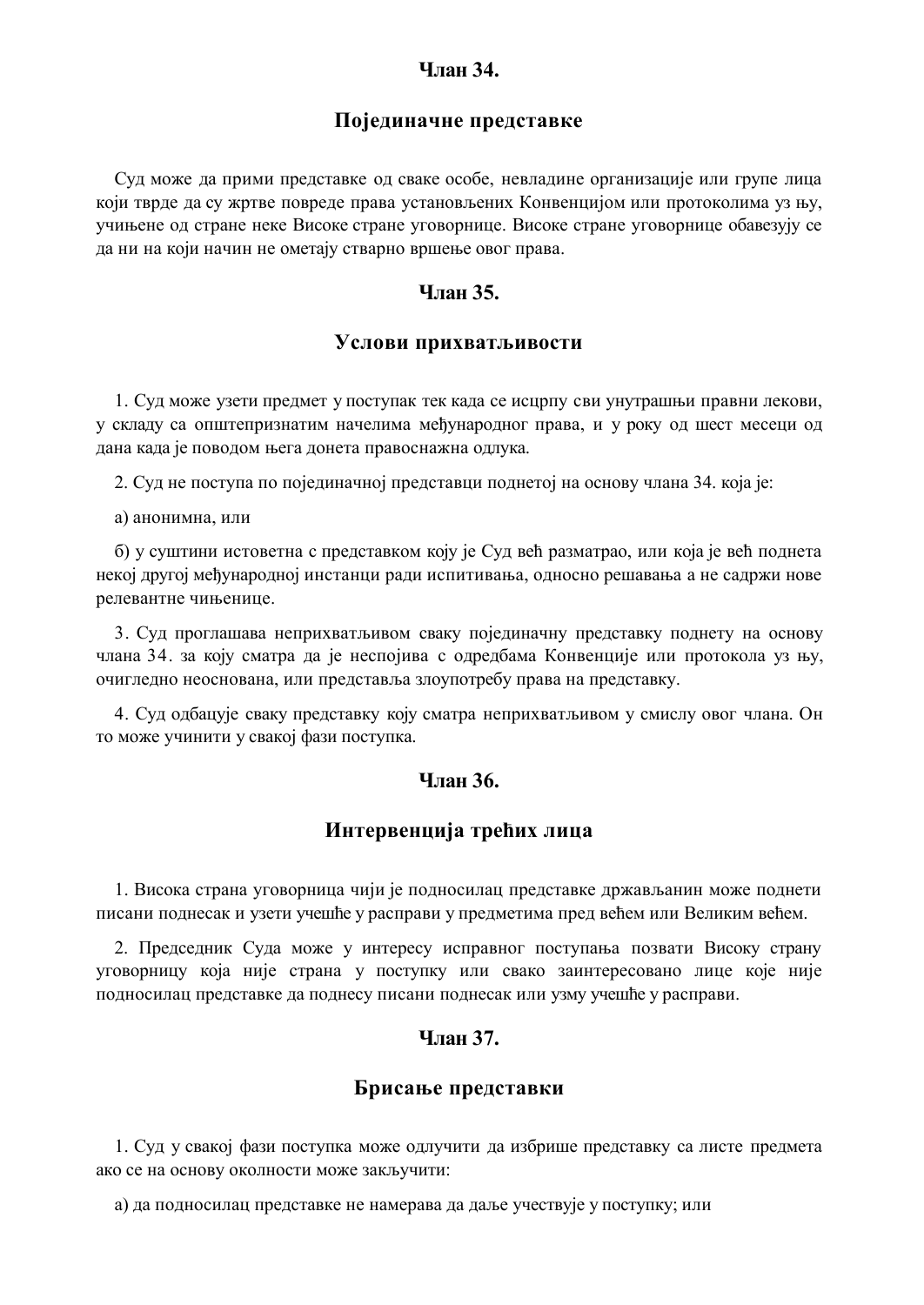б) да је ствар разрешена; или

ц) да из сваког другог разлога који Суд утврди није више оправдано наставити са испитивањем представке.

Међутим, Суд наставља с испитивањем представке ако је то потребно ради поштовања људских права установљених Конвенцијом и протоколима уз њу.

2. Суд може одлучити да представку врати на своју листу предмета ако сматра да околности то налажу.

# **Члан 38.**

# **Испитивање предмета и поступак пријатељског поравнања**

1. Ако Суд прогласи представку прихватљивом, он:

а) наставља испитивање предмета заједно с представницима странака и, ако је то потребно, предузима истрагу, за чије ће му ефикасно спровођење државе у питању пружити све потребне олакшице;

б) ставља се на располагање странама у спору како би се постигло пријатељско поравнање засновано на поштовању људских права установљених Конвенцијом и протоколима уз њу.

2. Поступак који се води на основу става 1. б поверљиве је природе.

### **Члан 39.**

#### **Постизање пријатељског поравнања**

Ако се постигне пријатељско поравнање, Суд брише предмет са своје листе одлуком која садржи кратак опис чињеница и постигнутог решења.

# **Члан 40.**

### **Јавна расправа и увид у списе**

1. Расправе су јавне, сем када Суд у посебним околностима одлучи друкчије.

2. Списи депоновани код Секретара доступни су јавности, сем када председник Суда одлучи друкчије.

# **Члан 41.**

#### **Правично задовољење**

Када Суд утврди прекршај Конвенције или протокола уз њу, а унутрашње право Високе стране уговорнице у питању омогућава само делимичну одштету, Суд ће, ако је то потребно, пружити правично задовољење оштећеној странци.

# **Члан 42.**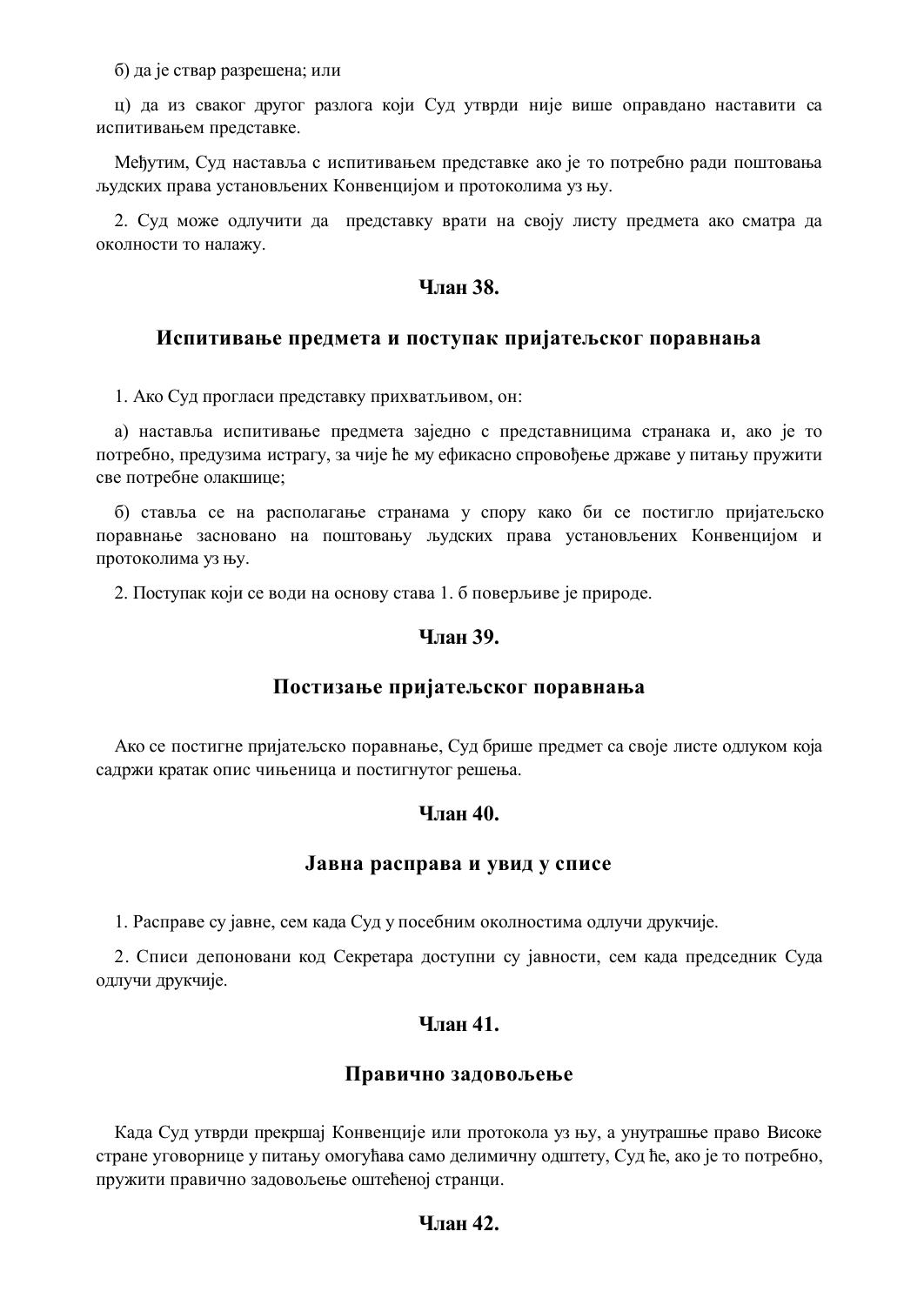# **Пресуде већа**

Пресуде већа постају правоснажне у складу с одредбама члана 44. став 2.

# **Члан 43.**

# **Обраћање Великом већу**

1. У року од три месеца од дана доношења пресуде већа свака странка може, у посебним случајевима, да захтева да се предмет изнесе пред Велико веће.

2. Колегијум од пет судија Великог већа прихватиће захтев ако се предмет тиче неког значајног питања везаног за тумачење Конвенције или озбиљног питања од опште важности.

3. Ако колегијум прихвати захтев, Велико веће одлучује о предмету пресудом.

#### **Члан 44.**

#### **Правоснажна пресуда**

1. Пресуда Великог већа је правоснажна.

2. Пресуда већа постаје правоснажна:

а) када странке изјаве да неће захтевати да се предмет изнесе пред Велико веће; или

б) три месеца после доношења пресуде, ако се не затражи да се предмет изнесе пред Велико веће; или

ц) када колегијум одбије захтев за обраћање Великом већу на основу члана 43.

3. Правоснажна пресуда се објављује.

### **Члан 45.**

#### **Образложење пресуда и одлука**

1. Образложење се даје за пресуде и за одлуке којима се представка проглашава прихватљивом или неприхватљивом.

2. Ако пресуда у целости или једном свом делу не представља једногласно мишљење судија, сваки судија има право да изнесе издвојено мишљење.

# **Члан 46.**

# **Обавезност и извршење пресуда**

1. Високе стране уговорнице преузимају обавезу да се повинују правоснажној пресуди Суда у сваком предмету у коме су странке.

2. Правоснажна пресуда Суда се доставља Комитету министара који надгледа њено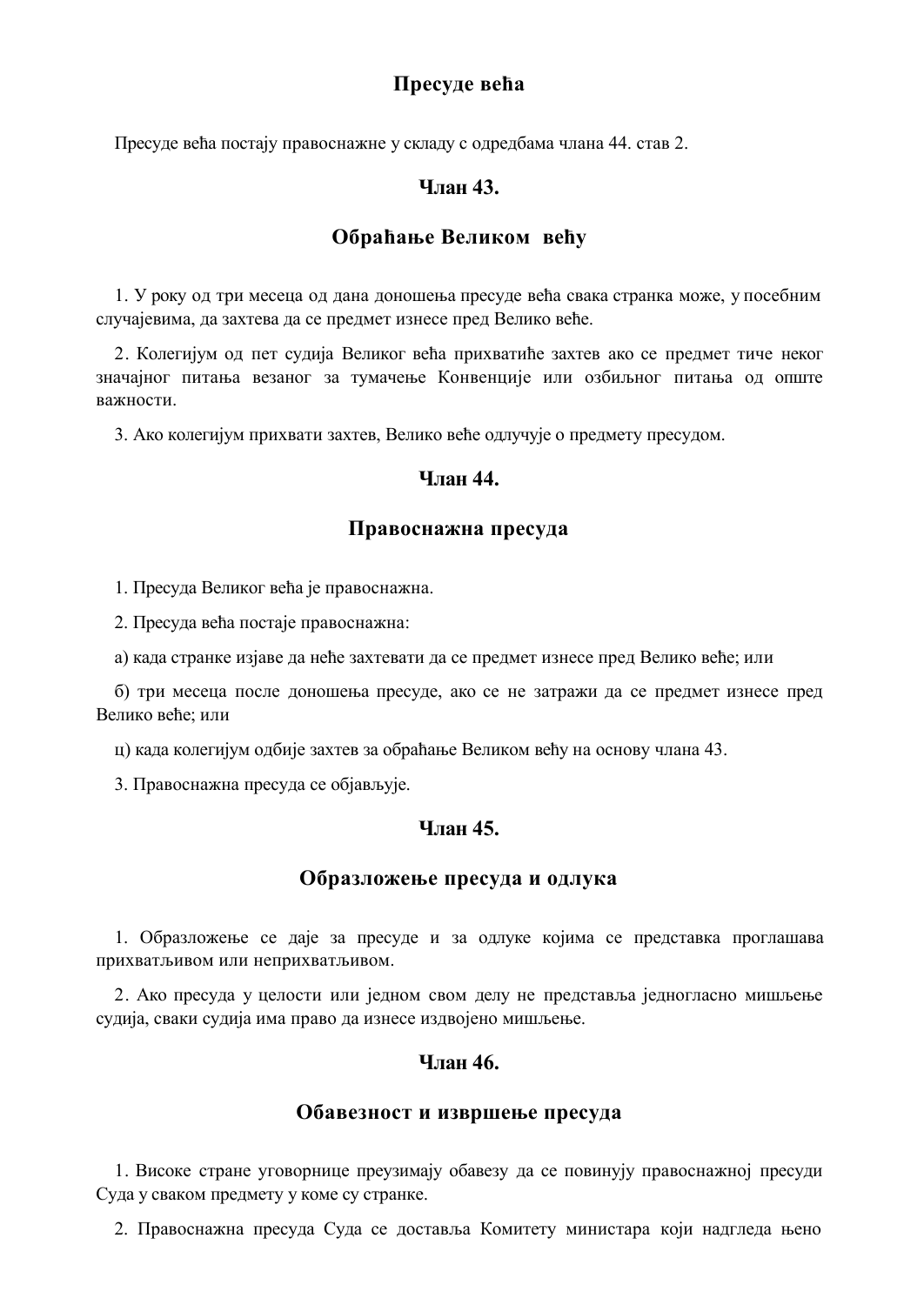извршење.

# **Члан 47.**

### **Саветодавна мишљења**

1. На захтев Комитета министара Суд може да даје саветодавна мишљења о правним питањима која се тичу тумачења Конвенције и протокола уз њу.

2. Таква мишљења се не могу бавити питањима која се односе на садржај или обухват права и слобода установљених Делом I Конвенције и протоколима уз њу, као ни било којим другим питањем које би Суд или Комитет министара могли да разматрају у вези с поступцима који се могу покренути у складу са Конвенцијом.

3. За одлуке Комитета министара да захтева саветодавно мишљење Суда потребна је већина гласова представника који имају право да у Комитету заседају.

### **Члан 48.**

# **Надлежност Суда да даје саветодавна мишљења**

Суд одлучује да ли захтев за давање саветодавног мишљења који поднесе Комитет министара спада у његову надлежност одређену чланом 47.

# **Члан 49.**

#### **Образложење саветодавних мишљења**

1. Саветодавна мишљења Суда се образлажу.

2. Ако саветодавно мишљење у целости или једном свом делу не представља једногласно мишљење судија, сваки судија има право да изнесе издвојено мишљење.

3. Саветодавна мишљења Суда достављају се Комитету министара.

# **Члан 50.**

# **Трошкови Суда**

Трошкове суда сноси Савет Европе.

# **Члан 51.**

# **Привилегије и имунитети судија**

Током вршења своје функције судије уживају привилегије и имунитете предвиђене чланом 40. Статута Савета Европе и споразумима донетим на основу њега.

# **Део III**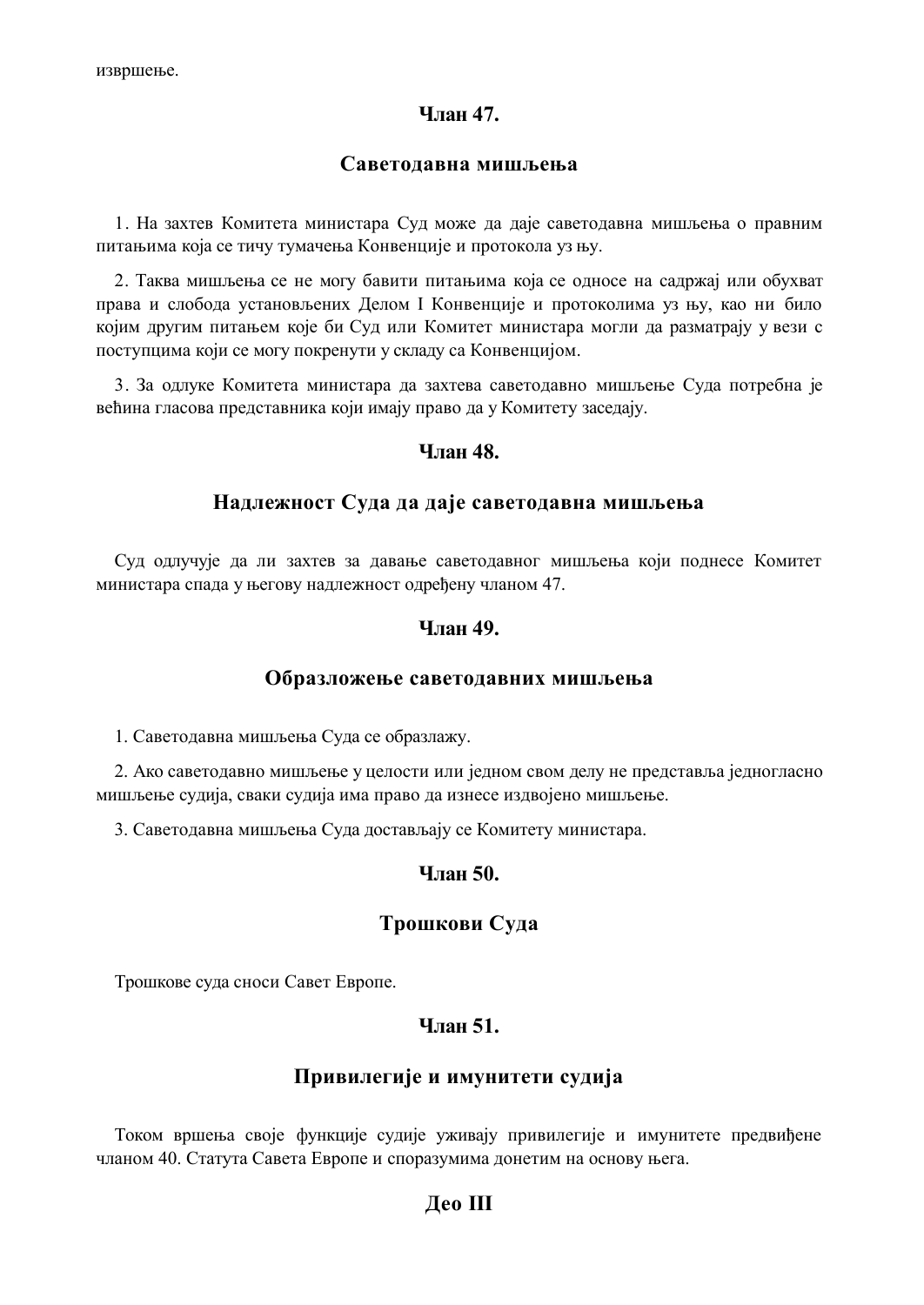# ОСТАЛЕ ОДРЕДБЕ

# **Члан 52.**

#### **Обавештења генералном секретару**

По пријему захтева од генералног секретара Савета Европе, свака Висока страна уговорница пружиће објашњење о начину на који њено унутрашње право обезбеђује стварну примену свих одредаба ове Конвенције.

# **Члан 53.**

## **Обезбеђење постојећих људских права**

Ниједна одредба ове Конвенције неће се тумачити тако да ограничава односно угрожава људска права и основне слободе који би били признати по законима сваке Високе стране уговорнице или по сваком другом споразуму чија је она страна уговорница.

#### **Члан 54.**

# **Овлашћења Комитета министара**

Ништа у овој Конвенцији не дира у овлашћења која су дата Комитету министара Статутом Савета Европе.

# **Члан 55.**

### **Искључење других начина за решавање спора**

Високе стране уговорнице сагласиле су се да се неће користити, изузев ако постоји посебан споразум, постојећим међусобним уговорима, конвенцијама или декларацијама како би неки спор који произлази из тумачења или примене ове Конвенције путем представке поднеле да се решава неким другим начином, а не онима који су предвиђени овом Конвенцијом.

# **Члан 56.**

# **Територијална примена**

1. Приликом ратификације, или у свако доба после тога, свака држава може изјавити, путем нотификације упућене генералном секретару Савета Европе, да ће се у складу са одредбама става 4. овог члана ове Конвенције примењивати на све или на неку од територија за чије је међународне односе одговорна.

2. Конвенција ће се примењивати на територију или територије означене у нотификацији почев од тридесетог дана по пријему ове нотификације од стране генералног секретара Савета Европе.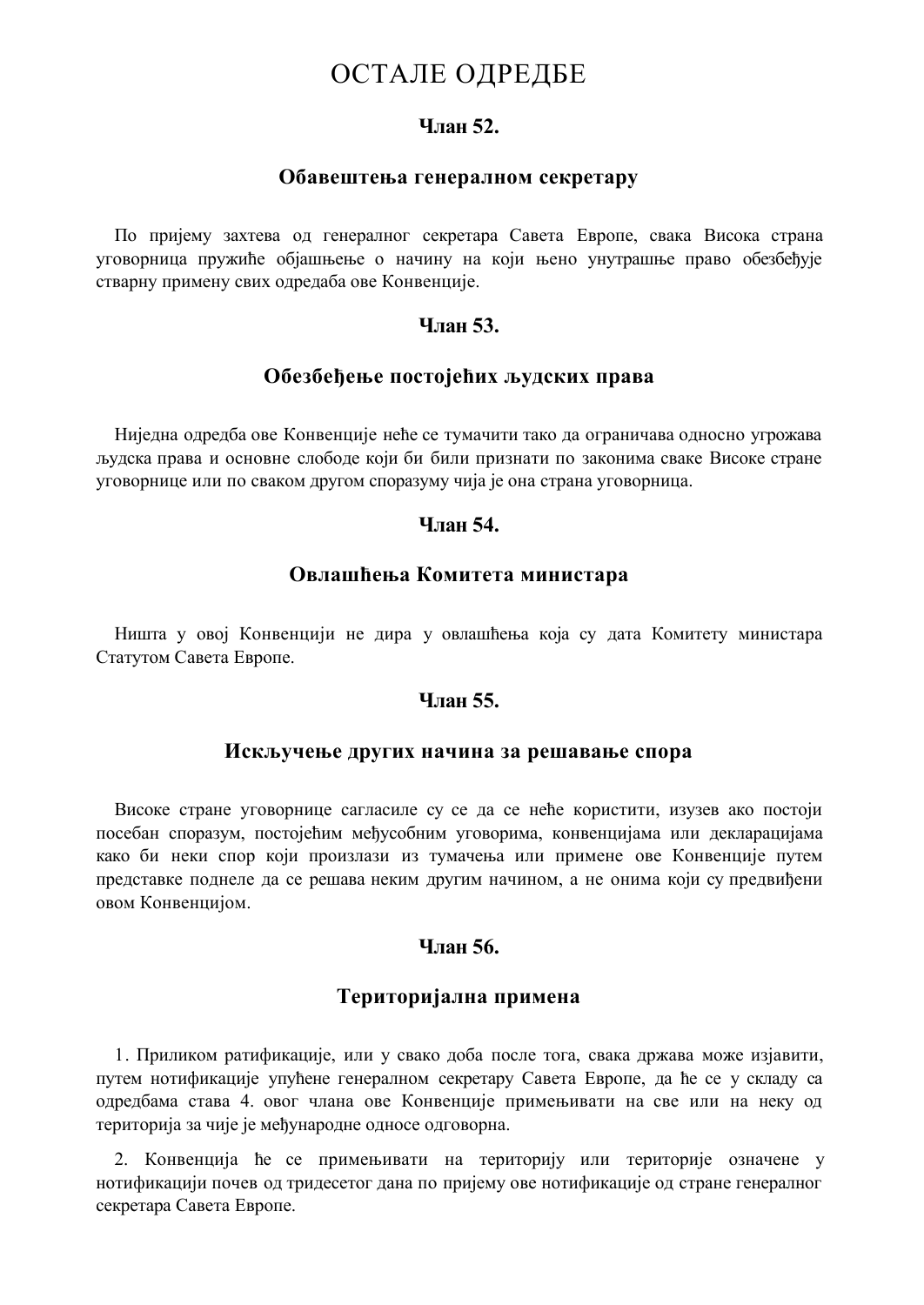3. При примени одредаба ове Конвенције на таквим територијама водиће се рачуна о локалним потребама.

4. Свака држава која је дала изјаву у сагласности са ставом 1. овог члана може у свако доба после тога изјавити да прихвата надлежност Суда у погледу примања представки од појединаца невладиних организација или група лица према одредбама члана 34. Конвенције, а у односу на неку или више територија на које се изјава односи.

# **Члан 57.**

# **Резерве**

1. Приликом потписивања ове Конвенције, или приликом депоновања инструмента ратификације, свака држава може ставити резерву на сваку поједину одредбу Конвенције у обиму у коме неки закон који је тада на снази на њеној територији није сагласан са том одредбом. Резерве општег карактера нису дозвољене на основу овог члана.

2. Свака резерва стављена на основу овог члана садржи кратку изјаву о закону у питању.

### **Члан 58.**

#### **Отказивање**

1. Висока страна уговорница може отказати ову Конвенцију тек по протеку пет година од дана када је постала страна уговорница и то путем отказа са шестомесечним отказним роком, који се доставља генералном секретару Савета Европе, који о томе обавештава друге Високе стране уговорнице.

2. Отказ не може имати за последицу да се Висока страна уговорница у питању ослободи својих обавеза према овој Конвенцији у погледу сваке радње учињене до дана када је отказ почео да дејствује, а која би могла да представља кршење тих обавеза.

3. Под овим истим условима, свака Висока страна уговорница која престане да буде чланица Савета Европе престаје да буде и уговорница ове Конвенције.

4. Сагласно одредбама претходних ставова, Конвенција се може отказати у односу на сваку територију за коју је сагласно одредбама члана 56. изјављено да се примењује.

### **Члан 59.**

# **Потпис и ратификација**

1. Ова Конвенција је отворена за потпис чланицама Савета Европе. Она се ратификује. Ратификације се депонују код генералног секретара Савета Европе.

2. Ова Конвенција ступа на снагу после депоновања десет инструмената ратификације.

3. У погледу сваке потписнице која је буде ратификовала после тога, Конвенција ступа на снагу на дан када она депонује свој инструмент ратификације.

4. Генерални секретар Савета Европе обавештава све чланице Савета Европе о ступању на снагу ове Конвенције, о именима Високих страна уговорница које су је ратификовале и о свим инструментима ратификације накнадно депонованим.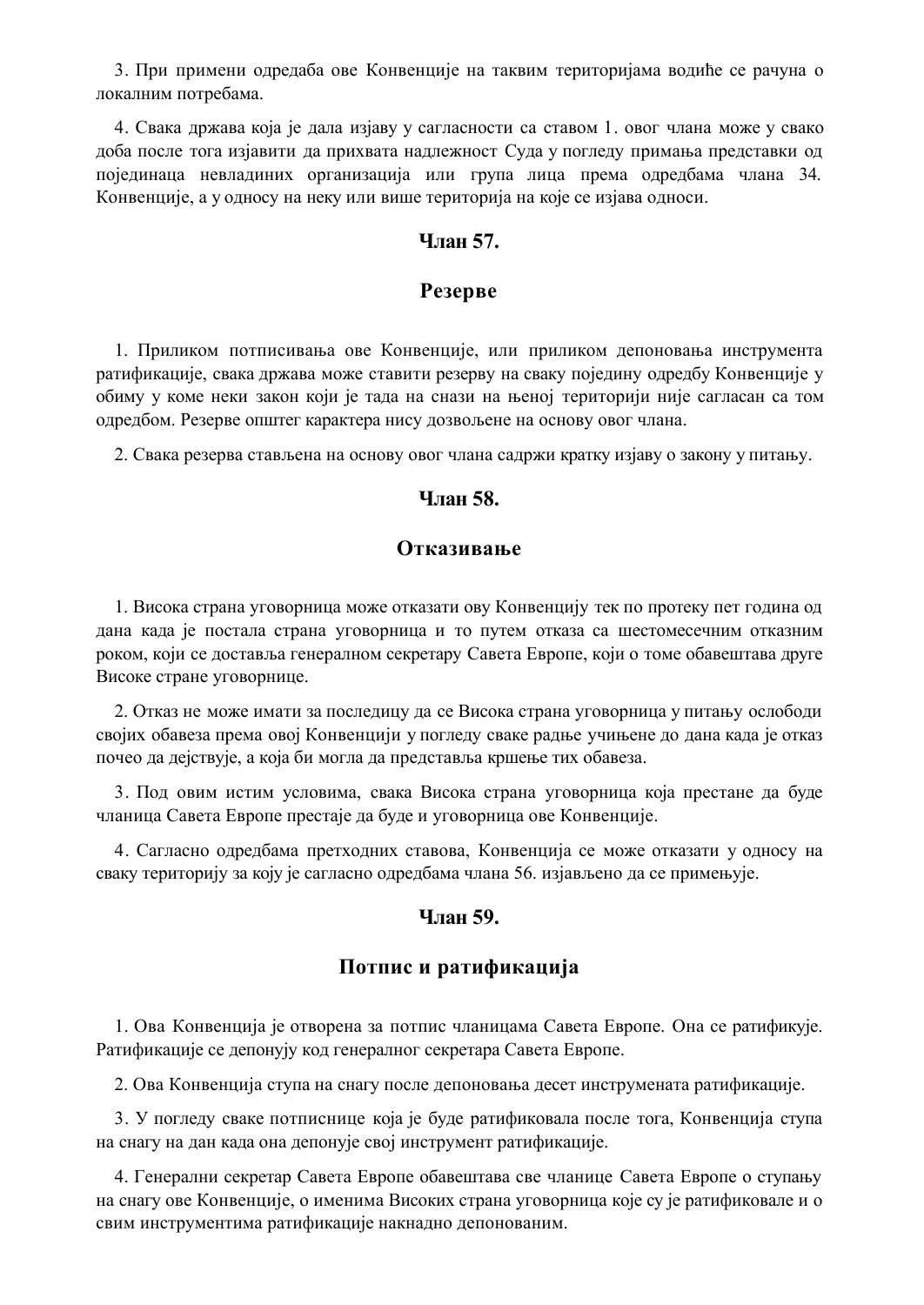Сачињено у Риму, дана 4. новембра 1950, на енглеском и француском језику, при чему су оба текста подједнако веродостојна, у једном примерку који се похрањује у архиви Савета Европе. Генерални секретар ће доставити оверене преписе свакој потписници.

# **ПРОТОКОЛ УЗ КОНВЕНЦИЈУ ЗА ЗАШТИТУ ЉУДСКИХ ПРАВА И ОСНОВНИХ СЛОБОДА, ИЗМЕЊЕНУ У СКЛАДУ СА ПРОТОКОЛОМ БР. 11**

#### **Париз, 20. марта 1952. године**

Владе потписнице, као чланице Савета Европе,

Решене да предузму кораке да би осигурале скупно спровођење извесних права и слобода који нису укључени у Део I Конвенције за заштиту људских права и основних слобода, потписане у Риму 4. новембра 1950 (у даљем тексту: "Конвенција"),

Споразумеле су се о следећем:

### **Члан 1.**

# **Заштита имовине**

Свако физичко и правно лице има право на неометано уживање своје имовине. Нико не може бити лишен своје имовине, осим у јавном интересу и под условима предвиђеним законом и општим начелима међународног права.

Претходне одредбе, међутим, ни на који начин не утичу на право државе да примењује законе које сматра потребним да би регулисала коришћење имовине у складу с општим интересима или да би обезбедила наплату пореза или других дажбина или казни.

### **Члан 2.**

# **Право на образовање**

Нико не може бити лишен права на образовање. У вршењу свих својих функција у области образовања и наставе држава поштује право родитеља да обезбеде образовање и наставу који су у складу с њиховим верским и филозофским уверењима.

### **Члан 3.**

### **Право на слободне изборе**

Високе стране уговорнице се обавезују да у примереним временским размацима одржавају слободне изборе с тајним гласањем, под условима који обезбеђују слободно изражавање мишљења народа при избору законодавних тела.

### **Члан 4.**

### **Територијална примена**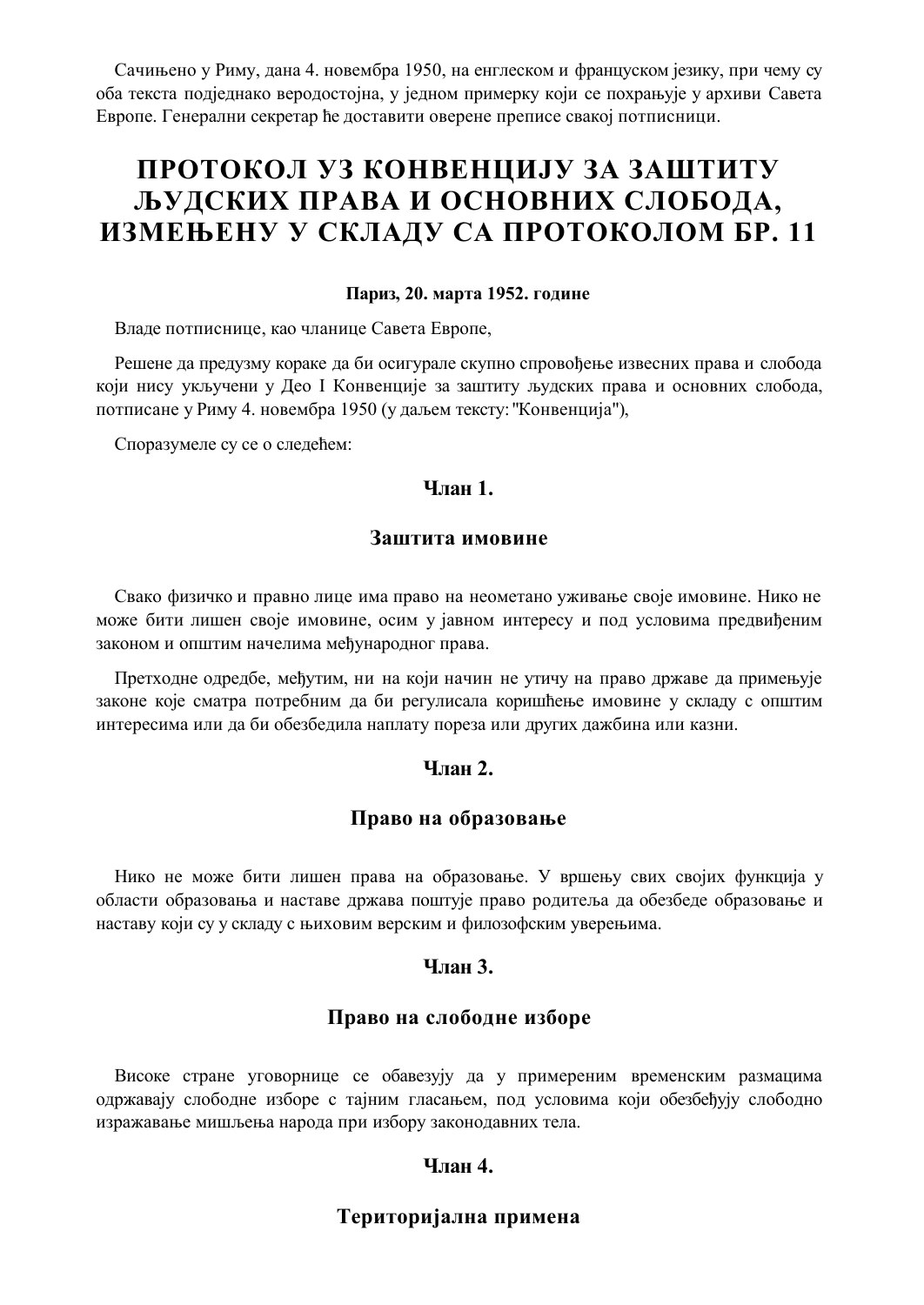Свака Висока страна уговорница може приликом потписивања или ратификације, или у свако доба после тога, доставити генералном секретару Савета Европе изјаву о томе у ком обиму прихвата да се одредбе овог Протокола примењују на територијама за чије је међународне односе одговорна, а које је означила у изјави.

Свака Висока страна уговорница која је доставила изјаву у смислу претходног става може накнадно да достави нову изјаву којом мења услове садржане у ранијој изјави или укида примену одредби овог Протокола у односу на било коју територију.

Изјава дата у складу са овим чланом сматраће се као да је дата у складу са ставом 1. члана 56. Конвенције.

## **Члан 5.**

## **Однос с Конвенцијом**

У погледу Високих страна уговорница одредбе члана 1, 2, 3. и 4. овог Протокола сматрају се додатним члановима Конвенције и све одредбе Конвенције примењују се у складу са тим.

## **Члан 6.**

## **Потпис и ратификација**

Овај Протокол је отворен за потпис чланицама Савета Европе које су потписнице Конвенције; он се ратификује истовремено или после ратификације Конвенције. Он ступа на снагу после депоновања десет инструмената ратификације. У погледу сваке потписнице која га буде ратификовала после тога, Протокол ступа на снагу на дан када она депонује свој инструмент ратификације.

Инструменти ратификације депонују се код генералног секретара Савета Европе, који ће све чланице обавестити о именима оних чланица које су извршиле ратификацију.

Сачињено у Паризу, дана 20. марта 1952, на енглеском и француском језику, при чему су оба текста подједнако веродостојни, у једном примерку који се похрањује у архиви Савета Европе. Генерални секретар ће доставити оверене преписе влади сваке државе потписнице.

## **ПРОТОКОЛ БРОЈ 4 УЗ КОНВЕНЦИЈУ ЗА ЗАШТИТУ ЉУДСКИХ ПРАВА И ОСНОВНИХ СЛОБОДА КОЈИМ СЕ ОБЕЗБЕЂУЈУ ИЗВЕСНА ПРАВА И СЛОБОДЕ КОЈИ НИСУ УКЉУЧЕНИ У КОНВЕНЦИЈУ И ПРВИ ПРОТОКОЛ УЗ ЊУ, ИЗМЕЊЕНУ У СКЛАДУ С ПРОТОКОЛОМ БР. 11**

#### **Стразбур, 16. септембра 1963. године**

Називи додатних чланова и текст измењени су у складу са одредбама Протокола број 11 (ETS No. 155) даном ступања на снагу 1. новембра 1998. године.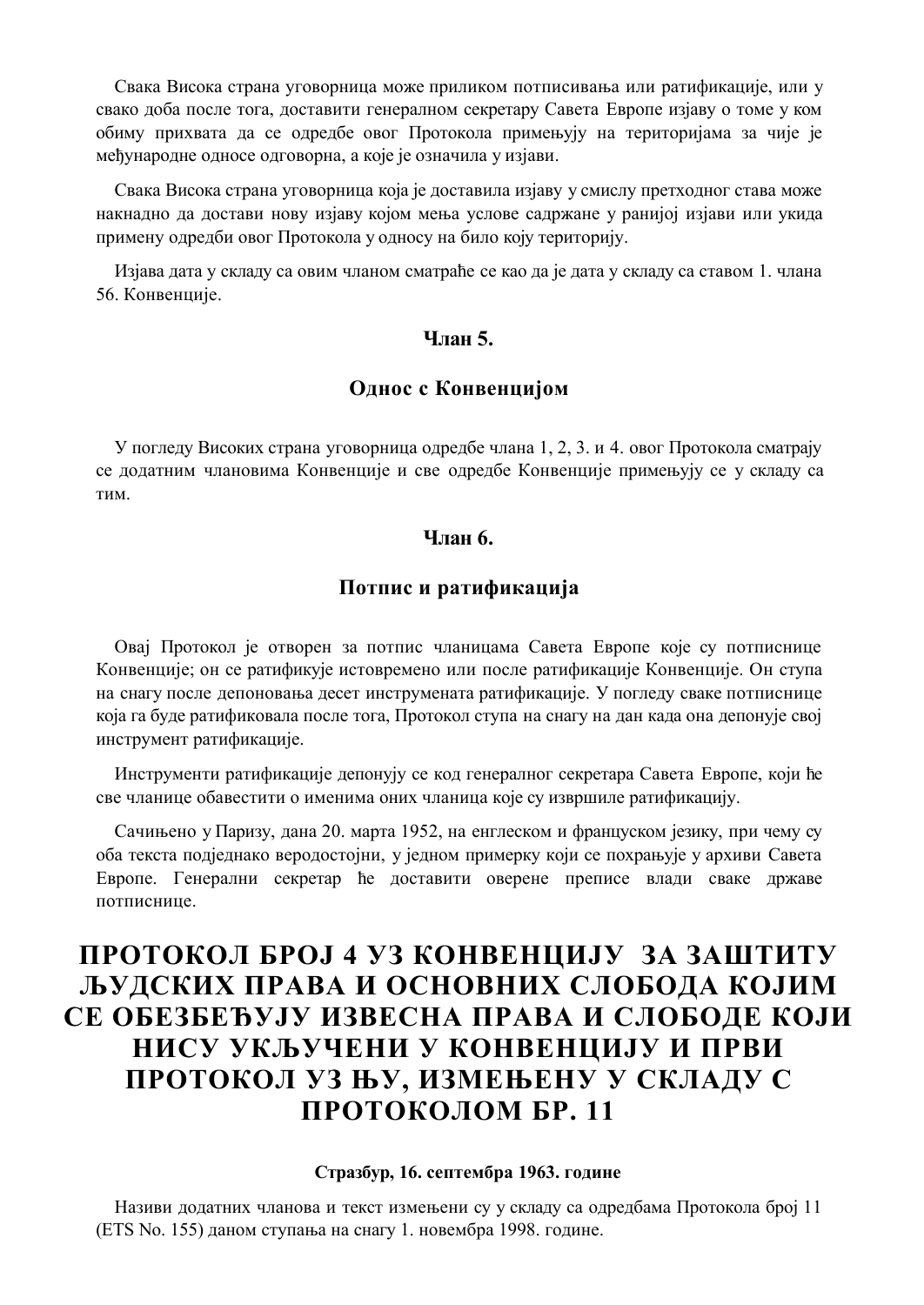Владе потписнице, као чланице Савета Европе,

Решене да предузму кораке да би осигурале скупно спровођење извесних права и слобода која нису укључена у Део I Конвенције за заштиту људских права и основних слобода, потписане у Риму 4. новембра 1950. (у даљем тексту: "Конвенција"), и чланове 1. до 3. Првог Протокола уз Конвенцију, потписаног у Паризу 20. марта 1952.

Споразумеле су се о следећем:

## **Члан 1.**

#### **Забрана казне затвора за дуг**

Нико се не може лишити слободе само зато што није у стању да испуни уговорну обавезу.

#### **Члан 2.**

## **Слобода кретања**

1. Свако ко се законито налази на територији једне државе има, на тој територији, право на слободу кретања и слободу избора боравишта.

2. Свако је слободан да напусти било коју земљу, укључујући и сопствену.

3. Никаква ограничења не могу се поставити у односу на вршење ових права сем оних која су у складу са законом и која су неопходна у демократском друштву у интересу националне безбедности или јавне сигурности, ради очувања јавног поретка, за спречавање криминала, за заштиту здравља или морала или ради заштите права и слобода других.

4. Права из става 1. могу се, такође, у извесним областима подвргнути случајевима која су уведена у складу са законом и оправдана јавним интересом у демократском друштву.

## **Члан 3.**

### **Забрана протеривања сопствених држављана**

1. Нико не може бити протеран, било појединачном било колективном мером, с територије државе чији је држављанин.

2. Нико не може бити лишен права да уђе на територију државе чији је држављанин.

## **Члан 4.**

#### **Забрана групног протеривања странаца**

Забрањено је колективно протеривање странаца.

## **Члан 5.**

#### **Територијална примена**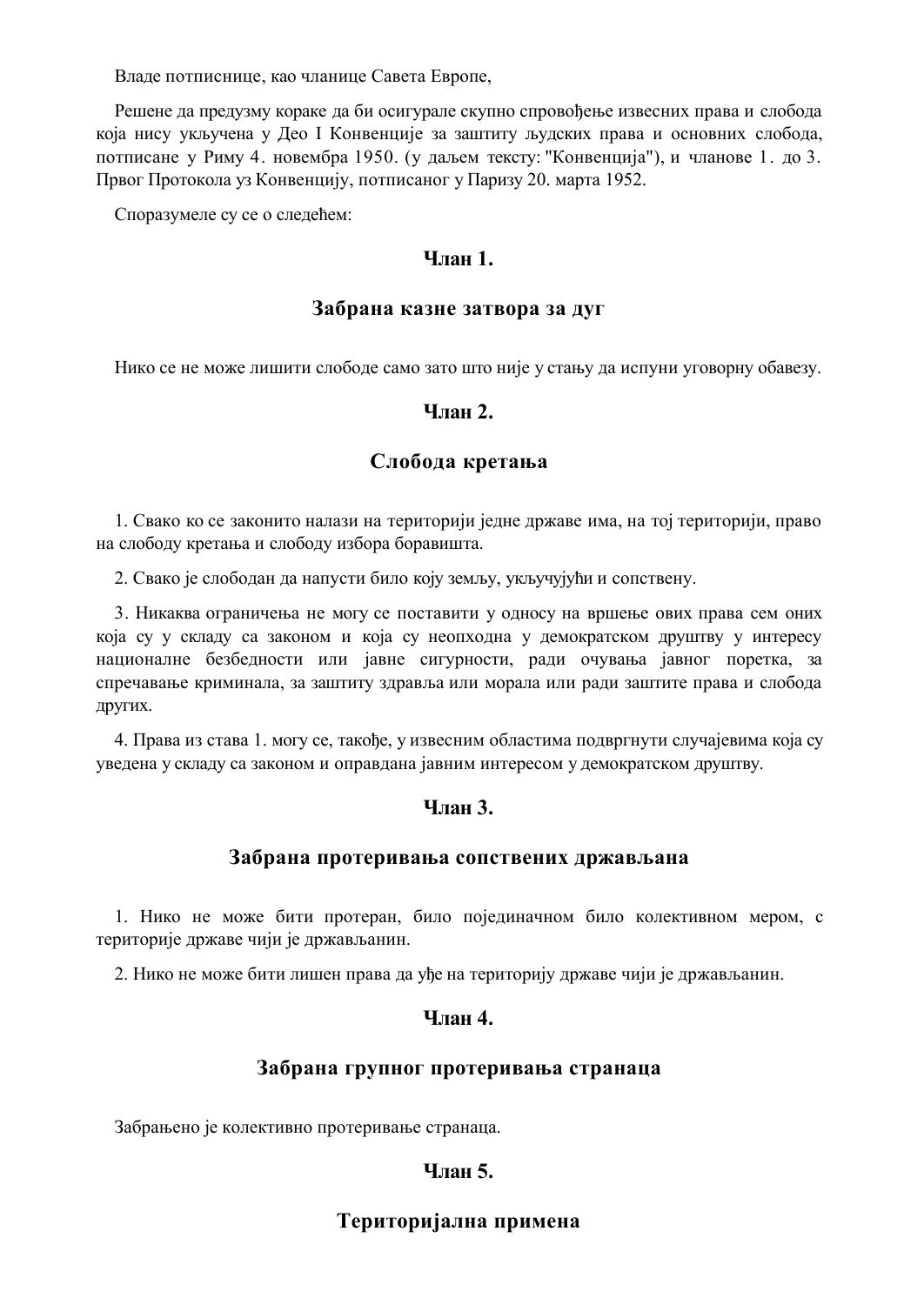1. Свака Висока страна уговорница може приликом потписивања или ратификације, или у свако доба после тога, доставити генералном секретару Савета Европе изјаву о томе у ком обиму прихвата да се одредбе овог Протокола примењују на територијама за чије је међународне односе одговорна, а које је означила у изјави.

2. Свака Висока страна уговорница која је доставила изјаву у смислу претходног става може накнадно да достави нову изјаву којом мења услове садржане у ранијој изјави или укида примену одредби овог Протокола у односу на било коју територију.

3. Изјава дата у складу с овим чланом сматраће се као да је дата у складу са ставом 1. члана 56. Конвенције.

4. Територија сваке државе на коју се примењује овај Протокол на основу ратификације или прихватања, и свака територија на коју се овај Протокол примењује на основу изјаве те државе дате на основу овог члана, сматрају се одвојеним територијама у смислу члана 2. и 3.

5. Држава која је дала изјаву у складу са ставом 1. или 2. овог члана може у свако доба изјавити у име једне или више територија на које се изјава односи да прихвата надлежност Суда да прима представке од појединаца, невладиних организација или група појединаца према одредбама члана 34. Конвенције, а у вези чланова 1. до 4. овог Протокола.

#### **Члан 6.**

## **Однос с Конвенцијом**

У погледу Високих страна уговорница одредбе члана 1. до 5. овог Протокола сматрају се додатним члановима Конвенције и све одредбе Конвенције примењују се у складу с тим.

#### **Члан 7.**

## **Потпис и ратификација**

1. Овај Протокол је отворен за потпис чланицама Савета Европе које су потписнице Конвенције; он се ратификује истовремено или после ратификације Конвенције. Он ступа на снагу после депоновања пет инструмената ратификације. У погледу сваке потписнице која га буде ратификовала после тога, Протокол ступа на снагу на дан када она депонује инструмент ратификације.

2. Иструменти ратификације депонују се код генералног секретара Савета Европе, који ће све чланице обавестити о томе које су чланице извршиле ратификацију.

У потврду чега су доле потписани, прописно овлашћени у том циљу, потписали овај Протокол.

Сачињено у Стразбуру, дана 16. марта 1963, на енглеском и француском језику, при чему су оба текста подједнако меродавна, у једном примерку који се похрањује у архиви Савета Европе. Генерални секретар ће доставити оверене преписе свакој држави потписници.

## **ПРОТОКОЛ БРОЈ 6 УЗ КОНВЕНЦИЈУ ЗА ЗАШТИТУ ЉУДСКИХ ПРАВА И ОСНОВНИХ СЛОБОДА О**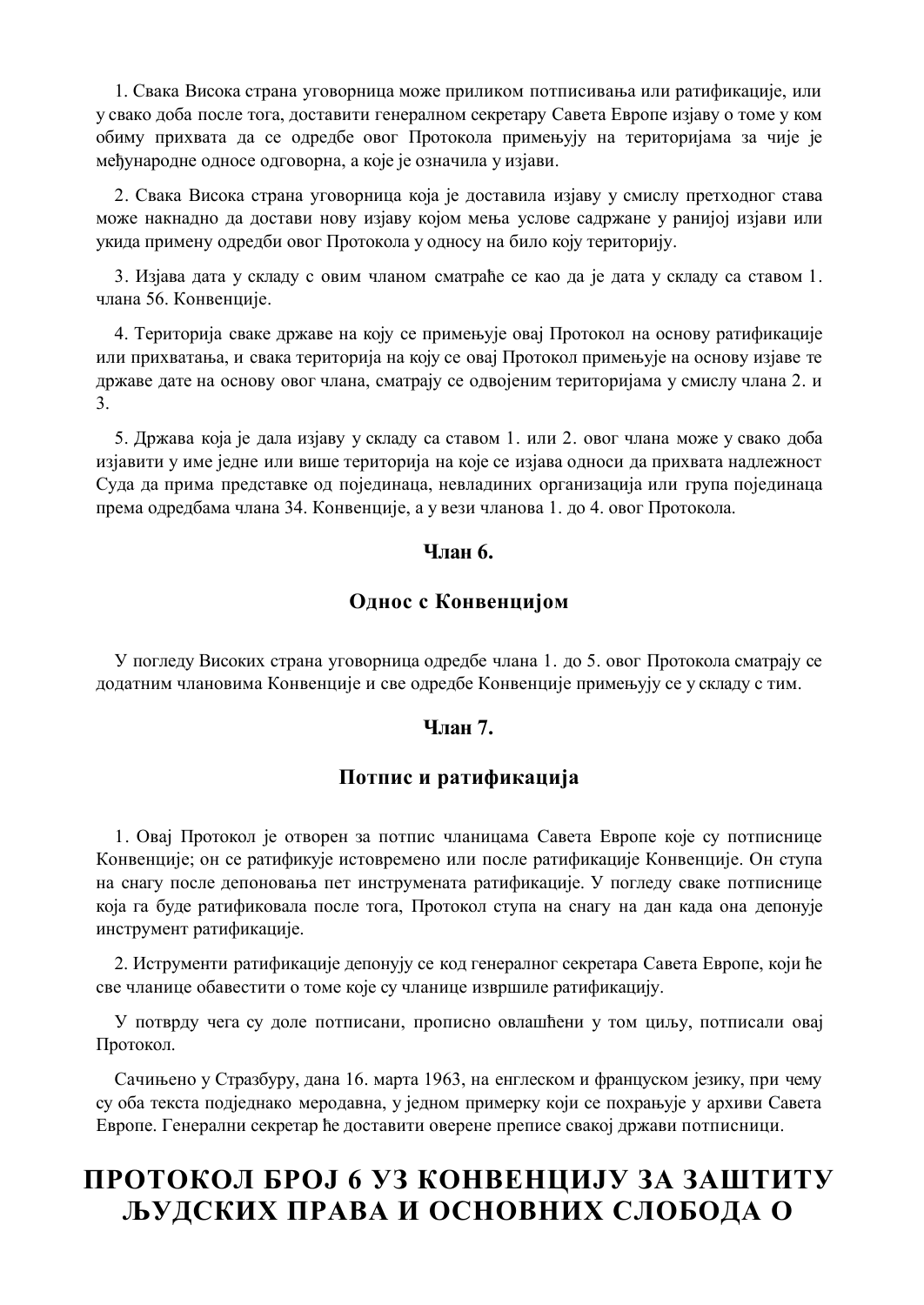## **УКИДАЊУ СМРТНЕ КАЗНЕ, ИЗМЕЊЕНЕ У СКЛАДУ С ПРОТОКОЛОМ БР. 11**

#### **Стразбур, 28. априла 1983. године**

Државе чланице Савета Европе, потписнице овог Протокола уз Конвенцију за заштиту људских права и основних слобода, потписану у Риму 4. новембра 1950. (у даљем тексту: "Конвенција"),

Сматрајући да промене до којих је дошло у неколико држава чланица Савета Европе изражавају општу тежњу ка укидању смртне казне,

Споразумеле су се о следећем:

#### **Члан 1.**

### **Укидање смртне казне**

Смртна казна се укида. Нико се не може осудити на смртну казну или погубити.

## **Члан 2.**

#### **Смртна казна за време рата**

Држава може у свом законодавству да предвиди смртну казну за дела извршена у доба рата или непосредне ратне опасности; таква казна примениће се само у случајевима предвиђеним законом и у складу с његовим одредбама. Држава обавештава генералног секретара Савета Европе о одговарајућим одредбама тог закона.

## **Члан 3.**

## **Забрана одступања**

Ниједна одредба овог Протокола не може се укинути на основу члана 15. Конвенције.

#### **Члан 4.**

## **Забрана резерви**

На одредбе овог Протокола не могу се стављати резерве на основу члана 57. Конвенције.

## **Члан 5.**

## **Територијална примена**

1. Свака држава може, приликом потписивања или када депонује инструмент ратификације, прихватања или одобрења, да одреди територију или територије на које се овај Протокол примењује.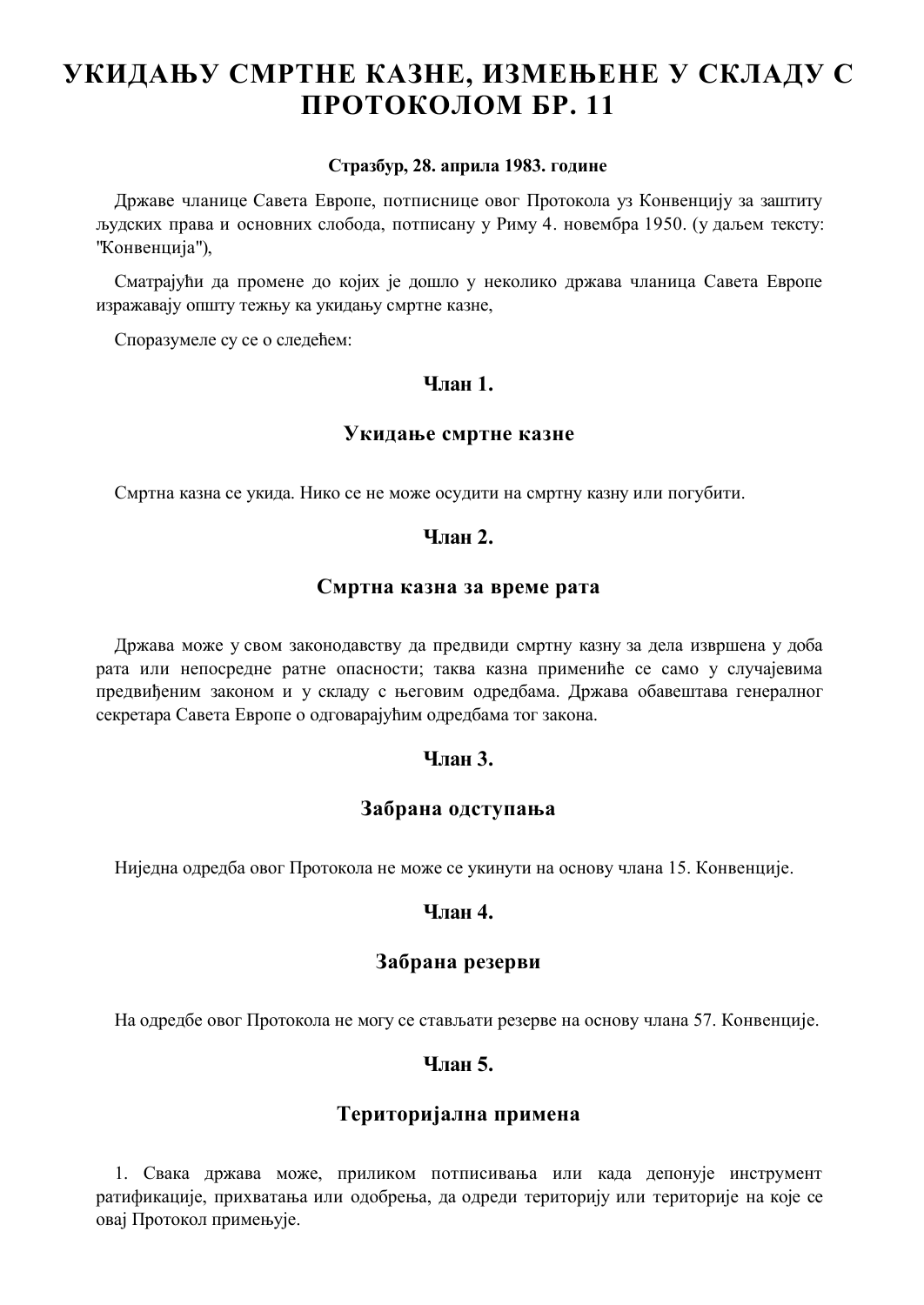2. Свака држава може, у свако доба после тога, путем изјаве упућене генералном секретару Савета Европе, да прошири примену овог Протокола на било коју другу територију означену у изјави. У погледу такве територије Протокол ступа на снагу првог дана месеца који наступа после дана када генерални секретар прими такву изјаву.

3. Свака изјава учињена на основу претходна два става може, у погледу територије означене у њој, да се повуче путем изјаве упућене генералном секретару. Повлачење изјаве има дејство од првог дана месеца који наступа након дана када је генерални секретар примио такво обавештење.

## **Члан 6.**

## **Однос с Конвенцијом**

У погледу Високих страна уговорница одредбе члана 1. до 5. овог Протокола сматрају се додатним члановима Конвенције и све одредбе Конвенције примењују се у складу с тим.

#### **Члан 7.**

## **Потпис и ратификација**

Овај Протокол је отворен за потпис државама чланица Савета Европе које су потписнице Конвенције. Он се ратификује, прихвата или одобрава. Држава чланица Савета Европе не може да ратификује, прихвати или одобри овај Протокол ако није истовремено или претходно ратификовала Конвенцију. Инструменти ратификације, прихватања или одобравања се депонују код генералног секретара Савета Европе.

### **Члан 8.**

## **Ступање на снагу**

1. Овај Протокол ступа на снагу првог дана месеца који наступи после дана када је пет држава чланица Савета Европе изразило свој пристанак да их овај Протокол обавезује у складу са одредбама члана 7.

2. У погледу сваке државе чланице која после тога изрази свој пристанак да је овај Протокол обавезује, он ступа на снагу првог дана месеца који наступа после дана када је депонован инструмент ратификације, прихватања или одобрења.

## **Члан 9.**

## **Функција депозитара**

Генерални секретар Савета Европе обавештава државе чланице Савета Европе о:

а) сваком потпису,

б) депоновању инструмента ратификације, прихватања или одобрења;

ц) сваком датуму ступања на снагу овог Протокола у складу са члановима 5. и 8;

д) свакој којој другој радњи, обавештењу или саопштењу у вези с овим Протоколом.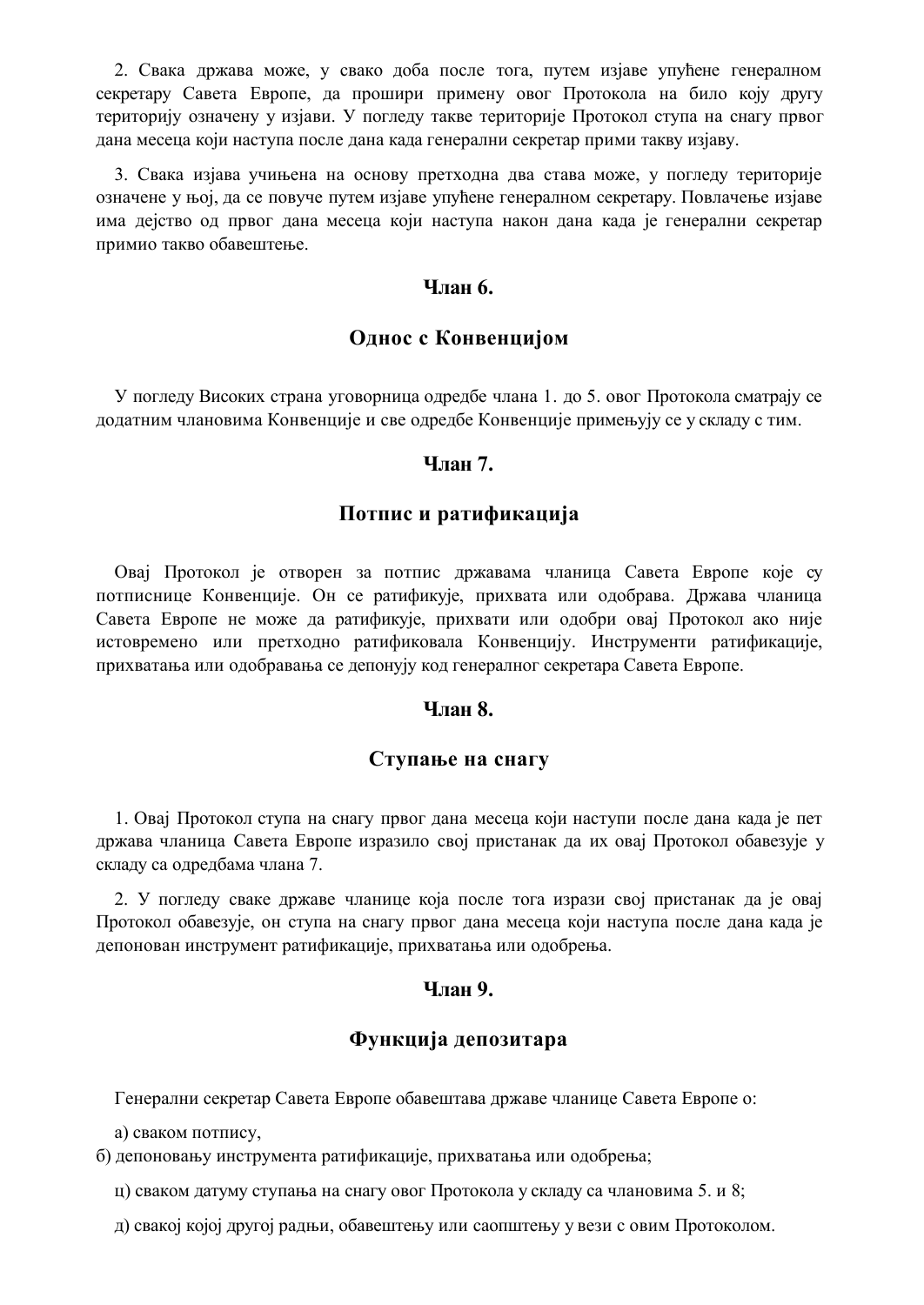У потврду чега чега су доле потписани, прописно овлашћени у том циљу, потписали овај Протокол.

Сачињено у Стразбуру, дана 28. априла 1983. на енглеском и француском језику, при чему су оба текста подједнако веродостојни, у једном примерку који се похрањује у архиви Савета Европе. Генерални секретар Савета Европе ће доставити оверене преписе свакој држави чланици Савета Европе.

## **ПРОТОКОЛ БРОЈ 7 УЗ КОНВЕНЦИЈУ ЗА ЗАШТИТУ ЉУДСКИХ ПРАВА И ОСНОВНИХ СЛОБОДА ИЗМЕЊЕНУ У СКЛАДУ С ПРОТОКОЛОМ БР. 11**

#### **Стразбур, 22. новембар 1984. године**

Државе потписнице, чланице Савета Европе,

Решене да предузму даље кораке да би осигурале скупно спровођење извесних права и слобода путем Конвенције за заштиту људских права и основних слобода, потписане у Риму 4. новембра 1950. (у даљем тексту: "Конвенција),

Споразумеле су се о следећем:

## **Члан 1.**

## **Заштита у поступку протеривања странаца**

1. Странац који законито борави на територији једне државе не може се из ње протерати, осим на основу одлуке донете у складу са законом, и има право:

а) да изнесе разлоге којима оспорава протеривање;

б) да се његов случај преиспита; и

ц) да у ту сврху буде заступљен пред надлежним органом или лицем или лицима која тај орган одреди.

2. Странац се може протерати и пре него што искористи своја права према ставу 1. а, б и ц овог члана, ако је протеривање неопходно у интересу јавног реда или се темељи на разлозима националне безбедности.

## **Члан 2.**

## **Право на жалбу у кривичним стварима**

1. Свако ко је одлуком суда осуђен за кривично дело има право да његову осуду или казну преиспита виши суд. Остваривање овог права, укључујући и основе за његово коришћење, уређује се законом.

2. Ово право може трпети изузетке, када је реч о делима мањег значаја, која су одређена законом, или у случајевима када је лицу у питању у првом степену судио највиши суд или је било осуђено на основу жалбе на ослобађајућу пресуду.

## **Члан 3.**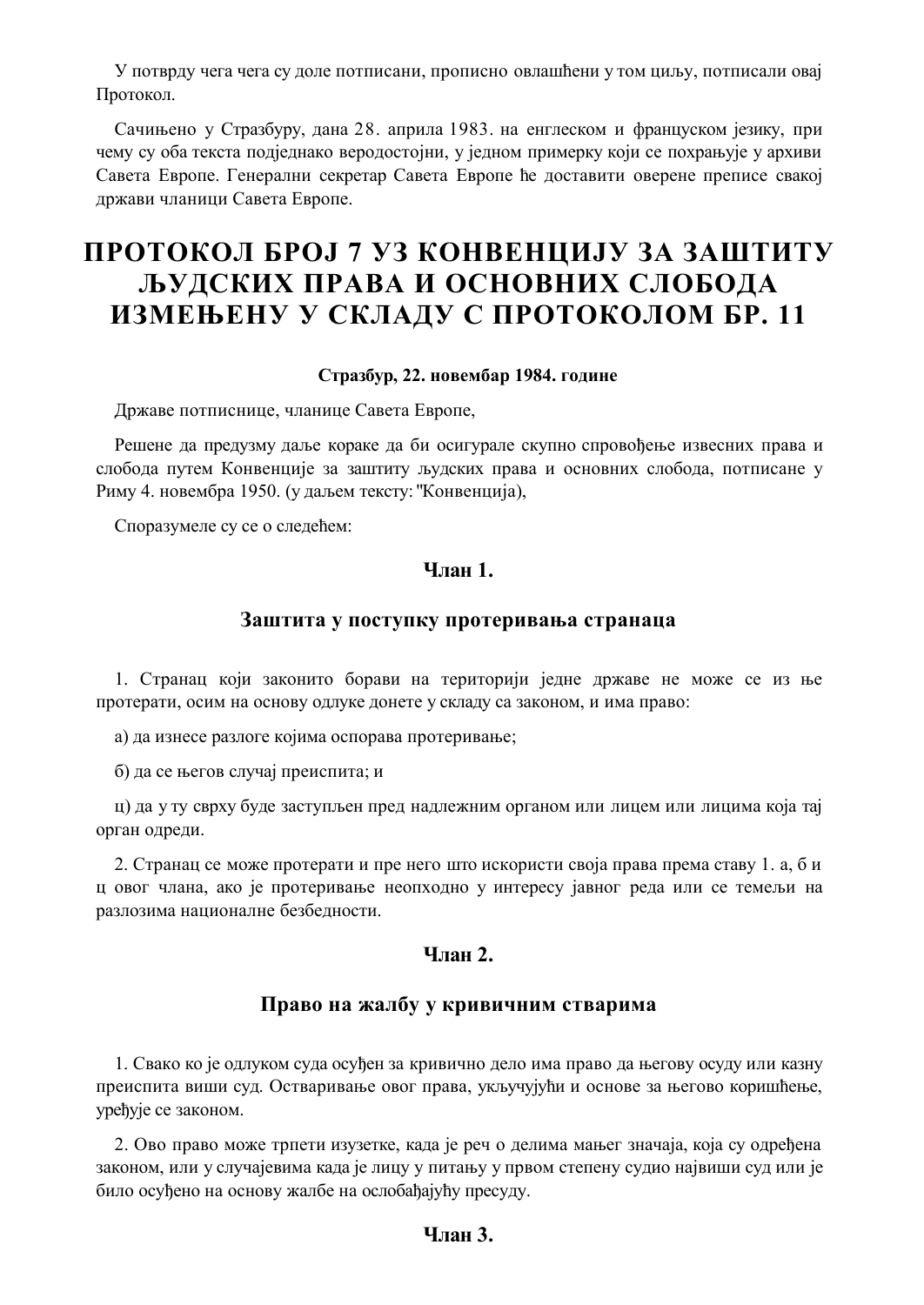#### **Накнада за погрешну осуду**

Ако је неко лице било правоснажном пресудом осуђено због кривичног дела и ако је касније његова пресуда била укинута или је био помилован због тога што нека нова или новооткривена чињеница неоспорно указује да се радило о судској грешци, лице које је претрпело казну као последицу такве осуде добиће накнаду у складу са законом или праксом дотичне државе, осим ако се не докаже да је оно у потпуности или делимично одговорно за то што непозната чињеница није благовремено откривена.

#### **Члан 4.**

#### **Право да се не буде суђен или кажњен двапут у истој ствари**

1. Никоме се не може поново судити нити се може поново казнити у кривичном поступку у надлежности исте државе за дело због кога је већ био правоснажно ослобођен или осуђен у складу са законом и кривичним поступком те државе.

2. Одредбе претходног става не спречавају поновно отварање поступка у складу са законом и кривичним поступком дате државе, ако постоје докази о новим или новооткривеним чињеницама, или ако је у ранијем поступку дошло до битне повреде која је могла да утиче на његов исход.

3. Овај се члан не може ставити ван снаге на основу члана 15. Конвенције.

#### **Члан 5.**

#### **Једнакост супружника**

У вези с браком, у току брака и у случају његовог раскида, супружници су равноправни у погледу међусобних грађанскоправних права и обавеза и у свом односу према деци. Овим се чланом државе не спречавају да предузимају неопходне мере у интересу деце.

#### **Члан 6.**

## **Територијална примена**

1. Свака држава може, приликом потписивања или када депонује инструмент ратификације, прихватања или одобрења, да одреди територију или територије на које се овај Протокол примењује и да наведе степен у коме ће се његове одредбе примењивати на тим територијама.

2. Свака држава може, у свако доба после тога, путем изјаве упућене Генералном секретару Савета Европе, да прошири примену овог Протокола на било коју другу територију означену у изјави. У погледу такве територије Протокол ступа на снагу првог дана месеца који наступа после протока двомесечног периода од дана када Генерални секретар прими такву изјаву.

3. Свака изјава учињена на основу претходна два члана може, у погледу територије означене у њој, да се повуче или измени путем изјаве упућене Генералном секретару.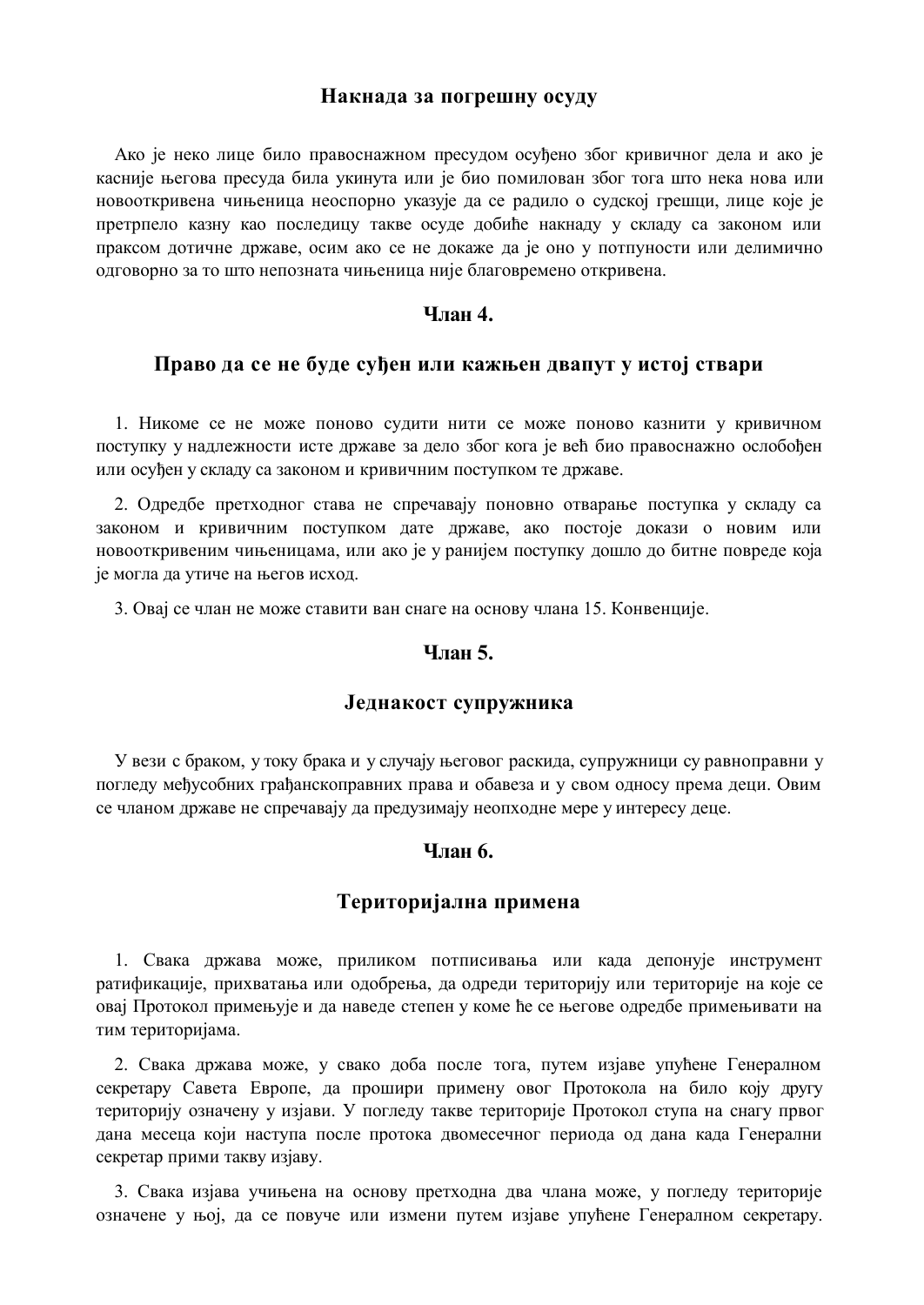Повлачење или измена изјаве има дејство од првог дана месеца који наступа после протока двомесечног периода од дана када Генерални секретар прими такву изјаву.

4. Изјава дата у складу са овим чланом сматраће се као да је дата у складу са ставом 1. члана 56. Конвенције.

5. Територија сваке државе на коју се примењује овај Протокол на основу ратификације, прихватања и одобрења, и свака територија на коју се овај Протокол примењује на основу изјаве те државе на основу овог члана, могу се сматрати одвојеним територијама у смислу члана 1.

6. Држава која је дала изјаву у складу са ставом 1. или 2. овог члана може у свако доба изјавити у име једне или више територија на које се изјава односи да прихвата надлежност Суда да прима представке од појединаца, невладиних организација или група појединаца према одредбама члана 34. Конвенције, а у вези чланова 1. до 5. овог Протокола.

## **Члан 7.**

## **Однос с Конвенцијом**

У погледу Високих страна уговорница одредбе члана 1. до 6. овог Протокола сматрају се додатним члановима Конвенције и све одредбе Конвенције примењују се у складу с тим.

#### **Члан 8.**

## **Потпис и ратификација**

Овај Протокол је отворен за потпис чланицама Савета Европе које су потписнице Конвенције. Он се ратификује, прихвата или одобрава. Држава чланица Савета Европе не може да ратификује, прихвати или одобри овај Протокол ако није истовремено или претходно ратификовала Конвенцију. Инструменти ратификације, прихватања или одобрења се депонују код генералног секретара Савета Европе.

## **Члан 9.**

## **Ступање на снагу**

1. Овај Протокол ступа на снагу првог дана месеца који наступа после протока двомесечног периода од дана када је седам држава чланица Савета Европе изразило свој пристанак да их овај Протокол обавезује у складу са одредбама члана 8.

2. У погледу сваке државе чланице која после тога изрази свој пристанак да је овај Протокол обавезује, он ступа на снагу првог дана месеца који наступи после протока двомесечног периода од дана када је депонован инструмент ратификације, прихватања или одобрења.

## **Члан 10.**

## **Функција депозитара**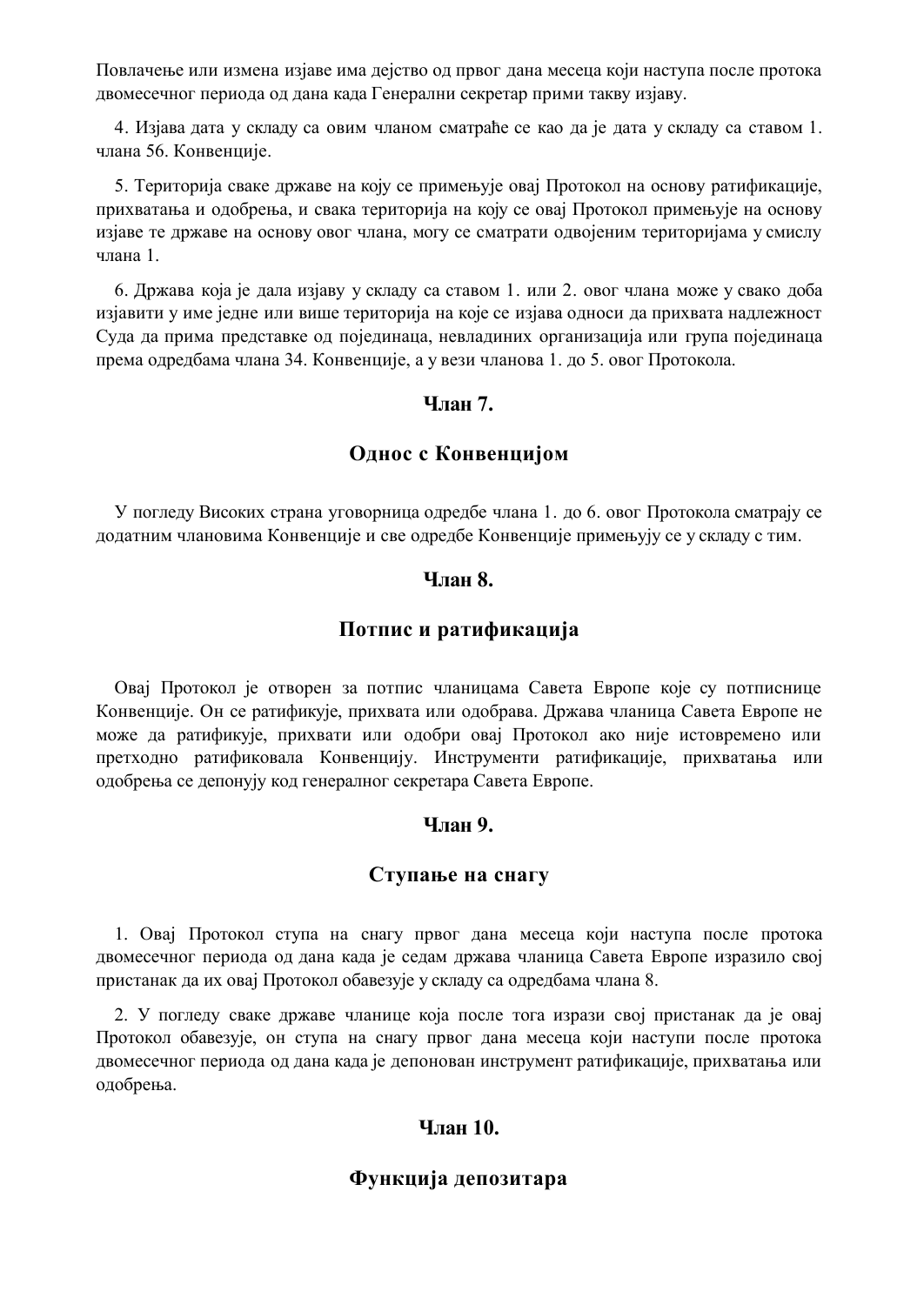Генерални секретар Савета Европе обавештава државе чланице Савета Европе о:

а) сваком потпису,

б) депоновању инструмента ратификације, прихватања или одобрења;

ц) сваком датуму ступања на снагу овог Протокола у складу са члановима 6. и 9;

д) свакој другој радњи, обавештењу или саопштењу у вези с овим Протоколом.

У потврду чега се долепотписани, прописно овлашћени у том циљу, потписали овај Протокол.

Сачињено у Стразбуру, дана 22. новембра 1984, на енглеском и француском језику, при чему су оба текста подједнако веродостојни, у једном примерку који се похрањује у Архиви Савета Европе. Генерални секретар Савета Европе ће доставити оверене преписе свакој држави чланици Савета Европе.

## **ПРОТОКОЛ БРОЈ 12 УЗ КОНВЕНЦИЈУ ЗА ЗАШТИТУ ЉУДСКИХ ПРАВА И ОСНОВНИХ СЛОБОДА**

#### **Рим, 4. новембар 2000. године**

Државе потписнице, чланице Савета Европе,

Имајући у виду основно начело да су сви људи једнаки пред законом и имају право на једнаку заштиту закона;

Решене да предузму даље кораке ради унапређивања једнакости свих људи колективном применом опште забране дискриминације путем Конвенције за заштиту људских права и основних слобода, потписане у Риму 4. новембра 1950. (у даљем тексту: "Конвенција");

Потврђујући да начело недискриминације не спречава потписнице да предузимају мере ради унапређивања пуне и стварне једнакости под условом да постоји објективно и разумно оправдање за овакве мере;

Сагласиле су се о следећем:

#### **Члан 1.**

## **Општа забрана дискриминације**

1. Свако право које закон предвиђа оствариваће се без дискриминације по било ком основу као нпр. полу, раси, боји коже, језику, вероисповести, политичком и другом уверењу, националном или друштвеном пореклу, повезаности са националном мањином, имовини, рођењу или другом статусу.

2. Јавне власти неће ни према коме вршити дискриминацију по сновима као што су они поменути у ставу 1.

## **Члан 2.**

## **Територијална примена**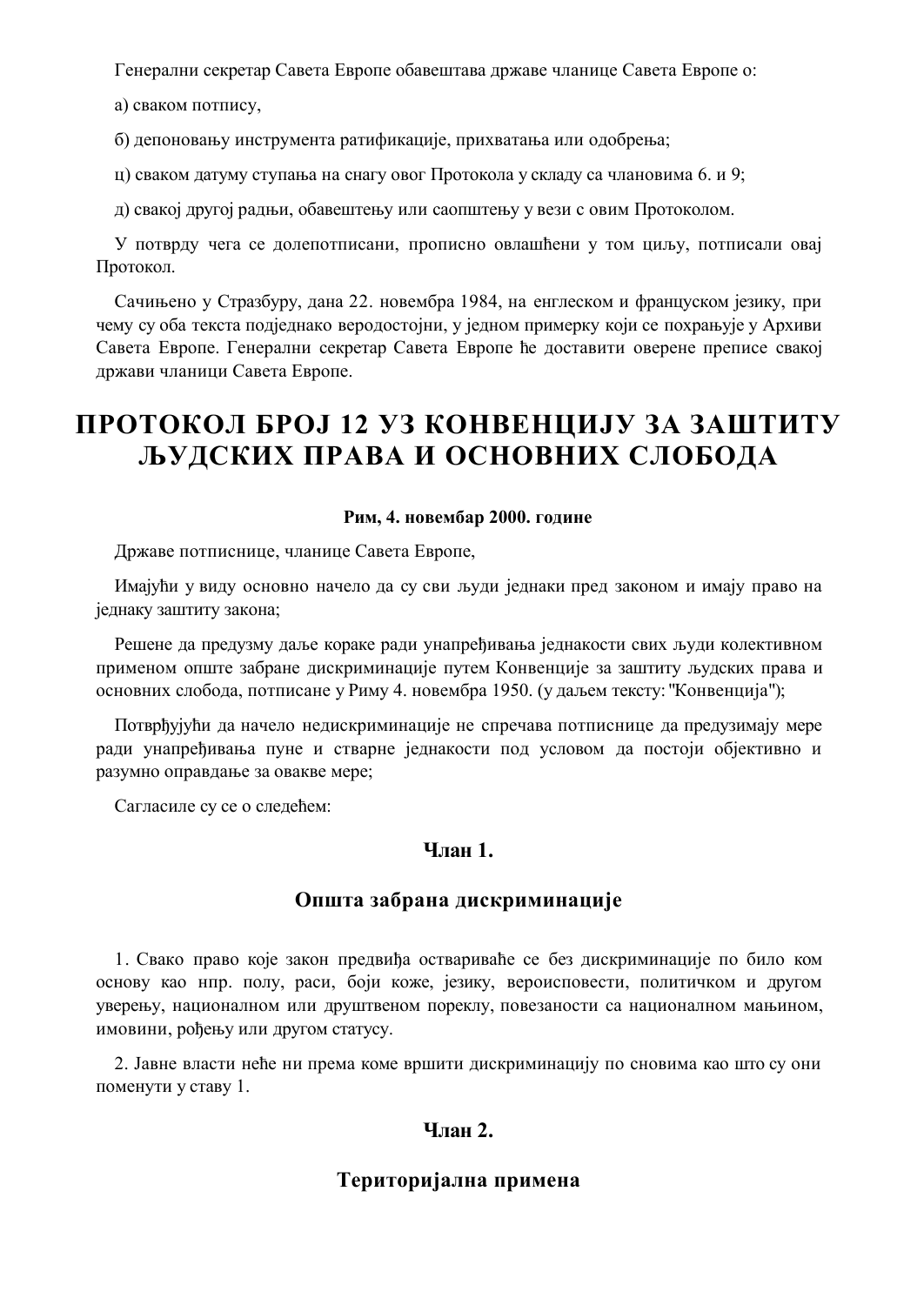1. Свака држава може, у време потписивања или приликом депоновања инструмента о ратификацији, прихватању или одобрењу, означити територију или територије на којима ће се примењивати овај Протокол.

2. Свака држава може било када касније, декларацијом упућеном Генералном секретару Савета Европе, проширити примену овог Протокола на неку другу територију означену у декларацији. Протокол ће ступити на снагу у односу на такву територију првог дана у месецу после истека рока од три месеца од дана када је Генерални секретар примио овакву декларацију.

3. Свака декларација дата по једном од два претходна става може се, у односу на сваку територију означену у декларацији, повући или изменити обавештењем упућеном Генералном секретару. Повлачење или измена ступиће на снагу првог дана у месецу после истека рока од три месеца од дана када је Генерални секретар примио обавештење.

4. Декларација дата у складу с овим чланом сматраће се сагласно са ставом 1. члана 56. Конвенције.

5. Свака држава која је дала декларацију у складу са ставовима 1. и 2. овог члана може у свако време изјавити да прихвата надлежност Суда да прима представке појединаца, невладиних организација или група појединаца у односу на члан 1. овог Протокола с једне или више територија на које се декларација односи, као што је предвиђено чланом 34. Конвенције.

## **Члан 3.**

### **Однос према Конвенцији**

Одредбе чланова 1. и 2. овог Протокола сматраће се између уговорница додатним члановима Конвенције, све одредбе Конвенције ће се сходно примењивати.

#### **Члан 4.**

#### **Потпис и ратификација**

Овај Протокол биће отворен за потписивање од стране држава чланица Савета Европе које су потписале Конвенцију. Он подлеже ратификацији, прихватању или одобрењу. Држава чланица Савета Европе не може ратификовати, прихватити или одобрити овај Протокол а да пре тога или истовремено не ратификује Конвенцију. Инструменти о ратификацији, прихватању или одобрењу депоноваће се код Генералног секретара Савета Европе.

## **Члан 5.**

#### **Ступање на снагу**

1. Овај Протокол ступиће на снагу првог дана у месецу после истека рока од три месеца од дана када су десет држава чланица Савета Европе изразиле сагласност да их Протокол обавезује у складу с одредбама члана 4.

2. У односу на сваку државу која касније изрази своју сагласност да буде њиме обавезана Протокол ће ступити на снагу првог дана у месецу после истека рока од три месеца од дана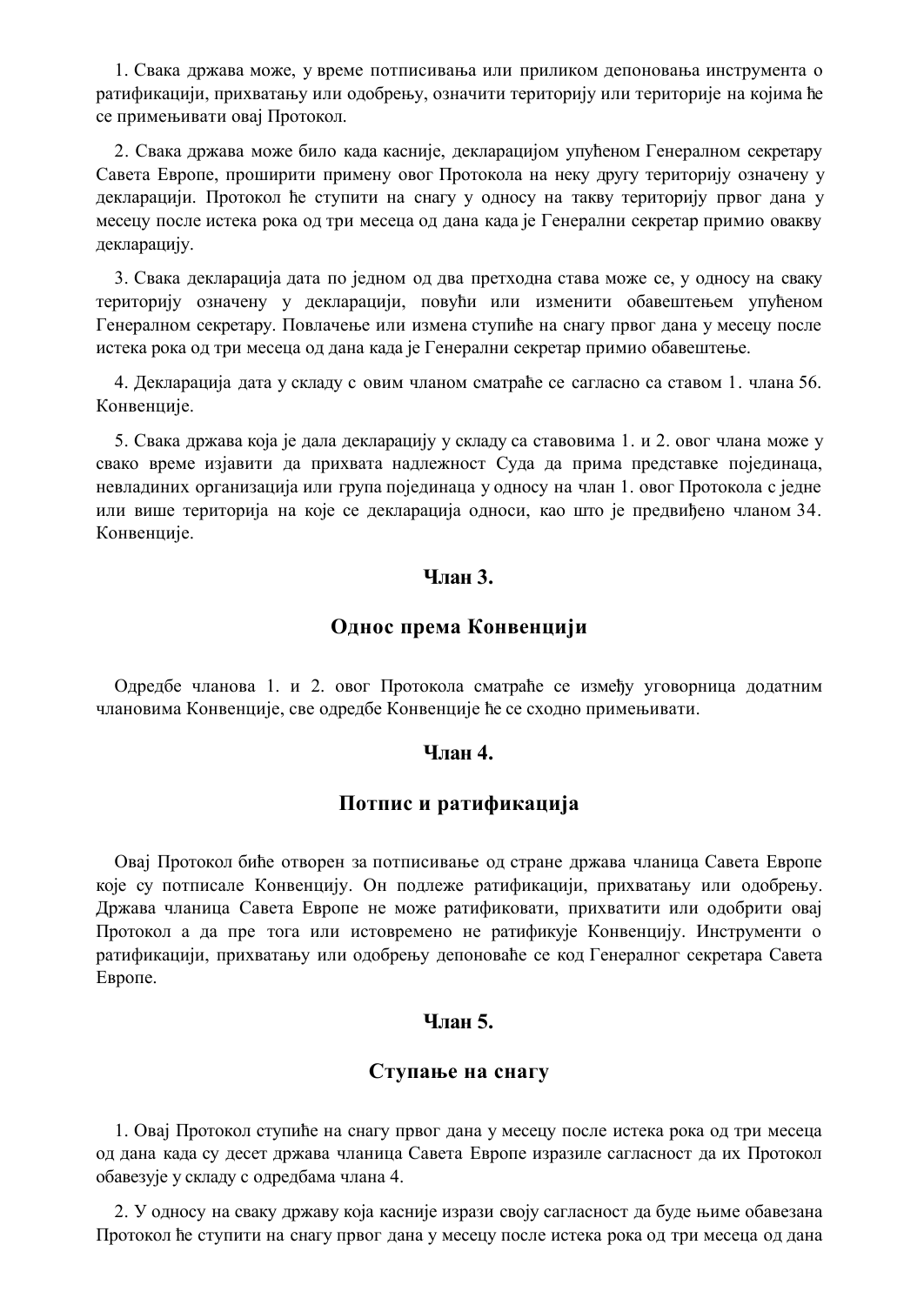депоновања инструмента о ратификацији, прихватању или одобрењу.

## **Члан 6.**

## **Функција депозитара**

Генерални секретар Савета Европе обавештава државе чланице Савета Европе о:

а) сваком потпису,

б) депоновању сваког инструмента ратификације, прихватања или одобрења;

ц) сваком датуму ступања на снагу овог Протокола у складу са члановима 2. и 5;

д) сваком другом акту, обавештењу или допису који се тиче овог Протокола.

У потврду чега се долепотписани, прописно опуномоћене личности потписале овај Протокол.

Сачињено у Риму, дана 4. новембра 2000, на енглеском и француском језику, с тим да су оба текста једнако аутентична, у једном примерку који ће се депоновати у Архиви Савета Европе. Генерални секретар Савета Европе ће доставити оверене преписе свакој држави чланици Савета Европе.

## **ПРОТОКОЛ БРОЈ 13 УЗ КОНВЕНЦИЈУ ЗА ЗАШТИТУ ЉУДСКИХ ПРАВА И ОСНОВНИХ СЛОБОДА О УКИДАЊУ СМРТНЕ КАЗНЕ У СВИМ ОКОЛНОСТИМА**

## **Виљнус, 3. мај 2002. године**

Државе чланице Савета Европе, потписнице овог Протокола,

Уверене да је право свакога на живот основна вредност у демократском друштву и да је укидање смртне казне од суштинске важности за заштиту овог права, као и за потпуно признавање урођеног достојанства свих људских бића;

Желећи да учврсте заштиту права на живот, зајемченог Конвенцијом о заштити људских права и основних слобода потписаној у Риму 4. новембра 1950. године (у даљем тексту: "Конвенција");

Имајући у виду да Протокол 6 уз Конвенцију, који се односи на укидање смртне казне, потписан у Стразбуру 28. априла 1983. не искључује смртну казну за дела почињена у време ратног стања или стања непосредне ратне опасности;

Решене да предузму одлучујући корак у циљу укидања смртне казне у свим околностима,

Споразумеле су се о следећем:

## **Члан 1.**

## **Укидање смртне казне**

Смртна казна се укида. Нико се не може осудити на смртну казну или погубити.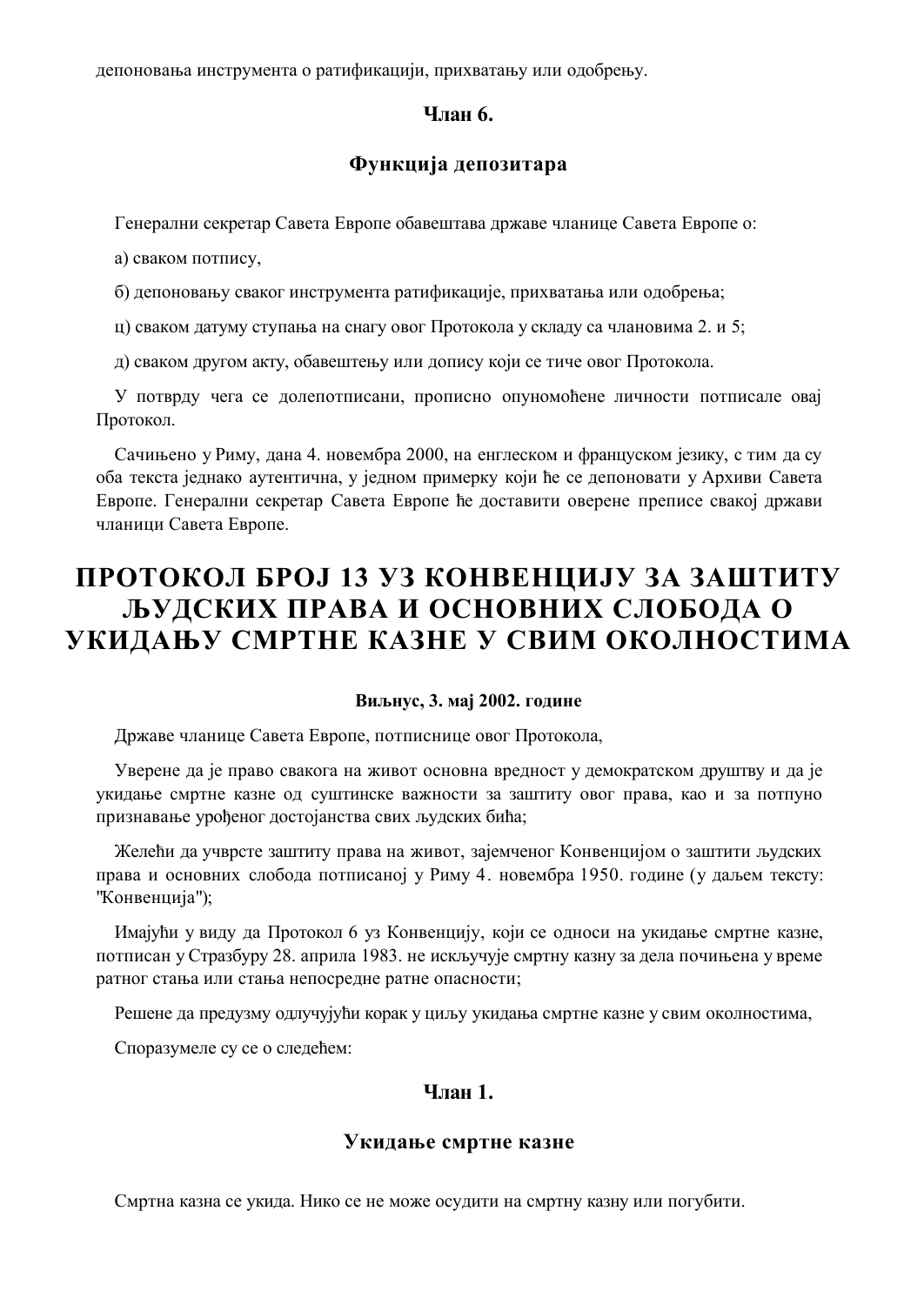#### **Члан 2.**

### **Забрана одступања**

Ниједна одредба овог Протокола не може се укинути на основу члана 15. Конвенције.

## **Члан 3.**

#### **Забрана стављања резерви**

На одредбе овог Протокола не могу се стављати резерве на основу члана 57. Конвенције.

#### **Члан 4.**

#### **Територијална примена**

1. Свака држава може у тренутку потписивања или депоновања инструмента о ратификацији, прихватању или одобравању, назначити територију или територије на које се овај Протокол примењује.

2. Свака држава уговорница може накнадно, изјавом упућеном Генералном секретару Савета Европе, проширити примену овог Протокола на неку другу територију наведену у изјави. У односу на ту територију Протокол ступа на снагу првог дана у месецу који наступа по истеку периода од три месеца од дана када је Генерални секретар примио ту изјаву.

3. Све изјаве дате у складу с претходна два става, у односу на сваку територију наведену у изјави, могу да се повуку нотификацијом достављеном Генералном секретару. Повлачење ступа на снагу првог дана у месецу који наступа по истеку периода од три месеца од дана када је Генерални секретар примио поменуту нотификацију.

#### **Члан 5.**

#### **Однос према Конвенцији**

У погледу Високих страна уговорница одредбе чланова 1. до 4. овог Протокола сматрају се додатним члановима Конвенције и све одредбе Конвенције примењују се у складу с тим.

#### **Члан 6.**

## **Потпис и ратификација**

Овај Протокол је отворен за потпис државама чланицама Савета Европе које су потписнице Конвенције. Он подлеже ратификацији, прихватању или одобравању. Држава чланица Савета Европе не може да ратификује, прихвати или одобри овај Протокол без претходне или истовремене ратификације Конвенције. Инструменти о ратификацији, прихватању или одобравању депонују се код Генералног секретара Савета Европе.

## **Члан 7.**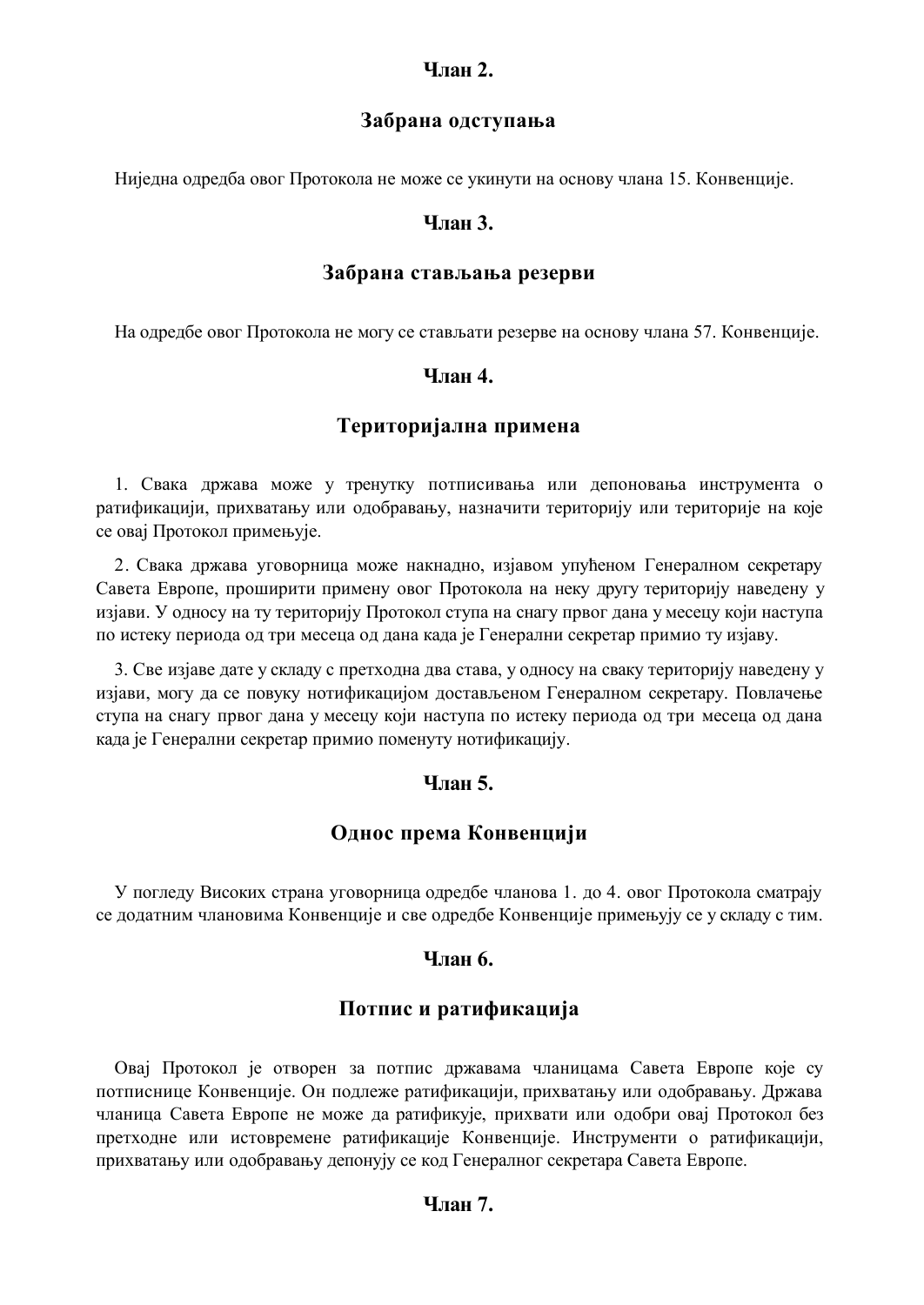1. Овај Протокол ступа на снагу првог дана у месецу који наступа по истеку периода од три месеца од дана када је десет држава чланица Савета Европе изразило пристанак да се обавежу овим Протоколом у складу с одредбама члана 6.

2. У односу на државу чланицу која накнадно изрази пристанак да се обавеже овим Протоколом, он ступа на снагу првог дана у месецу који наступа по истеку периода од три месеца од дана депоновања инструмената о ратификацији, прихватању или одобравању.

## **Члан 8.**

## **Функција депозитара**

Генерални секретар Савета Европе обавештава државе чланице Савета Европе о:

а) сваком потписивању,

б) сваком депоновању инструмената ратификације, прихватању или одобравању;

ц) сваком датуму ступања на снагу овог Протокола у складу са члановима 4. и 7;

д) сваком другом поступку, обавештењу или саопштењу који се односи на овај Протокол.

У потврду чега су долепотписани, прописно овлашћени за то, потписали овај Протокол.

Сачињено у Виљнусу, дана 3. маја 2002. године, на енглеском и француском језику, при чему су оба текста веродостојна, у једном примерку који ће се депоновати у Архиву Савета Европе. Генерални секретар Савета Европе доставља оверене преписе свакој држави чланици Савета Европе.

## **Члан 3.**

Приликом депоновања ратификационог инструмента у складу са чланом 57. Конвенције за заштиту људских права и основних слобода, Србија и Црна Гора ће ставити следеће резерве:

1. Одредбе члана 5. став 1. тачка (ц) и став 3. неће утицати на примену важећих правила о обавезном притвору. Ова резерва односи се на члан 142. став 1. Законика о кривичном поступку ("Службени лист СРЈ", бр. 70/2001, 68/2002) у Републици Србији, који предвиђа обавезан притвор у случају да постоји основана сумња да је лице извршило кривично дело за које је предвиђена казна затвора у трајању од 40 година.

2. Србија и Црна Гора изражава спремност да у потпуности јемчи права предвиђена члановима 5. и 6. Конвенције, с тим што одредбе члана 5. став 1. тачка (ц) и члана 6. ст. 1. и 3. неће утицати на примену чл. 75-321. Законика о прекршајима Републике Србије ("Службени гласник СР Србије", бр. 21/90, 11/92, 6/93, 20/93, 53/93, 67/93, 28/94, 16/97, 37/97, 36/98, 44/98, 65/2001) и чл. 61-225. Закона о прекршајима Републике Црне Горе ("Службени лист Републике Црне Горе", бр. 25/94, 29/94, 38/96, 48/99), који уређују поступак пред прекршајним органима.

3. Право на јавну расправу предвиђено чланом 6. став 1. Конвенције неће утицати на примену начела да у управним споровима судови у Србији, по правилу, не одржавају јавне расправе. Поменуто начело садржано је у члану 32. Закона о управним споровима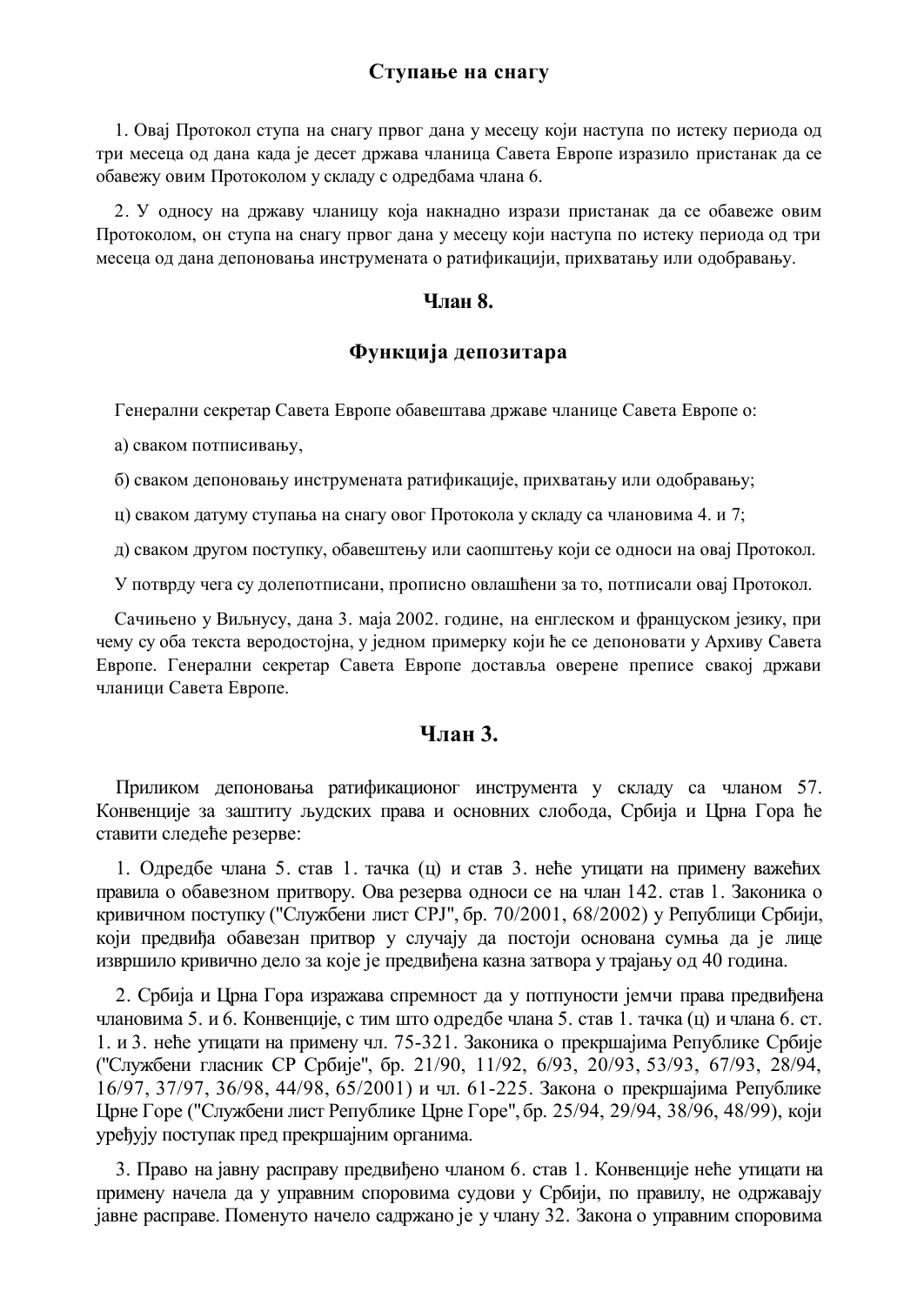("Службени лист СРЈ", бр. 46/96) у Републици Србији.

4. Одредбе члана 13. неће се примењивати у погледу правних лекова који су у надлежности Суда Србије и Црне Горе, све док тај Суд не почне с радом, у складу са чл. 46-50. Уставне повеље.

## **Члан 4.**

Овај закон ступа на снагу осмог дана од дана објављивања у "Службеном листу СЦГ - Међународни уговори".

## **ИЗМЕНЕ (MODIFICATIONS)**

На основу члана 26. алинеја 7. Уставне повеље државне заједнице Србија и Црна Гора, доносим

Указ о проглашењу Закона о изменама Закона о ратификацији Европске конвенције за заштиту људских права и основних слобода, измењене у складу са Протоколом број 11, Протокола уз Конвенцију за заштиту људских права и основних слобода, Протокола број 4 уз Конвенцију за заштиту људских права и основних слобода којим се обезбеђују извесна права и слободе који нису укључени у Конвенцију и Први протокол уз њу, Протокола број 6 уз Конвенцију за заштиту људских права и основних слобода о укидању смртне казне, Протокола број 7 уз Конвенцију за заштиту људских права и основних слобода, Протокола број 12 уз Конвенцију за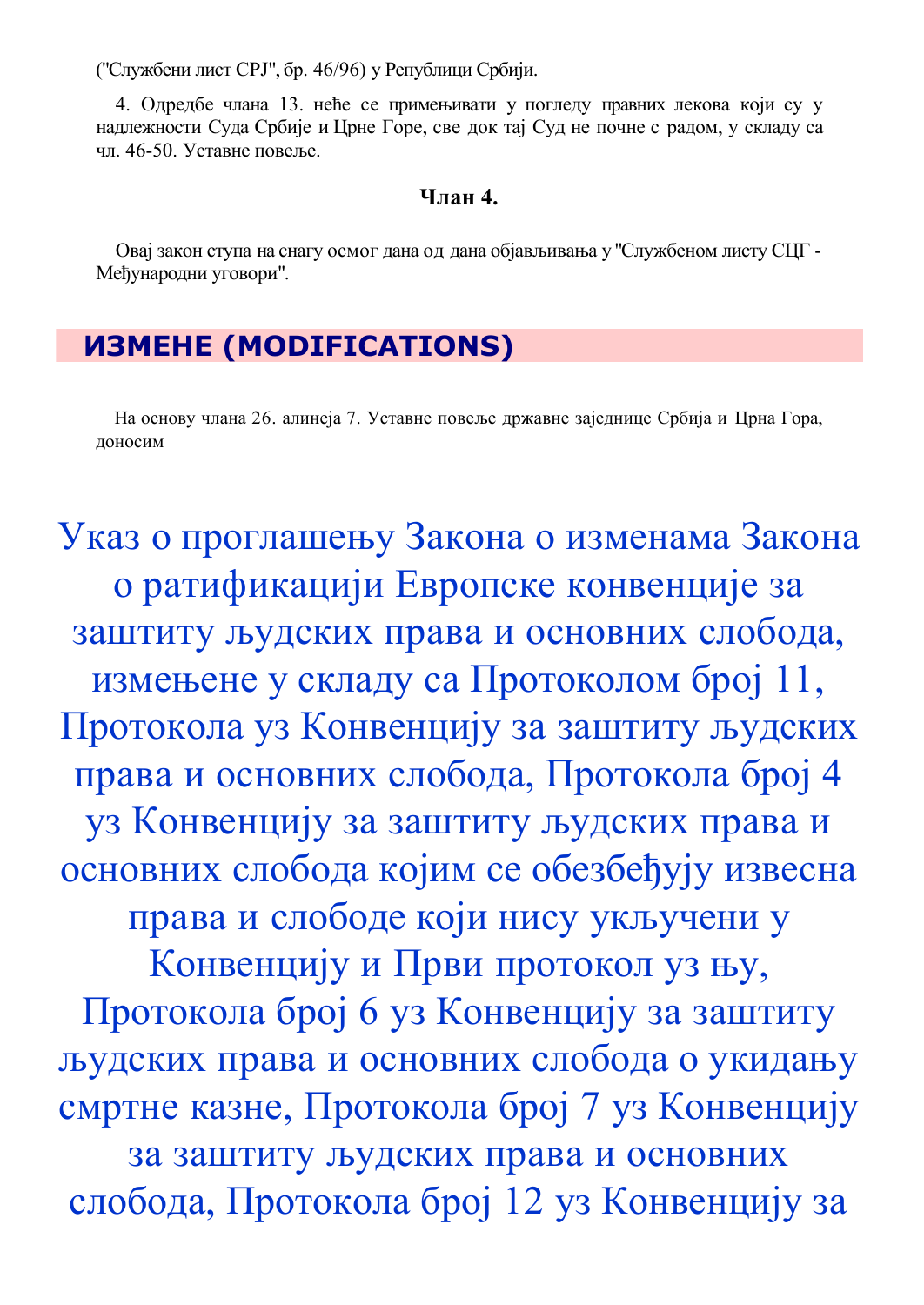# заштиту људских права и основних слобода и Протокола број 13 уз Конвенцију за заштиту људских права и основних слобода о укидању смртне казне у свим околностима

Проглашава се Закон о изменама Закона о ратификацији Европске конвенције за заштиту људских права и основних слобода, измењене у складу са Протоколом број 11, Протокола уз Конвенцију за заштиту људских права и основних слобода, Протокола број 4 уз Конвенцију за заштиту људских права и основних слобода којим се обезбеђују извесна права и слободе који нису укључени у Конвенцију и Први протокол уз њу, Протокола број 6 уз Конвенцију за заштиту људских права и основних слобода о укидању смртне казне, Протокола број 7 уз Конвенцију за заштиту људских права и основних слобода, Протокола број 12 уз Конвенцију за заштиту људских права и основних слобода и Протокола број 13 уз Конвенцију за заштиту људских права и основних слобода о укидању смртне казне у свим околностима, који је донела Скупштина Србије и Црне Горе, на седници од 29. јуна 2005. године.

П бр. 178 29. јуна 2005. године Београд

> Председник Србије и Црне Горе **Светозар Маровић**, с.р.

Закон о изменама Закона о ратификацији Европске конвенције за заштиту људских права и основних слобода, измењене у складу са Протоколом број 11, Протокола уз Конвенцију за заштиту људских права и основних слобода, Протокола број 4 уз Конвенцију за заштиту људских права и основних слобода којим се обезбеђују извесна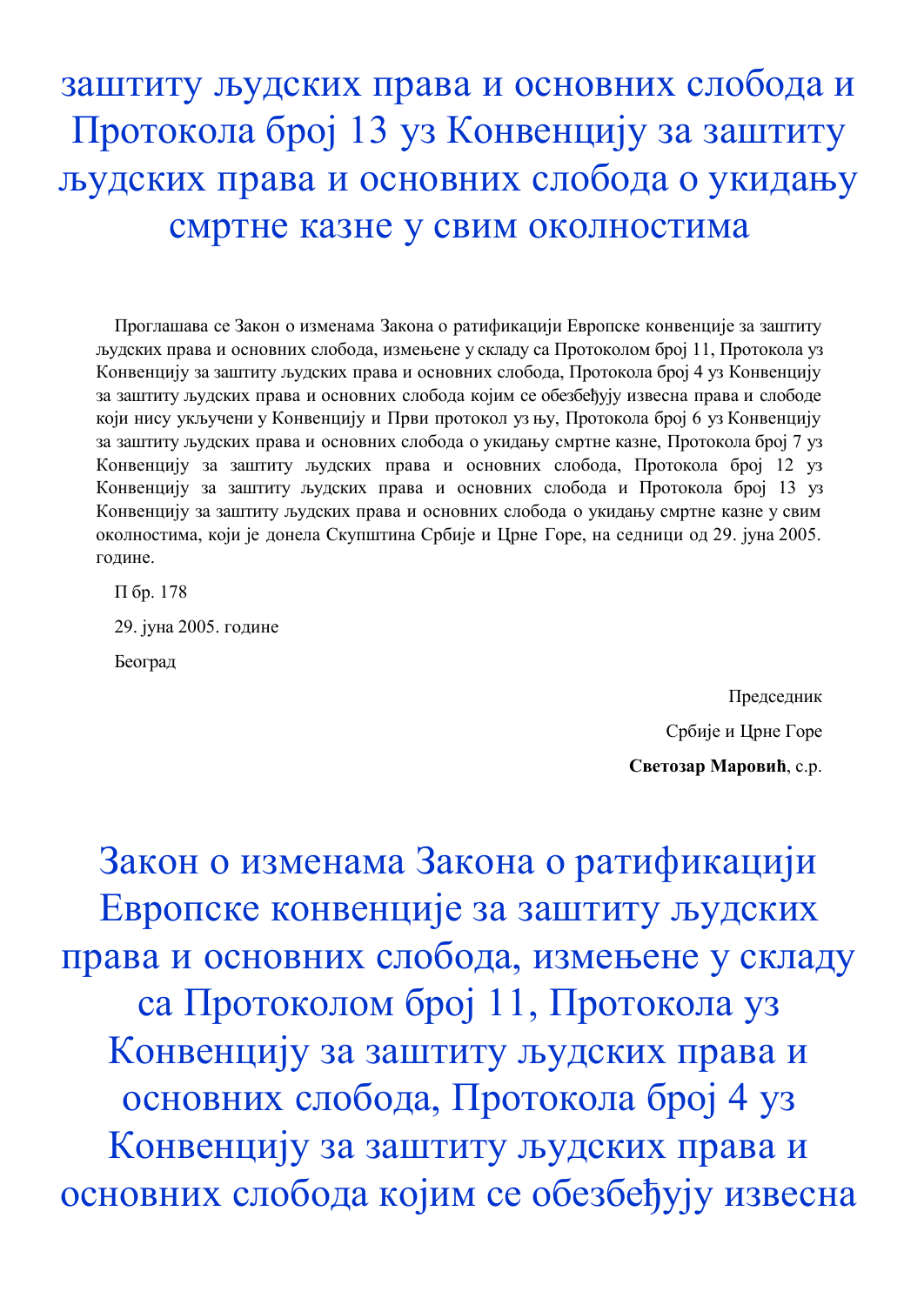права и слободе који нису укључени у Конвенцију и Први протокол уз њу,

Протокола број 6 уз Конвенцију за заштиту људских права и основних слобода о укидању смртне казне, Протокола број 7 уз Конвенцију за заштиту људских права и основних слобода, Протокола број 12 уз Конвенцију за заштиту људских права и основних слобода и Протокола број 13 уз Конвенцију за заштиту људских права и основних слобода о укидању смртне казне у свим околностима

> *Закон је објављен у "Службеном листу СЦГ - Међународни уговори", бр. 5/2005 од 1.7.2005. године.*

### **Члан 1.**

У члану 3. Закона о ратификацији Европске конвенције за заштиту људских права и основних слобода, измењене у складу са Протоколом број 11, Протокола уз Конвенцију за заштиту људских права и основних слобода, Протокола број 4 уз Конвенцију за заштиту људских права и основних слобода којим се обезбеђују извесна права и слободе који нису укључени у Конвенцију и Први протокол уз њу, Протокола број 6 уз Конвенцију за заштиту људских права и основних слобода о укидању смртне казне, Протокола број 7 уз Конвенцију за заштиту људских права и основних слобода, Протокола број 12 уз Конвенцију за заштиту људских права и основних слобода и Протокола број 13 уз Конвенцију за заштиту људских права и основних слобода о укидању смртне казне у свим околностима ("Службени лист СЦГ - Међународни уговори", бр. 9/2003) тач. 1. и 4. бришу се. Досадашње тач. 2. и 3. постају тач. 1. и 2.

## **Члан 2.**

Овај закон ступа на снагу осмог дана од дана објављивања у "Службеном листу СЦГ - Међународни уговори."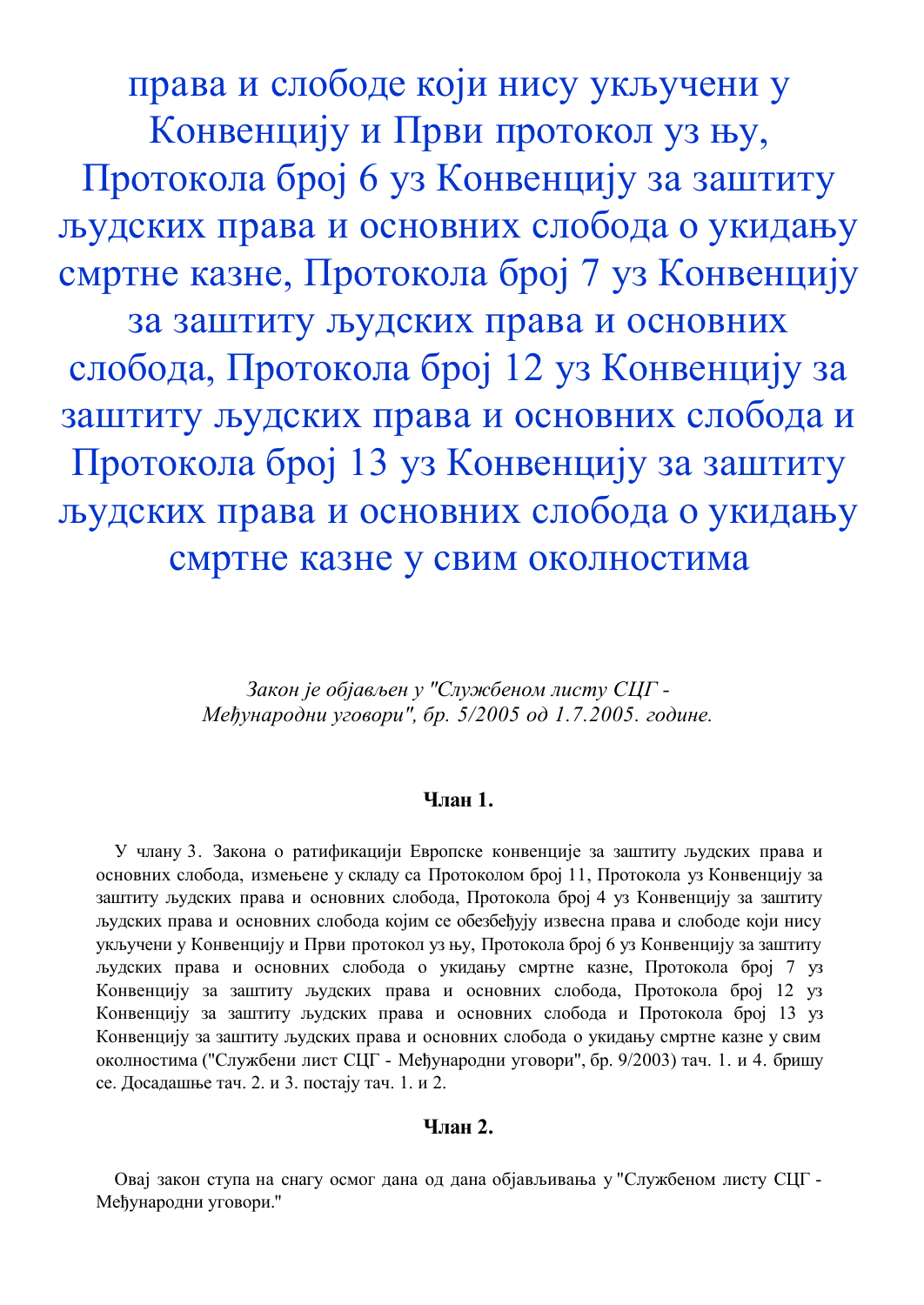На основу члана 26. алинеја 7. Уставне повеље државне заједнице Србија и Црна Гора, доносим

Указ о проглашењу Закона о ратификацији Протокола бр. 14 уз Европску конвенцију за заштиту људских права и основних слобода, којим се мења контролни систем Конвенције

Проглашава се Закон о ратификацији Протокола бр. 14 уз Европску конвенцију за заштиту људских права и основних слобода, којим се мења контролни систем Конвенције, који је донела Скупштина Србије и Црне Горе, на седници од 29. јуна 2005. године.

П бр. 177

29. јуна 2005. године

Београд

Председник Србије и Црне Горе **Светозар Марови**ћ, с.р.

Закон о ратификацији Протокола бр. 14 уз Европску конвенцију за заштиту људских права и основних слобода, којим се мења контролни систем Конвенције

> *Закон је објављен у "Службеном листу СЦГ - Међународни уговори", бр. 5/2005 од 1.7.2005. године и 7/2005.*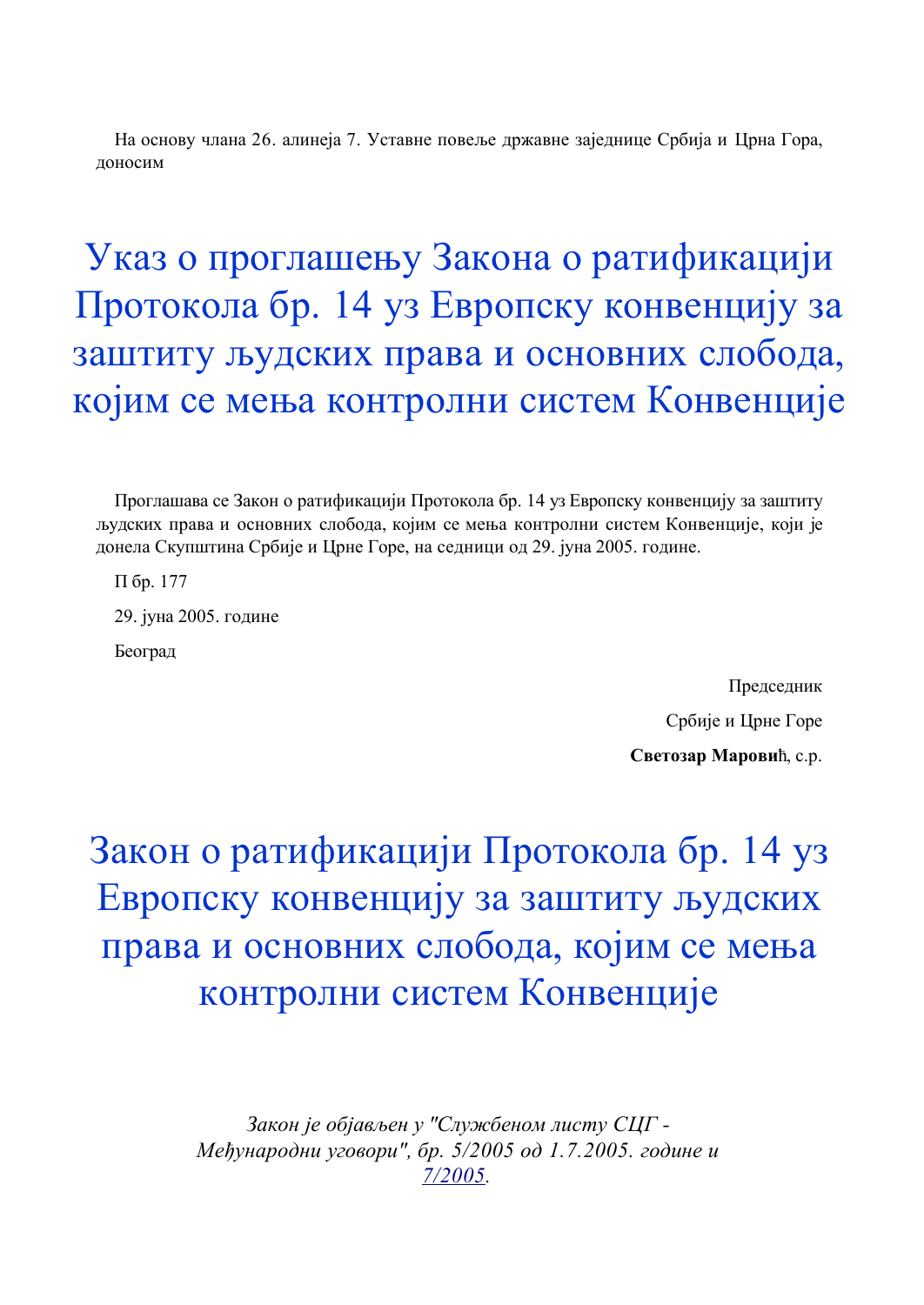## **Члан 1.**

Ратификује се Протокол бр. 14 уз Европску конвенцију за заштиту људских права и основних слобода, којим се мења контролни систем Конвенције, сачињен у Стразбуру, 13. маја 2004. године, у оригиналу на енглеском ифранцуском језику.

## **Члан 2.**

Текст Протокола у оригиналу на енглеском језику и у преводу на српски језик гласи:

## **PROTOCOL NO. 14 TO THE CONVENTION FOR THE PROTECTION OF HUMAN RIGHTS AND FUNDAMENTAL FREEDOMS, AMENDING THE CONTROL SYSTEM OF THE CONVENTION**

## PREAMBLE

The member States of the Council of Europe, signatories to this Protocol to the Convention for the Protection of Human Rights and Fundamental freedoms, signed at Rome on 4 November 1950 (hereinafter referred to as "the Convention"),

Having regard to Resolution No. 1 and the Declaration adopted at the European Ministerial Conference on Human Rights, held in Rome on 3 and 4 November 2000;

Having regard to the Declarations adopted by the Committee of Ministers on 8 November 2001, 7 November 2002 and 15 May 2003, at their 109th, 111th and 112th Sessions, respectively;

Having regard to Opinion No. 251 (2004) adopted by the Parliamentary Assembly of the Council of Europe on 28 April 2004;

Considering the urgent need to amend certain provisions of the Convention in order to maintain and improve the efficiency of the control system for the long term, mainly in the light of the continuing increase in the workload of the European Court of Human Rights and the Committee of Ministers of the Council of Europe;

Considering, in particular, the need to ensure that the Court can continue to play its pre-eminent role in protecting human rights in Europe,

Considering, in particular, the need to ensure that the Court can continue to play its pre-eminent role in protecting human rights in Europe,

Have agreed as follows:

#### **Article 1**

Paragraph 2 of Article 22 of the Convention shall be deleted.

## **Article 2**

Article 23 of the Convention shall be amended to read as follows: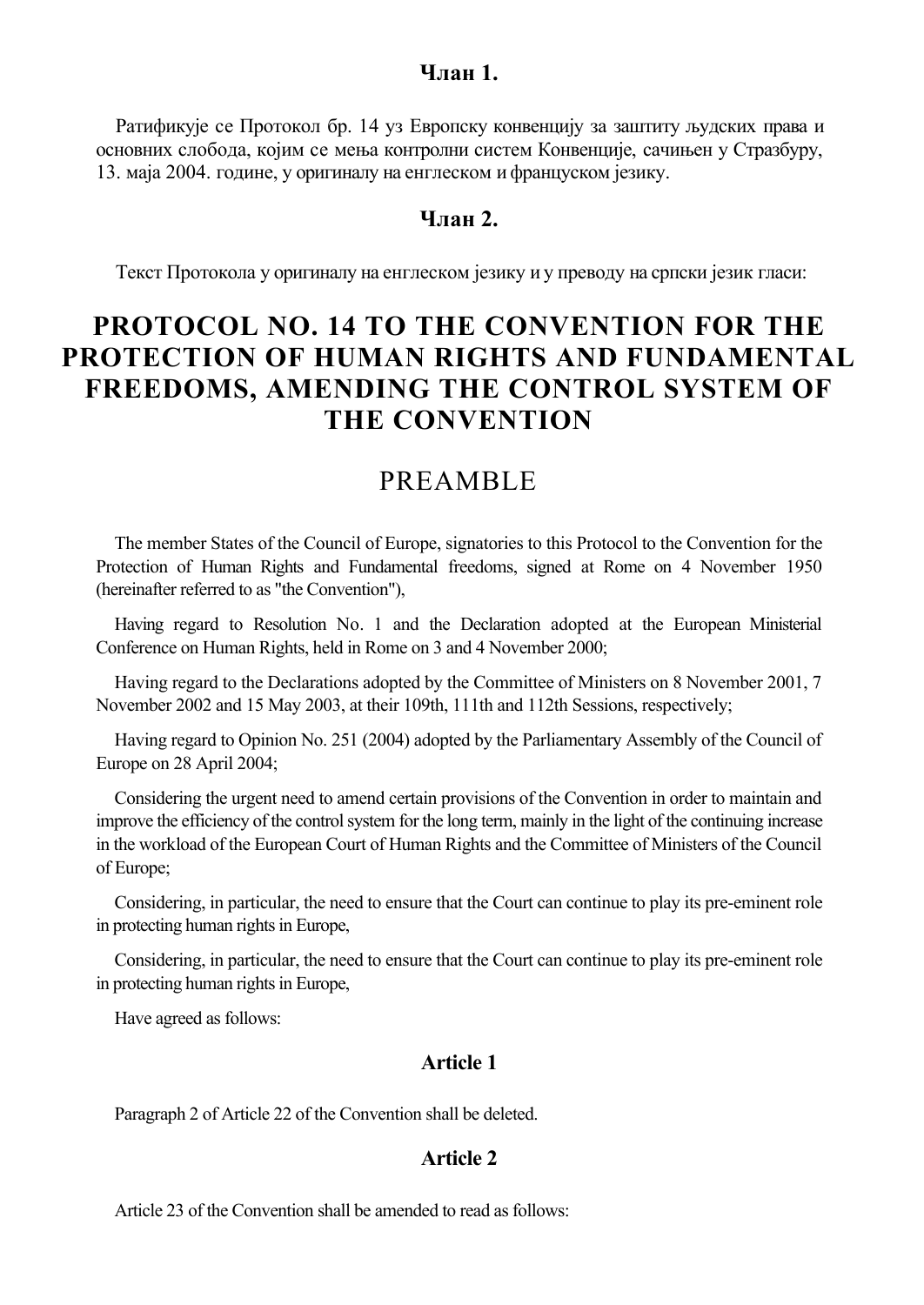"Article 23 - Terms of office and dismissal

1 The judges shall be elected for a period of nine years. They may not be re-elected.

2. The terms of office of judges shall expire when they reach the age of 70.

3. The judges shall hold office until replaced. They shall, however, continue to deal with such cases as they already have under consideration.

4. No judge may be dismissed from office unless the other judges decide by a majority of two-thirds that judge has ceased to fulfil the required conditions."

## **Article 3**

Article 24 of the Convention shall be deleted.

## **Article 4**

Article 25 of the Convention shall become Article 24 and its text shall be amended to read as follows:

"Article 24 - Registry and rapporteurs

1 The Court shall have a registry, the functions and organisation of which shall be laid down in the rules of the Court.

2 When sitting in a single-judge formation, the Court shall be assisted by rapporteurs who shall function under the authority of the President of the Court. They shall form part of the Court's registry."

## **Article 5**

Article 26 of the Convention shall become Article 25 ("Plenary Court") and its text shall be amended as follows:

1 At the end of paragraph d, the comma shall be replaced by a semi-colon and the word "and" shall be deleted.

2 At the end of paragraph e, the full stop shall be replaced by a semi-colon.

3 A new paragraph f shall be added which shall read as follows:

"f make any request under Article 26, paragraph 2."

## **Article 6**

Article 27 of the Convention shall become Article 26 and its text shall be amended to read as follows:

"Article 26 - Single-judge formation, committees, Chambers and Grand Chamber

1 To consider cases brought before it, the Court shall sit in a single-judge formation, in committees of three judges, in Chambers of seven judges and in a Grand Chamber of seventeen judges. The Court's Chambers shall set up committees for a fixed period of time.

2 At the request of the plenary Court, the Committee of Ministers may, by a unanimous decision and for a fixed period, reduce to five the number of judges of the Chambers.

3 When sitting as a single judge, a judge shall not examine any application against the High Contracting Party in respect of which that judge has been elected.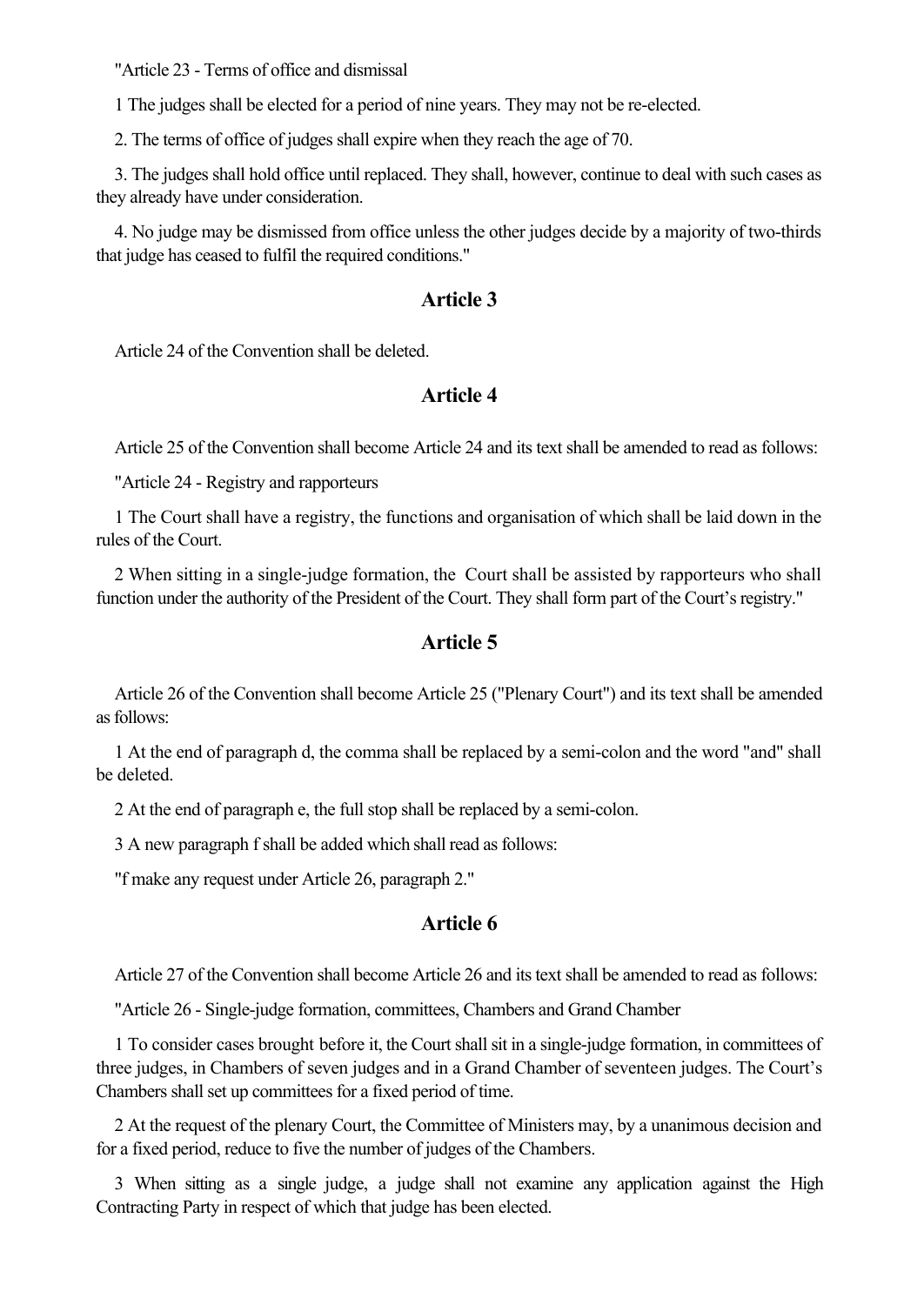4 There shall sit as an *ex officio* member of the Chamber and the Grand Chamber the judge elected in respect of the High Contracting Party concerned. If there is none or if that judge is unable to sit, a person chosen by the President of the Court from a list submitted in advance by that Party shall sit in the capacity of judge.

5. The Grand Chamber shall also include the President of the Court, the Vice-Presidents, the Presidents of the Chambers and other judges chosen in accordance with the rules of the Court. When a case is referred to the Grand Chamber under Article 43, no judge from the Chamber which rendered the judgment shall sit in the Grand Chamber, with the exception of the President of the Chamber and the judge who sat in respect of the High Contracting Party concerned."

#### **Article 7**

After the new Article 26, a new Article 27 shall be inserted into the Convention, which shall read as follows:

"Article 27 - Competence of single judges

1 A single judge may declare inadmissible or strike out of the Court's list of cases an application submitted under Article 34, where such a decision can be taken without further examination.

2. The decision shall be final.

3 If the single judge does not declare an application inadmissible or strike it out, that judge shall forward it to a committee or to a Chamber for further examination."

#### **Article 8**

Article 28 of the Convention shall be amended to read as follows:

"Article 28 - Competence of committees

1 In respect of an application submitted under Article 34, a committee may, by a unanimous vote,

a declare it inadmissible or strike it out of its list of cases, where such decision can be taken without further examination; or

b declare it admissible and render at the same time a judgment on the merits, if the underlying question in the case, concerning the interpretation or the application of the Convention or the Protocols thereto, is already the subject of well-established case-law of the Court.

2 Decisions and judgments under paragraph 1 shall be final.

3. If the judge elected in respect of the High Contracting Party concerned is not a member of the committee, the committee may at any stage of the proceedings invite that judge to take the place of one of the members of the committee, having regard to all relevant factors, including whether that Party has contested the application of the procedure under paragraph 1.b."

#### **Article 9**

Article 29 of the Convention shall be amended as follows:

1 Paragraph 1 shall be amended to read as follows: "If no decision is taken under Article 27 or 28 or no judgement rendered under Article 28, a Chamber shall decide on the admissibility and merits of individual applications submitted under Article 34. The decision on admissibility may be taken separately."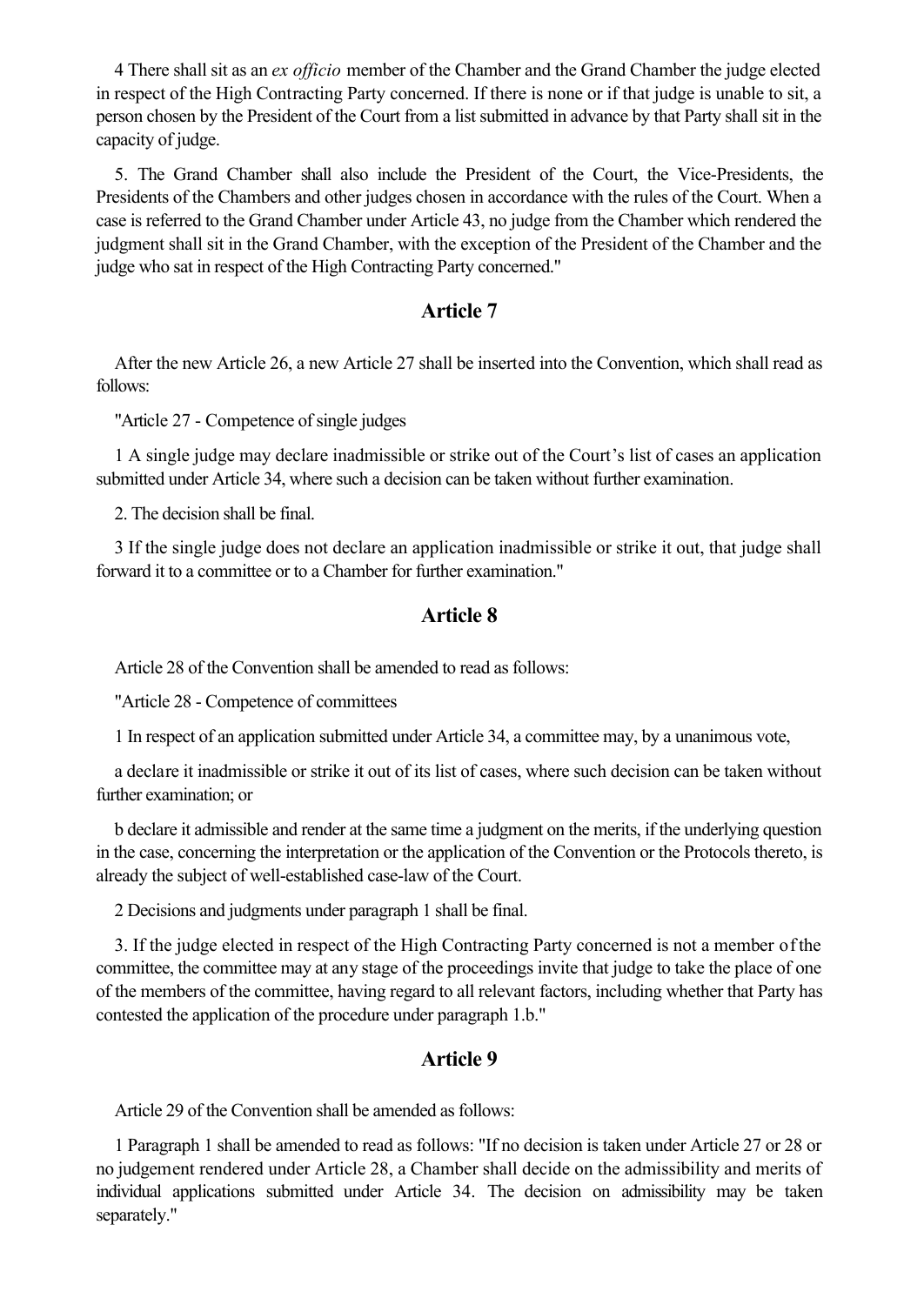2 At the end of paragraph 2 a new sentence shall be added which shall read as follows: "The decision on admissibility shall be taken separately unless the Court, in exceptional cases, decides otherwise."

3 Paragraph 3 shall be deleted.

## **Article 10**

Article 31 of the Convention shall be amended as follows:

1 At the end of paragraph a, the word "and" shall be deleted.

2 Paragraph b shall become paragraph c and a new paragraph b shall be inserted an shall read as follows:

"b decide on issues referred to the Court by the Committee of Ministers in accordance with Article 46, paragraph 4; and".

## **Article 11**

Article 32 of the Convention shall be amended as follows:

At the end of paragraph 1, a comma and the number 46 shall be inserted after the number 34.

## **Article 12**

Paragraph 3 of Article 35 of the Convention shall be amended to read as follows:

"3 The Court shall declare inadmissible any individual application submitted under Article 34 if it considers that:

a the application is incompatible with the provisions of the Convention or the Protocols thereto, manifestly ill-founded, or an abuse of the right of individual application; of

b the applicant has not suffered a significant disadvantage, unless respect for human rights as defined in the Convention and the Protocols thereto requires an examination of the application on the merits and provided that no case may be rejected on this ground which has not been duly considered by a domestic tribunal."

## **Article 13**

A new paragraph 3 shall be added at the end of Article 36 of the Convention, which shall read as follows:

"3 In all cases before a Chamber or the Grand Chamber, the Council of Europe Commissioner for Human Rights may submit written comments and take part in hearings."

## **Article 14**

Article 38 of the Convention shall be amended to read as follows:

"Article 38 - Examination of the case

The Court shall examine the case together with the representatives of the parties and, if need be, undertake an investigation, for the effective conduct of which the High Contacting Parties concerned shall furnish all necessary facilities."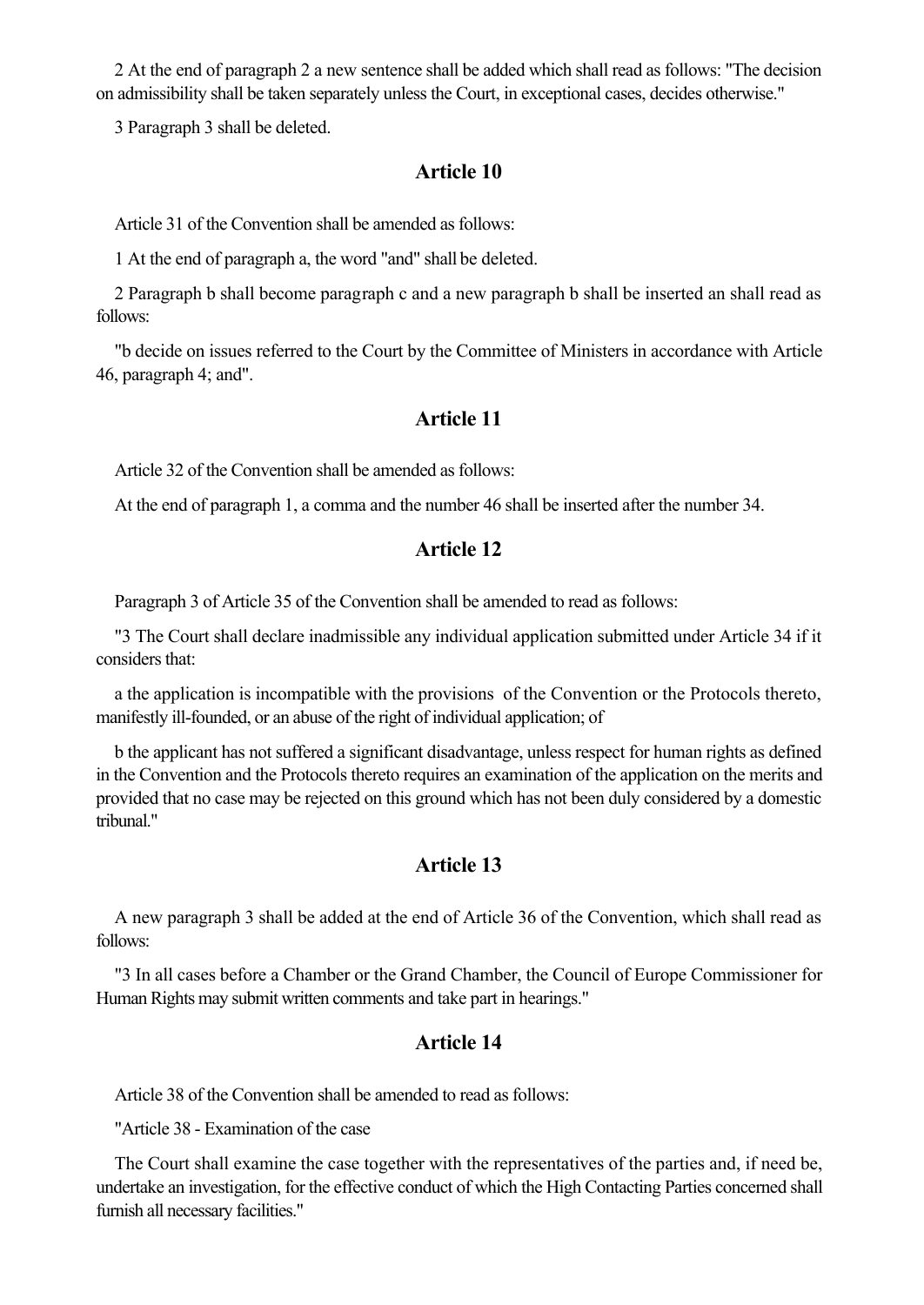## **Article 15**

Article 39 of the Convention shall be amended to read as follows:

"Article 39 - Friendly settlements

1 At any stage of the proceedings, the Court may place itself at the disposal of the parties concerned with a view to securing a friendly settlement of the matter on the basis of respect for human rights as defined in the Convention and the Protocols thereto.

2. Proceedings conducted under paragraph 1 shall be confidential.

3 If a friendly settlement is effected, the Court shall strike the case out of its list by means of a decision which shall be confined to a brief statement of the facts and of the solution reached.

4 This decision shall be transmitted to the Committee of Ministers, which shall supervise the execution of the terms of the friendly settlement as set out in the decision."

## **Article 16**

Article 46 of the Convention shall be amended to read as follows:

"Article 46 - Binding force and execution of judgments

1 The High Contracting Parties undertake to abide by the final judgment of the Court in any case to which they are parties.

2 The final judgment of the Court shall be transmitted to the Committee of Ministers, which shall supervise its execution.

3 If the Committee of Ministers considers that the supervision of the execution of a final judgment is hindered by a problem of interpretation of the judgment, it may refer the matter to the Court for a ruling on the question of interpretation. A referral decision shall require a majority vote of two thirds of the representatives entitled to sit on the Committee.

4 If the Committee of Ministers considers that a High Contracting Party refuses to abide by a final judgment in a case to which it is a party, it may, after serving formal notice on that Party and by decision adopted by a majority vote of two thirds of the representatives entitled to sit on the Committee, refer to the Court the question whether that party has failed to fulfil its obligation under paragraph 1.

5 If the Court finds a violation of paragraph 1, it shall refer the case to the Committee of Ministers for consideration of the measures to be taken. If the Court find no violation of paragraph 1, it shall refer the case to the Committee of Ministers, which shall close its examination of the case."

## **Article 17**

Article 59 of the Convention shall be amended as follows:

1 A new paragraph 2 shall be inserted which shall read as follows:

"The European Union may accede to this Convention."

2 Paragraphs 2, 3 and 4 shall become paragraphs 3, 4 and 5 respectively.

## **Final and transitional provisions**

## **Article 18**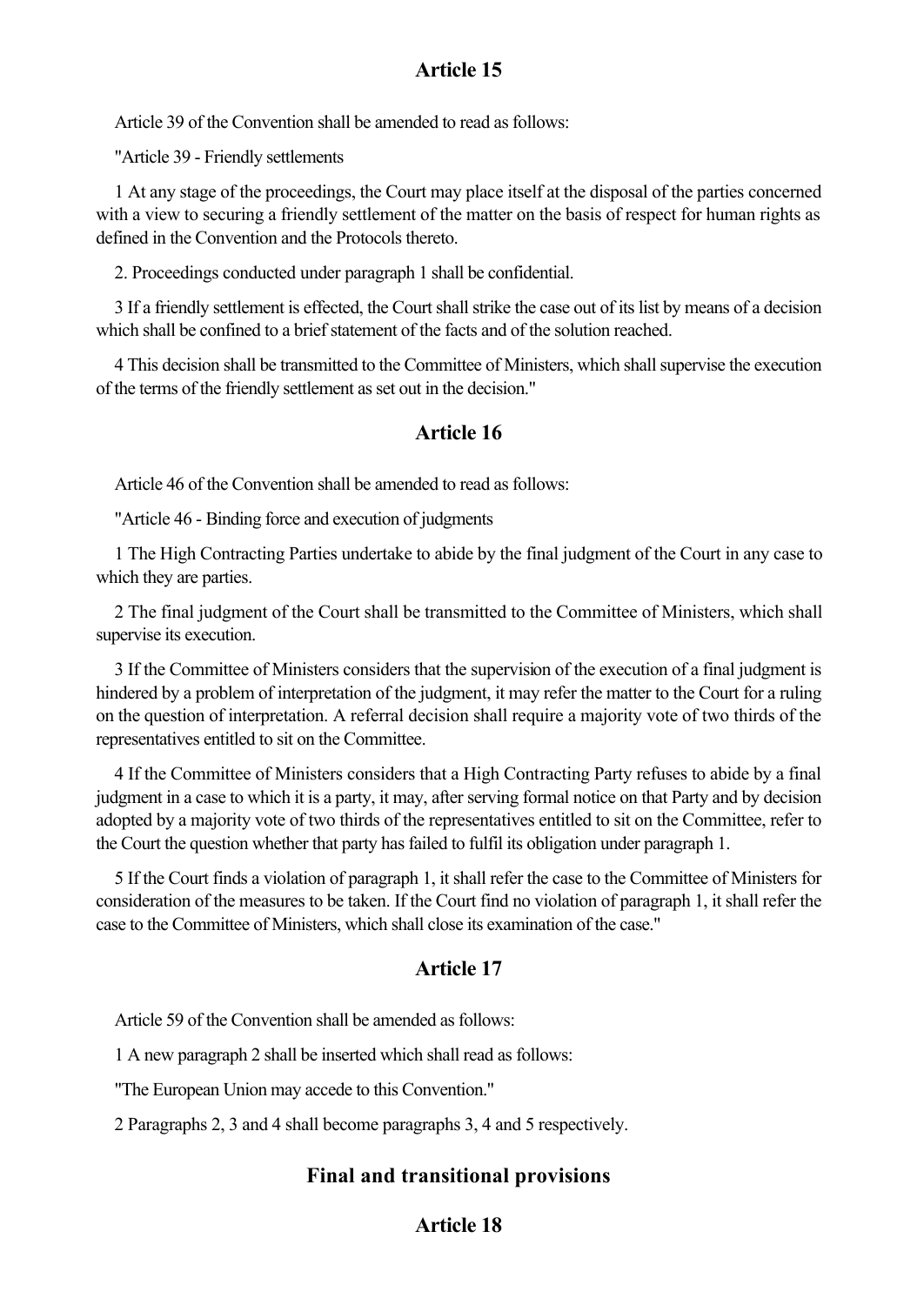1 The Protocol shall be open for signature by member States of the Council of Europe signatories to the Convention, which may express their consent to be bound by

a signature without reservation as to ratification acceptance of approval; or

b signature subject to ratification, acceptance or approval, followed by ratification, acceptance of approval.

2 The instruments of ratification, acceptance or approval shall be deposited with the Secretary General of the Council of Europe.

#### **Article 19**

This Protocol shall enter into force on the first day of the month following the expiration of a period of three months after he date on which all Parties to the Convention have expressed their consent to be bound by the Protocol, in accordance with the provisions of Article 18.

#### **Article 20**

1 From the date of the entry into force of this Protocol, its provisions shall apply to all applications pending before the Court as well as to all judgments whose execution is under supervision by the Committee of Ministers.

2 The new admissibility criterion inserted by Article 12 of this Protocol in Article 35, paragraph 3.b of the Convention, shall not apply to applications declared admissible before the entry into force of the Protocol. In the two years following the entry into force of this Protocol, the new admissibility criterion may only be applied by Chambers and the Grand Chamber of the Court.

#### **Article 21**

The term of office of judges serving their first term of office on the date of entry into force of this Protocol shall be extended *ipso jure* so as to amount to a total period of nine years. The other judges shall complete their term of office, which shall be extended *ipso jure* by two years.

## **Article 22**

The Secretary General of the Council of Europe shall notify the member States of the Council of Europe of:

a any signature;

b the deposit of any instrument of ratification, acceptance of approval;

c the date of entry into force of this Protocol in accordance with Article 19; and

d any other act, notification or communication relating to this Protocol.

Strasbourg, 20 July 2004

**Guy de Vel**

The Director General of

Legal Affairs of the Council of Europe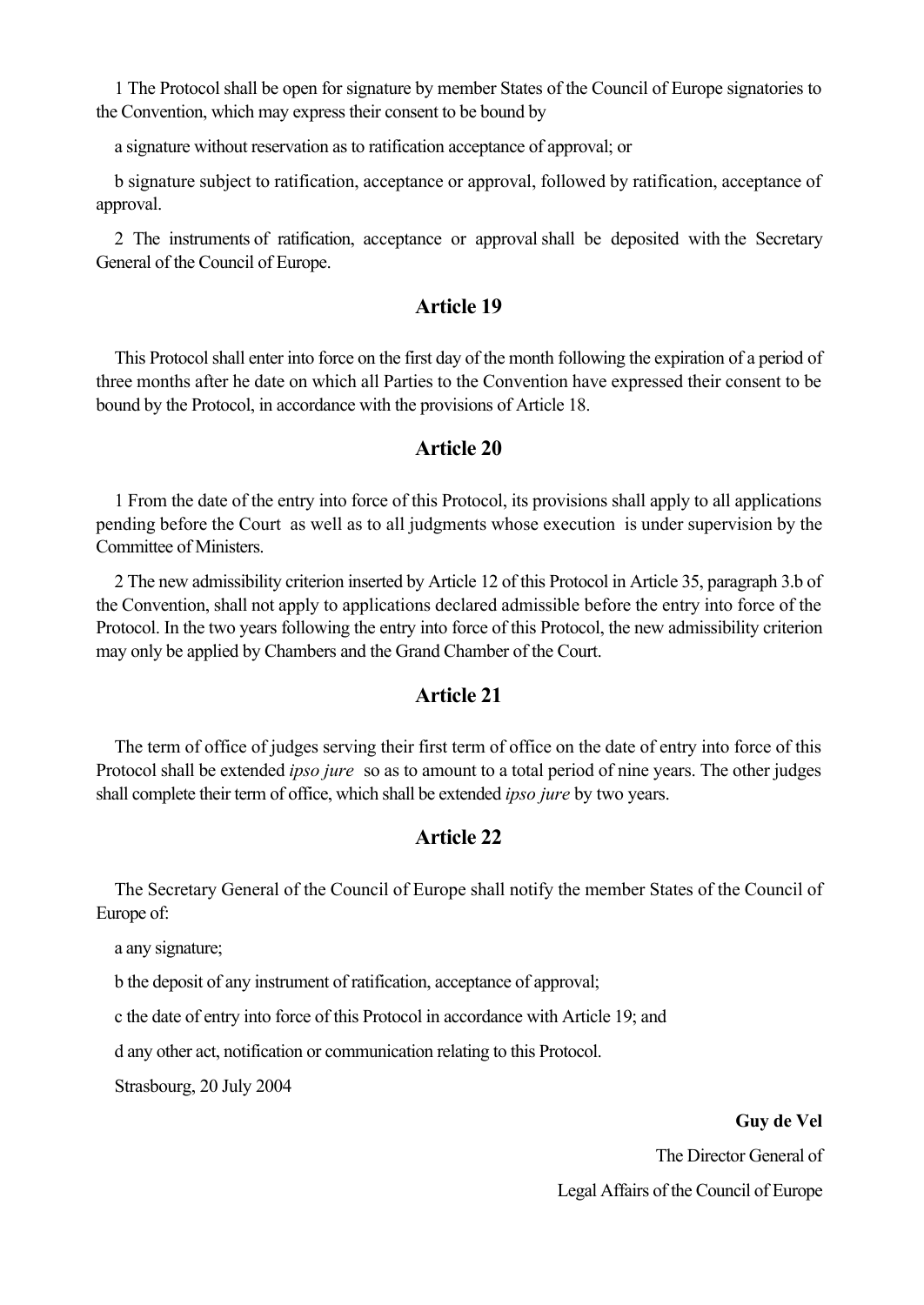## **ПРОТОКОЛ БР. 14 УЗ ЕВРОПСКУ КОНВЕНЦИЈУ ЗА ЗАШТИТУ ЉУДСКИХ ПРАВА И ОСНОВНИХ СЛОБОДА, КОЈИМ СЕ МЕЊА КОНТРОЛНИ СИСТЕМ КОНВЕНЦИЈЕ**

## ПРЕАМБУЛА

Државе чланице Савета Европе, потписнице овог протокола уз Конвенцију о заштити људских права и основних слобода, потписане у Риму 4. новембра 1950. године (у даљем тексту: "Конвенција"),

Имајући у виду Резолуцију бр. 1 и Декларацију усвојену на Европској министарској конференцији о људским правима која је одржана у Риму 3. и 4. новембра 2000. године,

Имајући у виду декларације које је усвојио Комитет министара 8. новембра 2001, 7. новембра 2002. и 15. маја 2003. године, на својој 109, 111. односно 112. седници,

Имајући у виду Мишљење бр. 251 (2004) које је 28. априла 2004. године усвојила Парламентарна скупштина Савета Европе,

Уважавајући хитну потребу да се измене неке одредбе Конвенције у циљу очувања и побољшања система контроле на дугорочној основи, пре свега у светлу сталног повећавања оптерећености Европског суда за људска права и Комитета министара Савета Европе,

Имајући посебно у виду потребу да се омогући да Суд и даље игра истакнуту улогу у области заштите људских права у Европи,

Сагласиле су се о следећем:

## **Члан 1.**

У члану 22. Конвенције, став 2. брише се.

## **Члан 2.**

Члан 23. Конвенције мења се и гласи:

"Члан 23. - Мандат и престанак мандата

1. Судије се бирају на период од девет година. Оне се не могу поново бирати.

2. Судији истиче мандат када наврши 70 година живота.

3. Судије остају на дужности док им се не одреди замена. Међутим, они настављају да раде на предметима које су већ узели у разматрање.

4. Судија се не може разрешити функције осим ако друге судије не одлуче двотрећинском већином да он више не испуњава потребне услове."

#### **Члан 3.**

Члан 24. Конвенције брише се.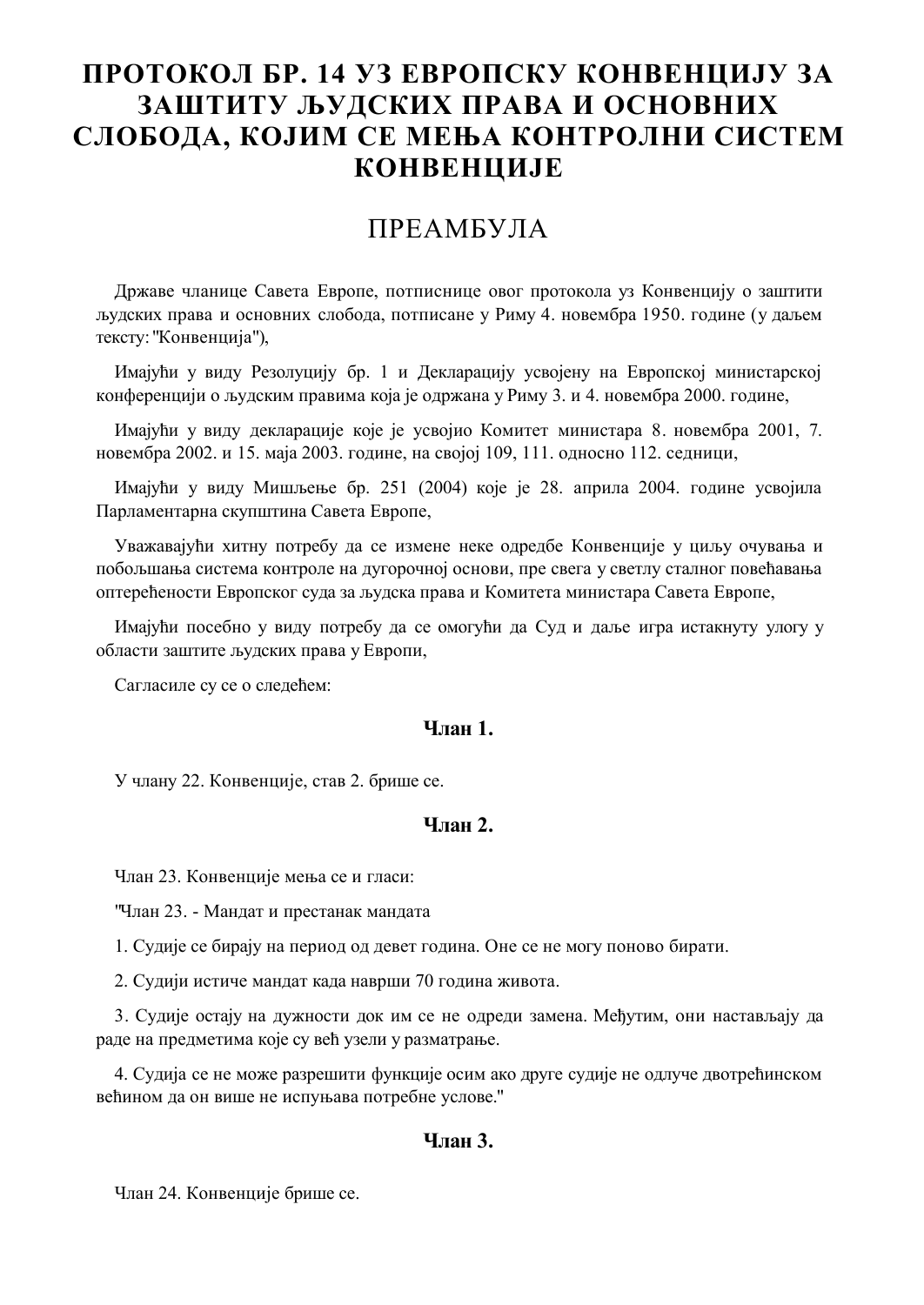#### **Члан 4.**

Члан 25. Конвенције постаје члан 24. и његов текст мења се тако да гласи:

"Члан 24. - Секретаријат и известиоци

1. Суд има секретаријат чије се функције и организација утврђују Пословником Суда.

2. Када заседа судија појединац, Суду помажу известиоци који су потчињени председнику Суда. Они чине део Секретаријата Суда."

#### **Члан 5.**

Члан 26. Конвенције постаје члан 25. ("Општа седница суда") и његов текст мења се на следећи начин:

1. На крају тачке д) зарез се мења тачка-зарезом, а реч "и" брише се.

2. На крају тачке е) тачка се мења тачка-зарезом.

3. Додаје се нова тачка ф) која гласи:

"ф) подноси захтев у складу са чланом 26. став 2."

## **Члан 6.**

Члан 27. Конвенције постаје члан 26. а његов текст мења се тако да гласи:

"Члан 26. - Судија појединац, одбори, већа и Велико веће

1. Суд разматра предмете од стране судије појединца, у одборима од три судије, већу од седам судија и у Великом већу од седамнаест судија. Већа Суда установљавају одборе за одређен временски период.

2. На захтев Опште седнице Суда, Комитет министара може, једногласном одлуком и за одређени период, да број судија већа смањи на пет.

3. Када суди као судија појединац, судија не може да разматра представку поднету против високе стране уговорнице са чије листе је изабран.

4. По службеној дужности у састав већа и Великог већа улази судија изабран са листе високе стране уговорнице. Ако таквог нема или није у могућности да учествује у раду, у својству судије седи лице кога изабере председник Суда са листе коју унапред подноси та висока страна уговорница.

5. У састав Великог већа улазе и председник и потпредседници Суда, председници већа и друге судије изабране у складу са Пословником Суда. Када се предмет изнесе пред Велико веће на основу члана 43, судије чланови већа које је донело пресуду не могу учествовати у раду Великог већа с изузетком председника Већа и судије који је изабран са листе високе стране уговорнице."

## **Члан 7.**

После новог члана 26, у текст Конвенције додаје се нови члан 27. који гласи:

"Члан 27. - Надлежност судије појединца

1. Судија појединац може да прогласи неприхватљивом или да скине с листе предмета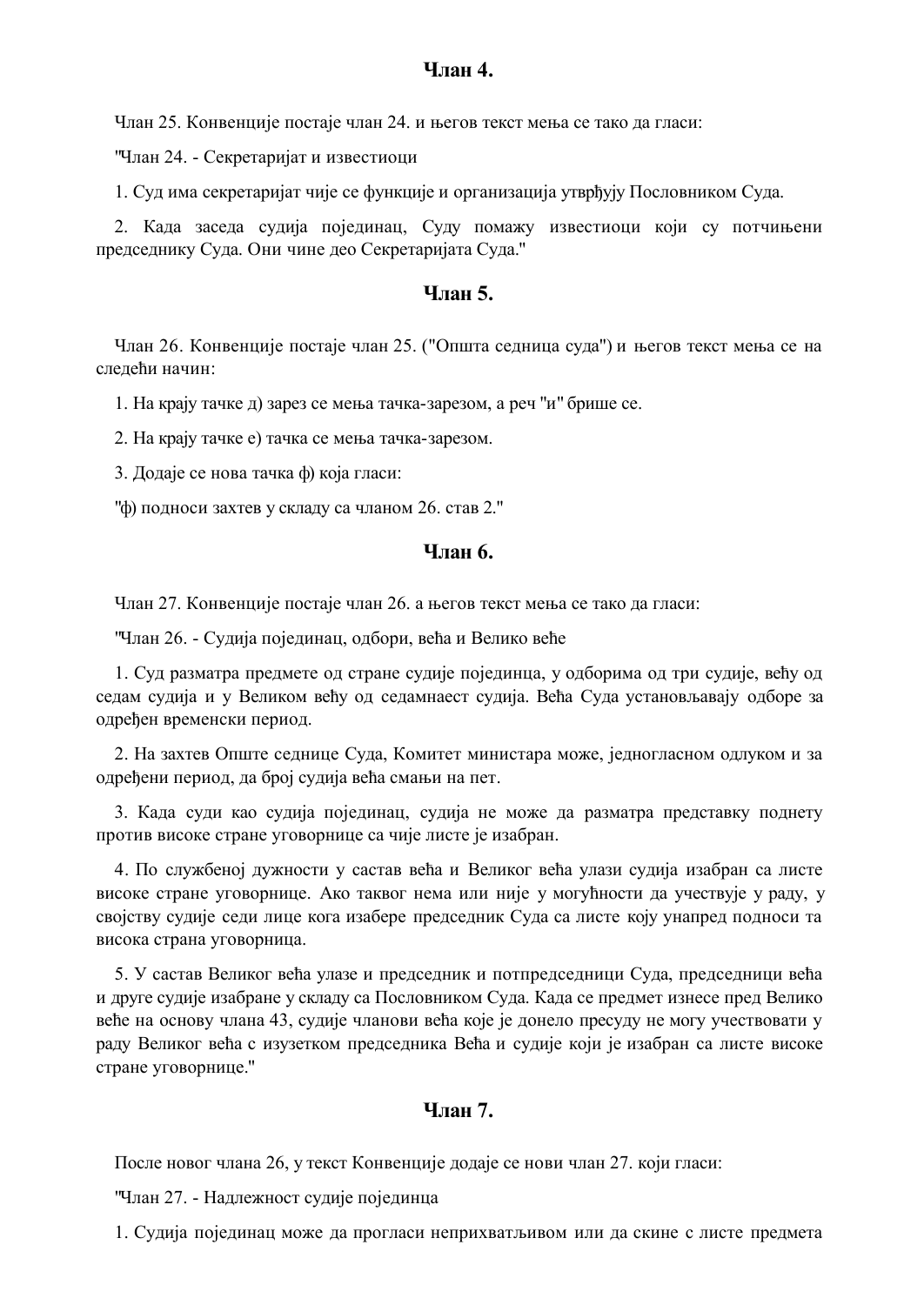Суда представку поднету на основу члана 34, ако се таква одлука може донети без даљег испитивања.

2. Ова одлука је коначна.

3. Ако судија појединац не прогласи представку неприхватљивом или је не скине с листе предмета Суда, уступиће је неком од одбора или већа на даљи поступак."

## **Члан 8.**

Члан 28. Конвенције мења се тако да гласи:

"Члан 28 - Надлежност одбора

1. Представку поднету у складу с чланом 34. одбор може једногласном одлуком:

а) да прогласи неприхватљивом или је скине с листе предмета, ако се таква одлука може донети без даљег испитивања; или

б) да прогласи неприхватљивом и истовремено донесе пресуду о суштини спора, ако је питање које је предмет спора, а односи се на тумачење или примену Конвенције или протокола уз њу, већ подробно елаборирано у судској пракси Суда.

2. Одлуке и пресуде донете на основу става 1. су коначне.

3. Ако судија изабран са листе високе стране уговорнице не учествује у раду одбора, одбор може у свакој фази поступка да позове тог судију да заузме место једног од чланова тог одбора, узимајући у обзир све релевантне чињенице, укључујући и то да ли је та висока страна уговорница оспорила примену процедуре предвиђене ставом 1. тачка б)."

## **Члан 9.**

Члан 29. Конвенције мења се на следећи начин:

1. Став 1. мења се тако да гласи: "Ако није донета одлука на основу чланова 27. и 28, нити је изречена пресуда на основу члана 28, веће одлучује о прихватљивости и суштини појединачних представки поднетих на основу члана 34. Одлука о прихватљивости може се донети посебно."

2. На крају става 2. додаје се нова реченица која гласи: "Одлука о прихватљивости доноси се посебно осим када Суд, у изузетним случајевима, не одлучи другачије".

3. Став 3. брише се.

## **Члан 10.**

Члан 31. Конвенције мења се на следећи начин:

1. На крају тачке а) реч "и" брише се.

2. Тачка б) постаје тачка ц), а додаје се нова тачка б) која гласи:

"б) одлучује о питањима која Суду упућује Комитет министара у складу с чланом 46, став 4; и".

## **Члан 11.**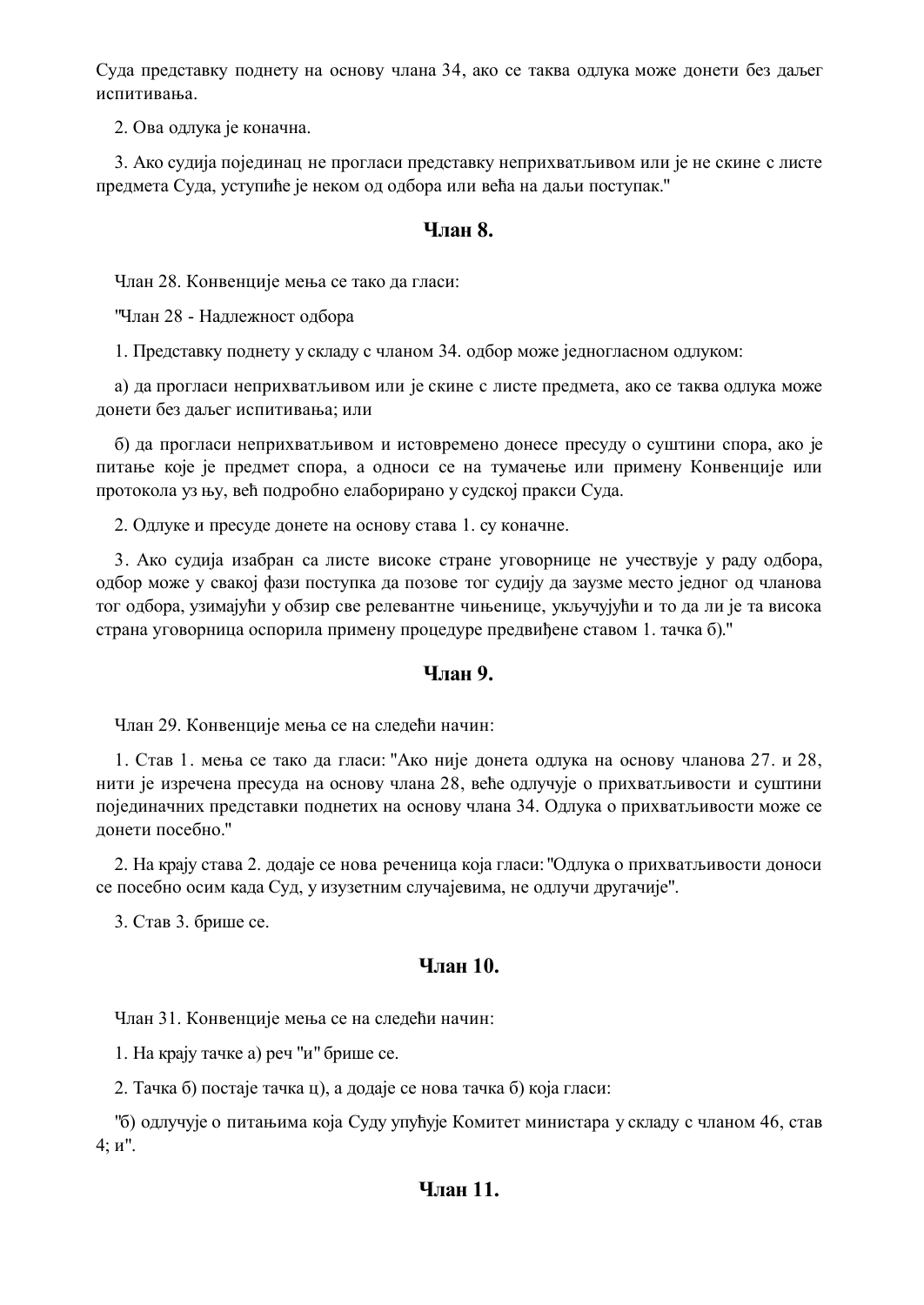Члан 32. Конвенције мења се на следећи начин:

При крају става 1. после броја 34, додаје се зарез и број 46.

## **Члан 12.**

Став 3. члана 35. Конвенције мења се тако да гласи:

"3. Суд проглашава неприхватљивом сваку појединачну представку поднету на основу члана 34. ако:

а) сматра да је представка неспојива са одредбама Конвенције или протокола уз њу, очигледно неоснована, или представља злоупотребу права на представку; или

(б) сматра да подносилац представке није значајније оштећен, осим ако поштовање људских права установљених Конвенцијом и протоколима уз њу не захтева испитивање суштине представке, с тим да се представка не може одбацити по овом основу уколико случај није претходно с дужном пажњом размотрио домаћи суд."

## **Члан 13.**

На крају члана 36. Конвенције додаје се став 3, који гласи:

"3. Комесар за људска права Савета Европе може поднети писани поднесак и узети учешће у расправи у предметима пред већем или Великим већем."

#### **Члан 14.**

Члан 38. Конвенције мења се тако да гласи:

"Члан 38 - Испитивање предмета

Суд разматра представку заједно с представницима странака и, ако је то потребно, предузима истрагу за чије ће му ефикасно спровођење високе стране уговорнице у питању обезбедити све неопходне услове."

#### **Члан 15.**

Члан 39. Конвенције мења се тако да гласи:

"Члан 39 - Пријатељска поравнања

1. У свакој фази поступка Суд се може ставити на располагање странама у спору како би се постигло пријатељско поравнање засновано на поштовању људских права установљених Конвенцијом и протоколима уз њу.

2. Поступак који се води на основу става 1. поверљиве је природе.

3. Ако се постигне пријатељско решење, Суд скида предмет са своје листе одлуком која садржи кратак опис чињеница и постигнутог решења.

4. Одлука се доставља Комитету министара који надгледа извршење одредби пријатељског поравнања предвиђених одлуком."

## **Члан 16.**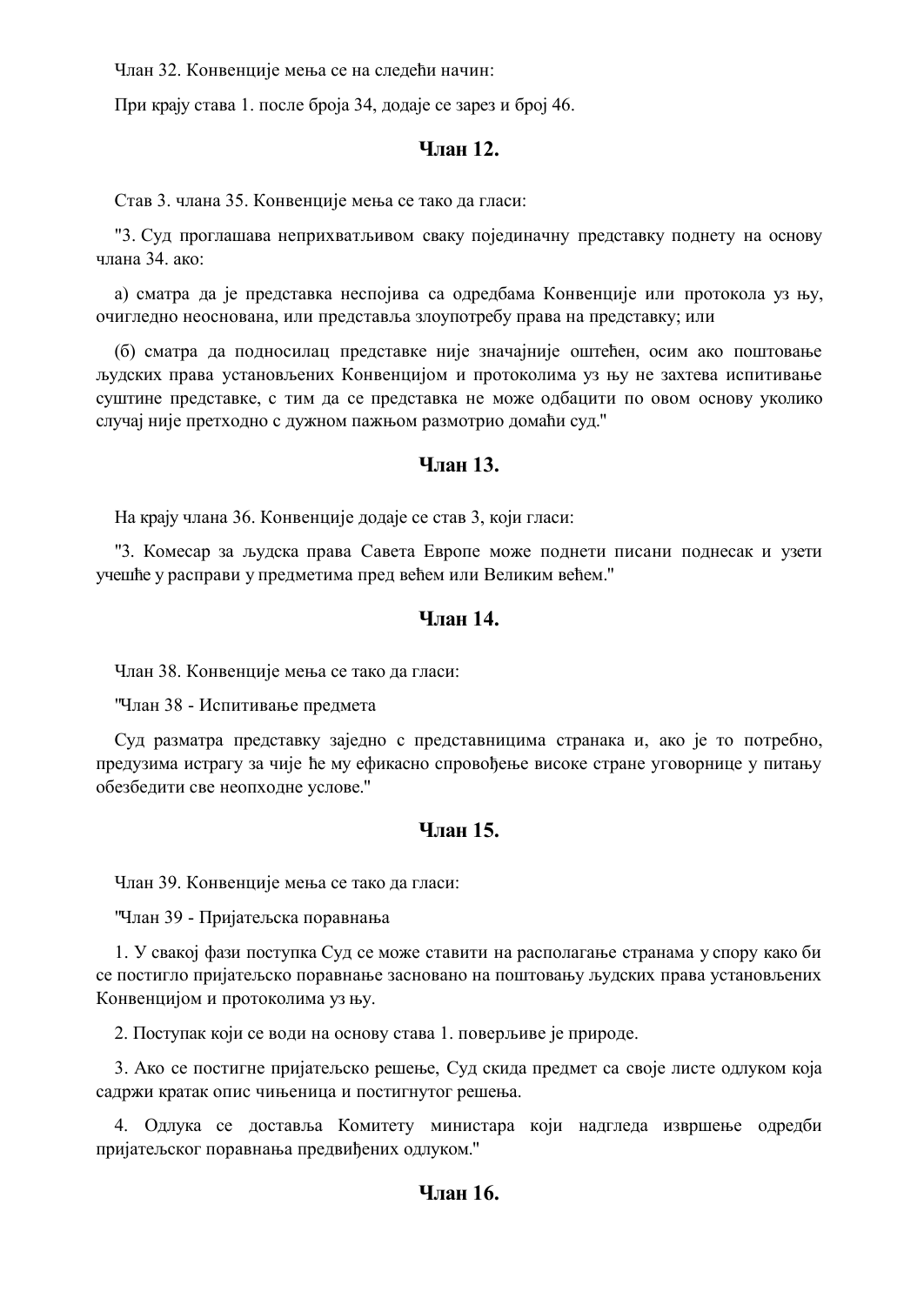Члан 46. Конвенције мења се тако да гласи:

"Члан 46 - Обавезност и извршење пресуда

1. Високе стране уговорнице се обавезују да се повинују правоснажној пресуди Суда у сваком предмету у коме су странке.

2. Правоснажна пресуда Суда се доставља Комитету министара који надгледа њено извршење.

3. Ако Комитет министара сматра да праћење извршења правоснажне пресуде ремети неки проблем у вези са тумачењем пресуде, може се обратити Суду ради доношења одлуке поводом питања тумачења. За одлуку о обраћању Суду потребна је двотрећинска већина гласова представника који седе у Комитету.

4. Ако Комитет министара сматра да нека висока страна уговорница одбија да се повинује правоснажној пресуди у предмету у којем је странка, он може, након што званично обавести ту високу страну уговорницу, а на основу одлуке усвојене двотрећинском већином гласова представника који седе у Комитету, да се Суду обрати питањем да ли је та висока страна уговорница пропустила да испуни своју обавезу из става 1.

5. Ако Суд утврди да постоји повреда става 1, упућује предмет Комитету министара ради разматрања мера које треба предузети. Ако Суд утврди да став 1. није прекршен, вратиће предмет Комитету министара који закључује расправу о предмету."

## **Члан 17.**

Члан 59. Конвенције мења се тако да гласи:

1. Додаје се нови став 2. који гласи:

"2. Европска унија може да приступи овој конвенцији."

2. Ставови 2, 3. и 4. постају ставови 3, 4. и 5.

#### **Прелазне и завршне одредбе**

## **Члан 18.**

1. Овај протокол је отворен за потпис држава чланицама Савета Европе које су потписнице Конвенције, које свој пристанак да буду обавезане протоколом могу изразити:

а) потписом без резерве у погледу ратификације, прихватања односно одобрења; и

б) потписом који подлеже ратификацији, прихватању или одобрењу, који ће бити праћен ратификацијом, прихватањем или одобрењем.

2. Инструменти ратификације, прихватања или одобрења депонују се код генералног секретара Савета Европе.

## **Члан 19.**

Овај протокол ступа на снагу првог дана у месецу који наступа по протеку тромесечног периода од дана када су све државе уговорнице Конвенције изразиле свој пристанак да их овај протокол обавезује у складу са одредбама члана 18.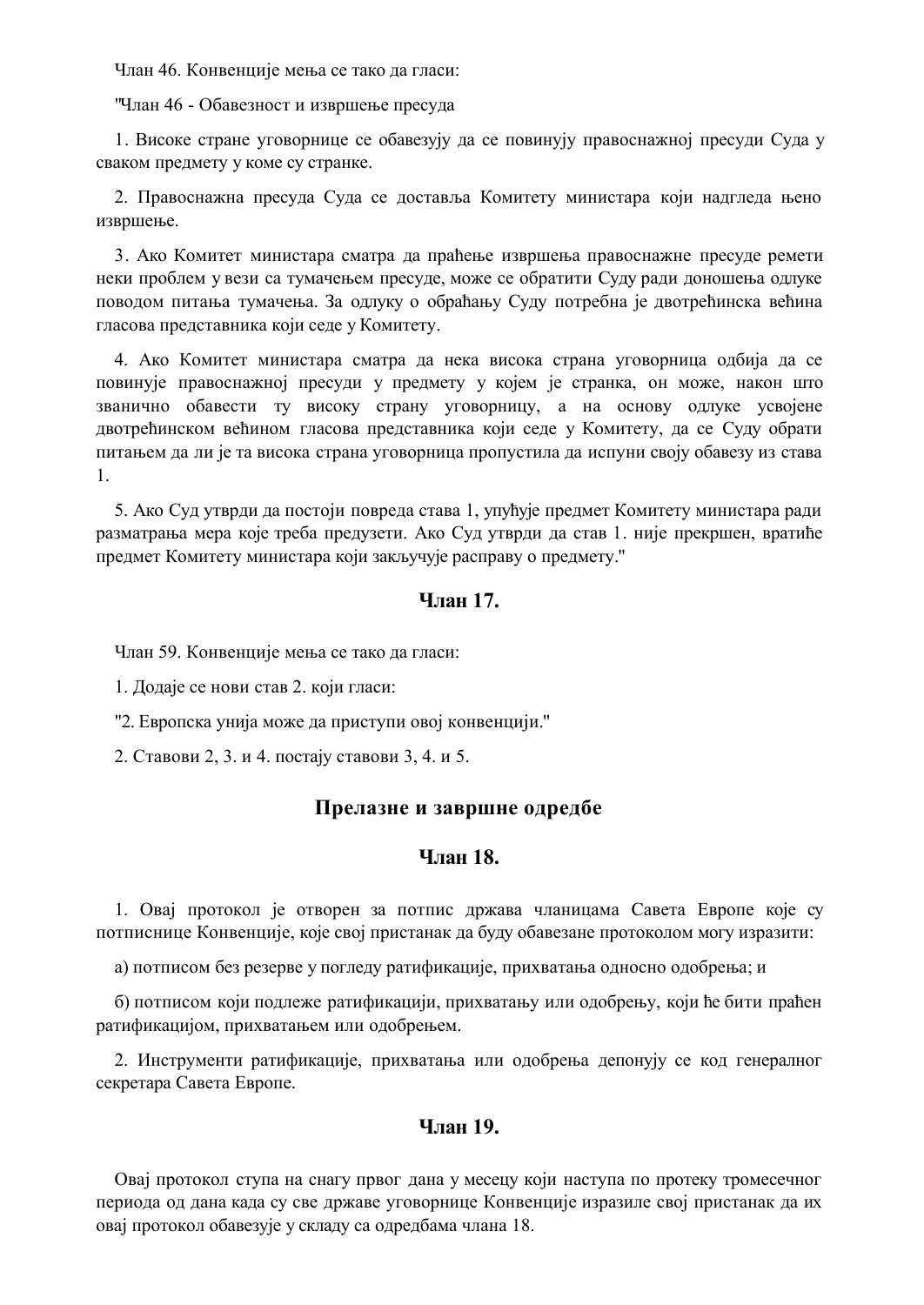### **Члан 20.**

1. Од дана ступања на снагу овог протокола његове одредбе примењују се на све представке већ поднете пред Судом, као и на све пресуде чије извршење надгледа Комитет министара.

2. Нови критеријум прихватљивости који је чланом 12. овог протокола уведен у члан 35, став 3. б) Конвенције не односи се на поднеске који су проглашени прихватљивим пре ступања на снагу овог протокола. У року од две године од ступања на снагу овог протокола нови критеријум прихватљивости могу да примењују само већа и Велико веће Суда.

## **Члан 21.**

Мандат судија који на дан ступања на снагу овог протокола служе свој први мандат биће *ipso jure* продужен на укупно девет година. Остале судије довршиће свој мандат који се *ipso jure* продужава за две године.

## **Члан 22.**

Генерални секретар Савета Европе обавештава земље чланице Савета Европе о:

а) сваком потпису;

б) депоновању инструмената ратификације, прихватања или одобрења;

в) датуму ступања на снагу овог протокола у складу с чланом 19; и

г) свакој другој радњи, обавештењу или саопштењу у вези са овим протоколом.

У потврду чега су долепотписани, прописно овлашћени у ту сврху, потписали овај протокол.

Сачињено у Стразбуру, дана 13. маја 2004, на енглеском и француском језику, при чему су оба текста подједнако веродостојна, у једном примерку који се депонује у Архиву Савета Европе. Генерални секретар Савета Европе ће оверене копије доставити свакој држави чланици Савета Европе.

Потврђујем да је оригинал документа на енглеском и француском језику депонован у архиву Савета Европе.

Стразбур, 20. јул 2004.

**Гиј де Вел**, с.р.

генерални директор за

правна питања Савета Европе

## **Члан 3.**

Овај закон ступа на снагу осмог дана од дана објављивања у "Службеном листу СЦГ - Међународни уговори".

**<sup>+</sup> Види:**

**Исправку - СЛ СЦГ - Међународни уговори - 7/2005-47.**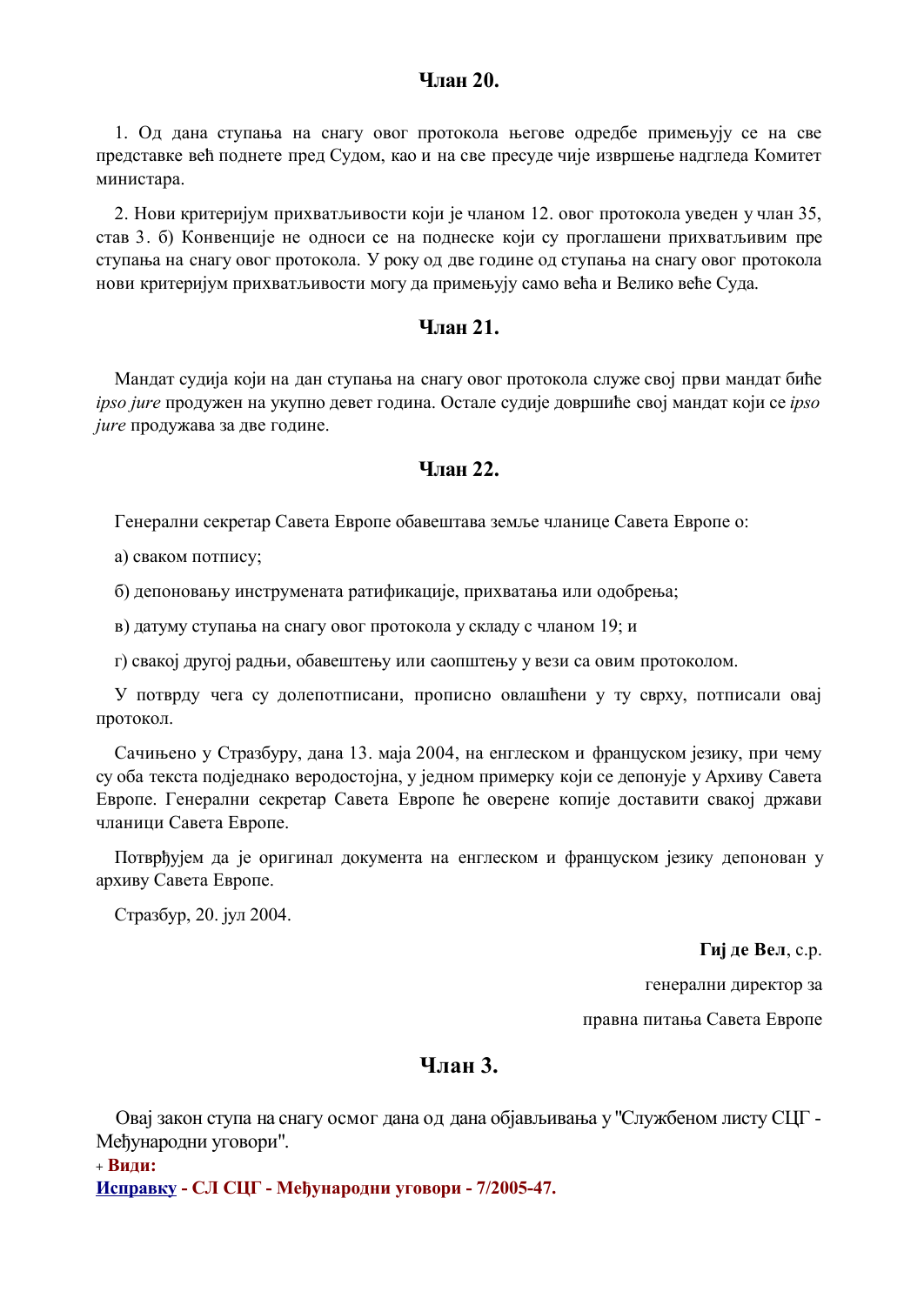По извршеном сравњењу са изворним текстом, утврђено је да се у тексту Закона о ратификацији Протокола бр. 14 уз Европску конвенцију за заштиту људских права и основних слобода, којим се мења контролни систем Конвенције, објављеном у "Службеном листу СЦГ - Међународни уговори", бр. 5/2005, поткрала ниже наведена грешка, те се даје

Исправка Закона о ратификацији Протокола бр. 14 уз Европску конвенцију за заштиту људских права и основних слобода, којим се мења контролни систем Конвенције

> *Исправка је објављена у "Службеном листу СЦГ - Међународни уговори", бр. 7/2005 од 1.7.2005. године.*

У тексту Закона омашком је изостављен члан 3. који гласи: "Овај закон ступа на снагу осмог дана од дана објављивања у 'Службеном листу СЦГ - Међународни уговори'."

Из Службе Скупштине Србије и Црне Горе, Београд, 1. јула 2005. године.

На основу члана 112. став 1. тачка 2. Устава Републике Србије, доносим

Указ о проглашењу Закона о измени Закона о ратификацији Европске конвенције за заштиту људских права и основних слобода, измењене у складу са Протоколом број 11, Протокола уз Конвенцију за заштиту људских права и основних слобода, Протокола број 4 уз Конвенцију за заштиту људских права и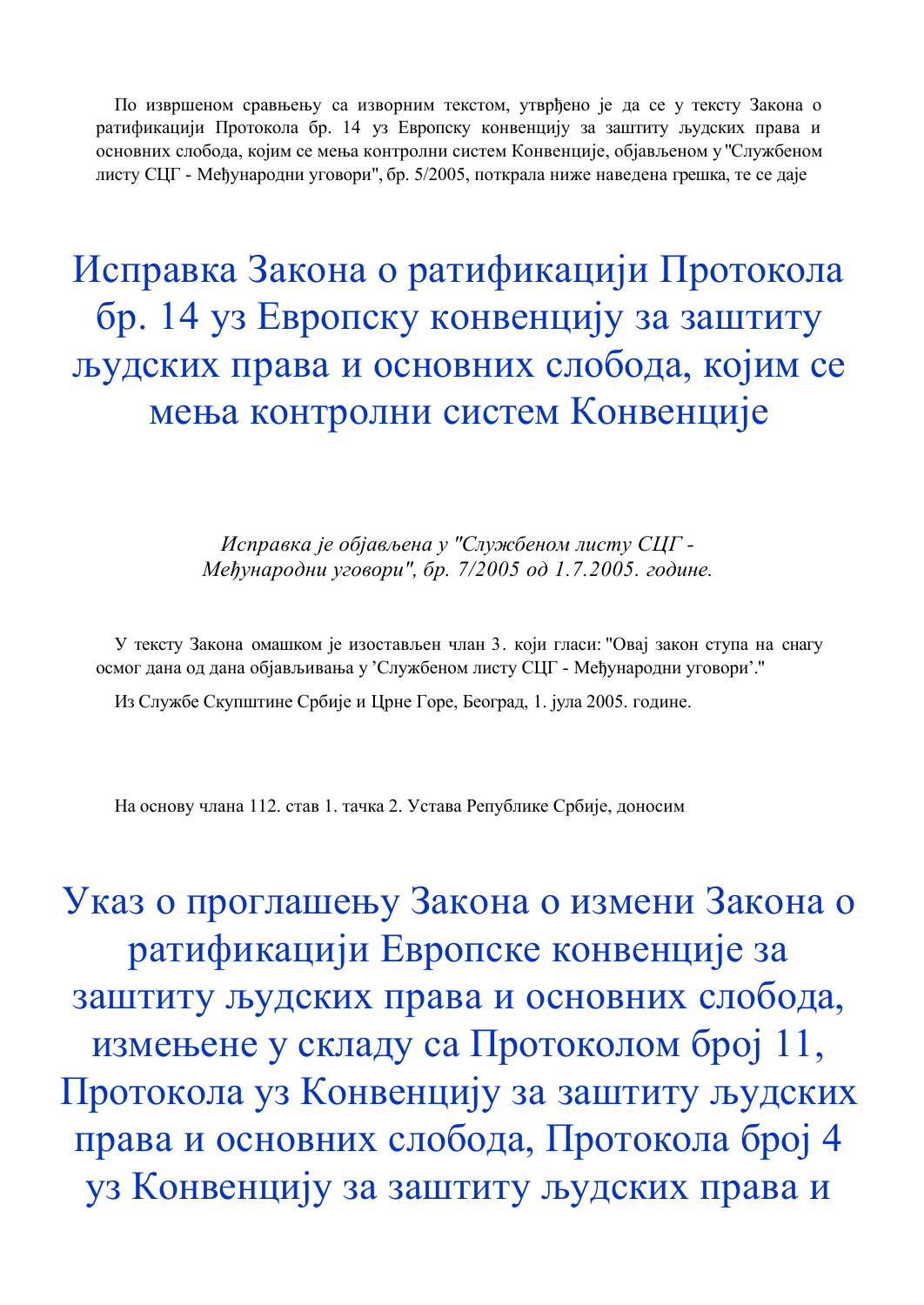основних слобода којим се обезбеђују извесна

права и слободе који нису укључени у

Конвенцију и Први Протокол уз њу, Протокола број 6 уз Конвенцију за заштиту људских права и основних слобода о укидању смртне казне, Протокола број 7 уз Конвенцију

за заштиту људских права и основних слобода, Протокола број 12 уз Конвенцију за заштиту људских права и основних слобода и Протокола број 13 уз Конвенцију за заштиту људских права и основних слобода о укидању смртне казне у свим околностима

Проглашава се Закон о измени Закона о ратификацији Европске конвенције за заштиту људских права и основних слобода, измењене у складу са Протоколом број 11, Протокола уз Конвенцију за заштиту људских права и основних слобода, Протокола број 4 уз Конвенцију за заштиту људских права и основних слобода којим се обезбеђују извесна права и слободе који нису укључени у Конвенцију и Први Протокол уз њу, Протокола број 6 уз Конвенцију за заштиту људских права и основних слобода о укидању смртне казне, Протокола број 7 уз Конвенцију за заштиту људских права и основних слобода, Протокола број 12 уз Конвенцију за заштиту људских права и основних слобода и Протокола број 13 уз Конвенцију за заштиту људских права и основних слобода о укидању смртне казне у свим околностима, који је донела Народна скупштина Републике Србије на Шестој седници Другог редовног заседања у 2010. години, 15. децембра 2010. године.

ПР број 224

У Београду, 17. децембра 2010. године

Председник Републике,

**Борис Тадић**, с.р.

Закон о измени Закона о ратификацији Европске конвенције за заштиту људских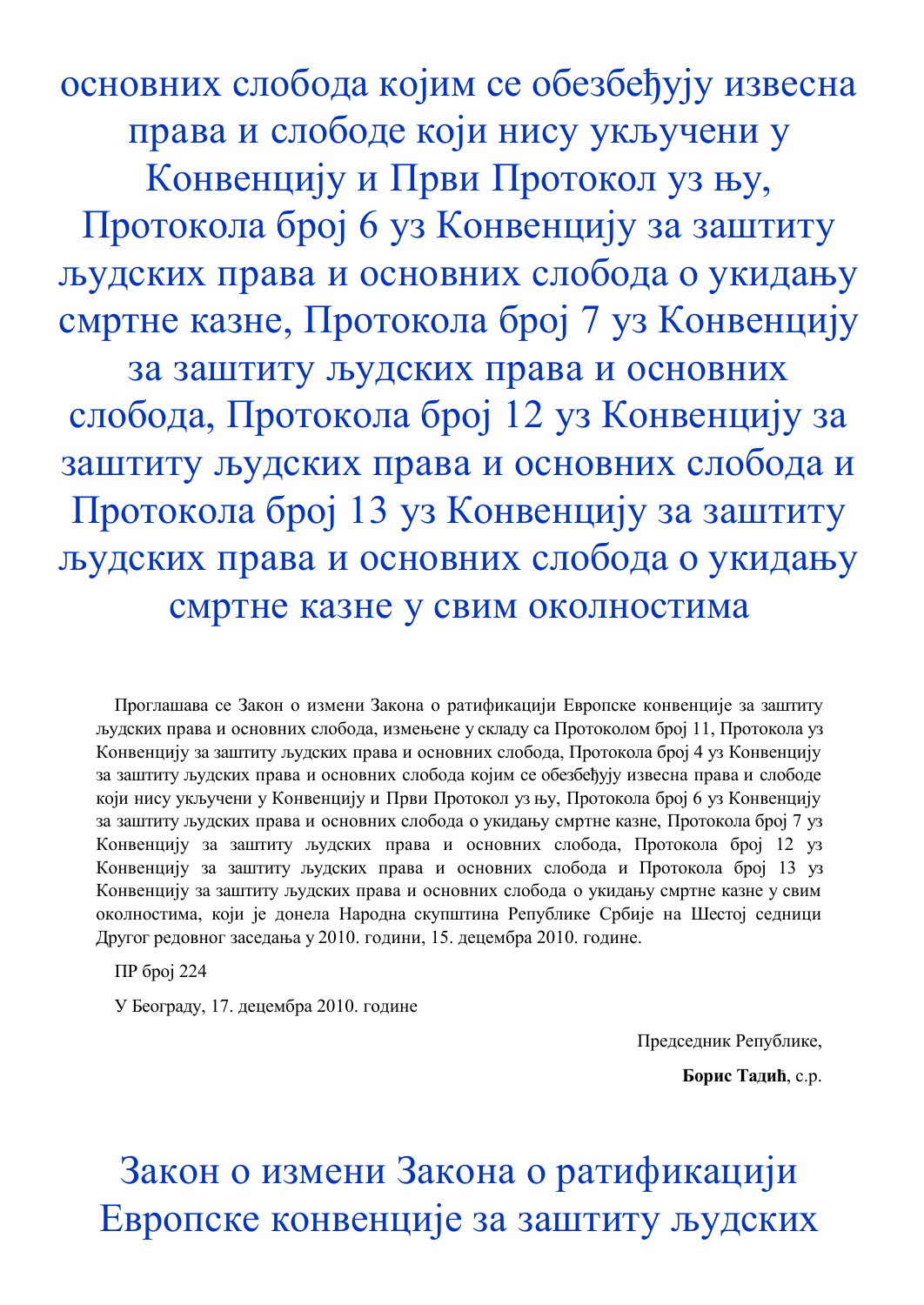права и основних слобода, измењене у складу са Протоколом број 11, Протокола уз Конвенцију за заштиту људских права и основних слобода, Протокола број 4 уз Конвенцију за заштиту људских права и основних слобода којим се обезбеђују извесна права и слободе који нису укључени у Конвенцију и Први Протокол уз њу, Протокола број 6 уз Конвенцију за заштиту људских права и основних слобода о укидању смртне казне, Протокола број 7 уз Конвенцију за заштиту људских права и основних слобода, Протокола број 12 уз Конвенцију за заштиту људских права и основних слобода и Протокола број 13 уз Конвенцију за заштиту људских права и основних слобода о укидању

смртне казне у свим околностима

*Закон је објављен у "Службеном гласнику РС - Међународни уговори", бр. 12/2010 од 17.12.2010. године.*

## **Члан 1.**

У Закону о ратификацији Европске конвенције за заштиту људских права и основних слобода, измењене у складу са Протоколом број 11, Протокола уз Конвенцију за заштиту људских права и основних слобода, Протокола број 4 уз Конвенцију за заштиту људских права и основних слобода којим се обезбеђују извесна права и слободе који нису укључени у Конвенцију и Први Протокол уз њу, Протокола број 6 уз Конвенцију за заштиту људских